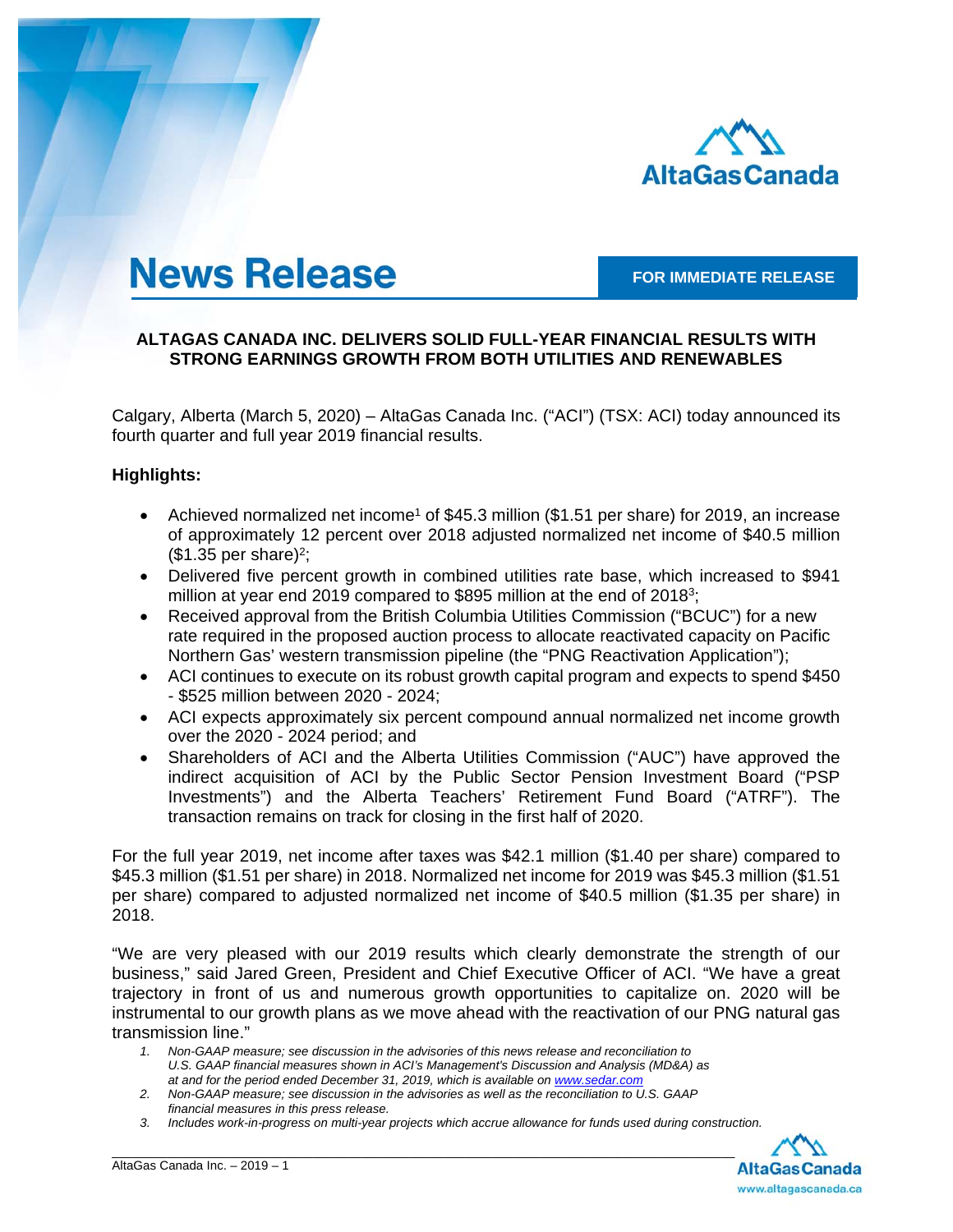Normalized net income for 2019 increased over 2018 primarily due to strong rate base growth at all utilities, higher approved rates, colder weather in Nova Scotia and stronger results from the Northwest Hydro facilities.

In the fourth quarter of 2019, net income after taxes was \$16.1 million (\$0.54 per share) compared to \$20.8 million (\$0.69 per share) for the same period in 2018. Normalized net income for the fourth quarter 2019 was \$18.6 million (\$0.62 per share) compared to \$20.0 million (\$0.67 per share) in the fourth quarter of 2018. While results benefited from rate base growth, higher approved rates, colder weather in Alberta and higher overall renewable generation, these were offset primarily due to increases in operating and administrative expenses, depreciation and income tax expense.

# **2020 – 2024 Capital Program and Outlook**

Over the 2020 to 2024 time period, ACI expects to achieve approximately six percent compound annual normalized net income growth. Over this period, ACI expects to spend \$450 to \$525 million at its utilities. The expected capital program includes the PNG Reactivation Project as well as investments in system betterment projects to maintain the safety and reliability of ACI's utility infrastructure, new business opportunities and technology improvements. In 2020, ACI expects capital spend to be in the range of \$75 to \$85 million.

# **PNG Reactivation Application**

On June 28, 2019, PNG submitted an application to the BCUC for approval of a large volume industrial transportation rate required in its proposed process for allocation of reactivated capacity on its existing pipeline system. The proposed reactivation involves natural gas deliveries from Station 4a on the Enbridge Westcoast Energy Inc. southern mainline near Summit Lake, British Columbia to three termination points: Terrace, Kitimat, and Prince Rupert, British Columbia.

On February 28, 2020, PNG received BCUC approval for the PNG Reactivation Application and now plans to conduct a binding open season auction where shippers will have the opportunity to bid on capacity of up to approximately 88 million standard cubic feet per day based on either firm transportation service agreements ("TSA") or reserve capacity through transportation reservation agreements. PNG has garnered strong interest from a number of potential shippers. Provided there are sufficient shipper commitments backed by TSAs, PNG would commence system reactivation and recommissioning work to prepare for returning the system back to full utilization, subject to BCUC approvals. Depending on shipper demands and the requested delivery points, PNG estimates the capital cost for the reactivation, recommissioning and system reinforcement could be up to \$120 million.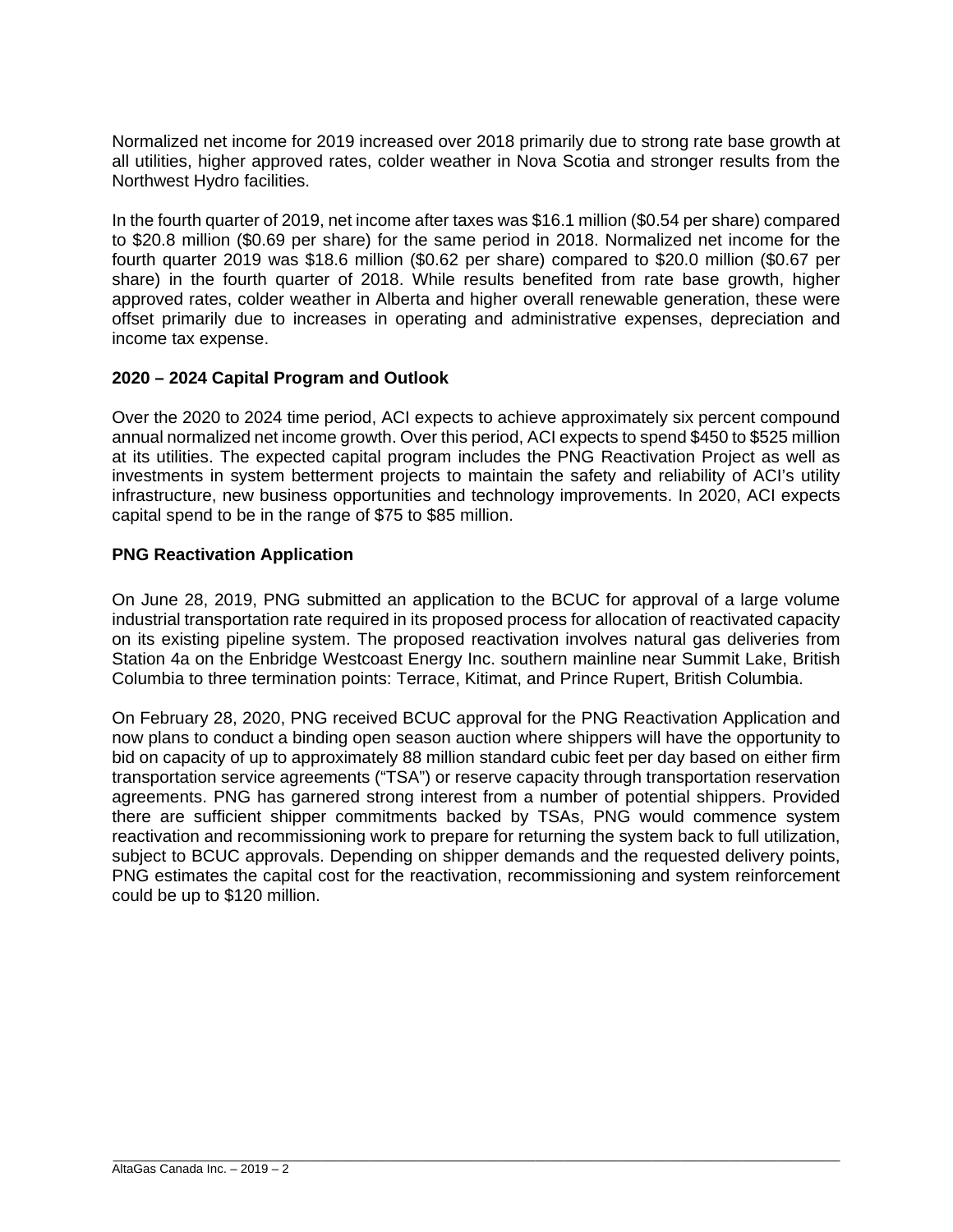# **Pending Acquisition of ACI**

On October 21, 2019, ACI announced it had entered into a definitive arrangement agreement pursuant to which the PSP Investments and ATRF will indirectly acquire through PSPIB Cycle Investments Inc., all of the issued and outstanding Common Shares of ACI for \$33.50 in cash per Common Share pursuant to a plan of arrangement under the *Canada Business Corporations Act* (the "Arrangement"). The Board of Directors, after receiving the unanimous recommendation of an independent committee of the Board of Directors formed to review and consider various strategic and financial options available to ACI and in consultation with its financial and legal advisors, unanimously determined that the Arrangement is in the best interests of ACI and fair to the Shareholders and therefore unanimously recommended that holders of Common Shares vote in favour of the Arrangement.

On December 19, 2019, the Shareholders voted to approve the Arrangement and on December 20, 2019, ACI received an Order from the Court of Queen's Bench of Alberta approving the transaction.

ACI has received a "no-action letter" from the Canadian Competition Bureau confirming that the Commissioner of Competition does not intend to challenge the proposed acquisition, as well as approval of the transaction from the AUC.

Closing of the Arrangement remains subject to approval of the transaction from the BCUC and the satisfaction or waiver of other customary closing conditions. The Arrangement is expected to close in the first half of 2020.

# **ACI Dividend Declaration**

On March 4, 2020 the Board of Directors of ACI declared a dividend of \$0.26 per Common Share, payable on March 31, 2020 to Shareholders of record at the close of business on March 13, 2020. The ex-dividend date is March 12, 2020. This dividend is an eligible dividend for Canadian income tax purposes.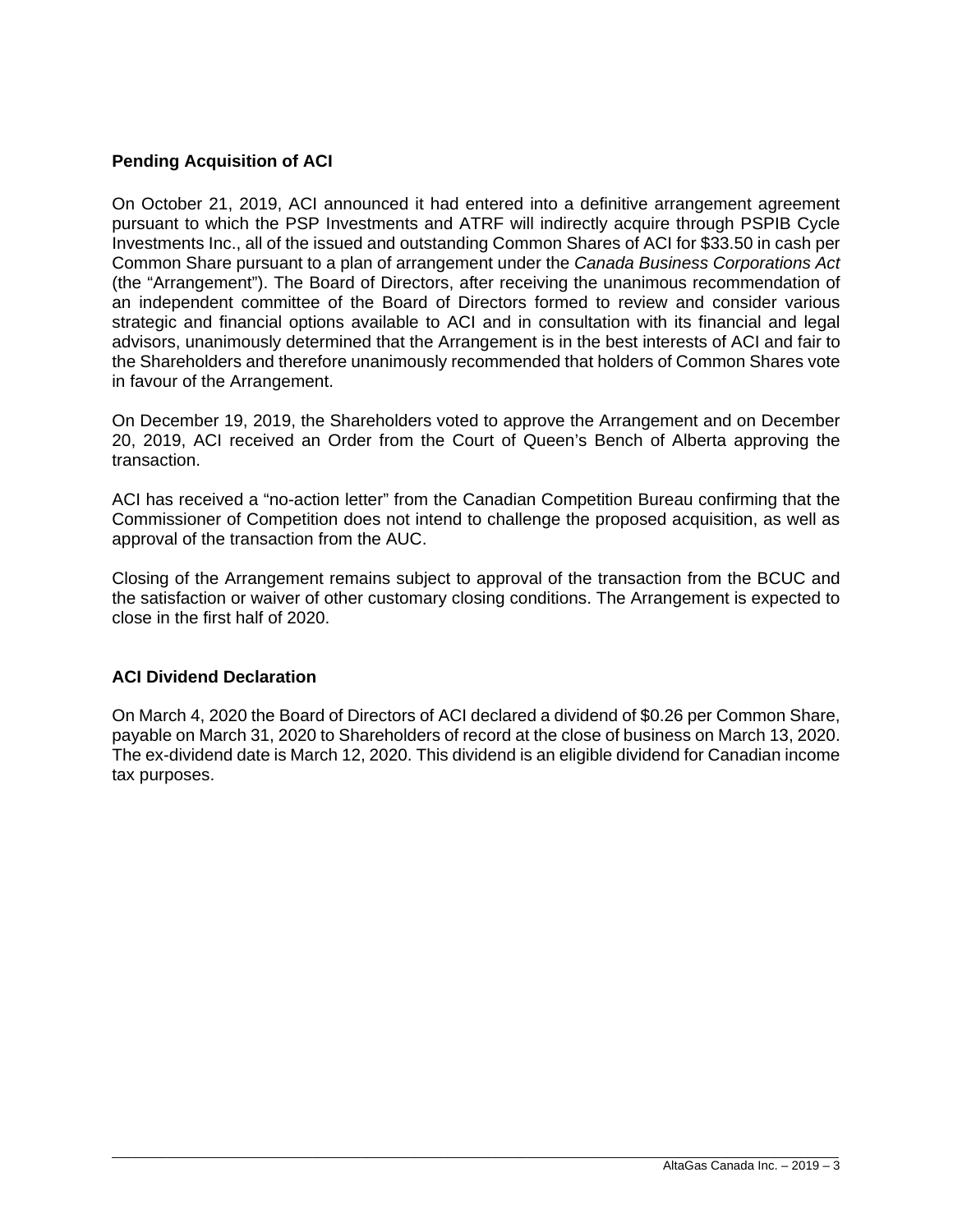# **Selected Financial Information**

The following tables summarize key financial results:

|                                                 | <b>Three Months Ended</b> |             | Year Ended  |         |  |
|-------------------------------------------------|---------------------------|-------------|-------------|---------|--|
|                                                 |                           | December 31 | December 31 |         |  |
| $$$ millions)                                   | 2019                      | 2018        | 2019        | 2018    |  |
| Normalized EBITDA <sup>(1)(2)</sup>             | 40.1                      | 34.2        | 113.5       | 105.2   |  |
| Operating income                                | 26.4                      | 27.2        | 73.4        | 76.0    |  |
| Net income after taxes                          | 16.1                      | 20.8        | 42.1        | 45.3    |  |
| Normalized net income <sup>(1)</sup>            | 18.6                      | 20.0        | 45.3        | 41.8    |  |
| Total assets                                    | 1,582.3                   | 1,515.5     | 1,582.3     | 1,515.5 |  |
| Total long-term liabilities                     | 852.4                     | 815.4       | 852.4       | 815.4   |  |
| Net additions to property, plant and equipment  | 27.4                      | 24.7        | 69.7        | 68.2    |  |
| Dividends declared <sup>(3)</sup>               | 7.8                       | 5.2         | 29.9        | 5.2     |  |
| Cash from operations                            | 17.2                      | 26.4        | 76.6        | 89.9    |  |
| Normalized funds from operations <sup>(1)</sup> | 34.7                      | 28.6        | 79.9        | 88.1    |  |

|                                                 | Three Months Ended |             | Year Ended |             |  |
|-------------------------------------------------|--------------------|-------------|------------|-------------|--|
|                                                 |                    | December 31 |            | December 31 |  |
| (\$ per Common Share, except Common Shares      | 2019               | 2018        | 2019       | 2018        |  |
| Net income after taxes - basic                  | 0.54               | 0.69        | 1.40       | 1.51        |  |
| Net income after taxes - diluted                | 0.53               | 0.69        | 1.40       | 1.51        |  |
| Normalized net income - basic <sup>(1)</sup>    | 0.62               | 0.67        | 1.51       | 1.39        |  |
| Dividends declared $(3)$                        | 0.2600             | 0.1744      | 0.9950     | 0.1744      |  |
| Cash from operations                            | 0.57               | 0.88        | 2.55       | 3.00        |  |
| Normalized funds from operations <sup>(1)</sup> | 1.16               | 0.95        | 2.66       | 2.94        |  |
| Weighted average number of Common Shares        |                    |             |            |             |  |
| outstanding - basic (millions) $(4)$            | 30.0               | 30.0        | 30.0       | 30.0        |  |

(1) Non-GAAP financial measure; see discussion in the *"'Non-GAAP Financial Measures"* section of the MD&A as at and for the year ended December 31, 2019.

(2) Effective January 1, 2019, ACI revised the calculation of normalized EBITDA to incorporate ACI's proportionate share of normalized EBITDA from its equity investments instead of just the equity pickup. The comparative periods have been revised to conform to the current period presentation. Please refer to "*Non-GAAP Financial Measures*" section of the MD&A as at and for the year ended December 31, 2019.

(3) Dividend declared per Common Share after the completion of the initial public offering ("IPO").

(4) For comparative purposes, the Common Shares issued under the IPO including the Over-Allotment Option, have been assumed to be outstanding as of January 1, 2018.

\_\_\_\_\_\_\_\_\_\_\_\_\_\_\_\_\_\_\_\_\_\_\_\_\_\_\_\_\_\_\_\_\_\_\_\_\_\_\_\_\_\_\_\_\_\_\_\_\_\_\_\_\_\_\_\_\_\_\_\_\_\_\_\_\_\_\_\_\_\_\_\_\_\_\_\_\_\_\_\_\_\_\_\_\_\_\_\_\_\_\_\_\_\_\_\_\_\_\_\_\_\_\_\_\_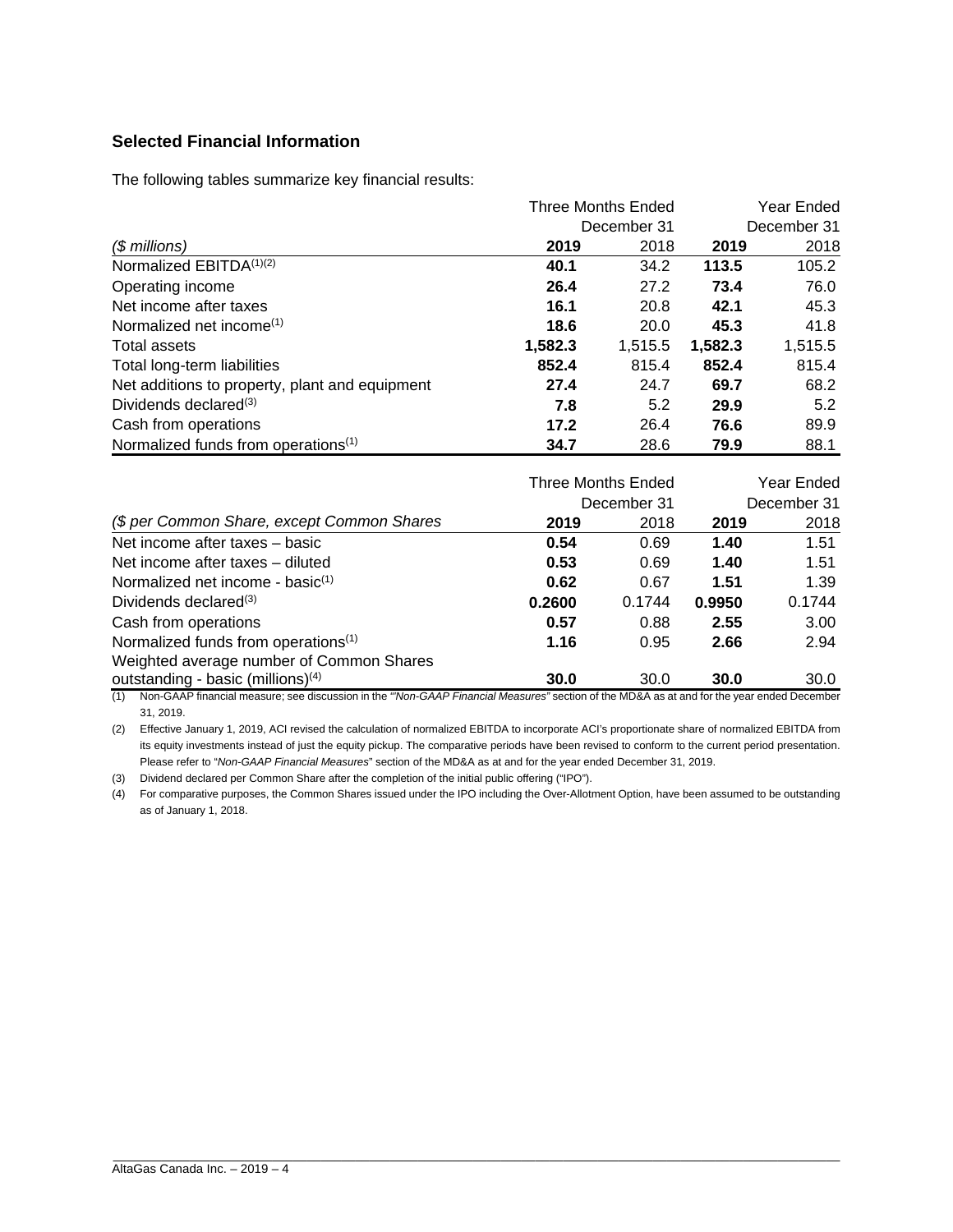# **Adjusted Normalized Net Income and Net Income After Taxes**

|                                                |   | As                |             |   |          |
|------------------------------------------------|---|-------------------|-------------|---|----------|
| For year ended December 31, 2018 (\$ millions) |   | reported          | Adiustments |   | Adjusted |
| <b>Operating income</b>                        | S | 76.0 \$           |             | S | 76.0     |
| Interest expense (1)                           |   | (28.5)            | (1.8)       |   | (30.3)   |
| Income tax expense (2)                         |   | (2.2)             | 0.5         |   | (1.7)    |
| Net income after taxes                         |   | 45.3 <sup>5</sup> | $(1.3)$ \$  |   | 44.0     |
| Unrealized loss on foreign exchange contracts  |   | (1.7)             |             |   | (1.7)    |
| Part VI.1 revenue from AltaGas Ltd.            |   | (1.8)             |             |   | (1.8)    |
| Normalized net income <sup>(3)</sup>           |   | 41.8 \$           | (1.3) \$    |   | 40.5     |

(1) Adjustment to reflect financing charges and expenses associated with incremental debt additions at ACI as if they had occurred at the beginning of the period. Please refer to the *Capital Resources* section of the MD&A as at and for the period ended December 31, 2019 for the capital structure subsequent to the acquisition of ACI's assets from AltaGas Ltd. and the IPO.

(2) Tax shield associated with incremental cost adjustments assuming a 27 percent statutory tax rate.

(3) Non-GAAP financial Measures. See *Non-GAAP Financial Measures* section of the MD&A as at and for the year ended December 31, 2019.

# **About ACI**

ACI is a Canadian company with natural gas distribution utilities and renewable power generation assets. ACI serves approximately 130,000 customers, delivering low carbon energy, safely and reliably. For more information visit: www.altagascanada.ca.

# **For Further Information Contact:**

Shareholder Relations 587-955-3660 Shareholder.Relations@altagascanada.ca

*This news release contains forward-looking information (forward-looking statements). Words such as "may", "can", "would", "could", "should", "will", "intend", "plan", "anticipate", "believe", "expect", "project", "target", "potential", "objective", "continue", "outlook", "opportunity" and similar expressions suggesting future events or future performance, as they relate to ACI or any affiliate of ACI, are intended to identify forward-looking statements. In particular, this news release contains forward-looking statements with respect to, among other things, business objectives, expected growth, results of operations, performance, business projects and opportunities and financial results. Specifically, such forward-looking statements included in this document include, but are not limited to: expectations regarding the Arrangement (as defined herein), including the expected closing date; expectation that ACI's 5-year capital spend program will be \$450 - \$525 million; expectations regarding arrangements in relation to the PNG Reactivation Application (as defined herein), including the reactivation process, process for determining customer demand and allocating capacity, the estimated capital cost for the reactivation, commissioning and*  system reinforcement and the plan to conduct a binding open season auction; expected compound annual normalized net *income growth of approximately 6 percent between 2020 – 2024; expected 2020 capital spend in the range of \$75 to \$85 million; and timing of the March dividend payment.* 

*ACI's forward-looking statements are subject to certain risks and uncertainties which could cause results or events to differ from current expectations, including, without limitation: that the Arrangement may not be completed on a timely basis, if at all; the conditions to the Arrangement, including receipt of approval from BCUC, may not be satisfied; legislative and regulatory environment; demand for natural gas; access to and use of capital markets; market value of ACI's securities; ACI's ability to pay dividends; ACI's ability refinance its debt; prevailing economic conditions; the potential for service interruptions and physical damage to infrastructure; natural gas supply; ability of the company to maintain, replace and expand its regulated assets; and impact of labour relations and reliance on key personnel. Applicable risk factors are discussed more fully under the heading "Risk Factors" in ACI's Annual Information Form for the year ended December 31, 2019, will be available on www.sedar.com.* 

*Many factors could cause ACI's actual results, performance or achievements to vary from those described in this news release, including, without limitation, those listed above and the assumptions upon which they are based proving incorrect. These*  factors should not be construed as exhaustive. Should one or more of these risks or uncertainties materialize, or should *assumptions underlying forward-looking statements prove incorrect, actual results may vary materially from those described in this news release as intended, expected, projected or targeted and such forward-looking statements included in this news release, should not be unduly relied upon. The impact of any one assumption, risk, uncertainty or other factor on a particular* 

\_\_\_\_\_\_\_\_\_\_\_\_\_\_\_\_\_\_\_\_\_\_\_\_\_\_\_\_\_\_\_\_\_\_\_\_\_\_\_\_\_\_\_\_\_\_\_\_\_\_\_\_\_\_\_\_\_\_\_\_\_\_\_\_\_\_\_\_\_\_\_\_\_\_\_\_\_\_\_\_\_\_\_\_\_\_\_\_\_\_\_\_\_\_\_\_\_\_\_\_\_\_\_\_\_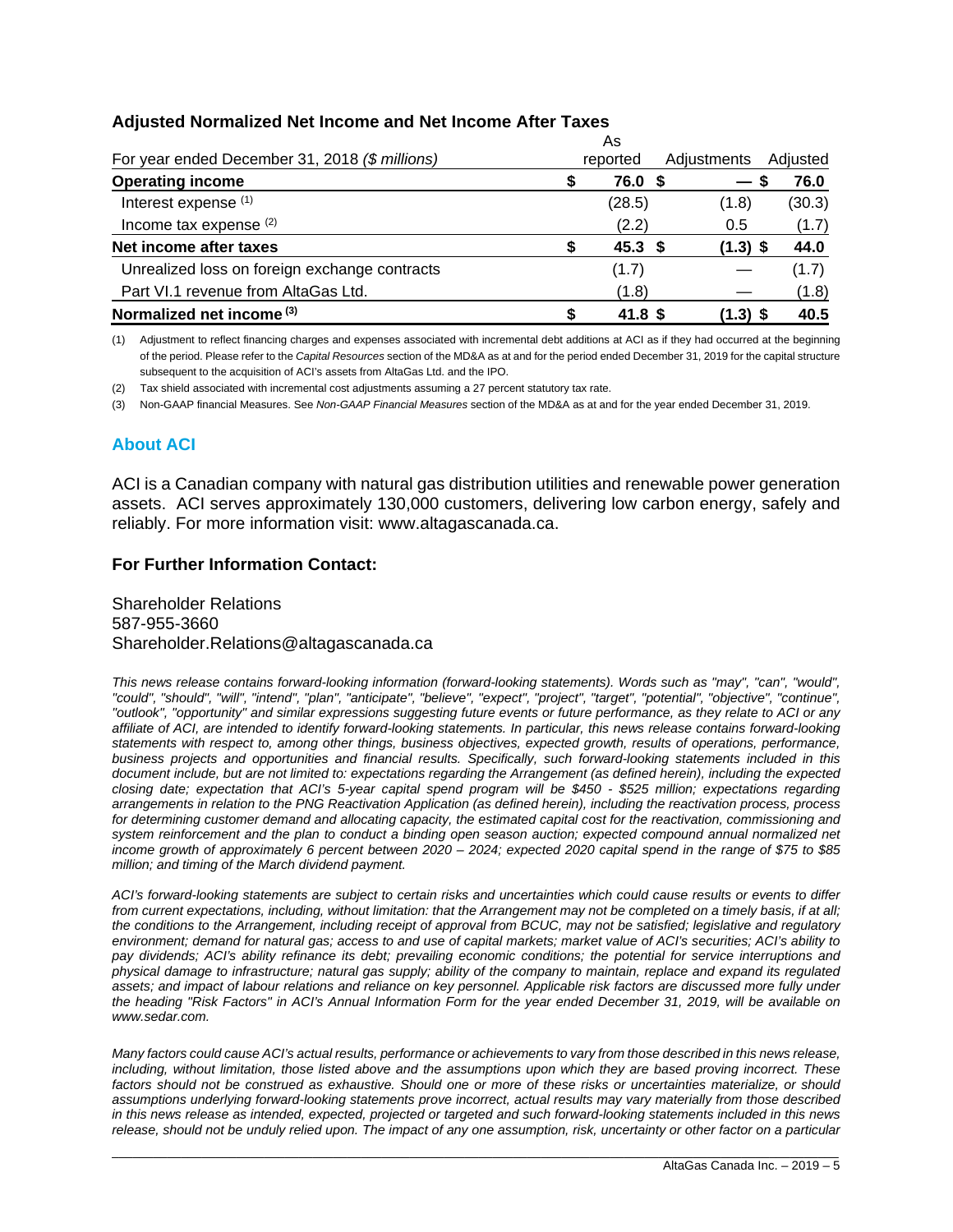*forward-looking statement cannot be determined with certainty because they are interdependent and ACI's future decisions and actions will depend on management's assessment of all information at the relevant time. Such statements speak only as of the date of this news release. ACI does not intend, and does not assume any obligation, to update these forward-looking statements except as required by law. The forward-looking statements contained in this news release are expressly qualified by these cautionary statements.* 

*Financial outlook information contained in this news release about prospective financial performance, financial position or cash flows is based on assumptions about future events, including economic conditions and proposed courses of action, based on management's assessment of the relevant information currently available. Readers are cautioned that such financial outlook information contained in this news release should not be used for purposes other than for which it is disclosed herein.*

*This news release contains references to certain financial measures used by ACI that do not have a standardized meaning prescribed by U.S. GAAP and may not be comparable to similar measures presented by other entities. Readers are cautioned that these non-GAAP measures should not be construed as alternatives to other measures of financial performance calculated in accordance with U.S. GAAP. The non-GAAP measures and their reconciliation to US GAAP financial measures are shown in ACI's MD&A as at and for the period ended December 31, 2019. These non-GAAP measures provide additional information that Management believes is meaningful in describing ACI's operational performance, liquidity and capacity to fund dividends, capital expenditures, and other investing activities. The specific rationale for, and incremental information associated with, each non-GAAP measure is discussed below.* 

*Normalized net income represents net income after taxes adjusted for after tax impact of unrealized gain (loss) on foreign*  exchange contracts and other typically non-recurring items. This measure is presented in order to enhance the comparability *of results, as it reflects the underlying performance of ACI. Normalized net income as presented should not be viewed as an alternative to net income after taxes or other measures of income calculated in accordance with U.S. GAAP as an indicator of performance.* 

*Normalized EBITDA is a measure of ACI's operating profitability prior to how business activities are financed, assets are amortized, or earnings are taxed. Normalized EBITDA is calculated using operating income adjusted for depreciation and amortization expense, accretion expenses, foreign exchange gain (loss), unrealized gain (loss) on foreign exchange contracts, and other typically non-recurring items. Normalized EBITDA is frequently used by analysts and investors in the evaluation of*  entities within the industry as it excludes items that can vary substantially between entities depending on the accounting *policies chosen, the book value of assets and the capital structure.* 

*Normalized funds from operations is used to assist Management and investors in analyzing the liquidity of ACI without regard to changes in operating assets and liabilities in the period as well as other non-operating related expenses. Management uses this measure to assess the ability to generate funds for use in investing and financing activities.* 

\_\_\_\_\_\_\_\_\_\_\_\_\_\_\_\_\_\_\_\_\_\_\_\_\_\_\_\_\_\_\_\_\_\_\_\_\_\_\_\_\_\_\_\_\_\_\_\_\_\_\_\_\_\_\_\_\_\_\_\_\_\_\_\_\_\_\_\_\_\_\_\_\_\_\_\_\_\_\_\_\_\_\_\_\_\_\_\_\_\_\_\_\_\_\_\_\_\_\_\_\_\_\_\_\_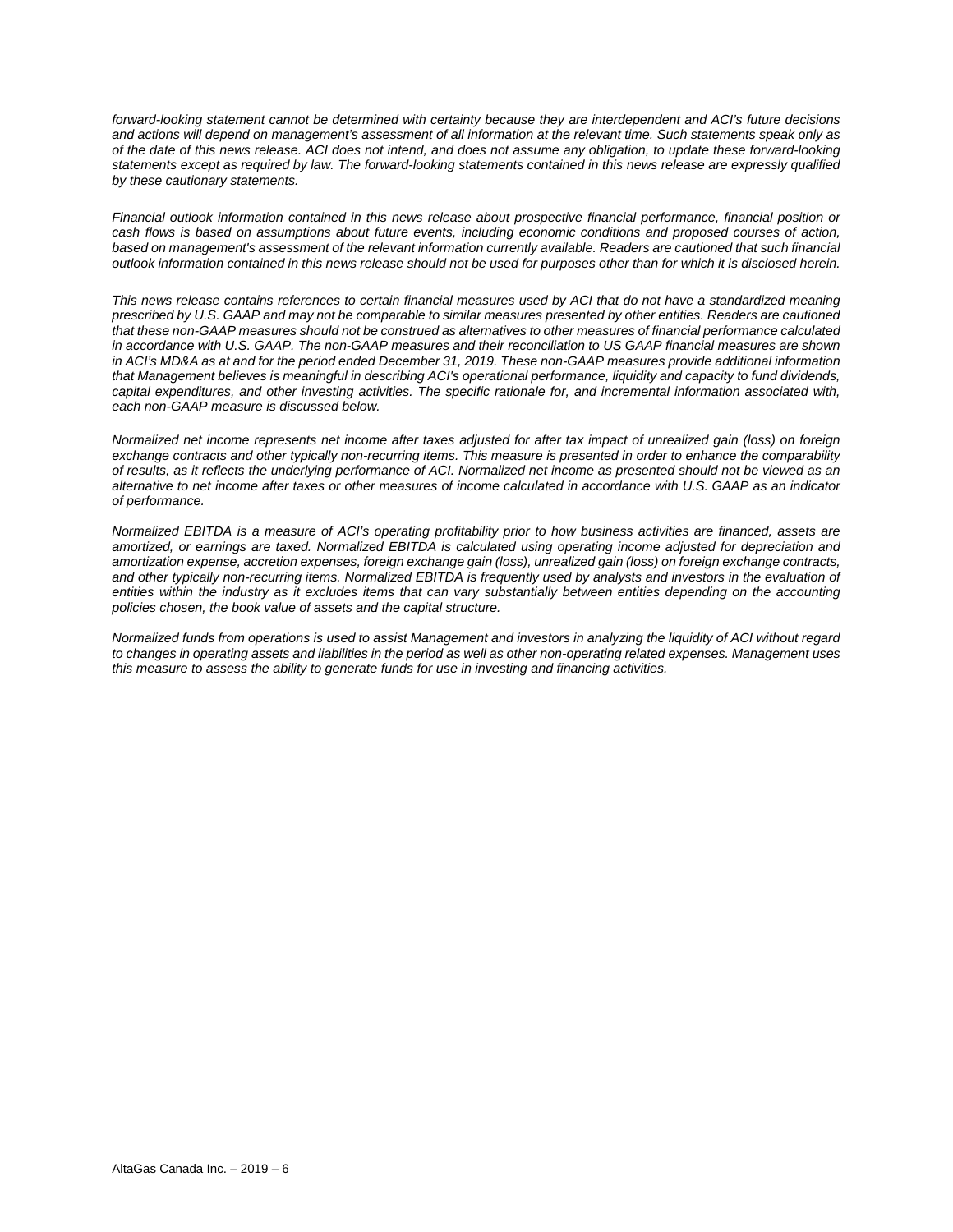# **MANAGEMENT'S DISCUSSION AND ANALYSIS**

*(Tabular amounts and amounts in footnotes to tables are in millions of Canadian dollars unless otherwise indicated.)* 

This Management's Discussion and Analysis ("MD&A") dated March 4, 2020 is provided to enable readers to assess the results of operations, liquidity and capital resources of AltaGas Canada Inc. ("ACI" or the "Company") as at and for the year ended December 31, 2019. This MD&A should be read in conjunction with the accompanying audited consolidated financial statements as at and for the year ended December 31, 2019 (the "Consolidated Financial Statements"). Please refer to note 2 of the Consolidated Financial Statements for important information regarding the basis of preparation of the Consolidated Financial Statements.

The Company presents the Consolidated Financial Statements in Canadian dollars. In this MD&A, references to "\$" are to Canadian dollars unless otherwise indicated. The Consolidated Financial Statements and comparative information have been prepared in accordance with United States ("U.S.") generally accepted accounting principles ("U.S. GAAP") as codified by the Financial Accounting Standards Board ("FASB") Accounting Standards Codification ("ASC"). Throughout this MD&A, reference to GAAP refers to U.S. GAAP. Any reference to per Common Share measures are presented on a basic basis, unless otherwise indicated.

This MD&A refers to certain terms commonly used in the rate-regulated utility industry, such as "rate-regulated", "rate base" and "return on equity". The terms "rate base" and "return on equity" are key performance indicators but are not considered non-GAAP measures. Rate base is an amount that a utility is required to calculate for regulatory purposes, and generally refers to net book value of the utility's assets for regulatory purposes. Return on equity or "ROE" is a percentage that is set or approved by a utility's regulator and represents the rate of return that a regulator allows the utility to earn on the equity component of the utility's rate base. The Company refers to the rate base and return on equity of its utility businesses because it believes that such terms assist in understanding the Company's business and are commonly used by investors and research analysts to help evaluate the performance of rate-regulated utilities. For a discussion of these terms, please see the "*Business of Company - Utilities Business*" section in the annual information form of ACI dated March 4, 2020 (the "Annual Information Form").

Abbreviations, acronyms, and capitalized terms used in this MD&A that are not otherwise defined herein are used consistently with the definitions in the Annual Information Form.

# **CAUTIONARY STATEMENT REGARDING FORWARD-LOOKING INFORMATION**

This MD&A contains certain forward-looking information and statements within the meaning of applicable securities laws. The use of any of the words "expect", "anticipate", "continue", "estimate", "objective", "ongoing", "may", "will", "should", "believe", ''plan'', "would", "could", "focus", "forecast", "opportunity" and similar expressions are intended to identify forward-looking information or statements. In particular, but without limiting the foregoing, this MD&A contains forward-looking information and statements pertaining to the following: ACI's vision and objectives; the implementation and success of ACI's strategy as a whole and each of its business segments; expectations regarding the Arrangement (as defined herein), including the expected closing date and the impact on the financial condition, financial performance and future cash flows of the Company; the expected inservice date for the Atlantic Bridge Expansion Project; expectations regarding HGL's (as defined herein) application with the NSUARB (as defined herein) requesting to extend its CRP (as defined herein) and reduce deferrals; expectations regarding arrangements in relation to the PNG Reactivation Application (as defined herein), including the reactivation process, process for determining customer demand and allocating capacity, the plan to conduct a binding open season auction, and the estimated capital cost for the reactivation, commissioning and system reinforcement; expectations regarding PNG's 2020 and 2021 revenue requirement applications and expected timing of BCUC (as defined herein) decision; AUC (as defined herein) decisions with regard to the Etzikom Lateral Project (as defined herein); expected success of financing plans and strategies, including maintenance of ACI's credit rating; the expected safety and reliability of ACI's operations; the expected good working relationships with stakeholders and governments; sources and terms of natural gas supply; the expected impacts on ACI's business of applicable environmental regulations and requirements; expectations regarding compound annual normalized net income growth, planned expenditures and related investments and capital program from 2020 to 2024 and the expected capital spend in 2020; expected fluctuations in the Company's working capital and the expected funding of the Company's capital program; the Company's objective for managing capital and its effects on rate base and return to investors; and expected impact of adopting ASUs in the future on the Company's consolidated financial statements.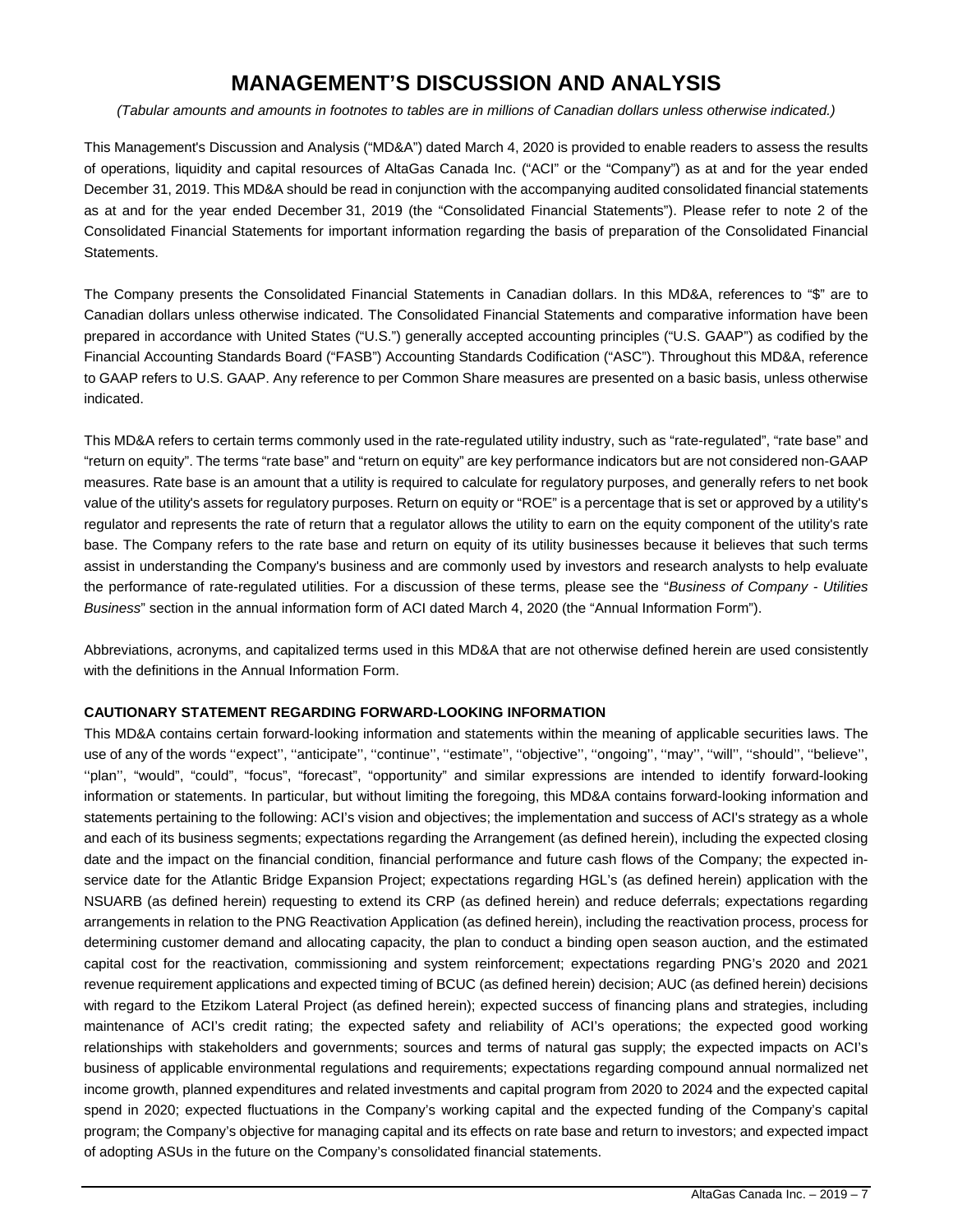The forward-looking information and statements contained in this MD&A reflect several material factors, expectations and assumptions of the Company including, without limitation: expected commodity supply, demand and pricing; that the Company will continue to conduct its operations in a manner consistent with past operations; the general continuance of current or, where applicable, assumed industry conditions; regulatory approvals and policies; funding operating and capital costs; project completion dates; capacity expectations; that there will be no material defaults by the counterparties to agreements with the Company and such agreements will not be terminated prior to their scheduled expiry; and the Company will continue to have access to wind and water resources in amounts consistent with the amounts expected by the Company. The Company believes the material factors, expectations and assumption reflected in the forward-looking information and statements are reasonable but no assurance can be given that these factors, expectations and assumptions will prove to be correct.

The forward-looking information and statements included in this MD&A are not guarantees of future performance and should not be unduly relied upon. Such information and statements involve known and unknown risks, uncertainties and other factors that may cause actual results or events to differ materially from those anticipated in such forward-looking information and statements, including, without limitation: that the Arrangement (as defined herein) may not be completed on a timely basis, if at all; the conditions to the Arrangement, including receipt of approval from BCUC, may not be satisfied; changes in the demand for or supply of the Company's services; unanticipated operating results; changes in regulatory matters; limited, unfavourable or a lack of access to capital markets; increased costs; the impact of competitors; attracting and retaining skilled personnel and certain other risks (including, without limitation, those risks identified elsewhere in this MD&A); and the other factors discussed under the heading *"Risk Factors"* in the Annual Information Form and set out in the Company's other continuous disclosure documents.

The estimates of certain of the Company's financial results constitutes a financial outlook in respect of financial performance based on assumptions about future events, including economic conditions and proposed courses of action, based on management's assessment of the relevant information currently available. See "*Outlook and Capital Program*".

These estimates are based on the same assumptions, risk factors, limitations and qualifications as set forth. The estimates reflect management's reasonable expectations, based on historical experience, regarding the extent to which each of the foregoing expectations and assumptions is likely to occur.

The financial outlook or potential financial outlook set forth in this MD&A were approved by management as of the date of this MD&A and are provided for the purpose of providing investors with an estimation of the 2020 to 2024 outlook. Readers are cautioned that any such financial outlook contained herein should not be used for purposes other than those for which it is disclosed herein.

The prospective financial information set forth in this MD&A has been prepared by, and is the responsibility of, management. The Company and management believe that the prospective financial information has been prepared on a reasonable basis, reflecting management's best estimates and judgments, and represents, to the best of management's knowledge and opinion, the Company's expected course of action in developing and executing its business strategy and growth opportunities relating to its business operations. However, actual results will likely vary from the prospective financial information set forth in this MD&A, and such variation could be material. See above for a discussion of the risks that could cause actual results to vary. The prospective financial information set forth in this MD&A should not be relied on as necessarily indicative of future results.

The Company believes the forward-looking statements in this MD&A are reasonable. However, such statements are not a guarantee that any of the actions, events or results of the forward-looking statements will occur, or if any of them do occur, their timing or what impact they will have on the Company's results of operations or financial condition. Because of these uncertainties, investors should not put undue reliance on any forward-looking statements.

The forward-looking statements included in this MD&A are expressly qualified by this cautionary statement and are made as of the date of this MD&A. The Company does not undertake any obligation to publicly update or revise any forward-looking statements except as required by Canadian securities laws.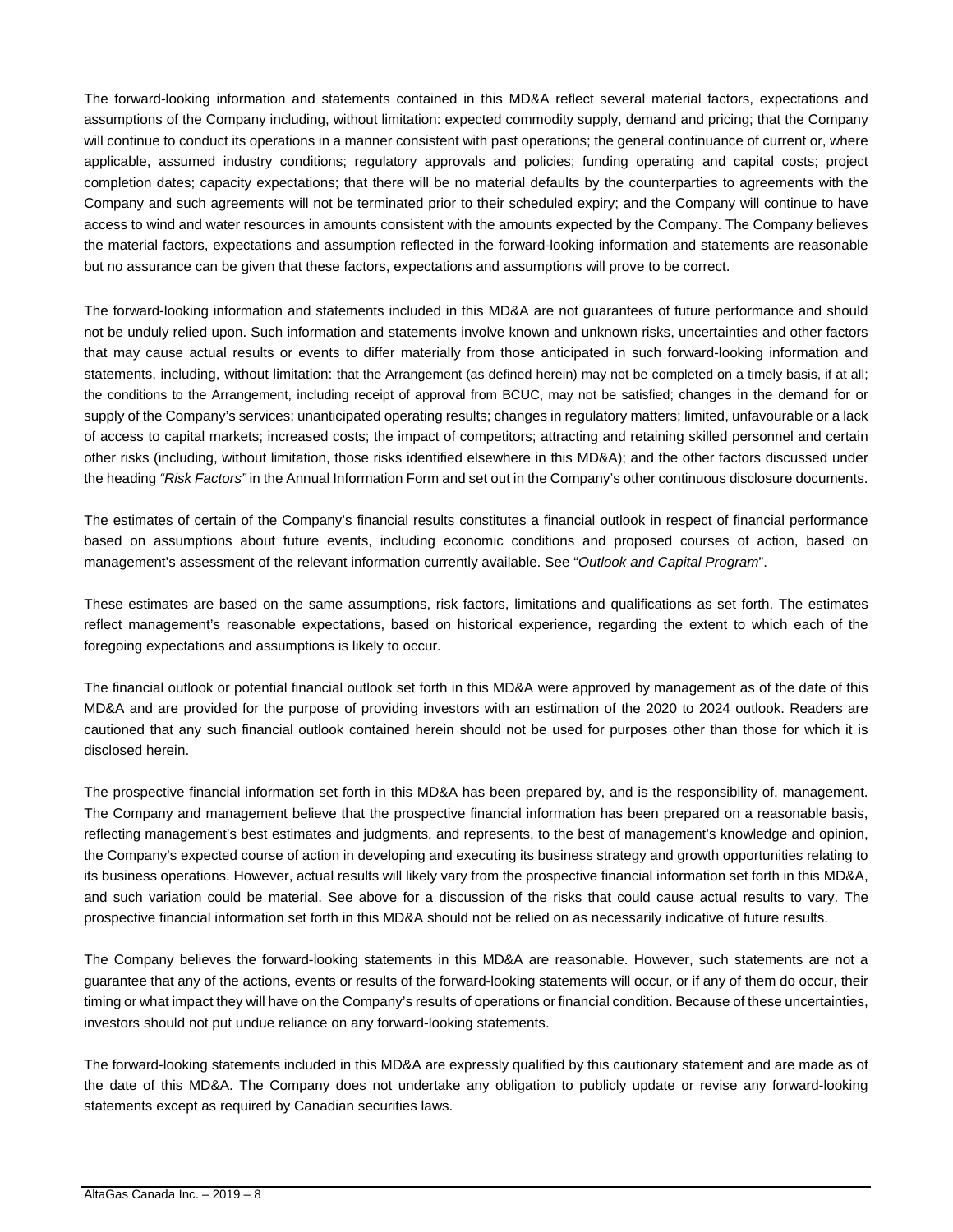Additional information relating to the Company, including the Annual Information Form, is available on SEDAR at *www.sedar.com.*

#### **THE COMPANY**

ACI was incorporated under the *Canada Business Corporations Act* (the "CBCA") on October 27, 2011 as AltaGas Utility Holdings (Pacific) Inc., a wholly owned subsidiary of AltaGas Ltd. ("AltaGas"). On September 5, 2018, ACI amended its articles to, among other things, facilitate it becoming a public company, change its name to AltaGas Canada Inc., amend its authorized capital and consolidate its outstanding Common Shares on the basis of one post-consolidation Common Share for every 28 preconsolidation Common Shares. Prior to the Acquisition, as further described under the "*Significant Events - 2018"* section of this MD&A, the Company owned rate-regulated natural gas distribution and transmission utility assets in British Columbia through its subsidiaries, Pacific Northern Gas Ltd. ("PNG") and Pacific Northern Gas (N.E.) Ltd. ("PNG(N.E.)"). Subsequent to the Acquisition, the Company owns rate-regulated natural gas distribution and transmission utility businesses in Alberta, British Columbia, Nova Scotia and the Northwest Territories, the Bear Mountain Wind Park (as defined herein) and an approximately 10 percent indirect interest in the Northwest Hydro Facilities (as defined herein). The Company became a reporting issuer on October 18, 2018 and its Common Shares commenced trading on the Toronto Stock Exchange on October 25, 2018 under the symbol "ACI".

#### **VISION, OBJECTIVE AND STRATEGY**

ACI's vision is to be the clean energy supplier of choice in each of the jurisdictions in which it operates through being a leader in safety, reliability, cost effectiveness and customer service. Through disciplined investments in its utilities and in contracted renewable power opportunities, the Company is committed to achieving long-term sustainable growth. Safety, customer service and earnings per Common Share are the primary measures of performance for the Company.

The Company's objective is to: (a) provide safe, reliable, clean and cost-effective energy to its customers; (b) create stable, predictable returns with strong organic growth for investors through the ownership of rate-regulated utilities and renewable power assets contracted through long-term electricity purchase agreements ("EPAs") with creditworthy counterparties; and (c) pay out a portion of its net income to the Shareholders on a quarterly basis.

The Company's strategy is focused on delivering safe, reliable, clean and cost-effective energy solutions to customers while achieving long-term profitable growth. Through the Company's diversified rate-regulated natural gas distribution and transmission utilities assets and long-term contracted renewable power generation assets, the Company expects to deliver lowrisk, stable, predictable earnings and cash flows. The Company works to maintain strong relationships with regulators and be seen as a credible proponent for regulatory initiatives.

## **SIGNIFICANT EVENTS**

#### **2019**

#### *Pending Acquisition of ACI*

On October 21, 2019, ACI announced it had entered into a definitive arrangement agreement (the "Arrangement Agreement") pursuant to which the Public Sector Pension Investment Board and the Alberta Teachers' Retirement Fund Board (together, the "Consortium") will indirectly acquire through PSPIB Cycle Investments Inc. (the "Purchaser"), all of the issued and outstanding Common Shares of ACI for \$33.50 in cash per Common Share pursuant to a plan of arrangement under the CBCA (the "Arrangement"). The Board of Directors, after receiving the unanimous recommendation of an independent committee of the Board of Directors formed to review and consider various strategic and financial options available to ACI and in consultation with its financial and legal advisors, unanimously determined that the Arrangement is in the best interests of ACI and fair to the Shareholders and therefore unanimously recommended that holders of Common Shares vote in favour of the Arrangement.

On December 19, 2019, the Shareholders voted to approve the Arrangement and on December 20, 2019, ACI received the Final Order from the Court of Queen's Bench of Alberta approving the transaction.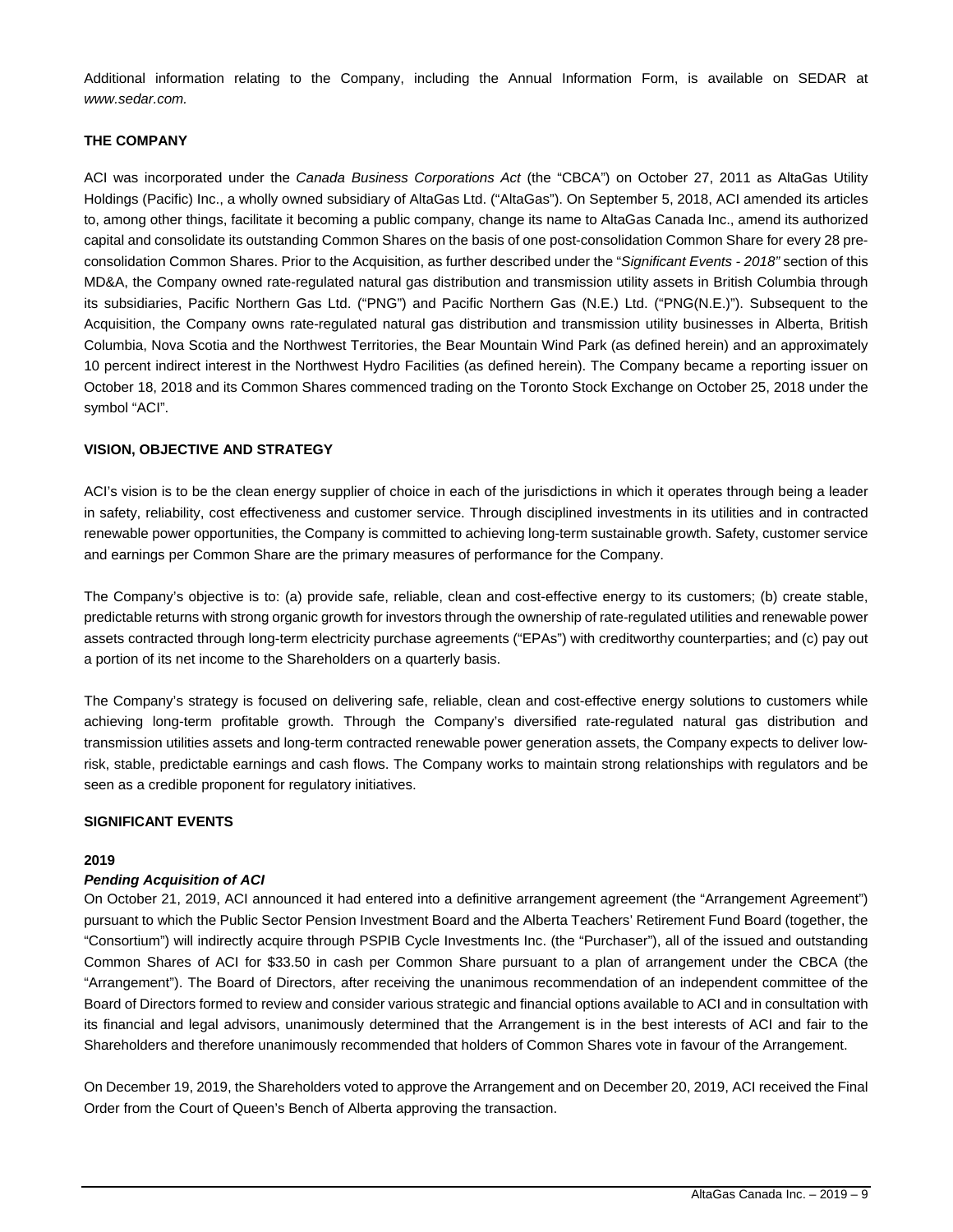ACI has received a "no-action letter" from the Canadian Competition Bureau confirming that the Commissioner of Competition does not intend to challenge the proposed acquisition, as well as approval of the transaction from the Alberta Utilities Commission ("AUC").

Closing of the Arrangement remains subject to approval of the transaction from the British Columbia Utilities Commission ("BCUC") and the satisfaction or waiver of other customary closing conditions. The Arrangement is expected to close in the first half of 2020.

The Company is expected to incur certain customary closing costs but the closing of the Arrangement is not expected to have a material impact on the financial condition, financial performance and future cash flows of the Company.

# **2018**

# *Acquisition of Assets from AltaGas (the "Acquisition")*

On October 18, 2018, pursuant to the Purchase and Sale Agreement, the Company acquired the following assets from AltaGas for approximately \$889.1 million (the "Acquired Assets") through the acquisition of (a) all of the issued and outstanding common shares of AltaGas Utility Group Inc. ("AUGI"); (b) all of the issued and outstanding common shares of Bear Mountain Wind Power Corporation ("BMWPC"); (c) AltaGas' 99.99 percent partnership interest in Bear Mountain Wind Limited Partnership ("BMWLP") as a limited partner; (d) AltaGas' 99.99 percent partnership interest in AltaGas Canadian Energy Holdings Limited Partnership as a limited partner; (e) all of the issued and outstanding common shares of AltaGas Canadian Energy Holdings Ltd.; and (f) 10 common shares in the capital of Northwest Hydro GP Inc. ("Coast GP"), the general partner of Northwest Hydro Limited Partnership ("Coast LP"):

- Rate-regulated natural gas distribution utility assets in Alberta and Nova Scotia owned by AUGI via its operating subsidiaries, AltaGas Utilities Inc. ("AUI") and Heritage Gas Limited ("HGL");
- Minority interests in entities (Inuvik Gas and Ikhil Joint Venture) providing natural gas to the Town of Inuvik, Northwest Territories;
- Fully contracted 102 MW Bear Mountain Wind Park located near Dawson Creek, British Columbia (the "Bear Mountain Wind Park") owned by BMWLP and BMWPC; and
- Approximately 10 percent indirect equity interest in the capital of Coast LP and Coast GP which indirectly own three fully contracted 303 MW run of river hydroelectric power generation assets in northwest British Columbia (the "Northwest Hydro Facilities") by way of the CMH Group.

Pursuant to the Purchase and Sale Agreement, the Company also acquired on October 18, 2018, the indebtedness that AUGI and PNG owed to AltaGas and certain of its subsidiaries in the aggregate amount of approximately \$481.6 million (the "Acquired Indebtedness").

The Company satisfied the purchase price of \$889.1 million for the Acquired Assets and Acquired Indebtedness by issuing to AltaGas the following:

- 5,912,857 Common Shares;
- An unsecured promissory note dated October 18, 2018 bearing interest at 4.5 percent per annum in the principal amount of approximately \$316.3 million (the "Purchase Price Short-Term Note") which was to be repaid upon closing of the initial public offering by ACI of its Common Shares completed on October 25, 2018 (the "IPO");
- An unsecured promissory note dated October 18, 2018 bearing interest at 3.3 percent per annum in the principal amount of \$35.9 million (adjustable to approximately \$34.0 million in the event the Over-Allotment Option is exercised in full) (the "Over-Allotment Note") which was to be repaid no later than 30 days after closing of the IPO; and
- An unsecured promissory note dated October 18, 2018 bearing interest at 4.5 percent per annum in the principal amount of \$351.2 million (the "Purchase Price Long-Term Note") with a term of 30 months, the interest to be increased by 0.25 percent on the 18 and 24 month anniversaries of the issuance date.

The Purchase Price Short-Term Note, the Over-Allotment Note, and the Purchase Price Long-Term Note have been fully repaid as at December 31, 2018.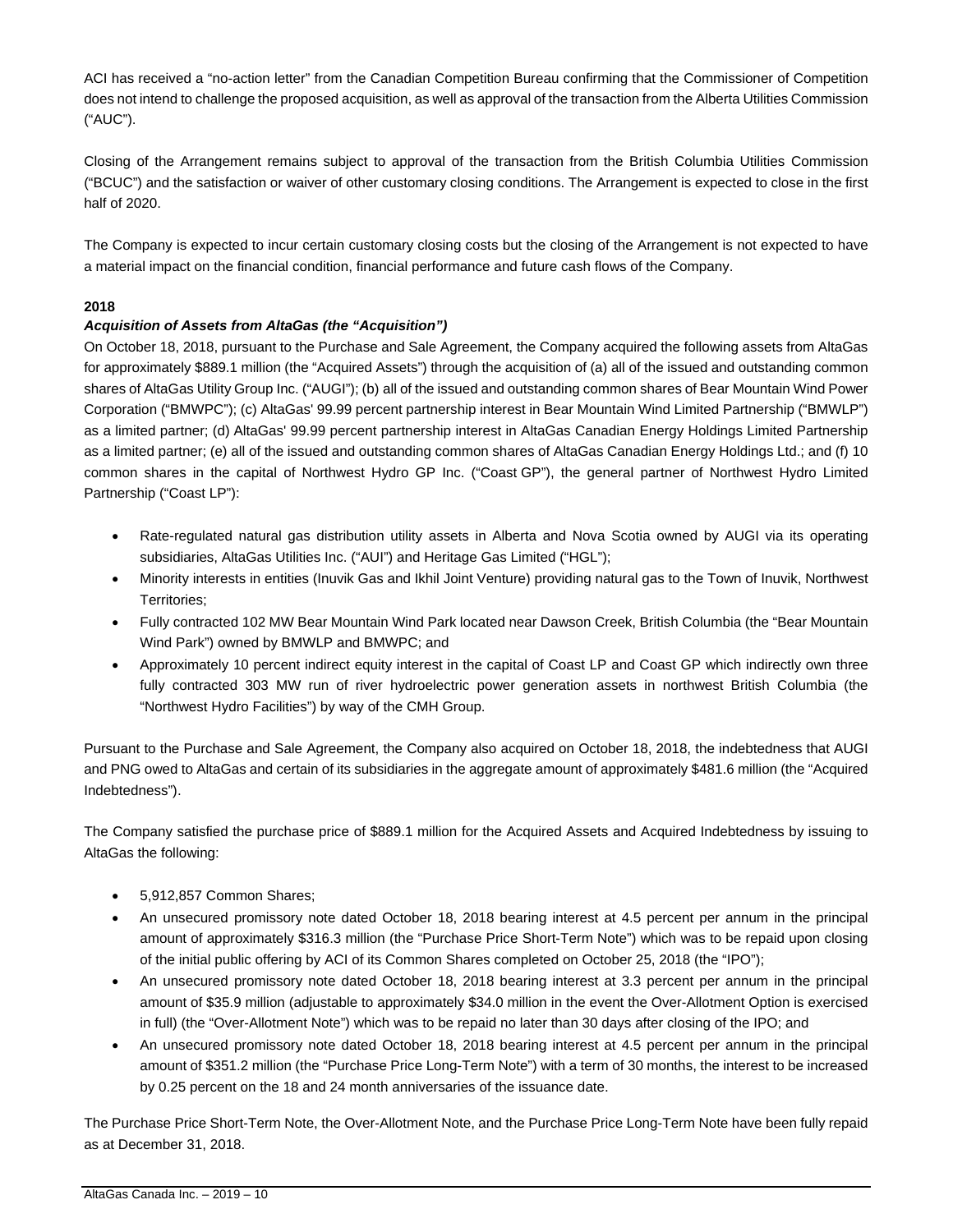Immediately prior to the Acquisition:

- The Company paid an eligible dividend of \$31.0 million to AltaGas;
- BMWLP distributed cash of \$64.6 million to AltaGas; and
- AUGI repaid indebtedness of \$28.4 million to AltaGas.

#### *Initial Public Offering of Common Shares*

On October 25, 2018, the Company completed its IPO, issuing 16,500,000 Common Shares at a price of \$14.50 per Common Share for gross proceeds of \$239.3 million.

In connection with the IPO, the Company granted to the underwriters of the IPO an over-allotment option (the "Over-Allotment Option"), exercisable at the underwriters' discretion at any time, in whole or in part, until 30 days following the closing of the IPO, to purchase at \$14.50 per Common Share up to an additional 2,475,000 Common Shares (representing 15 percent of the Common Shares offered under the IPO) to cover over-allotments, if any, and for market stabilization purposes. On November 21, 2018, the Over-Allotment Option was exercised in full for additional gross proceeds of \$35.9 million.

Upon closing of the IPO and the exercise of the Over-Allotment Option, 30,000,000 Common Shares were issued and outstanding, of which AltaGas owned approximately 36.8 percent. The Company ceased to be a wholly-owned subsidiary of AltaGas upon completion of the IPO on October 25, 2018.

The net proceeds of the IPO were \$223.7 million after deducting the underwriters' fee of \$12.6 million and approximately \$3.0 million in other expenses. The net proceeds from the exercise of the Over-Allotment Option were \$34.0 million after deducting the underwriters' fee of \$1.8 million and other expenses of \$0.1 million. In accordance with the Purchase and Sale Agreement, ACI used the net proceeds of the IPO, including the proceeds from the exercise of the Over-Allotment Option, to:

- Repay in full a note issued by ACI to AltaGas bearing interest at 5.0 percent per annum in the principal amount of \$157.4 million issued in connection with a return on capital on the Common Shares immediately prior to the Acquisition;
- Repay a portion of the Purchase Price Short-Term Note with the remaining portion of the Purchase Price Short-Term Note being repaid with the proceeds of the syndicated term loan; and
- Repay in full the Over-Allotment Note. Per the terms of the Over-Allotment Note, if the Over-Allotment Option was exercised, the principal amount would be reduced by the amount of the underwriters' fee and other expenses of approximately \$1.9 million. On November 21, 2018, the Company repaid the Over-Allotment Note in full.

# **2019 FINANCIAL HIGHLIGHTS**

(Normalized EBITDA, normalized funds from operations, normalized net income, net debt, and net debt to total capitalization ratio are non-GAAP financial measures. Please see the *"Non-GAAP Financial Measures"* section of this MD&A.)

- Net income after taxes was \$42.1 million (\$1.40 per Common Share) compared to \$45.3 million (\$1.51 per Common Share) in 2018.
- Normalized net income was \$45.3 million (\$1.51 per Common Share), an increase of 8 percent compared to \$41.8 million (\$1.39 per Common Share) in 2018.
- Operating income was \$73.4 million, a decrease of 3 percent compared to \$76.0 million in 2018.
- Normalized EBITDA was \$113.5 million, an increase of 8 percent compared to \$105.2 million in 2018.
- Normalized funds from operations were \$79.9 million (\$2.66 per Common Share), a 9 percent decrease compared to \$88.1 million (\$2.94 per Common Share) in 2018.
- Net debt was \$669.5 million as at December 31, 2019, compared to \$643.8 million as at December 31, 2018.
- Net debt to total capitalization ratio was 51.9 percent as at December 31, 2019, compared to 51.4 percent as at December 31, 2018.
- Rate base as at December 31, 2019 was \$941 million inclusive of construction work in progress, compared to \$895 million as at December 31, 2018.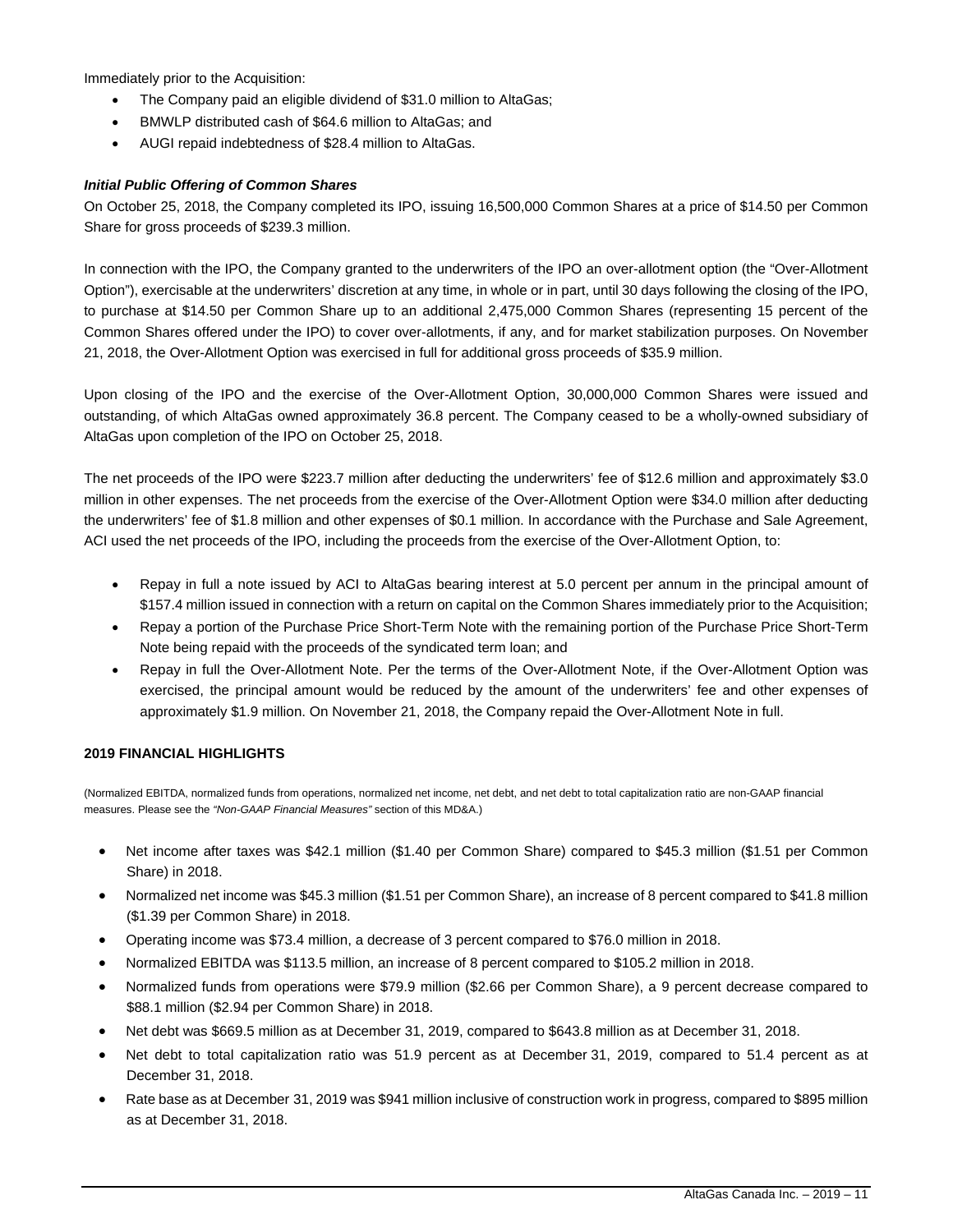- On April 3, 2019, ACI completed the issuance of \$250 million of medium-term notes ("MTNs") with a coupon rate of 3.15 percent (3.151 percent yield to maturity) and a maturity date of April 6, 2026.
- On June 28, 2019, PNG submitted an application to the BCUC for approval of a large volume industrial transportation rate required in its proposed process for allocation of reactivated capacity on its existing pipeline system (the "PNG Reactivation Application").
- On August 7, 2019, the Board of Directors approved a 9.5 percent increase to the quarterly dividend to \$0.26 per Common Share, payable on September 30, 2019.
- On October 21, 2019, ACI announced it had entered into the Arrangement Agreement pursuant to which the Consortium will indirectly acquire through the Purchaser, all of the issued and outstanding Common Shares of ACI for \$33.50 in cash per Common Share.
- On November 4, 2019, HGL filed an application with the Nova Scotia Utility and Review Board ("NSUARB") requesting to extend its Customer Retention Program ("CRP") to the end of 2023.
- On November 29, 2019, PNG and PNG(NE) submitted the 2020 and 2021 revenue requirement applications seeking interim rate increases effective January 1, 2020. PNG received BCUC approval for the interim rate increases on December 18, 2019.

# **HIGHLIGHTS SUBSEQUENT TO YEAR END**

- On February 13, 2020, ACI extended the maturity date of the Revolving Credit Facility to December 31, 2023.
- On February 18, 2020, ACI received approval for the Arrangement from the AUC.
- On February 28, 2020, PNG received approval for the PNG Reactivation Application from the BCUC.

# **OVERVIEW OF THE BUSINESS**

ACI has three reporting segments:

- Utilities, which owns and operates utility assets that deliver natural gas to end-users in Alberta, British Columbia and Nova Scotia. ACI also owns a one-third equity interest in the utility that delivers natural gas to end-users in Inuvik, Northwest Territories. In aggregate, the utilities have approximately \$941 million of rate base as at December 31, 2019 inclusive of construction work in progress and serve approximately 130,000 customers across Canada.
- Renewable Energy, which includes the Bear Mountain Wind Park and an approximately 10 percent indirect interest in the entities that own the Northwest Hydro Facilities.
- Corporate, which primarily includes the cost of providing shared services, financing and access to capital, and general corporate support.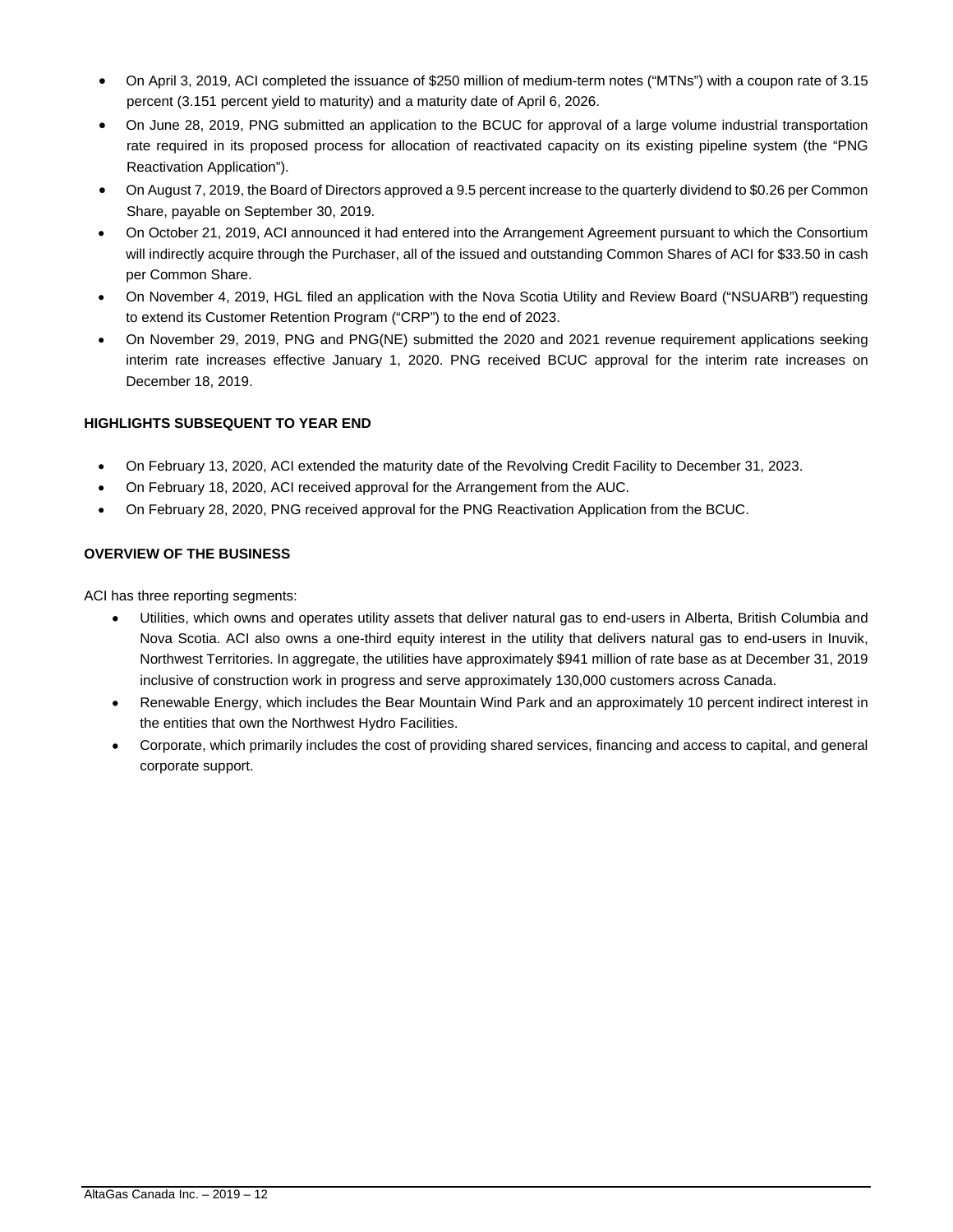

# *Alberta*

AUI owns and operates a regulated natural gas distribution utility in Alberta. As at December 31, 2019, AUI served approximately 80,500 customers. AUI's customers are primarily residential and small commercial consumers located in smaller population centers or rural areas of Alberta. AUI's rate base as at December 31, 2019 was approximately \$396 million. On August 2, 2018, the AUC approved an ROE of 8.5 percent on 39 percent equity for 2018, 2019 and 2020.

AUI operates in a stable regulatory environment under a Performance-Based Regulation ("PBR") framework, first introduced for the initial 2013 to 2017 PBR plan term. Effective January 1, 2018, the AUC approved a second PBR plan term from 2018 to 2022 ("PBR 2"). Under the PBR 2 plan, rates continue to be set under a revenue cap per customer formula with annual adjustments for customer growth and inflation less expected productivity improvements. As revenues are generally decoupled from costs, a utility is incentivized to achieve cost efficiencies during the PBR plan term.

In addition, the PBR 2 plan continues to allow for recovery of costs determined to flow through directly to customers, recovery of items related to material exogenous events, and re-opener threshold provisions that allow an application to be re-opened in order to address specific problems with the design or operation of the PBR plan. Incremental capital funding is largely determined formulaically based on historical capital additions with an additional mechanism available for cost recovery of specific capital projects that are extraordinary, not previously included in rate base, and required by a third party ("Type 1 Capital Tracker"). As a result of its formulaic design, the PBR framework provides a level of regulatory certainty throughout the PBR period, allowing the utility to manage its costs and to allocate and plan capital spending accordingly.

On December 20, 2018, the AUC approved rates on an interim basis for the construction of 17 km of new pipeline to replace a lateral pipeline that is being abandoned by NOVA Gas Transmission Ltd. (the "Etzikom Lateral Project"). The Etzikom lateral pipeline serves approximately 1,715 of AUI's customers in southeast Alberta, including rural areas surrounding the City of Medicine Hat and extending south to the hamlet of Etzikom and surrounding rural areas. Construction of the Etzikom Lateral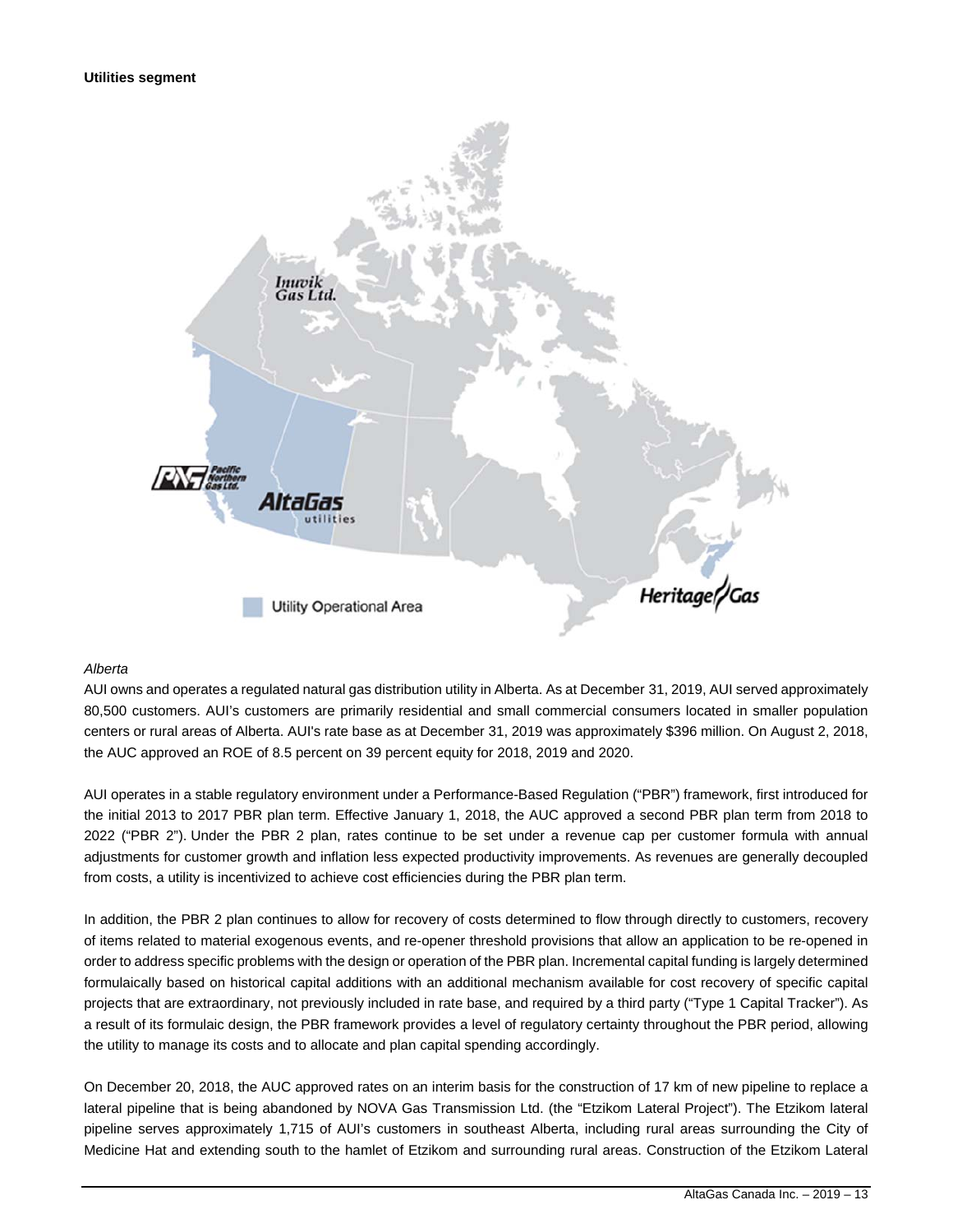Project was completed in the fourth quarter of 2019 and the total cost of the project was approximately \$9.7 million. AUI expects the AUC to issue a final decision on whether or not the project meets the Type 1 Capital Tracker criteria under the PBR 2 plan in 2020. Any difference between interim-approved and actual approved revenue requirements are expected to be collected or refunded through 2021 annual PBR rates.

On December 20, 2019, the AUC issued a decision regarding AUI's 2018 depreciation study application (the "AUI Depreciation Study"). The applied for service life depreciation rate changes were approved as filed while the AUC approved lesser increases than applied for regarding net salvage rates. The change in depreciation rates was effective January 1, 2018 and the cumulative impact has been reflected in the Company's fourth quarter 2019 results.

## *British Columbia*

PNG operates a transmission and distribution system in the west central portion of northern British Columbia (the "Western System") and PNG(N.E.), PNG's wholly-owned subsidiary, owns and operates a distribution utility in northeastern British Columbia (the "Northeast System"). As at December 31, 2019, PNG served approximately 42,100 customers. Approximately 87 percent of PNG's total customers are residential. PNG's rate base as at December 31, 2019 was approximately \$232 million.

PNG operates under a cost of service regulatory framework affording PNG an opportunity to recover all prudently incurred costs and earn a rate of return on its deemed common equity. The allowed ROE and deemed capital structure is approved by the BCUC and is based off the low risk benchmark utility. The allowed ROE for the Western System and the Northeast System (Tumbler Ridge) is 9.50 percent and for the Northeast System (Fort St. John/Dawson Creek) is 9.25 percent. The approved common equity ratio for the Western System and the Northeast System (Tumbler Ridge) is 46.5 percent and for the Northeast System (Fort St. John/Dawson Creek) is 41 percent.

In November 2017, PNG submitted revenue requirements applications with the BCUC for 2018 and 2019 and received approvals for interim and refundable delivery rate increases effective January 1, 2018. The BCUC issued its decisions in August 2018 and approved permanent delivery rate decreases of approximately 1.8 percent for each of 2018 and 2019 for customers in the Western System, permanent delivery rate increases of approximately 6 percent for each of 2018 and 2019 for customers in the Northeast System (Fort St. John/Dawson Creek) service areas, as well as permanent delivery rate increases of approximately 18 percent for each of 2018 and 2019 for customers in the Northeast System (Tumbler Ridge) service area, compared to 2017 rates. The BCUC also directed PNG to include a provision for negative salvage in its depreciation expense commencing in 2019 and sought input from PNG on the transitional period to effect this accounting change. PNG requested and received BCUC approval on November 26, 2018 for a five year transition period for the inclusion of negative salvage accounting. The delivery rate increases noted above do not include the impact of negative salvage accounting. Taking into consideration negative salvage, the 2019 permanent delivery rates are decreased by approximately 0.3 percent for customers in the Western System, increased by approximately 7 percent in the Northeast System (Fort St. John/Dawson Creek) service areas and increased by approximately 20 percent in the Northeast System (Tumbler Ridge) service area.

On November 29, 2019, PNG and PNG(NE) submitted the 2020 and 2021 revenue requirement applications seeking interim rate increases effective January 1, 2020. For each of 2020 and 2021, PNG is seeking approximately 2 percent delivery rate increase for customers in the Western System, approximately 11 percent delivery rate increase for customers in the Northeast System (Fort St. John/Dawson Creek) service areas and approximately 4 percent delivery rate increase for customers in the Northeast System (Tumbler Ridge) service areas, compared to 2019 rates. PNG received BCUC approval for the interim rate changes on December 18, 2019. Amendments to the applications were filed on February 28, 2020 and PNG expects the BCUC decision on permanent rates in the third quarter of 2020.

On June 28, 2019, PNG submitted the PNG Reactivation Application. The proposed reactivation involves natural gas deliveries from Station 4a on the Enbridge Westcoast Energy Inc. southern mainline near Summit Lake, British Columbia to three termination points: Terrace, Kitimat, and Prince Rupert, British Columbia.

On February 28, 2020, PNG received BCUC approval for the PNG Reactivation Application and now plans to conduct a binding open season auction where shippers will have the opportunity to bid on capacity of up to approximately 88 million standard cubic feet per day based on either firm transportation service agreements ("TSA") or reserve capacity through transportation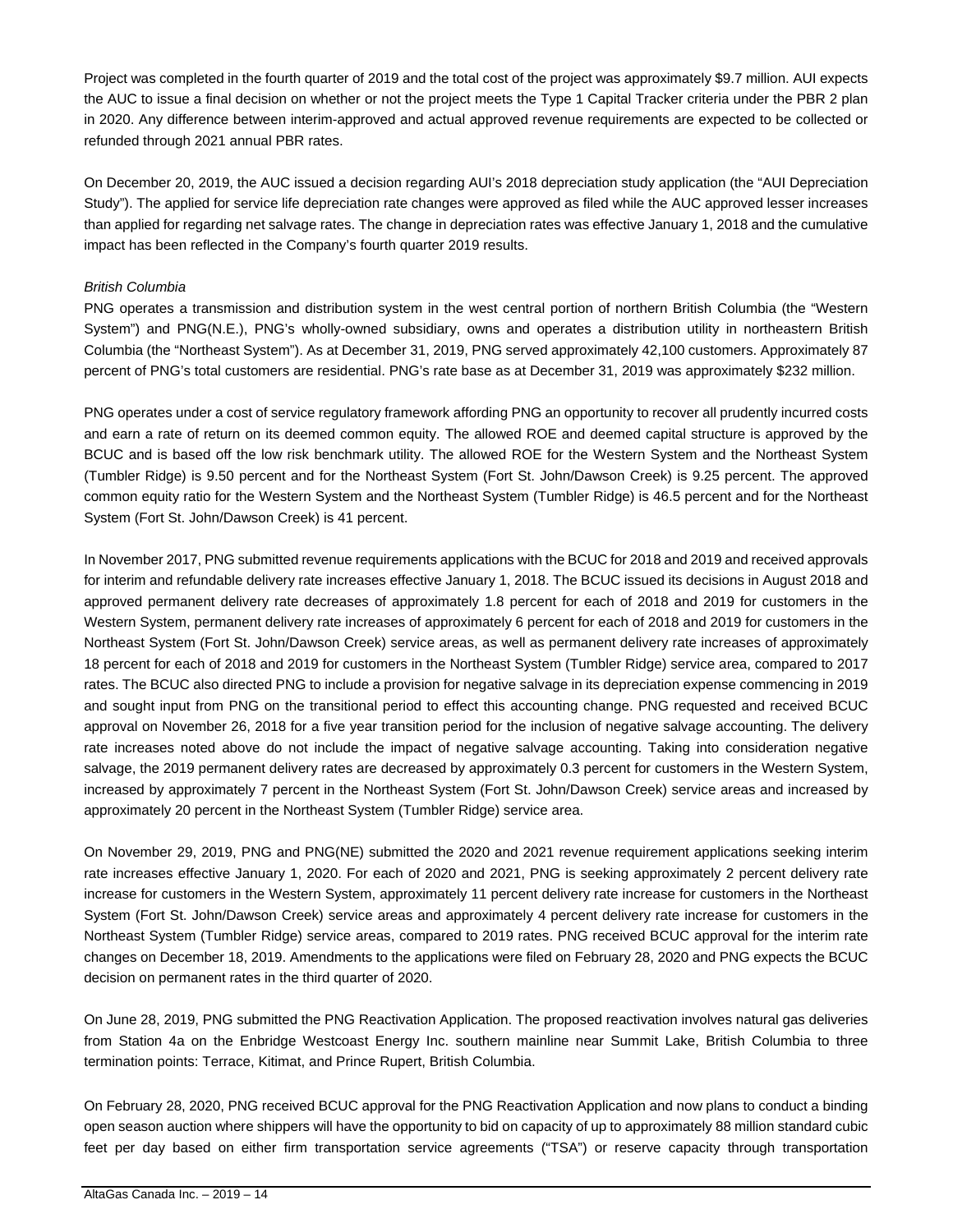reservation agreements. PNG has garnered strong interest from a number of potential shippers. Provided there are sufficient shipper commitments backed by TSAs, PNG would commence system reactivation and recommissioning work to prepare for returning the system back to full utilization, subject to BCUC approvals. Depending on shipper demands and the requested delivery points, PNG estimates the capital cost for the reactivation, recommissioning and system reinforcement could be up to \$120 million.

#### *Nova Scotia*

HGL has the exclusive rights to distribute natural gas through its distribution system to all or part of seven counties in Nova Scotia, including the Halifax Regional Municipality. As at December 31, 2019, HGL's customer base is approximately 7,700 customers. HGL has a mix of residential, small commercial, large commercial and industrial customers. HGL's rate base as at December 31, 2019 was approximately \$313 million.

HGL operates under a cost of service regulatory framework where prudently incurred investments earn a rate of return on its deemed capital structure which is approved by the NSUARB. For 2019 and 2018, HGL's approved regulated ROE is 11 percent with an approved deemed capital structure of 45 percent equity. In order to lower pricing for a portion of its commercial customers, HGL filed a CRP application with the NSUARB in March 2016 requesting a decrease in distribution rates for commercial customers with consumption between 500 and 4,999 GJ per year and allowing for flexible rate increases from time to time for these customers up to their previously approved distribution rates. HGL also requested a suspension of depreciation and a deferral of an additional approximately 25 percent of maintenance and administrative expenses while the program is in place. In September 2016, the NSUARB approved HGL's CRP application. The approval included all of the items requested by HGL as well as a reduction to residential customer rates of \$0.50 per GJ during the 2016 to 2017 and 2017 to 2018 winter seasons and a return on the deferred depreciation and operating expense balances arising from the CRP of 4 percent.

The competitive position of natural gas pricing relative to propane improved in the Atlantic region throughout 2017 and into early 2018. Through enhanced gas procurement strategies and changes in market fundamentals, the average price of natural gas for HGL customers declined by over 20 percent in 2017 compared to 2016, while the 2017 Sarnia benchmark price for propane increased by over 30 percent compared to 2016. Accordingly, in November of 2017 and in June and November of 2018, HGL exercised the flexibility provided for in the CRP to increase the rates that were previously reduced as part of the CRP, which has partially restored the rates to previously approved cost of service levels.

Due to delays in gas infrastructure projects that are expected to further reduce natural gas prices in the Maritimes, on November 4, 2019, HGL filed an application with the NSUARB requesting to extend its CRP that was set to expire at the end of 2020 to the end of 2023 and to significantly reduce the degree of deferral currently approved. In addition to retaining pricing flexibility to adjust rates for certain commercial customers, HGL also requested to change the CRP deferral mechanism to defer amounts equivalent to the price discount provided to customers, rather than the current practice of suspension of depreciation and 50 percent capitalization of operating, maintenance and administrative expenses. If approved, future amounts deferred under the CRP program are expected to be lower than the current practice. HGL filed its final submission to the NSUARB on January 29, 2020 and is currently awaiting NSUARB's decision.

For its regulated operations, HGL has approval from the NSUARB to use a Revenue Deficiency Account ("RDA") until it is fully recovered, subject to a maximum of \$50 million, which may be increased subject to approval by the NSUARB. The RDA is revenue required to afford HGL the opportunity to earn the rates of return on its rate base, as approved by the NSUARB. In periods where the actual revenue billed is less than the revenue required to earn the approved rates of return, the RDA asset will accumulate. As the distribution network matures, the actual revenue billed is expected to exceed the revenue required to earn the approved rates of return and the RDA is drawn down.

On June 1, 2018, HGL received approval from the NSUARB to enter into a long-term (22 year) contract with Portland Natural Gas Transmission System for natural gas transportation capacity from the Dawn Hub in Ontario to Nova Scotia on the Maritimes and Northeast Pipeline System and recover associated costs of the contract from its customers through regulated rates. The contract commenced on November 1, 2018.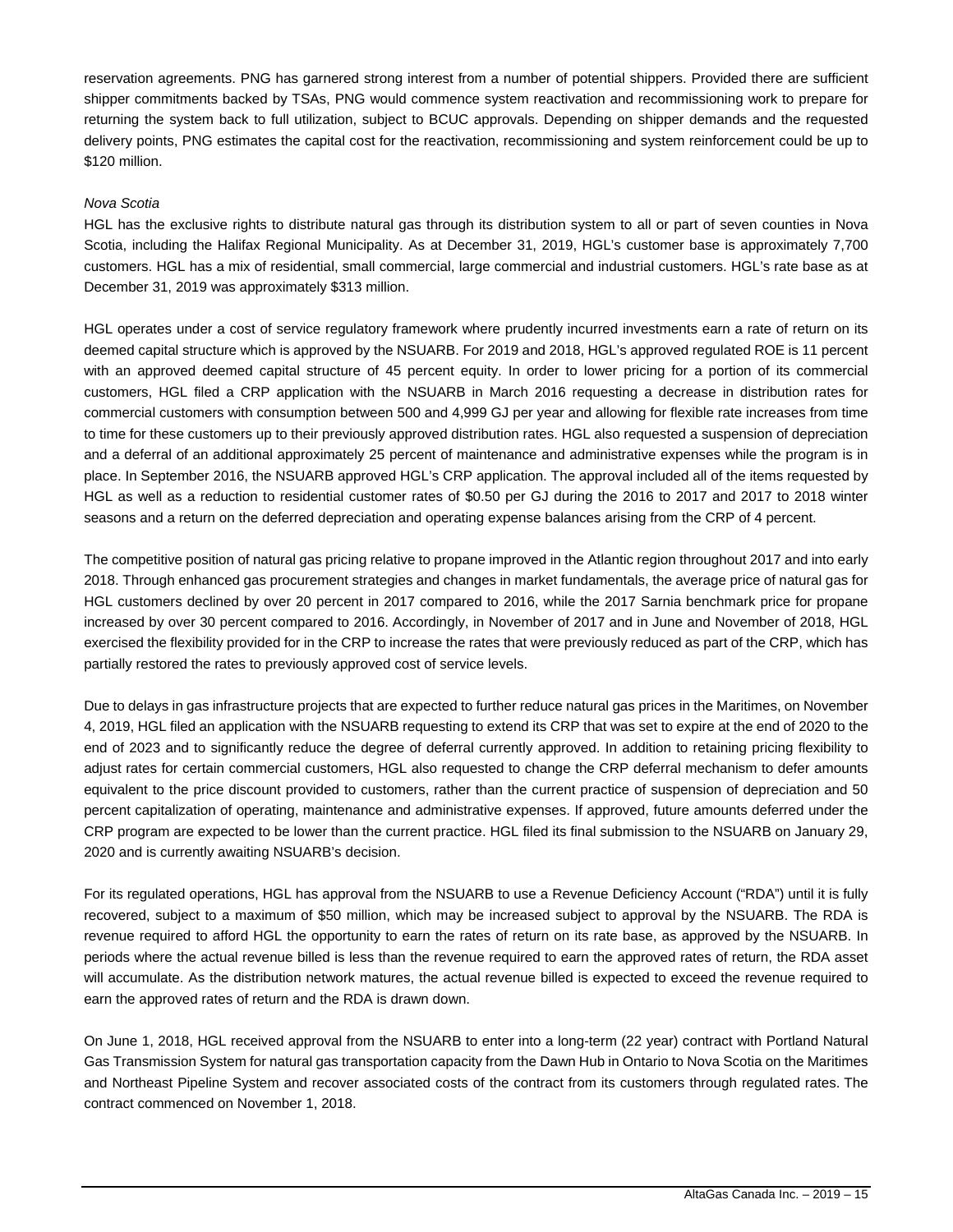In 2014, HGL signed an agreement with Enbridge Inc. for the Atlantic Bridge Expansion Project on the Algonquin Gas Transmission pipeline system. The contract is a 15-year commitment for 10,550 GJ per day of transportation that provides HGL an opportunity to diversify suppliers and provide access to another supply basin until the end of its term. The Atlantic Bridge Expansion Project is expected to be in-service in late 2020.

# *Inuvik Gas Ltd. & Ikhil Joint Venture*

The Company has an approximate one-third interest in Inuvik Gas and the Ikhil Joint Venture natural gas reserves, which have historically supplied Inuvik Gas with natural gas for the Town of Inuvik. With the Ikhil Joint Venture natural gas reserves approaching the end of their life, a propane air mixture system producing synthetic natural gas was implemented as the main source of energy supply for Inuvik Gas with the Ikhil Joint Venture serving as a back-up. In December 2016, Inuvik Gas notified the Town of Inuvik of its intention to terminate the gas distribution franchise agreement effective December 2018. The franchise agreement was terminated on December 8, 2018. Through an in-person meeting in December 2018, Inuvik Gas agreed to continue to provide service to its customers in accordance with the previous franchise agreement and the Northwest Territories Public Utilities Board approved terms and conditions of service as Inuvik Gas and the Town of Inuvik continue negotiations to transition ownership of Inuvik Gas to the Town of Inuvik. The Company and its joint venture partners will continue to own and operate the Ikhil Joint Venture.

#### **Renewable Energy Segment**



#### *Bear Mountain Wind Park*

The Bear Mountain Wind Park near Dawson Creek, British Columbia is a 102 MW generating wind facility consisting of 34 turbines, a substation and transmission and collector lines, which is connected to the BC Hydro transmission grid. All of the power from the Bear Mountain Wind Park is sold to BC Hydro under a 25-year EPA expiring in 2034 with an escalation factor of 50 percent of Canadian CPI.

#### *Northwest Hydro Facilities*

The Northwest Hydro Facilities, in which the Company has a 10 percent indirect equity interest, is located in Tahltan First Nation territory approximately 1,000 kilometers northwest of Vancouver, British Columbia, are comprised of the Forrest Kerr Hydroelectric Facility ("Forest Kerr"), the McLymont Creek Hydroelectric Facility ("McLymont Creek"), the Volcano Creek Hydroelectric Facility ("Volcano Creek") and a substation and transmission line and related facilities. The facilities have total installed capacity of 303 MW. These facilities are each underpinned by 60-year EPAs, fully indexed to BC CPI. The EPA for Forrest Kerr and Volcano Creek expire in 2074 and the EPA for McLymont Creek expires in 2075. Impact benefit agreements are in place with the Tahltan First Nation for all three facilities, to facilitate a cooperative and mutually beneficial relationship.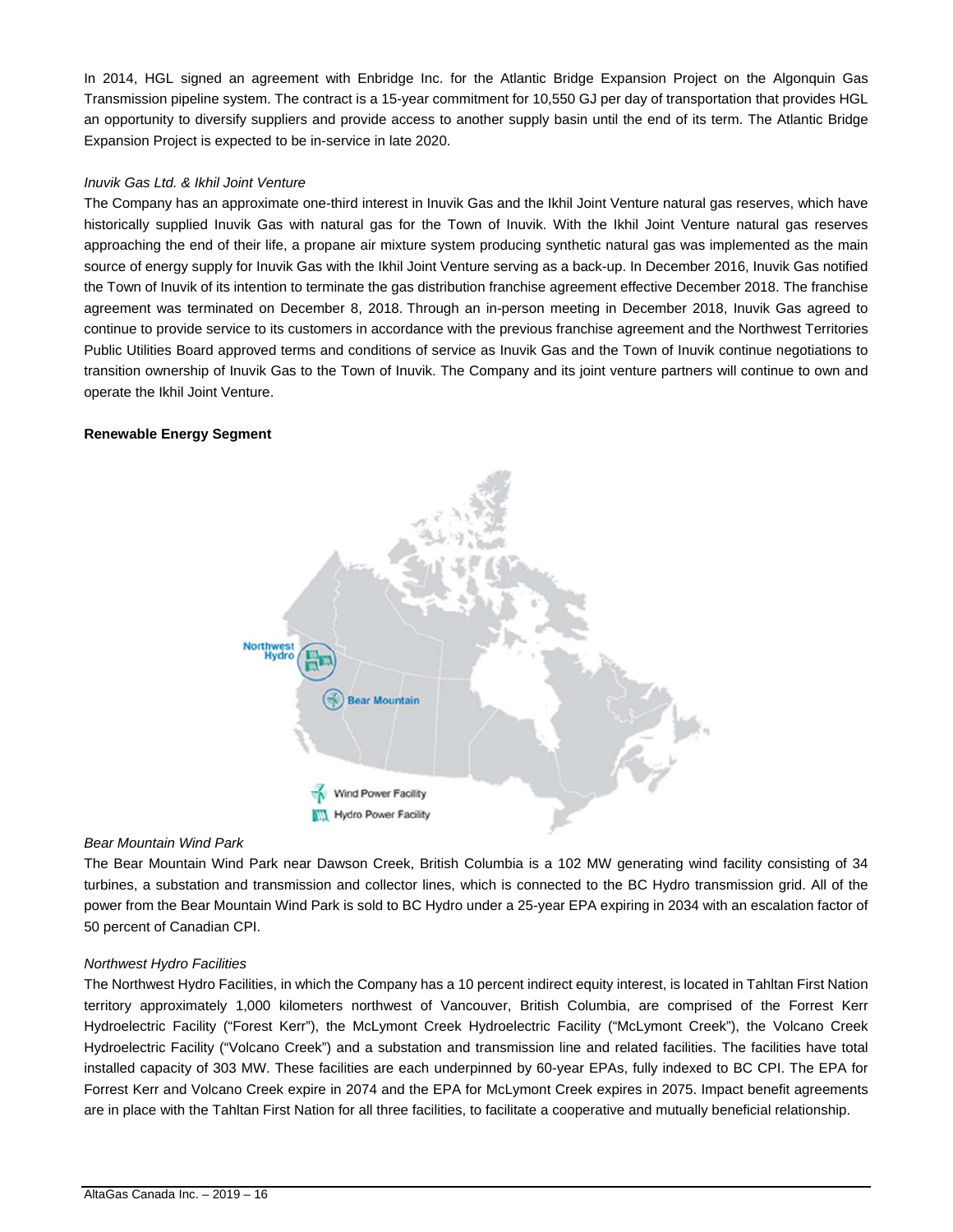## **OUTLOOK AND CAPITAL PROGRAM**

Over the 2020 to 2024 time period, ACI expects to achieve approximately six percent compound annual normalized net income growth. Over this period, ACI expects to spend \$450 to \$525 million at its utilities. The expected capital program includes the PNG Reactivation Project as well as investments in system betterment projects to maintain the safety and reliability of ACI's utility infrastructure, new business opportunities and technology improvements. In 2020, ACI expects capital spend to be in the range of \$75 to \$85 million.

#### **SELECTED FINANCIAL INFORMATION**

The following tables summarize key financial results:

|                                                |         | Three Months Ended |         |         |  |  |
|------------------------------------------------|---------|--------------------|---------|---------|--|--|
|                                                |         | December 31        |         |         |  |  |
| (\$ millions)                                  | 2019    | 2018               | 2019    | 2018    |  |  |
| Normalized EBITDA(1)(2)                        | 40.1    | 34.2               | 113.5   | 105.2   |  |  |
| Operating income                               | 26.4    | 27.2               | 73.4    | 76.0    |  |  |
| Net income after taxes                         | 16.1    | 20.8               | 42.1    | 45.3    |  |  |
| Normalized net income <sup>(1)</sup>           | 18.6    | 20.0               | 45.3    | 41.8    |  |  |
| Total assets                                   | 1,582.3 | 1,515.5            | 1,582.3 | 1,515.5 |  |  |
| Total long-term liabilities                    | 852.4   | 815.4              | 852.4   | 815.4   |  |  |
| Net additions to property, plant and equipment | 27.4    | 24.7               | 69.7    | 68.2    |  |  |
| Dividends declared $(3)$                       | 7.8     | 5.2                | 29.9    | 5.2     |  |  |
| Cash from operations $(4)$                     | 17.2    | 26.4               | 76.6    | 89.9    |  |  |
| Normalized funds from operations $(1)(4)$      | 34.7    | 28.6               | 79.9    | 88.1    |  |  |

|                                                              |        | Three Months Ended | Year Ended<br>December 31 |        |  |
|--------------------------------------------------------------|--------|--------------------|---------------------------|--------|--|
|                                                              |        | December 31        |                           |        |  |
| (\$ per Common Share, except Common Shares outstanding)      | 2019   | 2018               | 2019                      | 2018   |  |
| Net income after taxes - basic                               | 0.54   | 0.69               | 1.40                      | 1.51   |  |
| Net income after taxes - diluted                             | 0.53   | 0.69               | 1.40                      | 1.51   |  |
| Normalized net income - basi $c^{(1)}$                       | 0.62   | 0.67               | 1.51                      | 1.39   |  |
| Dividends declared $(3)$                                     | 0.2600 | 0.1744             | 0.9950                    | 0.1744 |  |
| Cash from operations <sup><math>(4)</math></sup>             | 0.57   | 0.88               | 2.55                      | 3.00   |  |
| Normalized funds from operations $(1)(4)$                    | 1.16   | 0.95               | 2.66                      | 2.94   |  |
| Weighted average number of Common Shares outstanding - basic |        |                    |                           |        |  |
| (millions) <sup>(5)</sup>                                    | 30.0   | 30.0               | 30.0                      | 30.0   |  |

(1) Non-GAAP financial measure; see discussion in the *"'Non-GAAP Financial Measures"* section of this MD&A.

(2) Effective January 1, 2019, ACI revised the calculation of normalized EBITDA to incorporate ACI's proportionate share of normalized EBITDA from its equity investments instead of just the equity pickup. The comparative periods have been revised to conform to the current period presentation. Please refer to "*Non-GAAP Financial Measures*" section of this MD&A.

(3) Dividend declared per Common Share after the completion of the IPO.

(4) Inclusive of a special distribution related to the investment in the Northwest Hydro Facilities of \$20.3 million during the year ended December 31, 2018, which was redistributed to AltaGas prior to the Acquisition.

(5) For comparative purposes, the Common Shares issued under the IPO including the Over-Allotment Option, have been assumed to be outstanding as of January 1, 2018.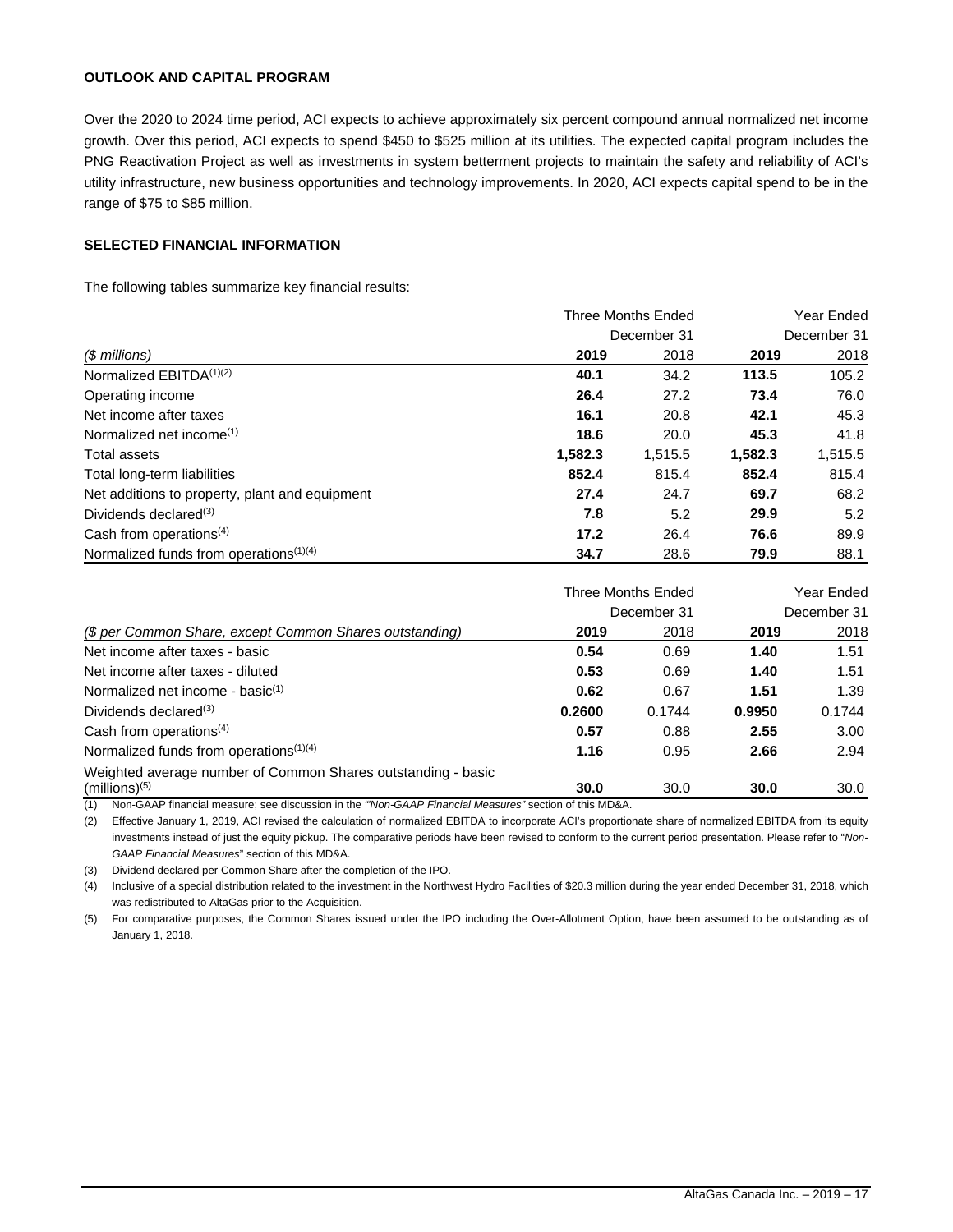The following table summarizes ACI's consolidated results:

|                                                     | Three Months Ended | Year Ended  |             |         |
|-----------------------------------------------------|--------------------|-------------|-------------|---------|
|                                                     |                    | December 31 | December 31 |         |
| $$$ millions)                                       | 2019               | 2018        | 2019        | 2018    |
| Revenue                                             | 101.2              | 95.3        | 326.3       | 309.1   |
| Cost of sales                                       | (38.2)             | (38.4)      | (125.8)     | (117.3) |
| Operating and administrative expense                | (28.3)             | (23.7)      | (100.4)     | (92.5)  |
| Accretion expense                                   |                    |             | (0.1)       | (0.1)   |
| Depreciation and amortization expense               | (9.6)              | (6.9)       | (31.7)      | (28.9)  |
| Income from equity investments                      | 2.1                | 0.1         | 7.4         | 4.2     |
| Unrealized gain (loss) on foreign exchange contract | (0.7)              | 0.8         | (2.2)       | 1.7     |
| Other loss                                          |                    |             | (0.1)       | (0.1)   |
| Foreign exchange loss                               | (0.1)              |             |             | (0.1)   |
| Operating income                                    | 26.4               | 27.2        | 73.4        | 76.0    |
| Interest expense                                    | (6.9)              | (7.6)       | (26.9)      | (28.5)  |
| Income tax recovery (expense)                       | (3.4)              | 1.3         | (4.4)       | (2.2)   |
| Net income after taxes                              | 16.1               | 20.8        | 42.1        | 45.3    |

#### **Three Months Ended December 31**

Normalized EBITDA for the three months ended December 31, 2019 was \$40.1 million, an increase of \$5.9 million relative to the same period in 2018 primarily due to rate base growth, higher approved rates, higher normalized EBITDA from the investment in the Northwest Hydro Facilities, higher generation at the Bear Mountain Wind Park and colder weather in Alberta, partially offset by higher operating and administrative expenses and warmer weather in Nova Scotia.

Operating income for the three months ended December 31, 2019 was \$26.4 million, a decrease of \$0.8 million relative to the same period in 2018 primarily due to an unrealized loss on foreign exchange contracts in comparison to a gain in the same period in 2018, higher depreciation and amortization expense, partially offset by the same factors as the increase in normalized EBITDA as discussed above.

Operating and administrative expense for the three months ended December 31, 2019 was \$28.3 million, an increase of \$4.6 million from the same period in 2018 mainly due to transaction costs incurred in respect of the Arrangement and higher employee related costs primarily from inflationary salary increases and employee incentive programs, and higher contractor and consulting fees.

Depreciation and amortization expense for the three months ended December 31, 2019 was \$9.6 million, an increase of \$2.7 million from the same period in 2018 mainly due to capital assets being put into service and approval of the AUI Depreciation Study in December 2019.

Interest expense for the three months ended December 31, 2019 was \$6.9 million compared to \$7.6 million in the same period in 2018. The decrease of \$0.7 million was mainly due to lower average interest rates, partially offset by a higher average debt balance outstanding as a result of incremental borrowing to capitalize ACI as a standalone entity.

Income tax expense for the three months ended December 31, 2019 was \$3.4 million, compared to income tax recovery of \$1.3 million in the same period in 2018 primarily due to higher taxable income from the Company's investment in the Northwest Hydro Facilities, the income tax impact from the approval of the AUI Depreciation Study in December 2019 and the absence of true-up adjustments that were made in 2018 to transition ACI to a standalone entity.

Normalized net income for the three months ended December 31, 2019 was \$18.6 million, a decrease of \$1.4 million relative to the same period in 2018 mainly due to higher income tax expense and higher depreciation and amortization expense, partially offset by the same factors as the increase in normalized EBITDA discussed above and lower interest expense.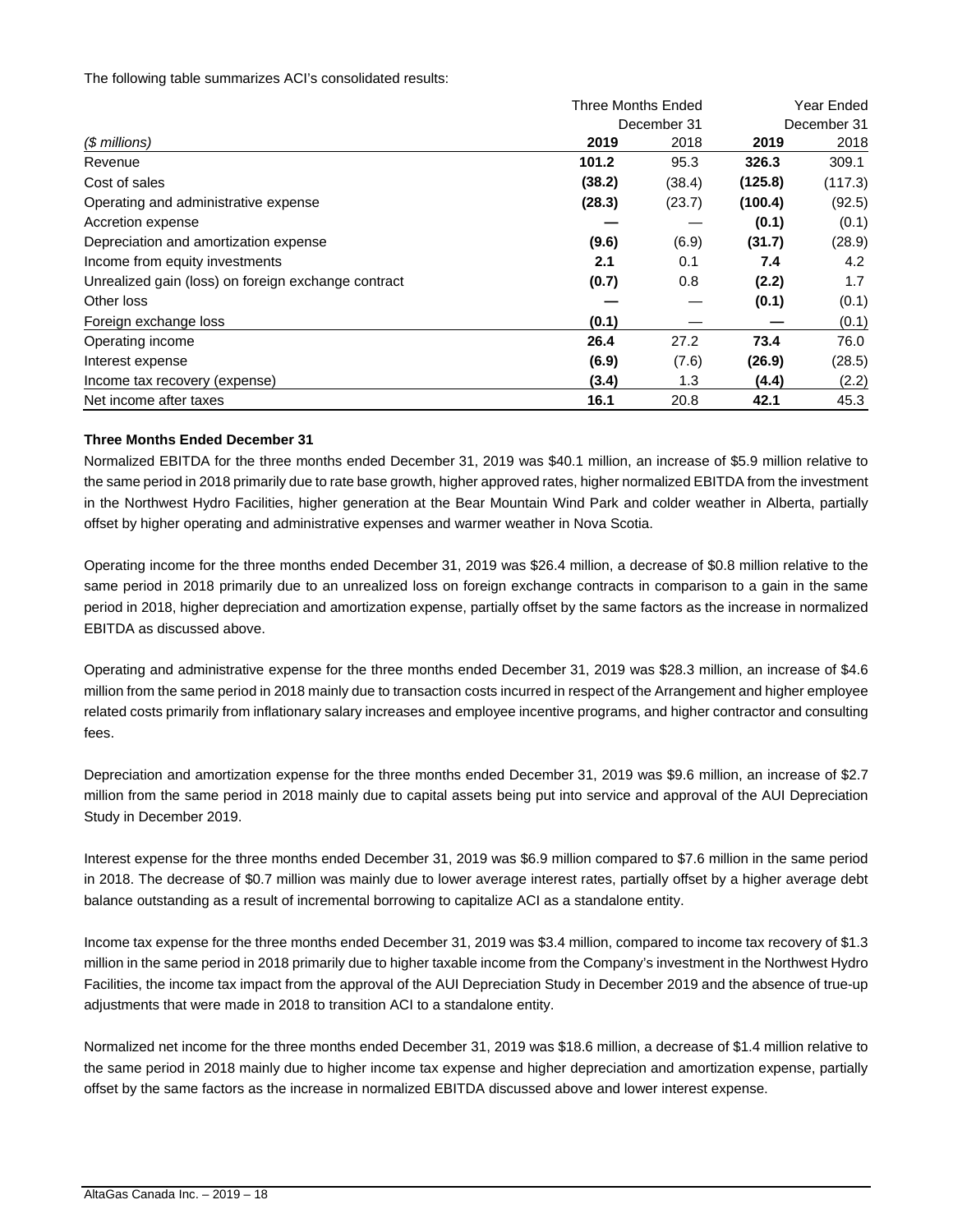Net income after taxes for the three months ended December 31, 2019 was \$16.1 million, a decrease of \$4.7 million compared to the same period in 2018. The decrease was due to the same factors as the decrease in operating income discussed above and higher income tax expense, partially offset by lower interest expense.

Normalized funds from operations for the three months ended December 31, 2019 was \$34.7 million, an increase of \$6.1 million relative to the same period in 2018, primarily due to rate base growth, higher approved rates, higher distribution from the investment in the Northwest Hydro Facilities, colder weather in Alberta, higher generation volume at the Bear Mountain Wind Park, and lower interest expense, partially offset by higher current income tax expense, higher operating and administrative expense, and warmer weather in Nova Scotia.

#### **Year Ended December 31**

Normalized EBITDA for the year ended December 31, 2019 was \$113.5 million, an increase of \$8.3 million relative to the same period in 2018, primarily due to rate base growth, higher approved rates, colder weather in Nova Scotia, higher normalized EBITDA from the investment in the Northwest Hydro Facilities, partially offset by higher operating and administrative expense.

Operating income for the year ended December 31, 2019 was \$73.4 million, a decrease of \$2.6 million compared to the same period in 2018, primarily due to the absence of a one-time revenue of approximately \$1.8 million related to the receipt of funds in 2018 from AltaGas in connection with Part VI.1 tax transfers occurring from earlier periods, an unrealized loss on foreign exchange contracts compared to a gain in the prior year, and higher depreciation and amortization expense, partially offset by the same factors as the increase in normalized EBITDA as discussed above.

Operating and administrative expense for the year ended December 31, 2019 was \$100.4 million, an increase of \$7.9 million from 2018 mainly due to transaction costs incurred in respect of the Arrangement, higher employee related costs primarily from inflationary salary increases and employee incentive programs, and higher contract and consultant expenses.

Depreciation and amortization expense for the year ended December 31, 2019 was \$31.7 million, an increase of \$2.8 million from 2018 primarily due to capital assets being put into service and approval of the AUI Depreciation Study in December 2019, partially offset by a write-down of unregulated plant assets in 2018.

Interest expense for the year ended December 31, 2019 was \$26.9 million compared to \$28.5 million in 2018. The decrease of \$1.6 million was mainly due to lower average interest rates, partially offset by a higher average debt balance outstanding as a result of incremental borrowing to capitalize ACI as a standalone entity.

Income tax expense for the year ended December 31, 2019 was \$4.4 million, an increase of \$2.2 million compared to 2018, primarily due to higher taxable income from the Company's investment in the Northwest Hydro Facilities, the income tax impact from the approval of the AUI Depreciation Study in December 2019, and the absence of true-up adjustments that were made in 2018 to transition ACI to a standalone entity, partially offset by the one-time deferred income tax recovery related to the reduction in the Alberta statutory tax rate in June 2019 and the decrease in current income tax expense due to accelerated tax deductions related to property, plant and equipment ("PP&E").

Normalized net income for the year ended December 31, 2019 was \$45.3 million, an increase of \$3.5 million relative to the same period in 2018, primarily due to the same factors that resulted in an increase in normalized EBITDA discussed above and the decrease in interest expense, partially offset by an increase in depreciation and amortization expense and higher income tax expense.

Net income after taxes for the year ended December 31, 2019 was \$42.1 million, a decrease of \$3.2 million from the same period in 2018 due to the same factors as the decrease in operating income discussed above and higher income tax expense, partially offset by lower interest expense.

Normalized funds from operations for the year ended December 31, 2019 was \$79.9 million, a decrease of \$8.2 million relative to the same period in 2018, primarily due to the absence of a special distribution of \$20.3 million received in 2018 from the equity investment in the Northwest Hydro Facilities, which was redistributed to AltaGas prior to the Acquisition, lower wind generation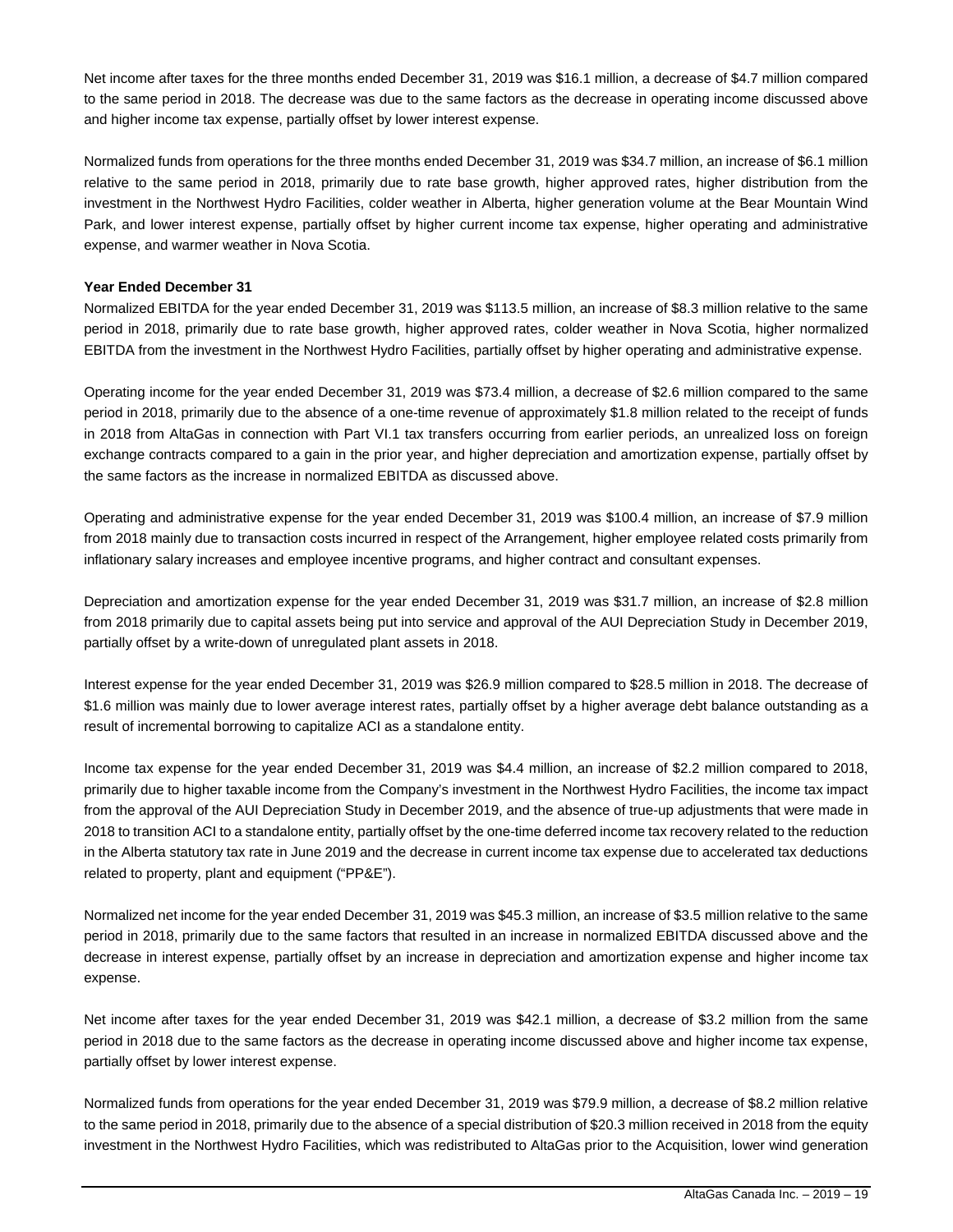at the Bear Mountain Wind Park, and higher operating and administrative expense, partially offset by rate base growth, higher approved rates, colder weather in Nova Scotia, and lower interest and current income tax expense.

Please refer to the "*Liquidity"* section of this MD&A for a discussion of changes in cash from operating activities.

#### **RESULTS BY REPORTING SEGMENT**

#### **Normalized EBITDA by Reporting Segment (1)(2)**

|                  |   | Three Months Ended |             |            | Year Ended  |  |
|------------------|---|--------------------|-------------|------------|-------------|--|
|                  |   |                    | December 31 |            | December 31 |  |
| $$$ millions)    |   | 2019               | 2018        | 2019       | 2018        |  |
| <b>Utilities</b> | S | 34.3               | 29.7        | 95.1<br>\$ | 87.8        |  |
| Renewable Energy |   | 6.8                | 4.7         | 21.1       | 17.6        |  |
| Corporate        |   | (1.0)              | (0.2)       | (2.7)      | (0.2)       |  |
|                  |   | 40.1               | 34.2        | 113.5      | 105.2       |  |

(1) Non-GAAP financial measure; see discussion in the *"'Non-GAAP Financial Measures"* section of this MD&A.

(2) Effective January 1, 2019, ACI revised the calculation of normalized EBITDA to incorporate ACI's proportionate share of normalized EBITDA from its equity investments instead of just the equity pick-up. The comparative periods have been revised to conform to the current period presentation. Please refer to "*Non-GAAP Financial Measures*" section of this MD&A.

#### **Operating Income (Loss) by Reporting Segment**

|                  | Three Months Ended |             | Year Ended  |             |  |
|------------------|--------------------|-------------|-------------|-------------|--|
|                  |                    | December 31 |             | December 31 |  |
| $$$ millions)    | 2019               | 2018        | 2019        | 2018        |  |
| <b>Utilities</b> | \$<br>25.8         | 25.4        | 68.3<br>-\$ | 69.5        |  |
| Renewable Energy | 4.0                | 2.0         | 10.1        | 6.8         |  |
| Corporate        | (3.4)              | (0.2)       | (5.0)       | (0.3)       |  |
|                  | 26.4               | 27.2        | 73.4        | 76.0        |  |

# **UTILITIES SEGMENT REVIEW**

#### **Financial results**

|                                                      |    |        |     | <b>Three Months Ended</b> |    |            |      | Year Ended  |
|------------------------------------------------------|----|--------|-----|---------------------------|----|------------|------|-------------|
|                                                      |    |        |     | December 31               |    |            |      | December 31 |
| $$$ millions)                                        |    | 2019   |     | 2018                      |    | 2019       |      | 2018        |
| Revenue <sup>(1)</sup>                               | \$ | 96.0   | \$  | 90.6                      | \$ | $311.5$ \$ |      | 292.2       |
| Cost of sales                                        |    | (38.2) |     | (38.4)                    |    | (125.6)    |      | (117.1)     |
| Operating and administrative expense                 |    | (23.5) |     | (22.5)                    |    | (90.7)     |      | (87.1)      |
| Normalized EBITDA from equity investment             |    |        |     | 0.1                       |    |            |      |             |
| Other loss                                           |    |        |     | (0.1)                     |    | (0.1)      |      | (0.2)       |
| Normalized $EBITDA(2)(3)$                            | \$ | 34.3   | -\$ | 29.7                      | -S | 95.1       | - \$ | 87.8        |
| Unrealized gain (loss) on foreign exchange contracts |    | (0.7)  |     | 0.8                       |    | (2.2)      |      | 1.7         |
| Depreciation and amortization expense                |    | (7.8)  |     | (5.1)                     |    | (24.5)     |      | (21.7)      |
| Accretion expense                                    |    |        |     |                           |    | (0.1)      |      | (0.1)       |
| Part VI.1 revenue from AltaGas                       |    |        |     |                           |    |            |      | 1.8         |
| Operating income                                     | S  | 25.8   | \$. | 25.4                      |    | 68.3       | \$.  | 69.5        |

(1) Excludes Part VI.1 revenue from AltaGas of approximately \$1.8 million for the year ended December 31, 2018.

(2) Non-GAAP financial measure; see discussion in the *"'Non-GAAP Financial Measures"* section of this MD&A.

(3) Effective January 1, 2019, ACI revised the calculation of normalized EBITDA to incorporate ACI's proportionate share of normalized EBITDA from its equity investments instead of just the equity pick-up. The comparative periods have been revised to conform to the current period presentation. Please refer to "*Non-GAAP Financial Measures*" section of this MD&A.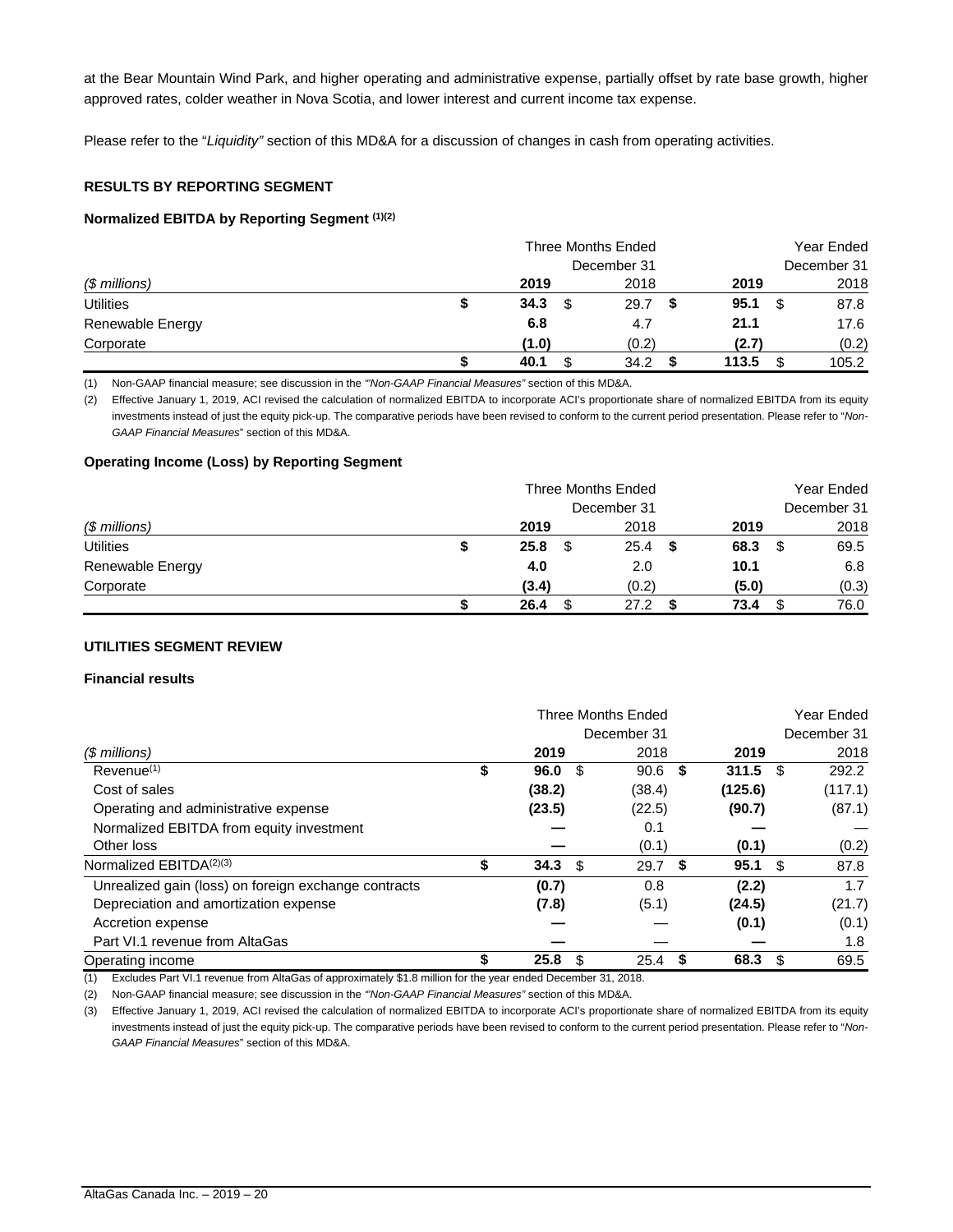#### **Operating statistics**

|                                                    | Three Months Ended | Year Ended<br>December 31 |      |       |
|----------------------------------------------------|--------------------|---------------------------|------|-------|
|                                                    | December 31        |                           |      |       |
|                                                    | 2019               | 2018                      | 2019 | 2018  |
| Natural gas deliveries - end-use (PJ)              | 11.2               | 11.1                      | 35.0 | 34.3  |
| Natural gas deliveries - transportation (PJ)       | $1.5\,$            | 1.4                       | 5.8  | 5.7   |
| Degree day variance from normal - AUI $(%)^{(1)}$  | 1.3                | (4.3)                     | 6.6  | 6.7   |
| Degree day variance from normal - HGL $(\%)^{(1)}$ | 2.8                | 13.0                      | 3.5  | (0.6) |

(1) A degree day for AUI and HGL is the cumulative extent to which the daily mean temperature falls below 15 degrees Celsius at AUI and 18 degrees Celsius at HGL. Normal degree days are based on a 20-year rolling average. Positive variances from normal lead to increased delivery volumes from normal expectations. Degree day variances do not materially affect the results of PNG, as the BCUC has approved a rate stabilization mechanism for its residential and small commercial customers.

#### **Regulatory Metrics**

| Year ended December 31                      | 2019 | 2018 |
|---------------------------------------------|------|------|
| Average approved ROE $(\%)^{(1)}$           | 9.6  | 9.6  |
| Rate base $(\$$ millions) <sup>(2)(3)</sup> | 94'  | 895  |

(1) ROE is a percentage that is set or approved by a utility's regulator and represents the rate of return that a regulator allows the utility to earn on the equity component of the utility's rate base.

(2) Rate base is indicative of the earning potential of each utility over time. Approved revenue requirements for each utility is typically based on the rate base as approved by the regulator for the respective rate application, but may differ from the rate base indicated above.

(3) Inclusive of construction work in progress.

# **Three Months Ended December 31**

Revenue increased by \$5.4 million for the three months ended December 31, 2019 compared to the same period in 2018 primarily due to rate base growth, higher approved rates, and colder weather in Alberta, partially offset by warmer weather in Nova Scotia.

Normalized EBITDA increased by \$4.6 million for the three months ended December 31, 2019 compared to the same period in 2018 primarily due to higher revenue discussed above, partially offset by higher employee related costs primarily from inflationary salary increases, and higher contractor and consulting fees.

Operating income increased by \$0.4 million for the three months ended December 31, 2019 compared to the same period in 2018, primarily due to higher revenue discussed above, partially offset by higher depreciation and amortization expense as a result of the approval of the AUI Depreciation Study in December 2019 and an unrealized loss on foreign exchange contracts compared to a gain in the same period of 2018.

#### **Year Ended December 31**

Revenue increased by \$19.3 million for the year ended December 31, 2019 compared to the same period in 2018 primarily due to rate base growth, higher approved rates, colder weather in Nova Scotia and flow through of higher gas supply costs to customers.

Normalized EBITDA increased by \$7.3 million for the year ended December 31, 2019 compared to the prior year, primarily due to higher revenue discussed above, partially offset by higher employee related costs primarily from inflationary salary increases, and higher contractor and consulting fees.

Operating income decreased by \$1.2 million for the year ended December 31, 2019 compared to the prior year, due to higher depreciation and amortization expense mainly due to the AUI Depreciation Study being approved in December 2019, an unrealized loss on foreign exchange contracts compared to a gain in the prior year, and the absence of the one-time revenue of approximately \$1.8 million recognized in 2018 related to the receipt of funds from AltaGas in connection with Part VI.1 tax transfers, partially offset by the same factors as the increase in normalized EBITDA discussed above.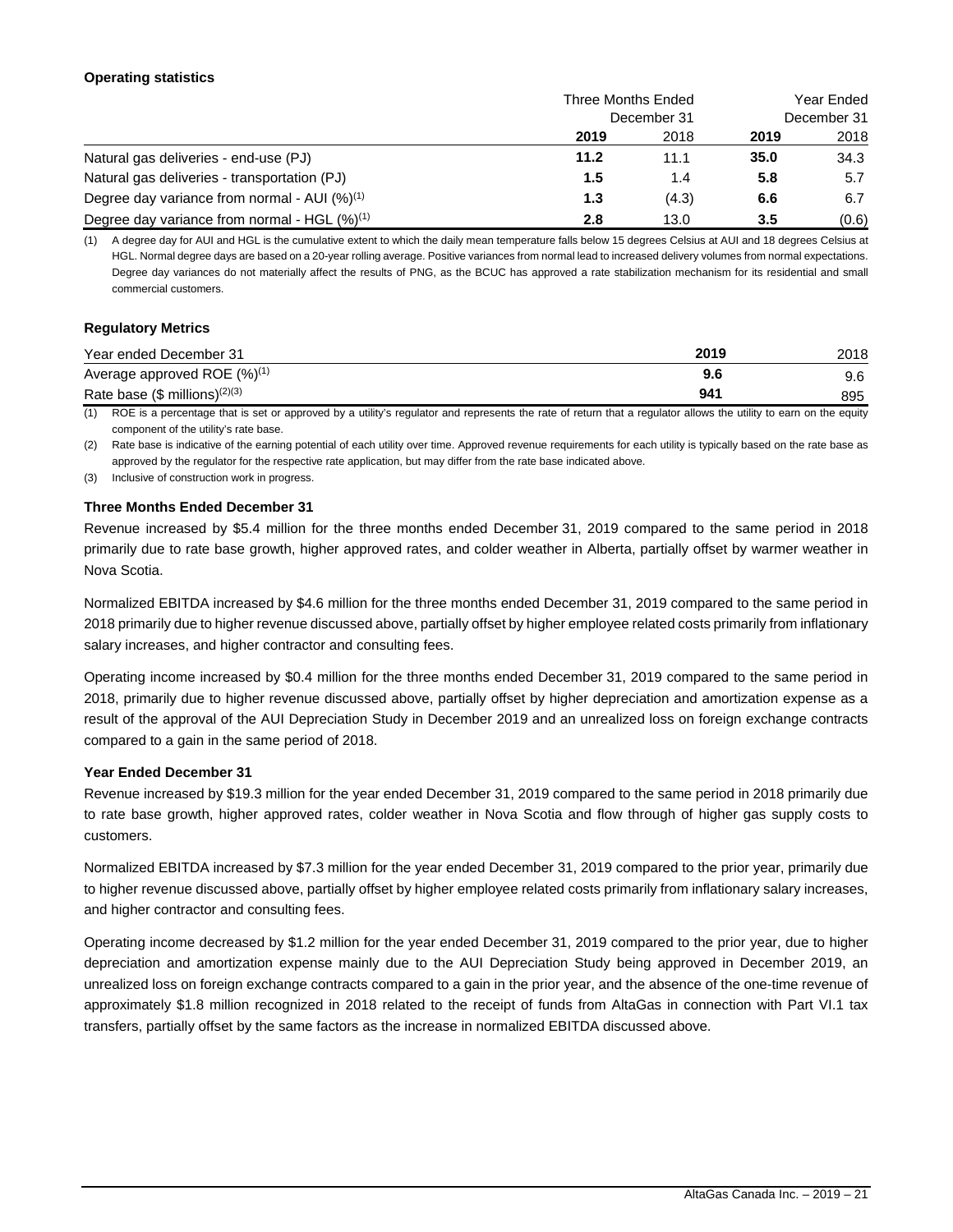#### **RENEWABLE ENERGY SEGMENT REVIEW**

#### **Financial results**

|                                                          | Three Months Ended |      |                  |  | Year Ended |      |             |  |
|----------------------------------------------------------|--------------------|------|------------------|--|------------|------|-------------|--|
|                                                          |                    |      | December 31      |  |            |      | December 31 |  |
| (\$ millions)                                            | 2019               |      | 2018             |  | 2019       |      | 2018        |  |
| Revenue                                                  | \$<br>5.2          | - \$ | 4.8 \$           |  | 14.8       | - \$ | 15.2        |  |
| Cost of sales                                            |                    |      |                  |  | (0.2)      |      | (0.2)       |  |
| Operating and administrative expense                     | (1.5)              |      | (1.0)            |  | (4.7)      |      | (5.2)       |  |
| Normalized EBITDA from equity investment                 | 3.1                |      | 0.9              |  | 11.2       |      | 7.8         |  |
| Normalized EBITDA(1)(2)                                  | 6.8                | - \$ | 4.7 <sup>5</sup> |  | 21.1 S     |      | 17.6        |  |
| Depreciation and amortization expense                    | (1.8)              |      | (1.8)            |  | (7.2)      |      | (7.2)       |  |
| Accretion and depreciation and amortization expense from |                    |      |                  |  |            |      |             |  |
| equity investment                                        | (1.0)              |      | (0.9)            |  | (3.8)      |      | (3.6)       |  |
| Operating income                                         | 4.0                |      | 2.0              |  | 10.1       |      | 6.8         |  |

(1) Non-GAAP financial measure; see discussion in the *"'Non-GAAP Financial Measures"* section of this MD&A.

(2) Effective January 1, 2019, ACI revised the calculation of normalized EBITDA to incorporate ACI's proportionate share of normalized EBITDA from its equity investments instead of just the equity pick-up. The comparative periods have been revised to conform to the current period presentation. Please refer to "*Non-GAAP Financial Measures*" section of this MD&A.

#### **Operating statistics**

|                                                                                                                                                                                                                                                                              | <b>Three Months Ended</b> |             |       | Year Ended  |
|------------------------------------------------------------------------------------------------------------------------------------------------------------------------------------------------------------------------------------------------------------------------------|---------------------------|-------------|-------|-------------|
|                                                                                                                                                                                                                                                                              |                           | December 31 |       | December 31 |
|                                                                                                                                                                                                                                                                              | 2019                      | 2018        | 2019  | 2018        |
| Bear Mountain Wind Park power sold (GWh)                                                                                                                                                                                                                                     | 51.1                      | 42.2        | 141.9 | 143.7       |
| Northwest Hydro Facilities power sold (GWh) <sup>(1)(2)</sup>                                                                                                                                                                                                                | 23.2                      | 10.5        | 120.5 | 101.4       |
| $\mathcal{L}(\mathbf{A})$ is a constant of the constant of the constant of the constant of the constant of the constant of the constant of the constant of the constant of the constant of the constant of the constant of the constant<br>.<br>$\overline{\phantom{0}}$<br> |                           |             |       |             |

(1) Representing 10 percent of the total power sold by the Northwest Hydro Facilities.

(2) Inclusive of 2.7 GWh of deemed energy for the year ended December 31, 2019 related to BC Hydro's curtailment.

#### **Three Months Ended December 31**

Revenue increased by \$0.4 million for the three months ended December 31, 2019 compared to the same period in 2018 primarily due to higher generation at the Bear Mountain Wind Park.

Normalized EBITDA increased by \$2.1 million for the three months ended December 31, 2019 compared to the same period in 2018 primarily due to higher generation at the Bear Mountain Wind Park and higher normalized EBITDA from the Northwest Hydro Facilities, partially offset by higher operating expenses.

Operating income increased by \$2.0 million for the three months ended December 31, 2019 compared to the same period in 2018 due to the same factors as the increase in normalized EBITDA discussed above.

During the three months ended December 31, 2019, ACI recorded \$2.1 million of equity income from its investment in the Northwest Hydro Facilities, compared to \$nil in the same period of 2018 mainly due to higher generation.

#### **For the year ended December 31**

Revenue decreased by \$0.4 million for the year ended December 31, 2019 compared to the same period in 2018 primarily due to lower generation at the Bear Mountain Wind Park.

Normalized EBITDA increased by \$3.5 million for the year ended December 31, 2019 compared to the same period in 2018 mainly due to higher normalized EBITDA from the Northwest Hydro Facilities, and lower shared service allocation from the Corporate segment, partially offset by lower generation at the Bear Mountain Wind Park.

Operating income increased by \$3.3 million for the year ended December 31, 2019 compared to the prior year due to the same factors discussed above for the increase in normalized EBITDA, partially offset by higher depreciation expense incurred at the Northwest Hydro Facilities due to additions in property, plant and equipment.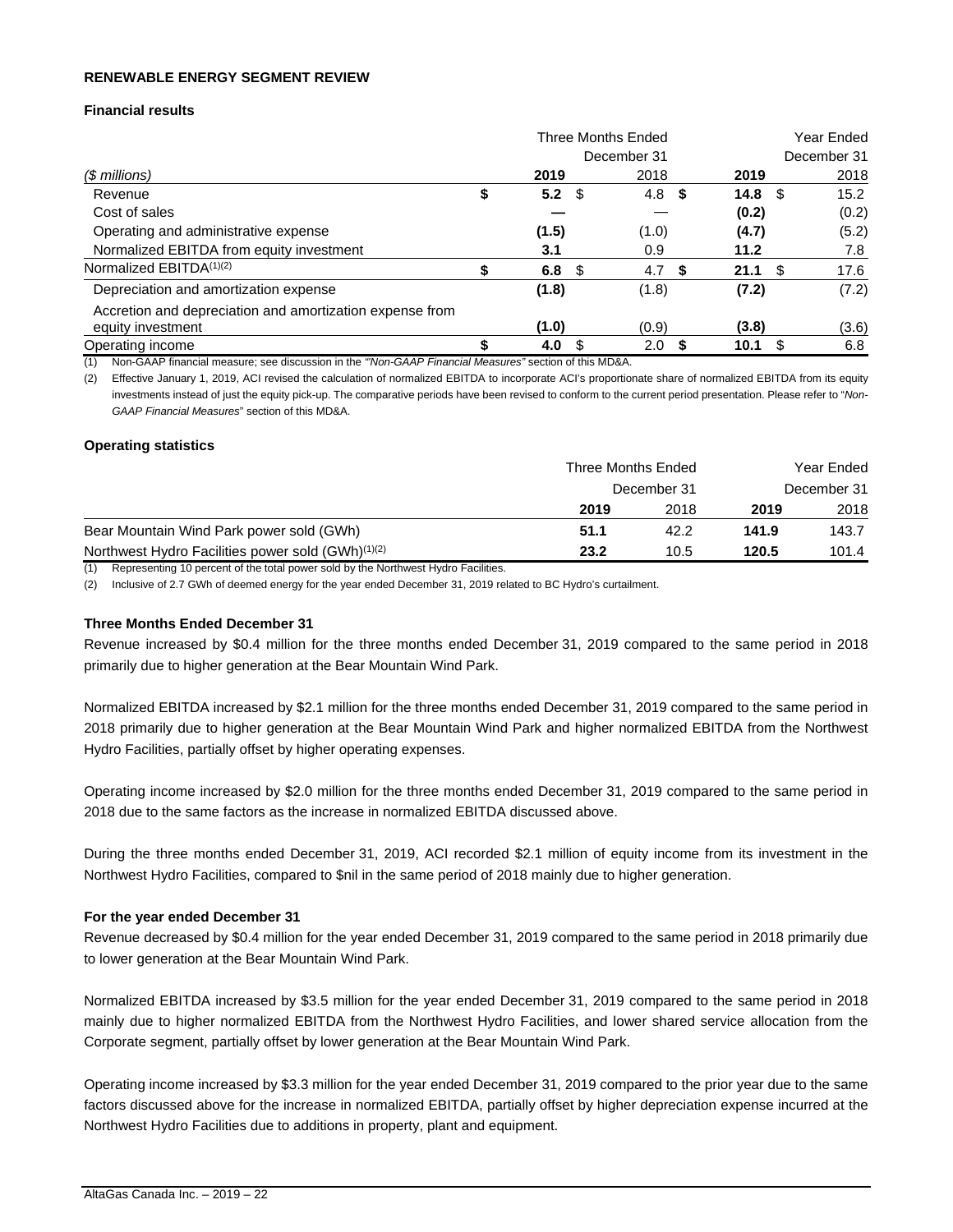During the year ended December 31, 2019, ACI recorded \$7.4 million of equity income from its investment in the Northwest Hydro Facilities, compared to \$4.2 million in 2018. The increase was mainly due to higher generation and contracted price escalation at the Northwest Hydro Facilities.

## **CORPORATE SEGMENT REVIEW**

|                                                     |   | Three Months Ended |             |            | Year Ended  |
|-----------------------------------------------------|---|--------------------|-------------|------------|-------------|
|                                                     |   |                    | December 31 |            | December 31 |
| (\$ millions)                                       |   | 2019               | 2018        | 2019       | 2018        |
| Operating and administrative expense <sup>(1)</sup> | Φ | $(1.0)$ \$         | $(0.3)$ \$  | $(2.7)$ \$ | (0.3)       |
| Other income                                        |   |                    | 0.1         |            | 0.1         |
| Normalized EBITDA <sup>(2)</sup>                    |   | $(1.0)$ \$         | $(0.2)$ \$  | $(2.7)$ \$ | (0.2)       |
| Foreign exchange loss                               |   | (0.1)              |             |            | (0.1)       |
| <b>Transaction costs</b>                            |   | (2.3)              |             | (2.3)      |             |
| Operating loss                                      |   | (3.4)              | (0.2)       | $(5.0)$ \$ | (0.3)       |

(1) Excludes transaction costs of approximately \$2.3 million in respect of the Arrangement for the three and twelve months ended December 31, 2019.

(2) Non-GAAP financial measure; see discussion in the *"'Non-GAAP Financial Measures"* section of this MD&A.

For the three and twelve months ended December 31, 2019, normalized EBITDA was a loss of \$1.0 million and \$2.7 million, respectively (2018 - \$0.2 million for both periods). Expenses incurred by the Corporate segment in 2019 are related to employee incentive programs tied to ACI's share price performance, business development activities, and costs associated with providing corporate shared services. For the three and twelve months ended December 31, 2019, corporate costs of \$1.9 million and \$7.2 million, respectively, were allocated to ACI's operating segments compared to \$1.9 million and \$8.4 million, respectively, for the same periods in 2018.

For the three and twelve months ended December 31, 2019, operating loss was \$3.4 million and \$5.0 million, respectively (2018 - \$0.2 million and \$0.3 million, respectively). The Company incurred transaction costs of approximately \$2.3 million in 2019 in respect of the Arrangement.

# **SUMMARY OF SELECTED QUARTERLY RESULTS (1)**

The following table sets forth unaudited quarterly information for each of the eight quarters from the quarter ended March 31, 2018 to the quarter ended December 31, 2019.

| (\$ millions, except per Common Share amounts)                                    | $Q4-19$ | $Q3-19$ | $Q2-19$ | $Q1-19$ |
|-----------------------------------------------------------------------------------|---------|---------|---------|---------|
| Revenue                                                                           | 101.2   | 45.2    | 61.3    | 118.6   |
| Normalized net income <sup>(2)</sup>                                              | 18.6    | 2.4     | 3.8     | 20.4    |
| Net income after taxes                                                            | 16.1    | 2.8     | 3.9     | 19.2    |
| Net income after taxes per Common Share - basic $(\frac{2}{3})^{(3)}$             | 0.54    | 0.09    | 0.13    | 0.64    |
| Net income after taxes per Common Share - diluted $(\text{$\$})^{(3)}$            | 0.53    | 0.09    | 0.13    | 0.64    |
| Dividends declared per Common Share (\$)                                          | 0.2600  | 0.2600  | 0.2375  | 0.2375  |
|                                                                                   |         |         |         |         |
| (\$ millions, except per Common Share amounts)                                    | $Q4-18$ | $Q3-18$ | $Q2-18$ | $Q1-18$ |
| Revenue                                                                           | 95.3    | 44.1    | 59.9    | 109.8   |
| Normalized net income (loss) <sup>(2)</sup>                                       | 20.0    | (1.0)   | 3.8     | 19.0    |
| Net income after taxes                                                            | 20.8    | 0.5     | 3.7     | 20.2    |
| Net income after taxes per Common Share - basic and diluted $(\frac{1}{2})^{(3)}$ | 0.69    | 0.02    | 0.12    | 0.67    |
| Dividends declared per Common Share $(\text{$}^{\mathsf{S}})^{(4)}$               | 0.1744  |         |         |         |

(1) Amounts may not add due to rounding.

(2) Non-GAAP financial measure; see discussion in the *"'Non-GAAP Financial Measures"* section of this MD&A.

(3) For comparative purposes, the Common Shares issued under the IPO including the Over-Allotment Option, have been assumed to be outstanding as of January 1, 2018.

(4) ACI declares and pays a quarterly dividend on its Common Shares. Dividends are at the discretion of the Board of Directors and dividend levels are reviewed periodically, giving consideration to the ongoing sustainable cash flow from operating activities, maintenance and growth capital expenditures, and debt repayment requirements of ACI. Dividends declared per Common Share in the fourth quarter of 2018 are for the period from October 25, 2018 to December 31, 2018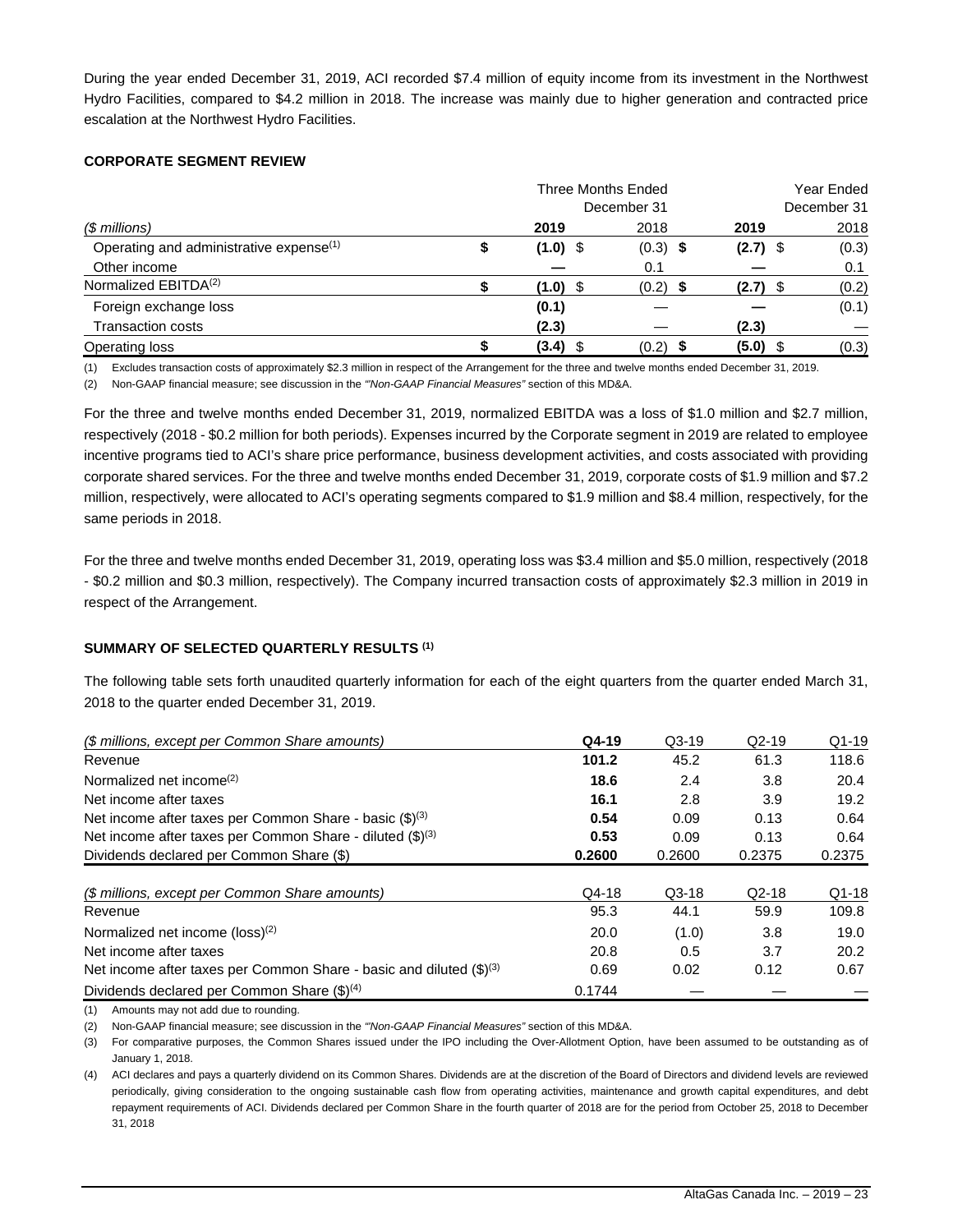Quarter-over-quarter financial results are impacted by seasonality, weather, planned and unplanned outages, and timing and recognition of regulatory decisions.

Revenue for the Utilities segment is generally the highest in the first and fourth quarters of any given year as the majority of natural gas demand occurs during the winter heating season, which typically extends from November to March. The equity investment in the Northwest Hydro Facilities is impacted by seasonal precipitation and snowpack melt, which create periods of high river flow typically during May through October of any given year. In the third quarter of 2018, a one-time revenue of approximately \$1.8 million was recorded in relation to the receipt of funds from AltaGas in connection with Part VI.1 tax transfers occurring from earlier periods.

Net income after taxes is affected by non-cash items such as deferred income tax, depreciation and amortization expense, accretion expense, impairment, gains and losses on foreign exchange contracts, and gains or losses on the sale of assets. For these reasons, net income may not necessarily reflect the same trends as revenue. Net income after taxes during the periods noted was impacted by:

- higher interest expense during the fourth quarter of 2018 as a result of incremental borrowing to capitalize ACI as a standalone business;
- lower income tax expense during the fourth quarter of 2018 as a result of the transition of ACI to a standalone entity;
- lower interest expense throughout 2019 as a result of lower average interest rates on the MTNs and external credit facilities compared to the debt outstanding to AltaGas during 2018, partially offset by a higher average debt balance outstanding;
- an income tax recovery recognized in the second quarter of 2019 as a result of the one-time deferred income tax recovery related to the reduction in the Alberta statutory tax rate in June 2019 and the decrease in current income tax expense due to accelerated tax deductions related to PP&E; and
- after tax transaction costs of approximately \$1.8 million incurred in the fourth quarter of 2019 in respect of the Arrangement.

# **LIQUIDITY AND CAPITAL RESOURCES**

#### **Liquidity**

The Company's primary sources of liquidity are cash flow from operations and debt additions. The Company's cash requirements include funding for capital expenditures and working capital, servicing and repaying long-term debt, and dividend payments. The Company's sources and uses of cash are further discussed below:

|                                                  |        | Year Ended  |
|--------------------------------------------------|--------|-------------|
|                                                  |        | December 31 |
| (\$ millions)                                    | 2019   | 2018        |
| Cash from operations                             | 76.6   | 89.9        |
| Cash used in investing activities                | (70.4) | (76.2)      |
| Cash used in financing activities                | (7.8)  | (11.9)      |
| Increase (decrease) in cash and cash equivalents | (1.6)  | 1.8         |

#### **Cash from operations**

During the year ended December 31, 2019, cash from operations decreased by \$13.3 million as compared to the same period in 2018 primarily due to the absence of a special distribution of \$20.3 million received from the equity investment in the Northwest Hydro Facilities in 2018 as a result of the change in control of the entities indirectly holding the Northwest Hydro Facilities**,**  partially offset by higher cash earnings.

# **Investing activities**

During the year ended December 31, 2019, cash used in investing activities decreased by \$5.8 million as compared to the same period in 2018 primarily due to timing of cash payments for capital expenditures.

See also the "*Invested Capital"* section of this MD&A.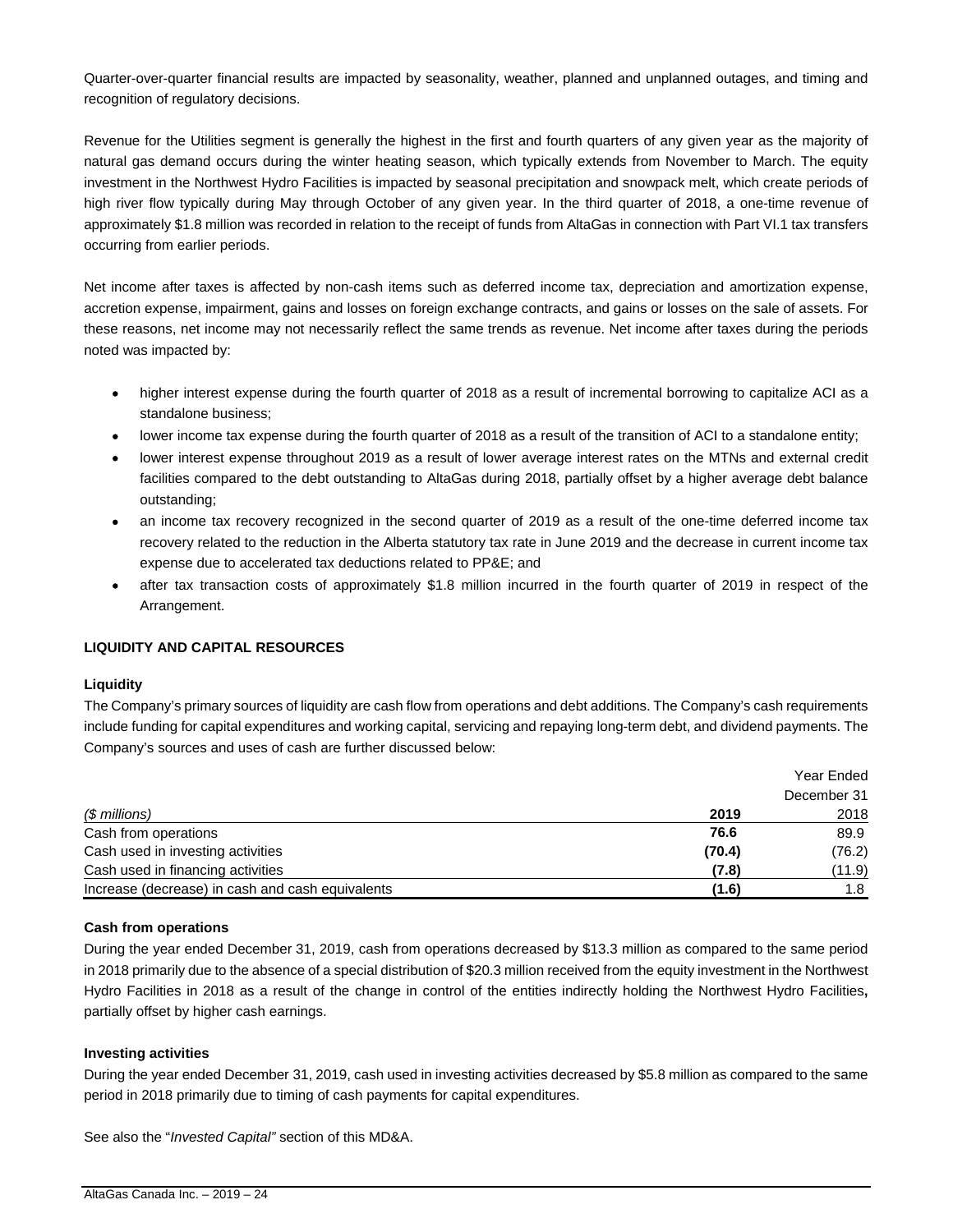# **Financing activities**

During the year ended December 31, 2019, cash used in financing activities decreased by \$4.1 million as compared to the same period in 2018 primarily due to the absence of various transactions that occurred in 2018 to capitalize ACI as a standalone entity, partially offset by an increase in dividends paid.

# **Working Capital**

|                                    | December 31, | December 31, |  |  |
|------------------------------------|--------------|--------------|--|--|
| (\$ millions except current ratio) | 2019         | 2018         |  |  |
| Current assets                     | 71.7 S       | 74.7         |  |  |
| <b>Current liabilities</b>         | 109.3        | 91.5         |  |  |
| Working capital deficiency         | $(37.6)$ \$  | (16.8)       |  |  |
| Working capital ratio              | 0.66         | 0.82         |  |  |

The variation in the working capital ratio was primarily due to an increase in short-term debt, the recognition of a mark-to-market liability on foreign exchange contracts instead of an asset, and the recognition of a current liability relating to leases, partially offset by a decrease in regulatory liabilities and an increase in regulatory assets. ACI's working capital will fluctuate in the normal course of business and the working capital deficiency will be funded using cash flow from operations and available credit facilities as required.

# **Capital Resources**

The Company's objective for managing capital is to maintain its investment grade credit rating, ensure adequate liquidity, maximize the profitability of its existing assets and grow its business through prudent capital investments which ultimately add to the utilities' rate base, and enhance returns to investors. The Company's capital resources is comprised of short-term and long-term debt (including the current portion).

The use of debt or equity funding is based on ACI's capital structure, which is determined by considering the norms and risks associated with operations and cash flow stability and sustainability.

|                                                  | December 31, | December 31, |
|--------------------------------------------------|--------------|--------------|
| (\$ millions, except where noted)                | 2019         | 2018         |
| Short-term debt                                  | \$<br>12.1   | 5.8          |
| Current portion of long-term debt <sup>(1)</sup> | 14.8         | 1.0          |
| Long-term debt $(2)$                             | 642.8        | 638.8        |
| Total debt                                       | 669.7        | 645.6        |
| Less: cash and cash equivalents                  | (0.2)        | (1.8)        |
| Net debt $(3)$                                   | 669.5        | 643.8        |
| Shareholders' equity                             | 620.6        | 608.6        |
| Total capitalization                             | 1,290.1      | 1,252.4      |
|                                                  |              |              |

Net debt-to-total capitalization(3) (%) **51.9** 51.4 (1) Net of debt issuance costs of \$0.2 million as of December 31, 2019 (December 31, 2018 - \$nil).

(2) Net of debt issuance costs of \$3.1 million as of December 31, 2019 (December 31, 2018 - \$2.5 million).

(3) Non-GAAP financial measure; see discussion in the *"'Non-GAAP Financial Measures"* section of this MD&A.

On April 3, 2019, ACI completed the issuance of \$250 million of MTNs with a coupon rate of 3.15 percent (3.151 percent yield to maturity) and a maturity date of April 6, 2026. The net proceeds were used to repay: (i) as to approximately \$210 million, a portion of the Term Loan; and (ii) as to the remainder, amounts outstanding under the Revolving Credit Facility.

On December 5, 2018, ACI issued \$300 million of MTNs with a coupon rate of 4.26 percent (4.269 percent yield to maturity) and maturity date of December 5, 2028. The net proceeds were used to pay down a portion of the Purchase Price Long-Term Note.

As at December 31, 2019, ACI's total debt primarily consisted of outstanding MTNs of \$550.0 million (2018 - \$300 million), PNG debentures of \$25.0 million (2018 - \$26.0 million), unsecured syndicated term loan of \$14.0 million (2018 - \$250 million), and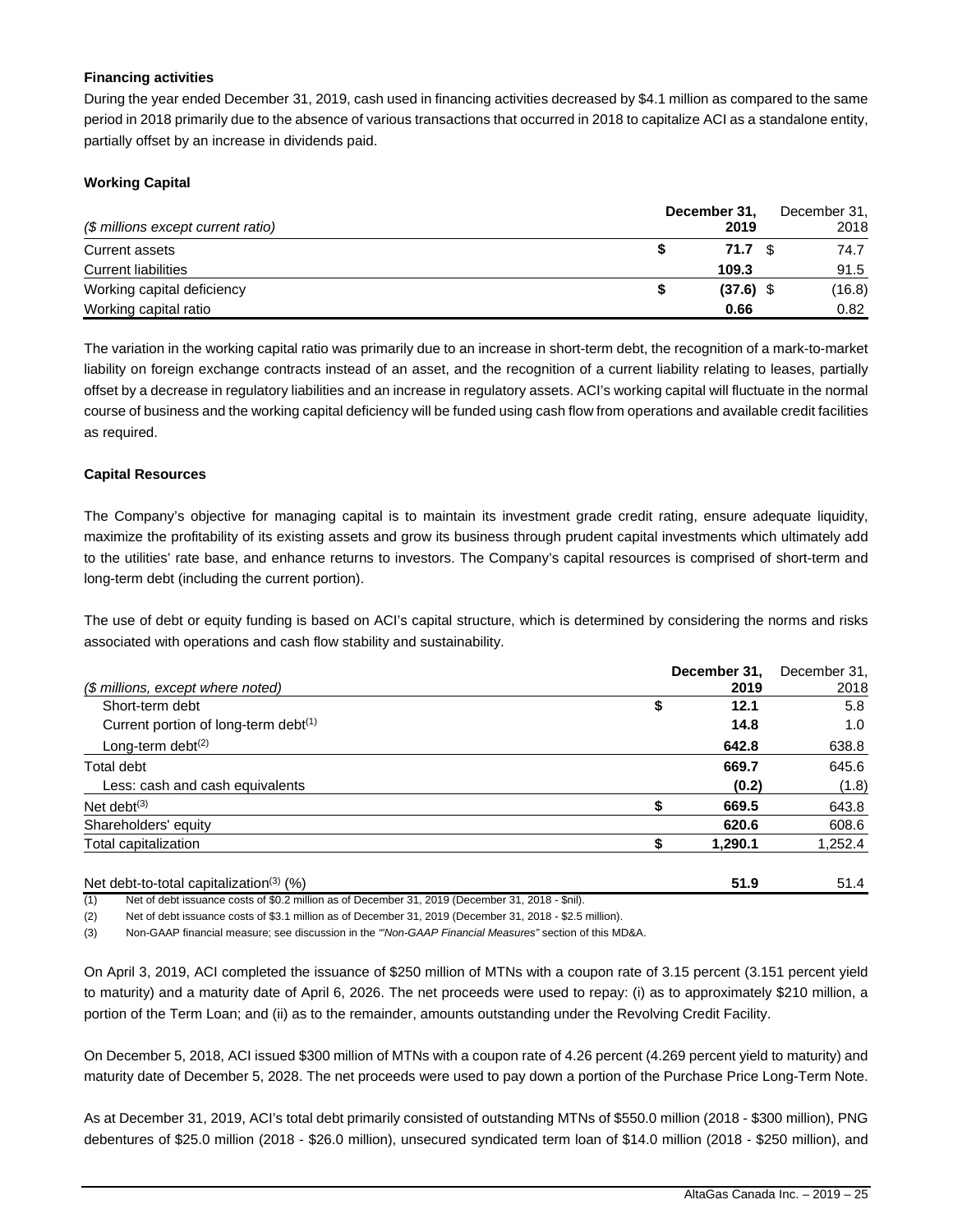\$83.5 million drawn under other bank credit facilities (2018 - \$72.8 million). In addition, ACI had \$7.7 million of letters of credit issued (2018 - \$7.7 million).

As at December 31, 2019, ACI's total market capitalization was approximately \$1.0 billion based on 30,000,000 Common Shares outstanding and a closing trading price on December 31, 2019 of \$33.37 per Common Share.

ACI's earnings interest coverage for the rolling 12 months ended December 31, 2019 was 2.7 times (12 months ended December 31, 2018 – 2.7 times).

#### **Credit Facilities**

The Company funds its long and short term borrowing requirements with credit facilities as follows:

|                                                     |                              |   | Drawn at             | Drawn at             |
|-----------------------------------------------------|------------------------------|---|----------------------|----------------------|
| (\$ millions)                                       | <b>Borrowing</b><br>capacity |   | December 31,<br>2019 | December 31,<br>2018 |
| Syndicated revolving credit facility <sup>(1)</sup> | \$<br>200.0                  | S | 46.4                 | \$<br>48.0           |
| Syndicated term $\text{loan}^{(2)}$                 | 14.0                         |   | 14.0                 | 250.0                |
| Operating credit facility <sup>(3)</sup>            | 35.0                         |   | 4.7                  | 4.0                  |
| PNG committed credit facility <sup>(4)</sup>        | 25.0                         |   | 25.0                 | 19.0                 |
| PNG operating credit facility <sup>(5)</sup>        | 25.0                         |   | 15.1                 | 9.5                  |
|                                                     | 299.0                        |   | 105.2                | 330.5                |

(1) On October 25, 2018, the Company entered into definitive credit agreements establishing the \$200 million unsecured syndicated revolving credit facility that matures October 25, 2022. On February 13, 2020, the Company extended the maturity date to December 31, 2023. Borrowing options under this facility include Canadian prime rate-based loans, U.S. base rate loans, bankers' acceptances and LIBOR loans. Borrowings against this credit facility bear fees and interest at rates relevant to the nature of the draw made and the Company's credit rating. There are no mandatory repayments prior to maturity under this facility. The facility has covenants customary for these types of facilities, which must be met at each quarter end. The Company has complied with all financial covenants each quarter since the establishment of this facility.

- (2) On October 25, 2018, the Company entered into definitive credit agreements establishing the \$250 million unsecured syndicated term loan that matures October 25, 2020. The term loan was fully drawn on October 25, 2018 and as at December 31, 2019, \$14.0 million remains on the term loan. Borrowing options under this term loan include Canadian prime rate-based loans, U.S. base rate loans, bankers' acceptances and LIBOR loans. Borrowings against this term loan bear fees and interest at rates relevant to the nature of the draw made and the Company credit rating. Optional repayments are allowed without penalty and there is no mandatory repayment prior to maturity. This term loan has covenants customary for these types of facilities, which must be met at each quarter end. The Company has complied with all financial covenants each quarter since the establishment of this facility.
- (3) On October 25, 2018, the Company entered into a definitive credit agreement with a Canadian chartered bank establishing the \$35 million revolving operating credit facility. Borrowings under this facility are due on demand. Borrowing options under this facility include overdraft, letters of credit, Canadian prime ratebased loans, U.S. base rate loans, bankers' acceptances and LIBOR loans. Borrowings on this credit facility bear fees and interest at rates relevant to the nature of the draw made and the Company's credit rating. This facility is used to fund overdraft amounts and to issue letters of credit. As at December 31, 2019 a total of \$3.8 million (2018 - \$4.0 million) in letters of credit were issued and are outstanding. This facility has covenants customary for these types of facilities, which must be met at each quarter end. The Company has complied with all financial covenants each quarter since the establishment of this facility.
- (4) On May 4, 2018, PNG completed the financing of \$55 million of revolving five-year credit facilities, \$30 million of which was with AltaGas and \$25 million of which is with a Canadian chartered bank. The facilities mature on May 4, 2023. The \$30 million AltaGas intercompany term loan was acquired by the Company in connection with the Acquisition. The \$25 million external facility will be used to support PNG's capital spending program. Borrowings under the external facility are available by way of bankers' acceptances bearing interest at the three-month bankers' acceptance rate plus a spread and subject to stand-by fees. Interest and stand-by costs are due monthly. Optional repayments are allowed without penalty and there is no mandatory repayment prior to maturity. The facilities have covenants customary for these types of facilities, which must be met at each quarter end. PNG has been in compliance with all financial covenants each quarter since the establishment of these facilities.
- (5) On May 4, 2018, PNG completed the financing of the \$25 million PNG operating credit facility with a Canadian chartered bank. This facility matures on May 4, 2021. The operating line is available for working capital purposes through cash draws in the form of prime-rate advances or bankers' acceptances and the issuance of letters of credit and is collateralized by a charge on PNG's accounts receivable and inventories. As at December 31, 2019, \$3.9 million (2018 - \$3.7 million) of letters of credit were issued and outstanding under this facility.

The following table summarizes the Company's primary financial covenants as defined by the credit facility agreements:

|                                                   | Debt covenant               | As at             |
|---------------------------------------------------|-----------------------------|-------------------|
| Ratios                                            | requirements                | December 31, 2019 |
| Bank debt-to-capitalization $(1)(2)$              | not greater than 65 percent | 52%               |
| Bank EBITDA-to-interest expense <sup>(1)(2)</sup> | not less than 2.5x          | 4.1x              |

(2) Estimated, subject to final adjustments.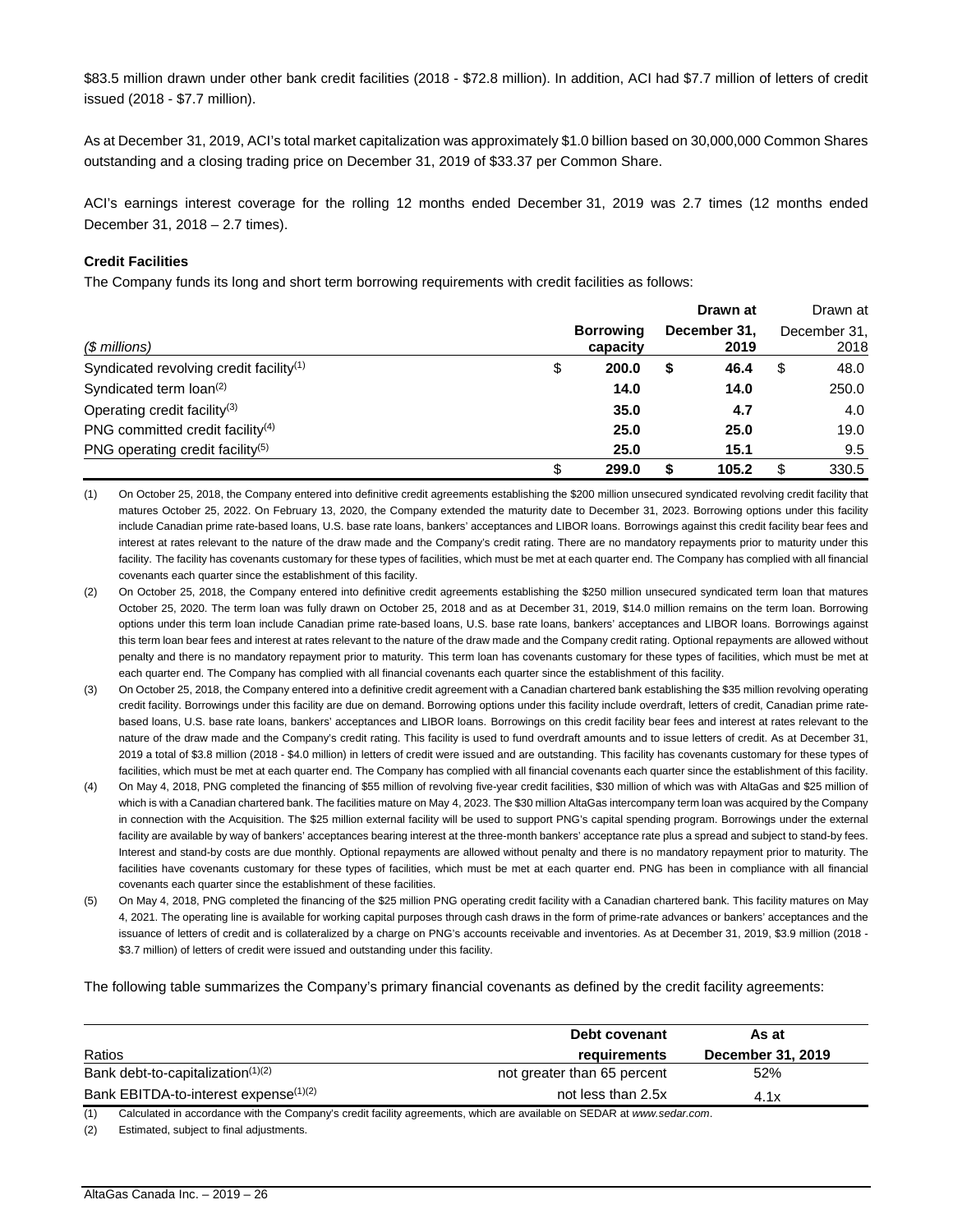#### **Base Shelf Prospectus**

On November 14, 2018, a \$1.0 billion base shelf prospectus was filed. The purpose of the base shelf prospectus is to facilitate timely offerings of certain types of future public debt and/or equity issuances during the 25 month period that the base shelf prospectus remains effective. As at December 31, 2019, approximately \$450 million was available under the base shelf prospectus.

#### **CREDIT RATINGS**

Credit ratings are intended to provide investors with an independent measure of the credit quality of an issue of securities.

On December 5, 2019, DBRS Limited ("DBRS") confirmed ACI's Issuer Rating and Unsecured Medium Term Notes rating of BBB(high) with a Stable trend.

Long-term obligations which are rated in the "BBB" category by DBRS are in the fourth highest category and are considered to be of adequate credit quality, with acceptable capacity for the payment of financial obligations. Entities in the "BBB" category may be considered to be vulnerable to future events, but the capacity for the payment of financial obligations is considered acceptable. DBRS uses "High" or "Low" designations to indicate the relative standing of the securities being rated within a particular rating category.

The credit ratings assigned by DBRS are not recommendations to purchase, hold or sell the securities in as much as such ratings do not comment as to market price or suitability for a particular investor. There can be no assurance that any rating will remain in effect for any given period of time or that any rating will not be revised or withdrawn entirely by DBRS at any time in the future, if in their judgment, circumstances so warrant. The credit ratings on a security may not reflect the potential impact of all risks related to the value of the security.

Except as set forth above, DBRS have not announced that it is reviewing or intends to revise or withdraw the ratings on ACI.

ACI provides an annual fee to DBRS for credit rating services. ACI has paid DBRS its respective fees in connection with the provision of the above ratings. In addition to the aforementioned fees, ACI has made payments in respect of certain other services provided to the Company by DBRS.

# **CONTRACTUAL OBLIGATIONS**

| December 31, 2019                                |              |                   |      |                  |    | Payments Due by Period |   |                  |
|--------------------------------------------------|--------------|-------------------|------|------------------|----|------------------------|---|------------------|
| (\$ millions)                                    | Total        | Less than<br>vear |      | $1 - 3$<br>vears |    | $4 - 5$<br>vears       |   | After 5<br>vears |
| Accounts payable and accrued liabilities         | \$<br>62.1   | \$<br>62.1        | - \$ |                  | \$ |                        | S |                  |
| Short-term debt $(1)$                            | 12.1         | 12.1              |      |                  |    |                        |   |                  |
| Long-term debt $(1)$                             | 660.9        | 15.0              |      | 2.0              |    | 72.4                   |   | 571.5            |
| Operating and finance leases <sup>(2)</sup>      | 13.9         | 1.7               |      | 2.6              |    | 1.4                    |   | 8.2              |
| Purchase obligations <sup>(3)</sup>              | 340.6        | 40.5              |      | 60.4             |    | 38.9                   |   | 200.8            |
| Pension plan and retiree benefits <sup>(4)</sup> | 6.8          | 6.8               |      |                  |    |                        |   |                  |
| Service agreement <sup>(5)</sup>                 | 25.7         | 7.0               |      | 6.0              |    | 2.6                    |   | 10.1             |
| Total contractual obligations                    | \$<br>.122.1 | \$<br>145.2       | S    | 71.0             | S  | 115.3                  |   | 790.6            |

(1) Excludes interest payments and deferred financing costs.

(2) Operating and finance leases include lease arrangements for office spaces, land, and office and other equipment.

(3) The Company entered into contracts to purchase natural gas and natural gas transportation services from various suppliers for its utilities. These contracts, which have expiration dates that range from 2020 to 2040, are used to ensure that there is an adequate supply of natural gas to meet the needs of customers and to minimize exposure to market price fluctuations.

(4) Assumes only required payments will be made into the pension plans in 2020. Contributions are made in accordance with independent actuarial valuations.

(5) In 2007, the Company entered into a service and maintenance agreement with Enercon GmbH for the Bear Mountain wind turbines. The Company has an obligation to pay Enercon GmbH a minimum of \$4.0 million over the next two years. In 2019, the Company entered into a long-term agreement for software implementation, hosting and maintenance. The Company is obligated to pay approximately US\$17.0 million over the 12 year term of the contract.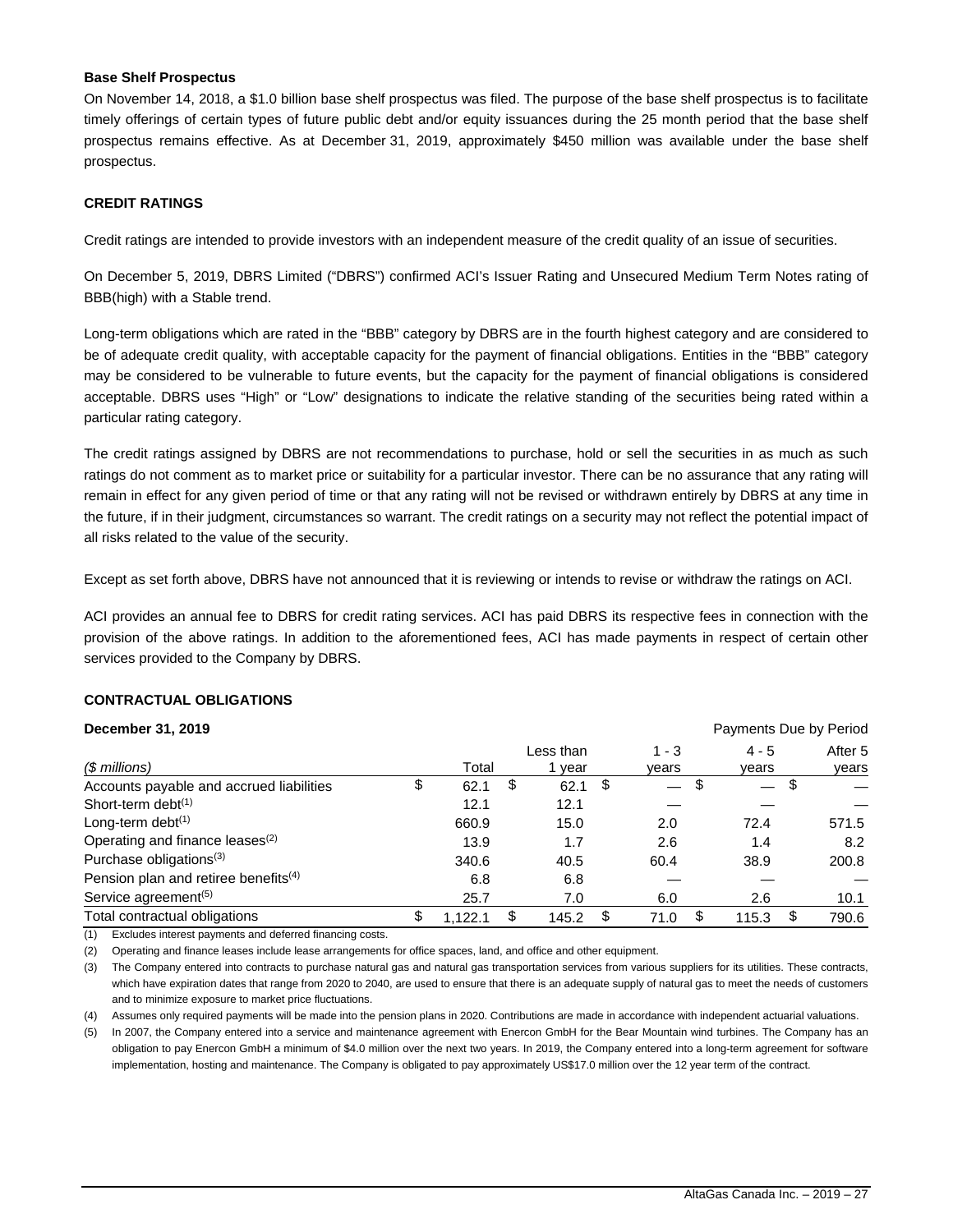## **CAPITAL EXPENDITURES**

|                          |                            |                   | <b>Three Months Ended</b><br>December 31, 2019 |   |       |    |                                 |                   | Three Months Ended<br>December 31, 2018 |       |
|--------------------------|----------------------------|-------------------|------------------------------------------------|---|-------|----|---------------------------------|-------------------|-----------------------------------------|-------|
| $$$ millions)            | <b>Renewable</b><br>Energy | <b>Utilities</b>  | Corporate                                      |   | Total |    | Renewable<br>Energy             |                   | Utilities Corporate                     | Total |
| Capital expenditures:    |                            |                   |                                                |   |       |    |                                 |                   |                                         |       |
| PPAE <sup>(1)</sup>      |                            | 27.4 <sup>5</sup> | 0.1                                            |   | 27.5  | S. | \$.<br>$\overline{\phantom{m}}$ | 24.7 <sup>°</sup> |                                         | 24.7  |
| Intangible assets        |                            | 4.4               | 0.1                                            |   | 4.5   |    |                                 | 1.2               |                                         | 1.2   |
| Capital expenditures     |                            | 31.8              | 0.2                                            |   | 32.0  |    |                                 | 25.9              |                                         | 25.9  |
| Disposals:               |                            |                   |                                                |   |       |    |                                 |                   |                                         |       |
| PP&E                     |                            | (0.1)             |                                                |   | (0.1) |    |                                 |                   |                                         |       |
| Net capital expenditures |                            | 31.7 <sup>5</sup> | 0.2                                            | S | 31.9  | \$ | $-$ \$                          | 25.9 <sup>5</sup> |                                         | 25.9  |

Excludes \$0.7 million of capitalized operating, maintenance and administrative expenses which have been deferred in regulatory assets as allowed by the CRP for the three months ended December 31, 2019 (2018 - \$0.4 million).

|                          |                            |   |                   | December 31, 2019 |   | <b>Year Ended</b> |                                              |                   | December 31, 2018   | Year Ended |
|--------------------------|----------------------------|---|-------------------|-------------------|---|-------------------|----------------------------------------------|-------------------|---------------------|------------|
| (\$ millions)            | <b>Renewable</b><br>Energy |   | <b>Utilities</b>  | Corporate         |   | Total             | Renewable<br>Energy                          |                   | Utilities Corporate | Total      |
| Capital expenditures:    |                            |   |                   |                   |   |                   |                                              |                   |                     |            |
| PP&F <sup>(1)</sup>      | \$                         | S | 69.6 <sup>5</sup> | 0.3               | S | 69.9              | \$<br>\$.<br>$\hspace{0.1mm}-\hspace{0.1mm}$ | 68.5 \$           |                     | 68.5       |
| Intangible assets        |                            |   | 6.8               | 0.1               |   | 6.9               |                                              | 3.2               |                     | 3.2        |
| Capital expenditures     |                            |   | 76.4              | 0.4               |   | 76.8              |                                              | 71.7              |                     | 71.7       |
| Disposals:               |                            |   |                   |                   |   |                   |                                              |                   |                     |            |
| PP&E                     |                            |   | (0.2)             |                   |   | (0.2)             |                                              | (0.3)             |                     | (0.3)      |
| Net capital expenditures |                            |   | 76.2 \$           | 0.4               | S | 76.6              | \$<br>$-$ \$                                 | 71.4 <sup>5</sup> | — \$                | 71.4       |

(1) Excludes \$2.5 million of capitalized operating, maintenance and administrative expenses which have been deferred in regulatory assets as allowed by the CRP for the year ended December 31, 2019 (2018 - \$2.4 million).

Capital expenditures for the three months and year ended December 31, 2019 was \$32.0 million and \$76.8 million, respectively, the majority of which relates to system betterment, replacement of transmission and distribution lines and new business installations. In addition, AUI incurred approximately \$9.2 million for the Etzikom Lateral Project in 2019. Including the costs incurred in 2018, the total cost of Etzikom Lateral Project was approximately \$9.7 million.

#### **INDEMNIFICATIONS AND CONTINGENCIES**

#### **Indemnifications**

Under the terms of its gas transportation and supply agreements with certain customers, PNG has provided an indemnity for all damages, claims or actions arising from any act or accident in connection with the installation, presence, maintenance and operations of its property, plant and equipment, or in connection with the presence of gas deemed to be in its possession and control. PNG has \$50 million of insurance coverage for third party liability with a \$0.1 million deductible. PNG has also provided environmental indemnity to certain secured debenture holders for any losses arising from non-compliance by PNG with applicable environmental laws.

#### **Contingencies**

The Company is subject to various legal claims and actions arising in the normal course of business. While the final outcome of such legal claims and actions cannot be predicted with certainty, the Company does not believe that the resolution of such claims and actions will have a material impact on the Company's results of operations.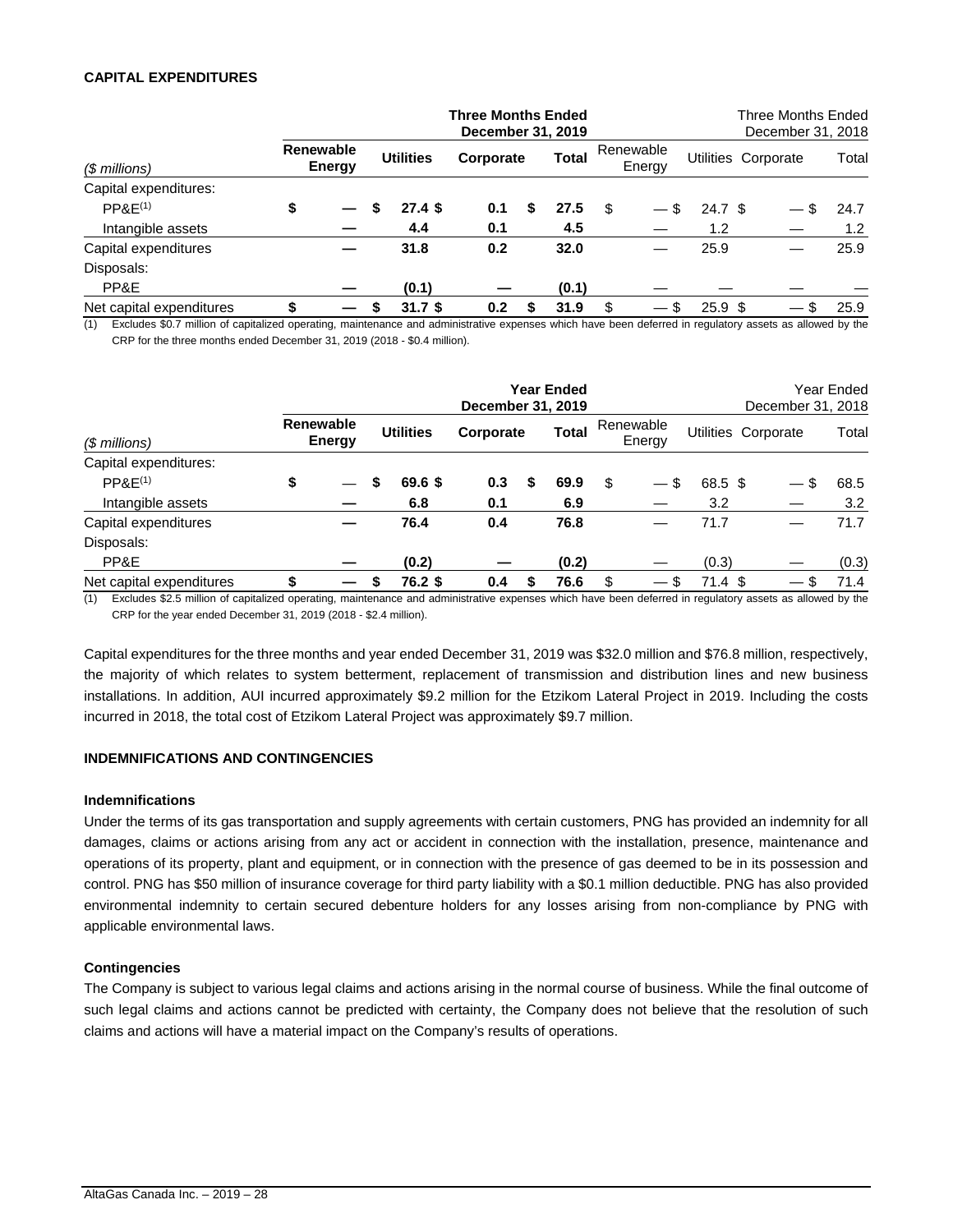#### **RISK MANAGEMENT**

ACI is exposed to various market risks in the normal course of operations that could impact earnings and cash flows. The Board of Directors provides oversight of the Company's risk management activities.

#### **Risks Associated with Financial Instruments**

The Company is exposed to various financial risks in the normal course of operations such as market risks resulting from currency exchange rates and interest rates as well as credit risk and liquidity risk.

#### **Foreign Exchange Risk**

A vast majority of HGL's natural gas supply costs are denominated in U.S. dollars. Although all natural gas procurement costs, including any realized foreign exchange gains or losses are passed through to its customers, the Company has entered into foreign exchange forward contracts to manage the risk of fluctuations in gas costs for customers as a result of changes in foreign exchange rates. Details concerning the Company's outstanding foreign exchange forward contracts at December 31, 2019 and December 31, 2018 are provided in note 16 to the Consolidated Financial Statements.

#### **Interest Rate Risk**

The Company is exposed to interest rate risk as changes in interest rates may impact future cash flows and the fair value of its financial instruments. The Company manages its interest rate risk by holding a mix of both fixed and floating interest rate debt. In addition, the Company's strategy is to optimize financing plans to maintain credit ratings to minimize interest costs. The Company proactively monitors and manages its debt maturity profile and debt covenants and maintains financial flexibility through access to multiple credit facilities.

#### **Credit Risk**

Credit risk results from the possibility that a counterparty to a financial instrument fails to fulfill its obligations in accordance with the terms of the contract. The Company's maximum credit exposure consists primarily of the carrying value of accounts receivable and the fair value of derivative financial assets. The Company's utilities business generally has a large and diversified customer base, which minimizes the concentration of credit risk. To minimize credit risk, the utilities business will request for a security deposit which is eligible for refund after an observable period of compliance with payment terms. A credit report may also be requested. For the Company's Renewable Energy segment, all power generated are sold under the EPA with BC Hydro, an investment grade counterparty.

#### **Liquidity Risk**

Liquidity risk is the risk that the Company will not be able to meet its financial obligations as they come due. The Company manages this risk through its extensive budgeting and monitoring process to ensure it has sufficient cash and credit facilities to meet its obligations as they come due and to support business operations and capital program. The Company's objective is to maintain its investment-grade ratings to ensure it has access to debt and equity funding as required. The Company's strategy is to maintain and comply with debt covenants to minimize financing costs. The Company's primary sources of liquidity and capital resources are cash generated from operations, borrowings under credit facilities, and long-term debt. The Company actively monitors current and future credit metrics including the impact of any forecasted planned capital expenditures in excess of cash from operations. The Company also maintains a base shelf prospectus which allows the Company ready access to the Canadian debt and capital market, subject to market conditions.

#### **Risks Associated with ACI's Operations**

The following table is a summary of the Company's principal risks related to its operations that could materially affect its business, results of operations, financial condition or cash flows. Further information on the Company's risk factors can be found in the Annual Information Form. ACI manages its exposure to risks associated with operating its business using the strategies outlined in the following table: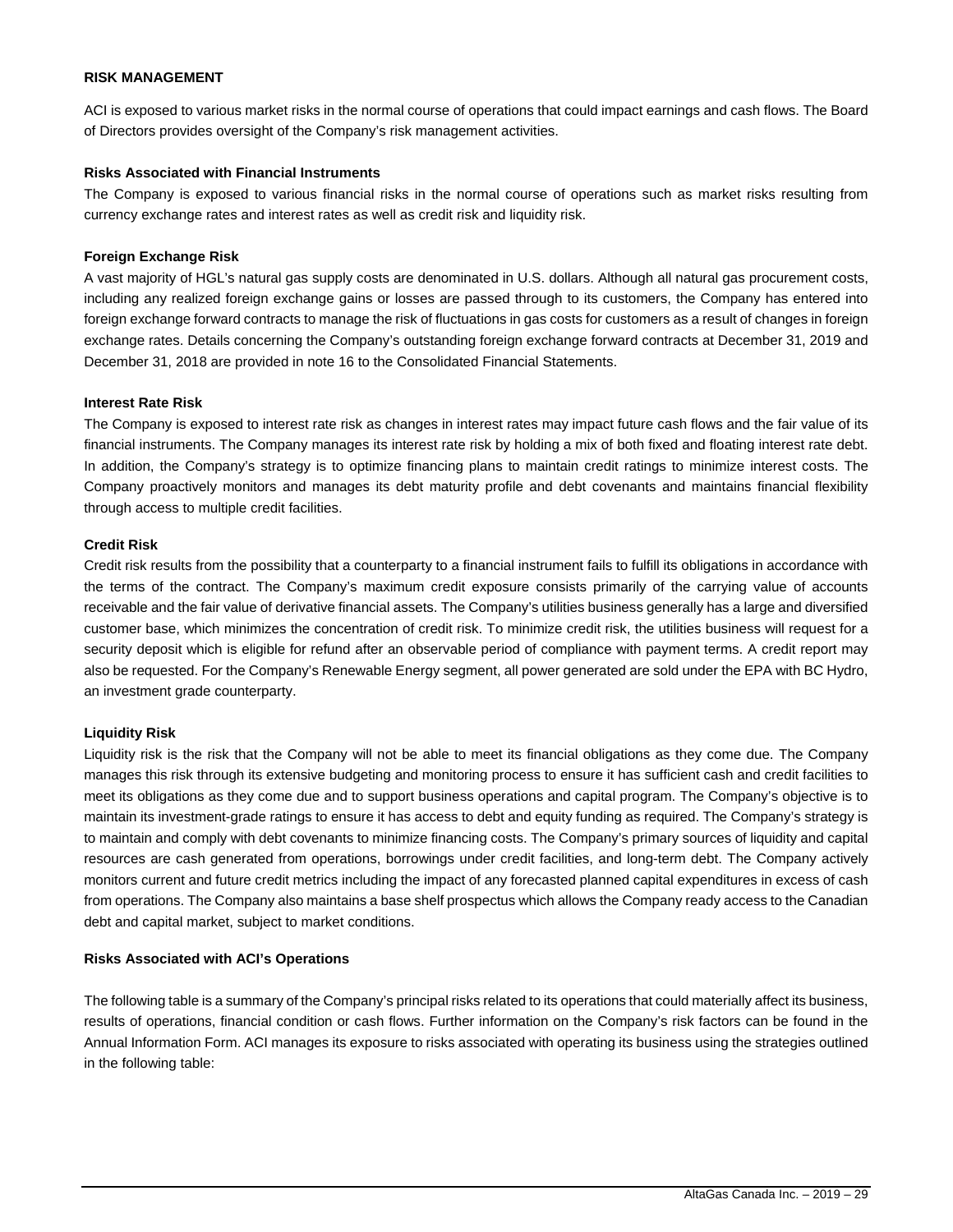| <b>Risks</b>                                                                                                                                                                                                                                                                                                                                                                                                                                                                                                                                                                                                                                                                                                                                                                                                                                                                                                                                                                                                                                                                                                                                                                                                                                                                                                                                                                                                                                                                                                                                                                                                                                                                                                                                                           | <b>Strategies and Organizational Capability to Mitigate</b><br><b>Risks</b>                                                                                                                                                                                                                                                                                                                    |
|------------------------------------------------------------------------------------------------------------------------------------------------------------------------------------------------------------------------------------------------------------------------------------------------------------------------------------------------------------------------------------------------------------------------------------------------------------------------------------------------------------------------------------------------------------------------------------------------------------------------------------------------------------------------------------------------------------------------------------------------------------------------------------------------------------------------------------------------------------------------------------------------------------------------------------------------------------------------------------------------------------------------------------------------------------------------------------------------------------------------------------------------------------------------------------------------------------------------------------------------------------------------------------------------------------------------------------------------------------------------------------------------------------------------------------------------------------------------------------------------------------------------------------------------------------------------------------------------------------------------------------------------------------------------------------------------------------------------------------------------------------------------|------------------------------------------------------------------------------------------------------------------------------------------------------------------------------------------------------------------------------------------------------------------------------------------------------------------------------------------------------------------------------------------------|
| <b>Regulatory and Stakeholder</b>                                                                                                                                                                                                                                                                                                                                                                                                                                                                                                                                                                                                                                                                                                                                                                                                                                                                                                                                                                                                                                                                                                                                                                                                                                                                                                                                                                                                                                                                                                                                                                                                                                                                                                                                      |                                                                                                                                                                                                                                                                                                                                                                                                |
| The Company is subject to uncertainties faced by regulated<br>companies such as the approval by the applicable regulators of<br>rates that permit a reasonable opportunity to recover on a timely<br>basis the estimated costs of providing services, including a fair<br>return on and of rate base. A failure to obtain rates that recover<br>the costs of providing service or provide a reasonable opportunity<br>to earn an expected ROE and capital structure as applied for may<br>adversely affect the business carried on by the Company and<br>may have a material adverse effect on the Company's results of<br>operations and financial position. The acquisition, ownership and<br>operation of natural gas businesses and assets require<br>numerous permits, approvals and certificates from federal,<br>provincial and local government agencies and indigenous<br>peoples. If there is a delay in obtaining any required regulatory<br>approval or if the Company fails to maintain or obtain any<br>required approval or fails to comply with any applicable law,<br>regulation or condition of an approval, the operation of its assets<br>and the distribution of natural gas could be prevented or become<br>subject to additional costs, any of which could have a material<br>adverse effect on the Company's results of operations and<br>financial position. The market for renewable power is heavily<br>influenced by federal, provincial and local government<br>regulations and policies in respect of tariffs, market structure and<br>penalties. The Company's inability to predict, influence or<br>respond appropriately to changes in law or regulatory<br>frameworks could adversely impact the Company's results of<br>operations. | $\bullet$<br>Skilled regulatory department retained<br>$\bullet$<br>Regulatory personnel monitor new or changed laws<br>or regulations<br>Proactive regulatory and stakeholder relations group<br>$\bullet$<br>Maintain constructive and transparent relationships<br>$\bullet$<br>with stakeholders and regulators<br>Use of expert third parties when needed<br>$\bullet$                    |
|                                                                                                                                                                                                                                                                                                                                                                                                                                                                                                                                                                                                                                                                                                                                                                                                                                                                                                                                                                                                                                                                                                                                                                                                                                                                                                                                                                                                                                                                                                                                                                                                                                                                                                                                                                        |                                                                                                                                                                                                                                                                                                                                                                                                |
| Weather impact on the utilities                                                                                                                                                                                                                                                                                                                                                                                                                                                                                                                                                                                                                                                                                                                                                                                                                                                                                                                                                                                                                                                                                                                                                                                                                                                                                                                                                                                                                                                                                                                                                                                                                                                                                                                                        |                                                                                                                                                                                                                                                                                                                                                                                                |
| The natural gas distribution business is highly seasonal with the<br>majority of natural gas demand occurring during the winter<br>heating season. The applicable regulators set rates which<br>assume normal weather conditions.                                                                                                                                                                                                                                                                                                                                                                                                                                                                                                                                                                                                                                                                                                                                                                                                                                                                                                                                                                                                                                                                                                                                                                                                                                                                                                                                                                                                                                                                                                                                      | Anticipated volumes are determined based on the<br>$\bullet$<br>20-year rolling average for weather at AUI and HGL<br>PNG has a weather normalization account for<br>$\bullet$<br>residential and small commercial customers                                                                                                                                                                   |
| Demand for natural gas                                                                                                                                                                                                                                                                                                                                                                                                                                                                                                                                                                                                                                                                                                                                                                                                                                                                                                                                                                                                                                                                                                                                                                                                                                                                                                                                                                                                                                                                                                                                                                                                                                                                                                                                                 |                                                                                                                                                                                                                                                                                                                                                                                                |
| Natural gas demand is impacted by a number of factors,<br>including the weather, economic conditions, the number of<br>customers, the customer mix, the availability and price of natural<br>gas and alternative forms of energy and energy efficiency<br>measures taken by customers. The commodity cost of natural<br>gas has traditionally been volatile. When prices are high, the<br>prospects of fuel-switching and increased energy conservation<br>pose a risk to levels of demand for natural gas, as other energy<br>sources can become more cost-competitive.                                                                                                                                                                                                                                                                                                                                                                                                                                                                                                                                                                                                                                                                                                                                                                                                                                                                                                                                                                                                                                                                                                                                                                                               | Stakeholder engagement<br>$\bullet$<br>CRP in place at HGL to mitigate fuel switching<br>$\bullet$                                                                                                                                                                                                                                                                                             |
| Volume of power generated                                                                                                                                                                                                                                                                                                                                                                                                                                                                                                                                                                                                                                                                                                                                                                                                                                                                                                                                                                                                                                                                                                                                                                                                                                                                                                                                                                                                                                                                                                                                                                                                                                                                                                                                              |                                                                                                                                                                                                                                                                                                                                                                                                |
| Financial performance of the Company's renewable energy<br>assets is dependent upon the availability of their input resources.<br>The strength and consistency of the wind resource at the Bear<br>Mountain Wind Park may impact the volume of power generated.<br>A reduced amount of wind at the location of the Bear Mountain<br>Wind Park over an extended period may reduce the production<br>from the facility. This could also include shifts in weather or<br>climate patterns, seasonal precipitation, and the timing and rate<br>of snow pack melting and runoff which may impact the water flow<br>to the Northwest Hydro Facilities and impact the volume of power<br>generated. In addition, a material reduction in the water flow to<br>Northwest Hydro Facilities would limit the ability to produce and<br>market electricity from these facilities.                                                                                                                                                                                                                                                                                                                                                                                                                                                                                                                                                                                                                                                                                                                                                                                                                                                                                                  | EPAs for the Bear Mountain Wind Park and<br>$\bullet$<br>Northwest Hydro Facilities are in place for all power<br>generated to be purchased.<br>Diversification of fuel source (wind and hydro)<br>$\bullet$<br>Active management of maintenance schedule at<br>$\bullet$<br>Bear Mountain Wind Park to ensure the facility is<br>available to produce when wind conditions are<br>favourable. |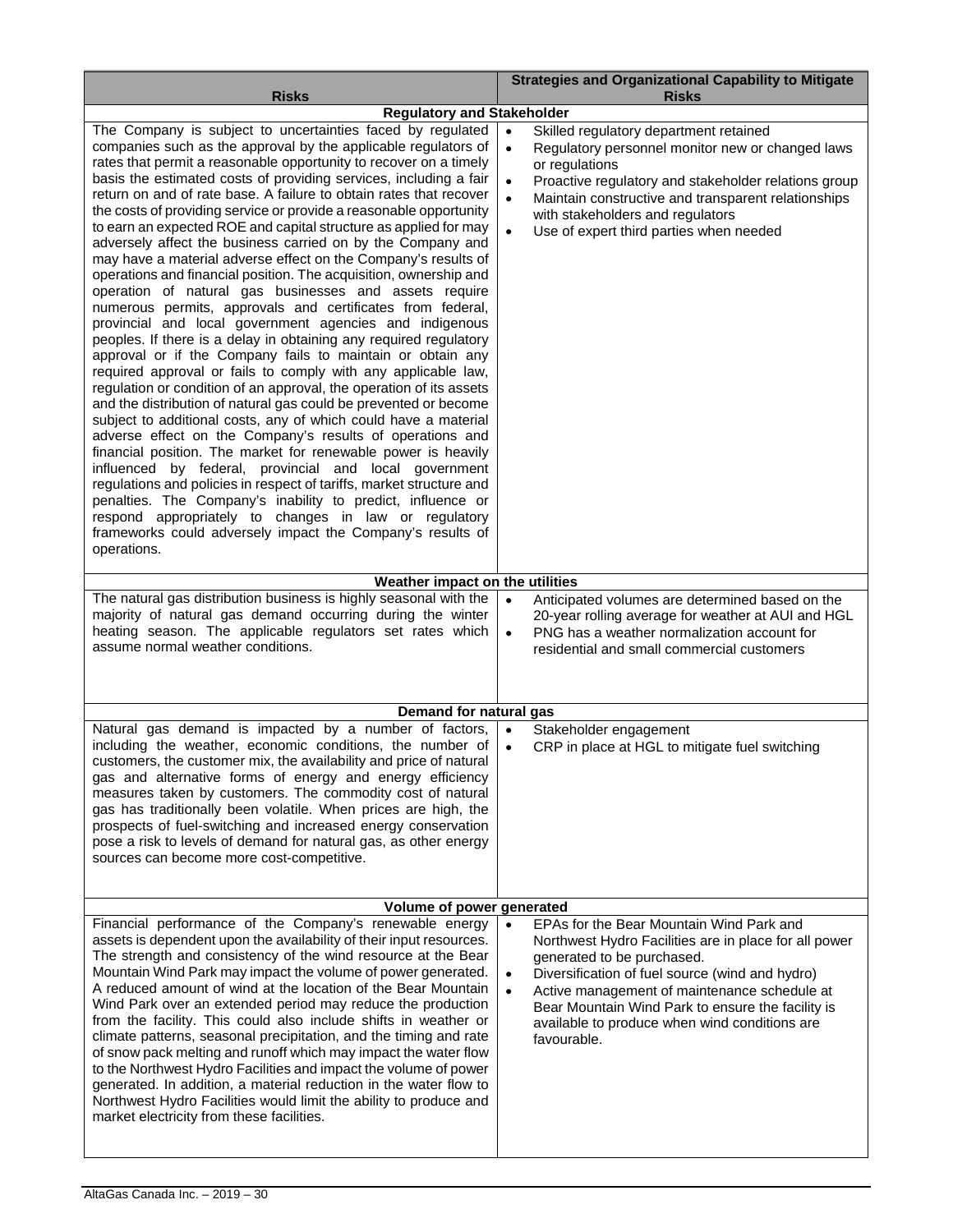| <b>Risks</b>                                                                                                                                                                                                                                                                                                                                                                                                                                                                                                                                                                                                                                                                                                                                                                                                                                                                                                                                                                                                                                                                                                                                                                                                                                                                                                                                                                                                                                                                                                  | <b>Strategies and Organizational Capability to Mitigate</b><br><b>Risks</b>                                                                                                                                                                                                                                                                                                                                                                                                                                                                                                                                                                                                                                                                                                       |  |  |  |  |
|---------------------------------------------------------------------------------------------------------------------------------------------------------------------------------------------------------------------------------------------------------------------------------------------------------------------------------------------------------------------------------------------------------------------------------------------------------------------------------------------------------------------------------------------------------------------------------------------------------------------------------------------------------------------------------------------------------------------------------------------------------------------------------------------------------------------------------------------------------------------------------------------------------------------------------------------------------------------------------------------------------------------------------------------------------------------------------------------------------------------------------------------------------------------------------------------------------------------------------------------------------------------------------------------------------------------------------------------------------------------------------------------------------------------------------------------------------------------------------------------------------------|-----------------------------------------------------------------------------------------------------------------------------------------------------------------------------------------------------------------------------------------------------------------------------------------------------------------------------------------------------------------------------------------------------------------------------------------------------------------------------------------------------------------------------------------------------------------------------------------------------------------------------------------------------------------------------------------------------------------------------------------------------------------------------------|--|--|--|--|
| Operational<br>The natural gas distribution and renewable energy infrastructure<br>is subject to physical risks such as fires, floods, explosions,<br>leaks, sabotage, terrorism, natural disasters and equipment                                                                                                                                                                                                                                                                                                                                                                                                                                                                                                                                                                                                                                                                                                                                                                                                                                                                                                                                                                                                                                                                                                                                                                                                                                                                                             | Maintain standard operating practices, assess and<br>$\bullet$<br>document employee competency, and maintain<br>formal inspection, maintenance, safety and                                                                                                                                                                                                                                                                                                                                                                                                                                                                                                                                                                                                                        |  |  |  |  |
| malfunction, many of which are beyond the control of the<br>Company. Any of these hazards can interrupt operations, impact<br>the Company's reputation, cause loss of life or personal injury,<br>result in loss of or damage to equipment, property, information<br>technology systems, related data and control systems, and<br>cause environmental damage that may include polluting water,<br>land or air. Unplanned outages or prolonged downtime for<br>maintenance and repair typically increase operation and<br>maintenance expenses and reduce revenues.                                                                                                                                                                                                                                                                                                                                                                                                                                                                                                                                                                                                                                                                                                                                                                                                                                                                                                                                            | environmental programs<br>Ongoing infrastructure replacement programs within<br>$\bullet$<br>natural gas distribution system<br>Purchase property and business interruption<br>$\bullet$<br>insurance<br>Emergency response plan communicated and in<br>place                                                                                                                                                                                                                                                                                                                                                                                                                                                                                                                     |  |  |  |  |
| <b>Environment and safety</b>                                                                                                                                                                                                                                                                                                                                                                                                                                                                                                                                                                                                                                                                                                                                                                                                                                                                                                                                                                                                                                                                                                                                                                                                                                                                                                                                                                                                                                                                                 |                                                                                                                                                                                                                                                                                                                                                                                                                                                                                                                                                                                                                                                                                                                                                                                   |  |  |  |  |
| The ownership and operation of the Company's regulated utilities<br>and renewable power assets carries an inherent risk of liability<br>related to worker health and safety and the environment.<br>Compliance with health, safety and environmental laws (and any<br>future changes) and the requirements of licences, permits and<br>other approvals will remain material to the Company's<br>businesses. The occurrence of any of these events or any<br>changes, additions to or more rigorous enforcement of, health,<br>safety and environmental laws, licences, permits or other<br>approvals could have a significant impact on operations and/or<br>result in additional material expenditures.                                                                                                                                                                                                                                                                                                                                                                                                                                                                                                                                                                                                                                                                                                                                                                                                      | Strong safety and environmental management<br>$\bullet$<br>systems<br>Continuous process improvement strategy<br>$\bullet$<br>employed<br>Focus on mitigating the impact of the climate<br>$\bullet$<br>change regulations<br>Zero tolerance safety policies for staff and<br>$\bullet$<br>contractors and reviews of past safety practices for<br>contractors<br>Purchase and maintain general liability and business<br>$\bullet$<br>interruption insurance                                                                                                                                                                                                                                                                                                                     |  |  |  |  |
| Pipeline and asset integrity programs are in place<br>$\bullet$                                                                                                                                                                                                                                                                                                                                                                                                                                                                                                                                                                                                                                                                                                                                                                                                                                                                                                                                                                                                                                                                                                                                                                                                                                                                                                                                                                                                                                               |                                                                                                                                                                                                                                                                                                                                                                                                                                                                                                                                                                                                                                                                                                                                                                                   |  |  |  |  |
| Cybersecurity<br>Security breaches of the Company's information technology<br>infrastructure, including, without limitation, cyber-attacks,<br>cyber-terrorism, malware/ransomware or other failures of the<br>Company's information technology infrastructure could result in<br>operational outages, delays, damage to assets, the environment<br>or to the Company's reputation, diminished customer<br>confidence, lost profits, lost data (including confidential<br>information), increased regulation and other adverse outcomes,<br>including, without limitation, material legal claims and liability or<br>fines or penalties under applicable laws and adversely affect its<br>business operations and financial results.<br><b>Labour relations</b><br>The ability of the Company to deliver service in a cost-effective<br>manner is dependent on the ability of the Company to attract,<br>develop and retain skilled workforces and the inability to do so<br>could have a material adverse effect on the Company. The<br>Company employs members of labour unions that have entered<br>into collective bargaining agreements with the Company. The<br>inability to maintain, or to renew, the collective bargaining<br>agreements on acceptable terms could result in increased labour<br>costs or service interruptions arising from labour disputes, that<br>are not provided for in approved rates and that could have a<br>material adverse effect on the Company's results of operations | Continuously updated perimeter and internal<br>$\bullet$<br>security<br>Ongoing cybersecurity awareness training to staff<br>$\bullet$<br>and corporate communications<br>Improvements based on third-party vulnerability and<br>$\bullet$<br>cybersecurity tests<br>Security-focused solution and system design<br>$\bullet$<br>$\bullet$<br>Corporate threat detection and incident response<br>protocols<br>Cybersecurity insurance coverage<br>$\bullet$<br>Maintain access to strong labour markets to attract<br>qualified talent<br>$\bullet$<br>Positive employee relations to retain existing talent<br>and maintain strong relations with unions<br>Maintain succession plans for key positions<br>$\bullet$<br>Maintain competitive compensation programs<br>$\bullet$ |  |  |  |  |
| and financial position.<br>Litigation<br>In the normal course of the Company's operations, it may<br>become involved in, be named as a party to or be the subject of,<br>various legal proceedings, including regulatory proceedings, tax<br>proceedings and legal actions, relating to actual or alleged<br>violations of law, common law damages claims, personal injuries,<br>property damage, property taxes, land rights, the environment<br>and contract disputes. The outcome with respect to outstanding,<br>pending or future proceedings cannot be predicted with certainty<br>and may be determined adversely to the Company, which could<br>have a material adverse effect on the Company.                                                                                                                                                                                                                                                                                                                                                                                                                                                                                                                                                                                                                                                                                                                                                                                                        | Proactive management of lawsuits and other claims<br>$\bullet$<br>Continuous monitoring of defense and settlement<br>$\bullet$<br>costs of lawsuits and claims<br>Use of expert third parties when needed<br>$\bullet$<br>Strong in-house legal department<br>$\bullet$                                                                                                                                                                                                                                                                                                                                                                                                                                                                                                           |  |  |  |  |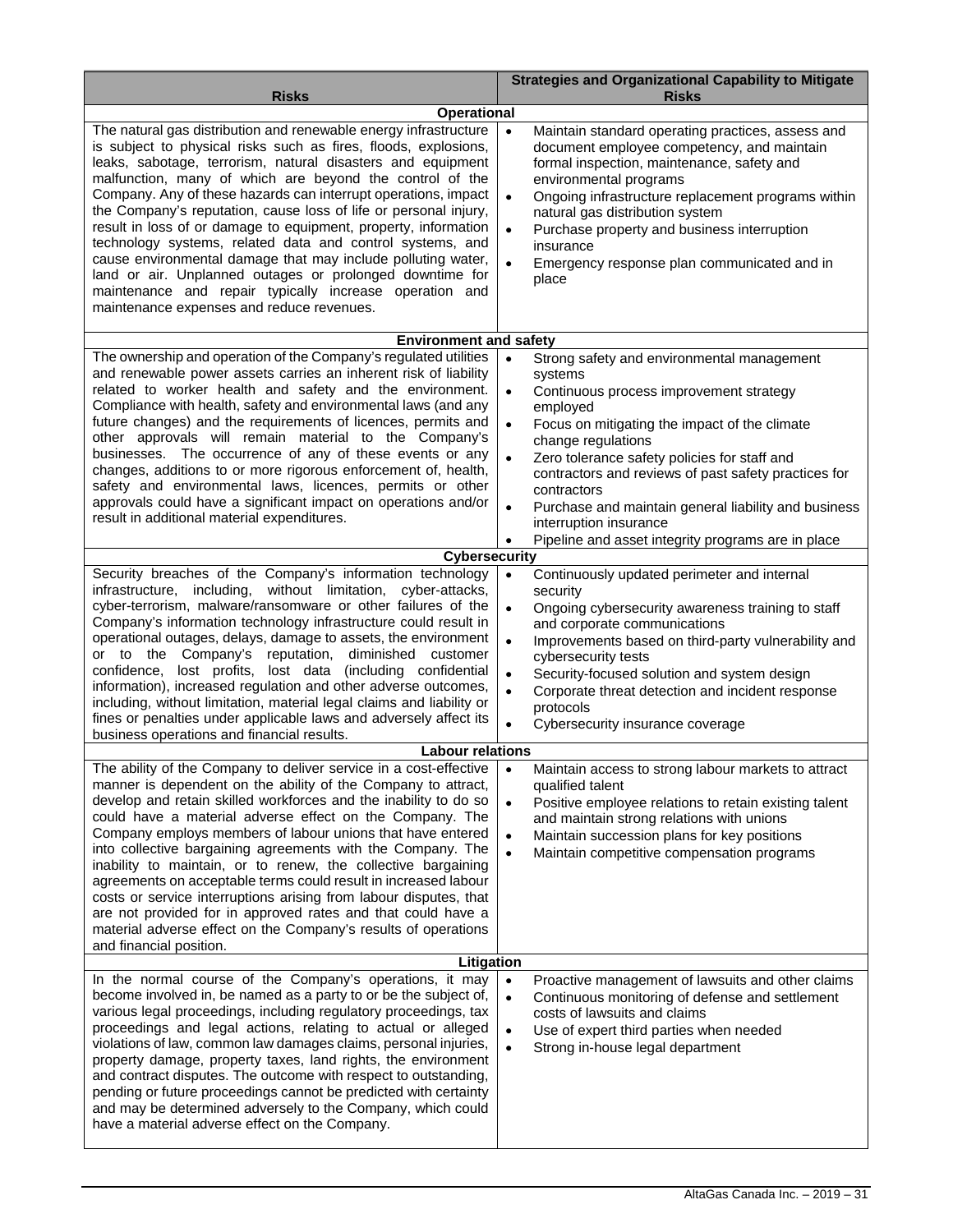#### **RELATED PARTY TRANSACTIONS**

Concurrent with the completion of the Acquisition on October 18, 2018, the Company entered into a Transition Services Agreement with AltaGas pursuant to which AltaGas provides certain general administrative and corporate services required by the Company, which include: accounting, tax, finance, legal and regulatory, payroll, corporate human resources and pension management, environmental, health and safety administration, procurement, enterprise resource planning and information technology. AltaGas provides the services on a cost recovery basis only. The Transition Services Agreement will operate until June 30, 2020, subject to earlier termination in certain circumstances, and is extendable by mutual agreement of the parties.

The following transactions with ACI's affiliates and AltaGas and its affiliates are measured at the exchange amount and have been recorded on the Consolidated Statements of Income:

|                                                                   |   | Three months ended<br>December 31 |            |                          | Year ended<br>December 31 |  |
|-------------------------------------------------------------------|---|-----------------------------------|------------|--------------------------|---------------------------|--|
|                                                                   |   | 2019                              | 2018       | 2019                     | 2018                      |  |
| Revenue <sup>(1)</sup>                                            | S | 0.8 <sup>5</sup>                  | $0.5$ \$   | 2.4 <sup>5</sup>         | 3.9                       |  |
| Unrealized gain (loss) on foreign exchange contracts with AltaGas | S | $-$ \$                            | $0.4$ \$   | $(0.9)$ \$               | 1.2                       |  |
| Cost of sales $(2)$                                               |   | $(23.9)$ \$                       |            | $(33.4)$ \$ $(100.8)$ \$ | (93.2)                    |  |
| Operating and administrative expenses (3)                         |   | $(0.3)$ \$                        | $(1.3)$ \$ | $(1.9)$ \$               | (8.6)                     |  |
| Interest expense (4)                                              |   | $-$ \$                            | (4.7) \$   | — \$                     | (22.1)                    |  |

(1) *In the normal course of business, the Company provided gas sales and transportation services to related parties.* 

(2) *In the normal course of business, the Company purchased natural gas from a related party.* 

(3) *Operating and administrative expenses include the allocation of corporate costs for the year ended December 31, 2018 from AltaGas, fees paid to AltaGas for transition services, and administrative costs recovered from affiliates.* 

(4) *Interest expense on debt due to related parties.* 

#### **SHARE INFORMATION**

|                               | As at March 4, 2020 |
|-------------------------------|---------------------|
| <b>Issued and outstanding</b> |                     |
| Common shares                 | 30,000,000          |
| <b>Issued</b>                 |                     |
| Share options                 | 534,766             |
| Share options exercisable     | 50,095              |

In addition, as at March 4, 2020, there were an aggregate of 210,647 restricted share units and performance share units outstanding, which, upon vesting, are paid in cash or, at the option of the Company, in Common Shares issued from treasury or purchased from the market.

#### **CRITICAL ACCOUNTING ESTIMATES**

Since a determination of the value of many assets, liabilities, revenues and expenses is dependent upon future events, the preparation of the Consolidated Financial Statements requires the use of estimates and assumptions that have been made using careful judgment. The Company's significant accounting policies are described in note 3 to the Consolidated Financial Statements. Certain of these policies involve critical accounting estimates as a result of the requirement to make particularly subjective or complex judgments about matters that are inherently uncertain, and because of the likelihood that materially different amounts could be reported under different conditions or using different assumptions.

Significant estimates and judgments made by management in the preparation of the Consolidated Financial Statements are outlined below: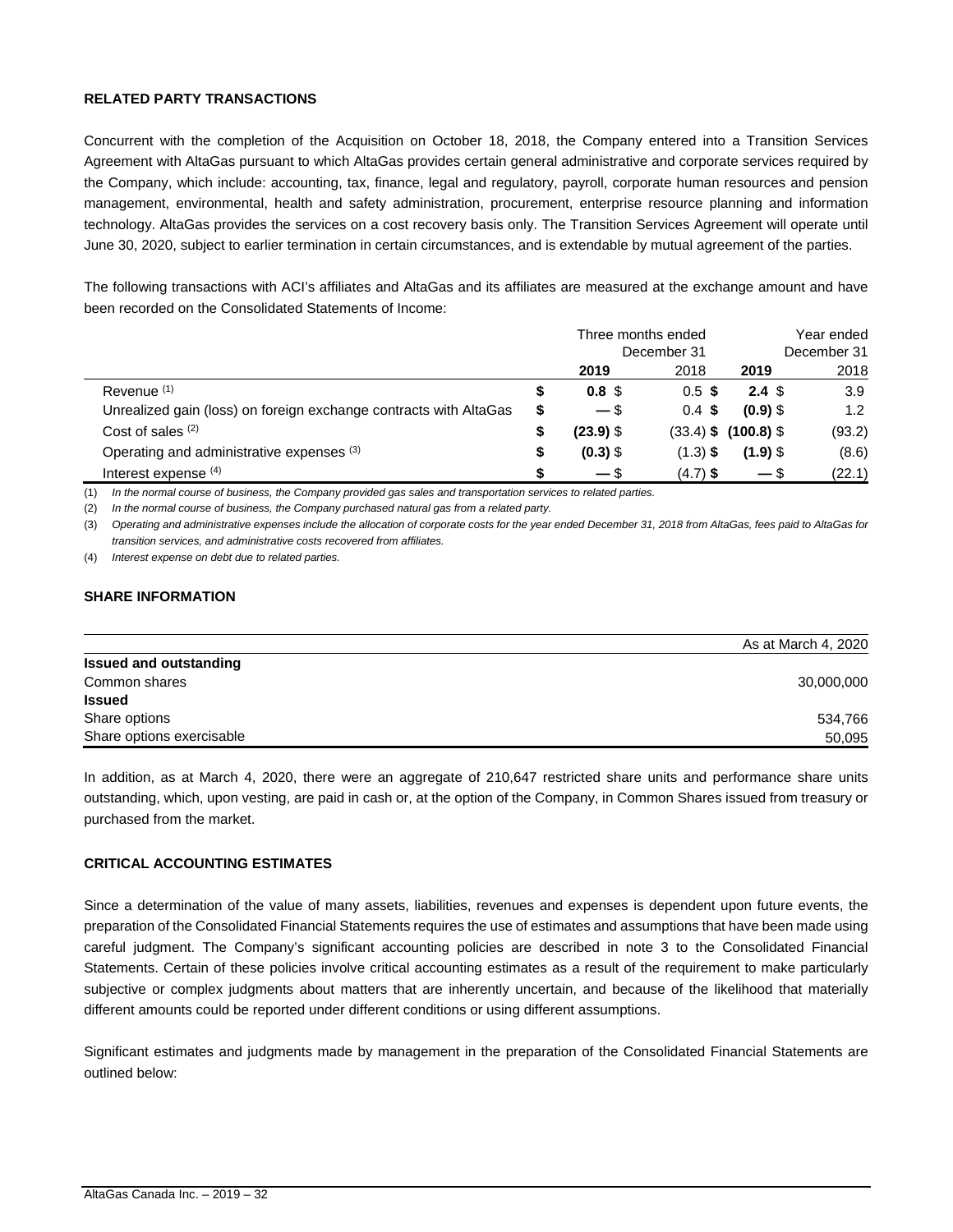#### **Regulatory Assets and Liabilities**

AUI, HGL and PNG engage in the delivery and sale of natural gas and are regulated by the following regulatory agencies: AUC, NSUARB and BCUC, respectively.

The regulatory agencies exercise statutory authority over matters such as tariffs, rates, construction, operations, financing, returns and certain contracts with customers. In order to recognize the economic effects of the actions and decisions of the regulators, the timing of recognition of certain assets, liabilities, revenues and expenses as a result of regulation may differ from that otherwise expected using U.S. GAAP for entities not subject to rate regulation.

Regulatory assets represent future revenues associated with certain costs incurred in the current period or in prior periods that are expected to be recovered from customers in future periods through the rate-setting process. Regulatory liabilities represent future reductions or limitations of increases in revenue associated with amounts that are expected to be refunded to customers through the rate-setting process.

#### **Asset Impairment**

The Company reviews long-lived assets and intangible assets with finite lives whenever events or changes in circumstances indicate that the carrying value of such assets may not be recoverable. Recoverability is determined based on an estimate of undiscounted cash flows, and measurement of an impairment loss is determined based on the fair value of the assets. The determination of fair value requires management to make assumptions about future cash inflows and outflows over the life of an asset. Any changes to assumptions used for the future cash flow could result in revisions to the evaluation of the recoverability of the long-lived assets or intangible assets and the recognition of an impairment loss in the Consolidated Financial Statements.

The Company also tests goodwill for impairment annually at December 31 or more frequently if events or changes in circumstances indicate that it is more likely than not that the fair value of a reporting unit is less than its carrying value. The Company has the option to first assess qualitative factors to determine whether events or changes in circumstances indicate that the goodwill may be impaired. If a quantitative impairment test is performed, the fair value of each reporting unit is compared to its carrying value. The fair value of each reporting unit is determined using either the income approach or the market approach. If the carrying value of the reporting unit exceeds the fair value, an impairment loss would be recorded in the Consolidated Statement of Income. The determination of the fair value of the reporting units used in a quantitative impairment test of goodwill requires judgment and involves significant assumptions. Under the income approach, the fair value of the reporting unit is estimated based on future cash flows as well as appropriate discount rates. Under the market approach, the estimation of fair value involves analysis regarding comparable transactions and premiums paid. The Company assessed goodwill for impairment as at December 31, 2019 and determined that no write-down was required.

#### **Revenue Recognition**

Revenue includes natural gas sales that are recorded on the basis of estimates of customer usage from the last meter reading date to the end of the reporting period.

# **Asset Retirement Obligations**

The Company records liabilities relating to asset retirement obligations when there is a legal obligation. In estimating the obligations, management is required to make assumptions regarding inflation and discount rates, ultimate amounts and timing of settlements, and expected changes in environmental laws and regulation. See note 12 to the Consolidated Financial Statements for the assumptions used in calculating the asset retirement obligations.

# **Income Taxes**

The Company is subject to the provisions of the Income Tax Act (Canada) for purposes of determining the amount of income that will be subject to tax in Canada. The determination of the Company's provision for income taxes requires the application of these complex rules.

Deferred income tax assets and liabilities are recognized in the Consolidated Financial Statements. The recognition of deferred tax assets depends on the assumption that future earnings will be sufficient to realize the deferred benefit. A valuation allowance is recorded against deferred tax assets where all or a portion of that asset is not expected to be realized. The amount of the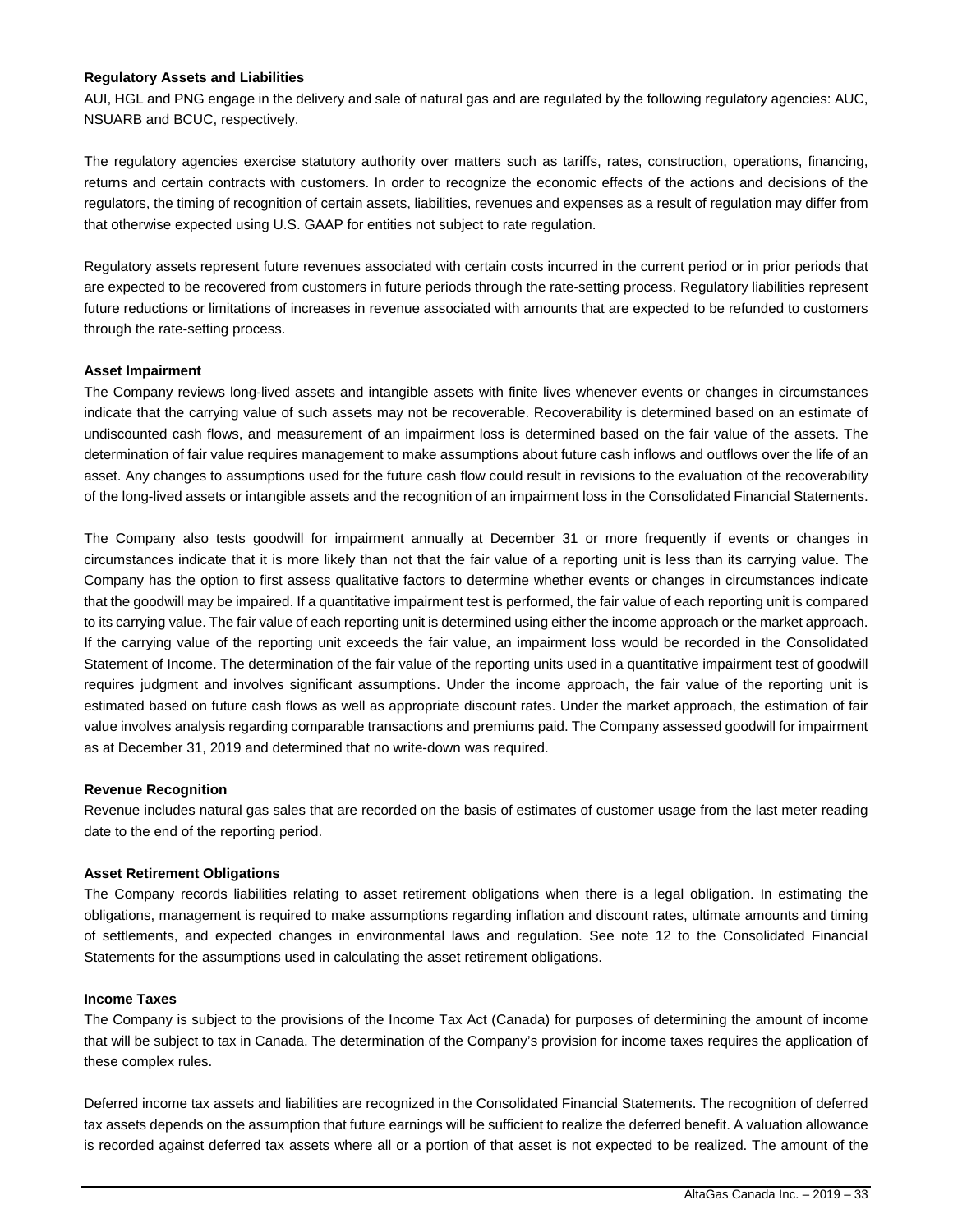deferred tax asset or liability recorded is based on management's best estimate of the timing of the realization of the assets or liabilities.

If management's interpretation of tax legislation differs from that of tax authorities, or timing of reversals is not as anticipated, the provision for income taxes could increase or decrease in future periods. See note 15 to the Consolidated Financial Statements.

#### **Pension Plans and Post-Retirement Benefits**

The determination of pension plan obligations and expense is based on a number of actuarial assumptions. Critical assumptions include the expected long-term rate-of-return on plan assets, the discount rate applied to pension plan obligations, and the expected rate of compensation increase. For post-retirement benefit plans, which provide for certain health care premiums and life insurance benefits for qualifying retired employees and which are not funded, critical assumptions in determining post-retirement obligations and expense are the discount rate and the assumed health care cost trend rates. Note 19 to the Consolidated Financial Statements include information on the assumptions used for the purposes of recording the funding status of the plans and the associated expenses.

#### **Depreciation and Amortization**

Depreciation and amortization of property, plant, and equipment and intangible assets are based on management's judgment of the estimated useful life of the assets. When it is determined that assigned asset lives do not reflect the estimated remaining period of benefit, prospective changes are made to the depreciable lives of those assets. For regulated entities, amortization rates are generally prescribed by the applicable regulatory authority. There are a number of uncertainties inherent in estimating the remaining useful life of certain assets and changes in assumptions could result in material adjustments to the amount of amortization that the Company recognizes from period to period.

#### **Loss Contingencies**

The Company is subject to various legal claims and actions arising in the normal course of business. Liabilities for loss contingencies are determined on a case-by-case basis and are accrued for when it is probable that a liability has been incurred and the amount can be reasonably estimated. Significant judgement is required to determine the probability of having incurred the liability and the estimated amount. Estimates are reviewed regularly and updated as new information is received. As at December 31, 2019, no provisions on loss contingencies have been recorded by the Company. However, due to the inherent uncertainty of the litigation process, the resolution of any particular contingencies could have a material adverse effect on the Company's results of operations or financial position.

#### **Fair Value of Financial Instruments**

Fair value is defined as the amount of consideration that would be agreed upon in an arms-length transaction, other than a forced sale or liquidation, between knowledgeable, willing parties who are under no compulsion to act. The best evidence of fair value is a quoted bid or ask price, as appropriate, in an active market. Fair value based on unadjusted quoted prices in an active market requires minimal judgment by management. Where bid or ask prices in an active market are not available, management's judgment on valuation inputs is necessary to determine fair value. The Company uses derivative instruments to manage fluctuations in foreign exchange rates. The Company estimates forward prices based on published sources. Changes in estimates and assumptions about these inputs could affect the reported fair value.

#### **Leases – Lessee**

The Company recognizes a right of use asset and lease liability at the lease commencement date. In determining the lease liability, judgement is required, including (a) identifying whether a contract includes a lease, (b) determining the term of the lease and whether it is reasonably certain that lease extension or termination options will be exercised; and (c) the discount rate. See note 8 to the Consolidated Financial Statements for the assumptions used in calculating the lease liability.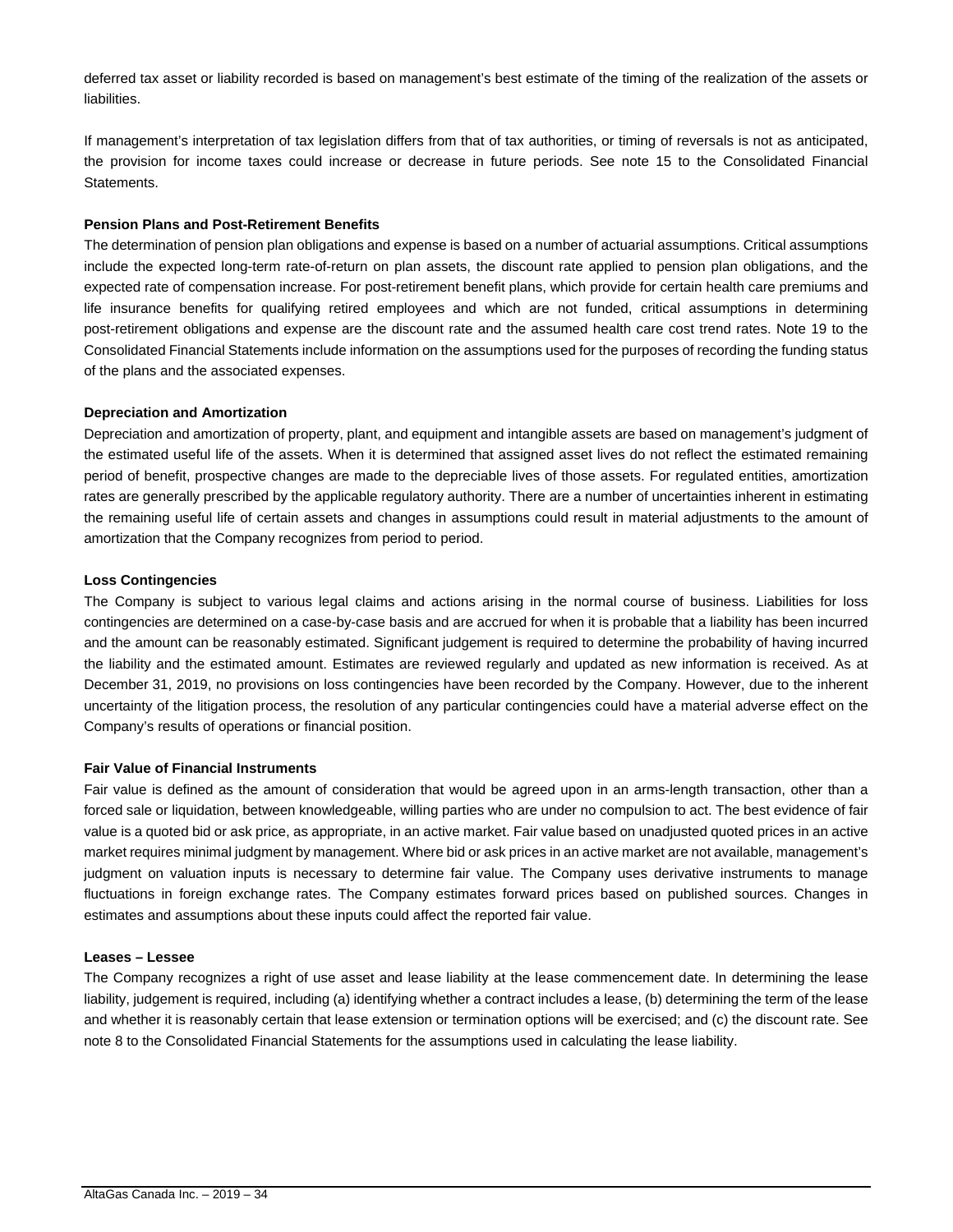#### **ADOPTION OF NEW ACCOUNTING STANDARDS**

Effective January 1, 2019, the Company adopted the following FASB issued Accounting Standards Updates ("ASU"):

- ASU No. 2016-02 "Leases" and all related amendments (collectively "ASC 842"). ACI has applied ASC 842 using the modified retrospective approach as of the effective date of the new standard. Comparative information has not been restated and continues to be reported under the previous lease guidance ASC 840. The Company has applied the package of transition practical expedients which permitted the Company to not reassess (a) whether any expired or existing contracts contain leases, (b) lease classifications for any expired or existing leases, and (c) initial direct costs for any existing leases. In addition, the Company applied the transition practical expedient that permitted the Company to grandfather its accounting policy for land easements that existed as of, or expired, before January 1, 2019. On adoption of ASC 842, all operating leases were recognized on the balance sheet with an increase to other long-term assets of approximately \$5.3 million and an increase to lease liabilities of approximately \$4.2 million (net of the current portion which was recorded under other current liabilities of approximately \$1.1 million). The lease liabilities were measured using the present value of the remaining minimum lease payments for existing operating leases discounted using the Company's incremental borrowing rate as of January 1, 2019. The associated right-of-use assets were measured at the amount equal to the lease liabilities on January 1, 2019, adjusted for any prepaid or accrued lease payments. The adoption of ASC 842 did not impact lessor accounting, the consolidated statement of income, or the consolidated statement of cash flow. Please also refer to note 8 in the Consolidated Financial Statements for further details.
- ASU No. 2018-07 "Compensation Stock Compensation: Improvements to Nonemployee Share-Based Payment Accounting". The amendments in this ASU expand the scope of Topic 718 to include share-based payment transactions for acquiring goods and services from nonemployees, with the objective of making the measurement consistent with employee share based payment awards. The adoption of this ASU did not have a material impact on the Company's consolidated financial statements;
- ASU No. 2018-15 "Intangibles-Goodwill and Other Internal-Use Software: Customer's Accounting for Implementation Costs Incurred in a Cloud Computing Arrangement that is a Service Contract". The amendments in this ASU align the requirements for capitalizing implementation costs incurred in a hosting arrangement that is a service contract with the requirements for capitalizing implementation costs incurred to develop or obtain internal-use software (and hosting arrangements that include an internal use software license). The amendments in this ASU are effective for fiscal years beginning after December 15, 2019, and interim periods within those fiscal years, however, the Company has chosen to early adopt this ASU. The adoption of this ASU did not have a material impact on the Company's consolidated financial statements; and
- ASU No. 2019-08 "Compensation Stock Compensation (Topic 718) and Revenue from Contracts with Customers (Topic 606). The amendments in this ASU align the measurement of share based sales incentives in accordance with ASC 718 to measure and classify using a fair-value based measure to calculate the incentive on grant data and reflect the result as a reduction of revenue in accordance with ASC 606. The adoption of this ASU did not have a material impact on the Company's Consolidated Financial Statements.

# **FUTURE CHANGES IN ACCOUNTING PRINCIPLES**

In June 2016, FASB issued ASU No. 2016-13 "Financial Instruments – Credit Losses: Measurement of Credit Losses on Financial Instruments". The amendments in this ASU replace the current "incurred loss" impairment methodology with an "expected loss" model for financial assets measured at amortized cost. In November 2019, FASB issued ASU No. 2019-10 "Financial Instruments – Credit Losses (Topic 326), Derivatives and Hedging (Topic 815) and Leases (Topic 842): Effective Dates" which deferred the effective date of ASU No. 2016-13 to January 1, 2023. Early adoption is permitted. The Company is currently completing its assessment of the impact of these ASUs on its Consolidated Financial Statements.

In August 2018, FASB issued ASU No. 2018-13 "Fair Value Measurement – Disclosure Framework: Changes to the Disclosure Requirements for Fair Value Measurement". The amendments in this ASU modify the disclosure requirements on fair value measurements. The amendments in this update are effective for fiscal years beginning after December 15, 2019, and interim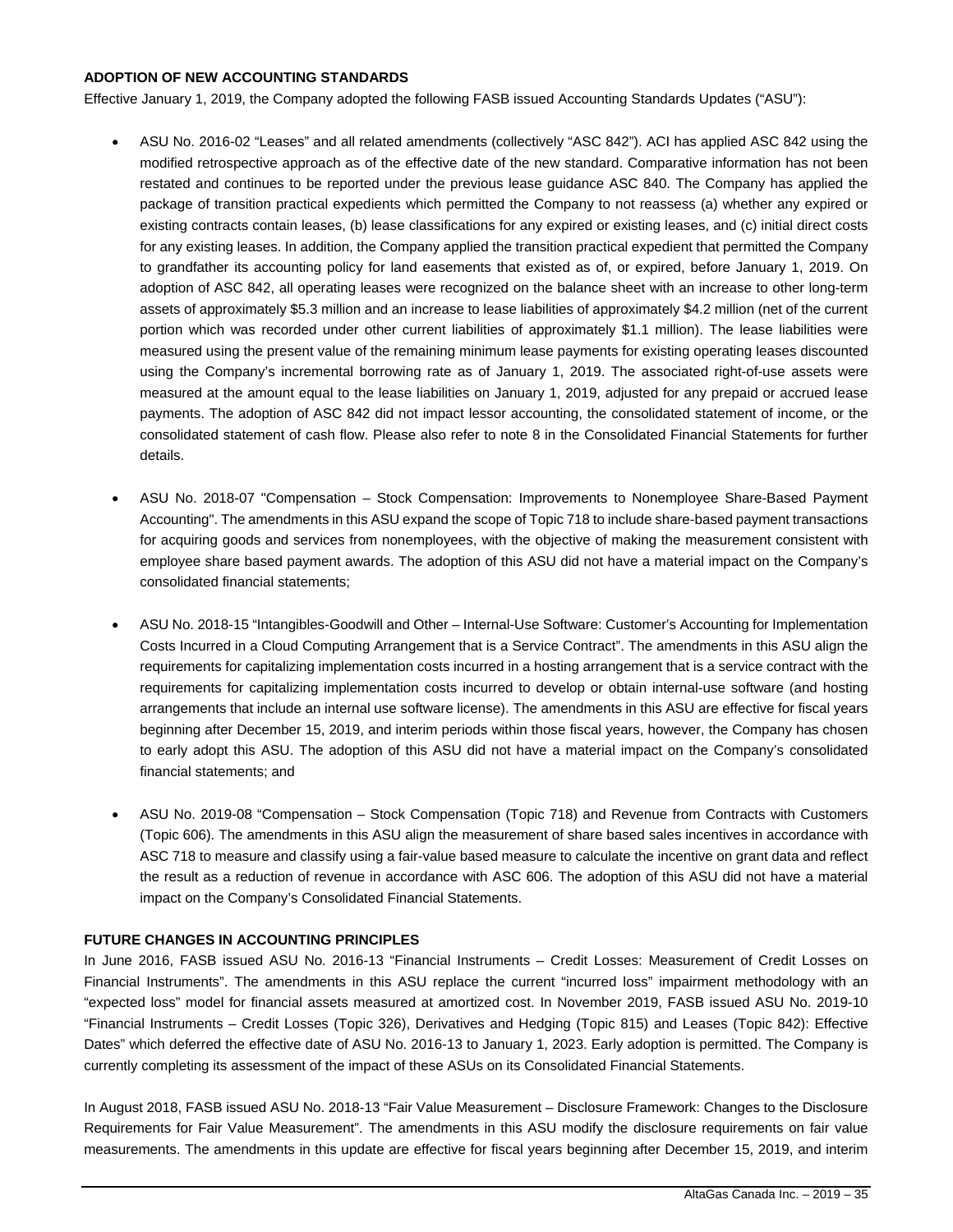periods within those fiscal years. Early adoption is permitted. The adoption of this ASU is not expected to have a material impact on the Company's Consolidated Financial Statements.

In August 2018, FASB issued ASU No. 2018-14 "Compensation – Retirement Benefits-Defined Benefit Plans – General: Disclosure Framework – Changes to the Disclosure Requirements for the Defined Benefit Plans". The amendments in this ASU modify the disclosure requirements on defined benefit pension and other postretirement plans. The amendments in this ASU are effective for fiscal years beginning after December 15, 2020, and interim periods within those fiscal years. Early adoption is permitted. The adoption of this ASU is not expected to have a material impact on the Company's Consolidated Financial Statements.

In October 2018, FASB issued ASU 2018-17 "Consolidation – Targeted Improvements to Related Party Guidance for Variable Interest Entities ("VIE")". The amendments in this ASU provide that indirect interest held through related parties under common control will be considered on a proportional basis when determining whether fees paid to decision makers and service providers are variable interests. Under the new guidance, fewer decision-making fees will be considered variable interests in a VIE because the other interests held will be less significant using the proportionate method rather than when considered in their entirety. The amendments in this ASU are effective for fiscal years beginning after December 15, 2019, and interim periods within those fiscal years. All entities are required to apply the amendments in this ASU retrospectively with a cumulative-effect adjustment to retained earnings at the beginning of the earliest period presented. Early adoption is permitted. The adoption of this ASU is not expected to have a material impact on the Company's Consolidated Financial Statements.

In November 2018, FASB issued ASU 2018-18 "Collaborative Arrangements – Clarifying the Interaction between Topic 808 and Topic 606". The amendments in this ASU clarifies that certain transactions between collaborative partners should be accounted for as revenue under ASC 606 when the collaborative partner is a customer, provides guidance specifying that a distinct good or service is the unit of account for evaluating whether a transaction is with a customer, and precludes a company from presenting transactions with a collaborative partner that are not in the scope of ASC 606 together with revenue from contracts with customers. The amendments in this ASU are effective for fiscal years beginning after December 15, 2019, and interim periods within those fiscal years. Early adoption is permitted. The adoption of this ASU is not expected to have a material impact on the Company's Consolidated Financial Statements.

In April 2019, FASB issued ASU No. 2019-04 "Topic 815 – Derivatives and Hedges and Topic 825 – Financial Instruments." The amendments in this ASU clarify aspects of ASU 2017-12 regarding partial-term fair value hedges and fair value basis adjustments. In addition, this ASU, amends ASU 2016-01 to clarify that the measurement alternative in ASC 321-10 for equity securities without readily determinable fair value represents a nonrecurring fair value measurement under ASC 820. The amendments to ASU 2017-12 and ASU 2016-01 are effective for fiscal years beginning after December 15, 2019 and interim periods within those fiscal years. The adoption of this ASU is not expected to have a material impact on the Company's Consolidated Financial Statements.

In December 2019, FASB issued ASU No. 2019-12 "Income Taxes (Topic 740) Simplifying the Accounting for Income Taxes". The amendments in this ASU removes certain exceptions and provides some simplifications in accounting for income taxes. The amendments in this ASU are effective for fiscal years beginning after December 15, 2020. The adoption of this ASU is not expected to have a material impact on the Company's Consolidated Financial Statements.

# **OFF-BALANCE SHEET ARRANGEMENTS**

In October 2014, HGL entered into a throughput service contract with Enbridge Inc. (formerly Spectra Energy Corp.) for the use of the expansion of its Algonquin Gas Transmission and Maritimes & Northeast Pipeline systems. The contract will commence upon completion of the construction of the pipelines and it will expire 15 years thereafter. AltaGas issued two guarantees with an aggregate maximum liability of approximately US\$91.7 million, guaranteeing HGL's payment obligations under the throughput service contract with Enbridge Inc. Effective October 25, 2018, the two guarantees issued by AltaGas were cancelled and reissued by ACI.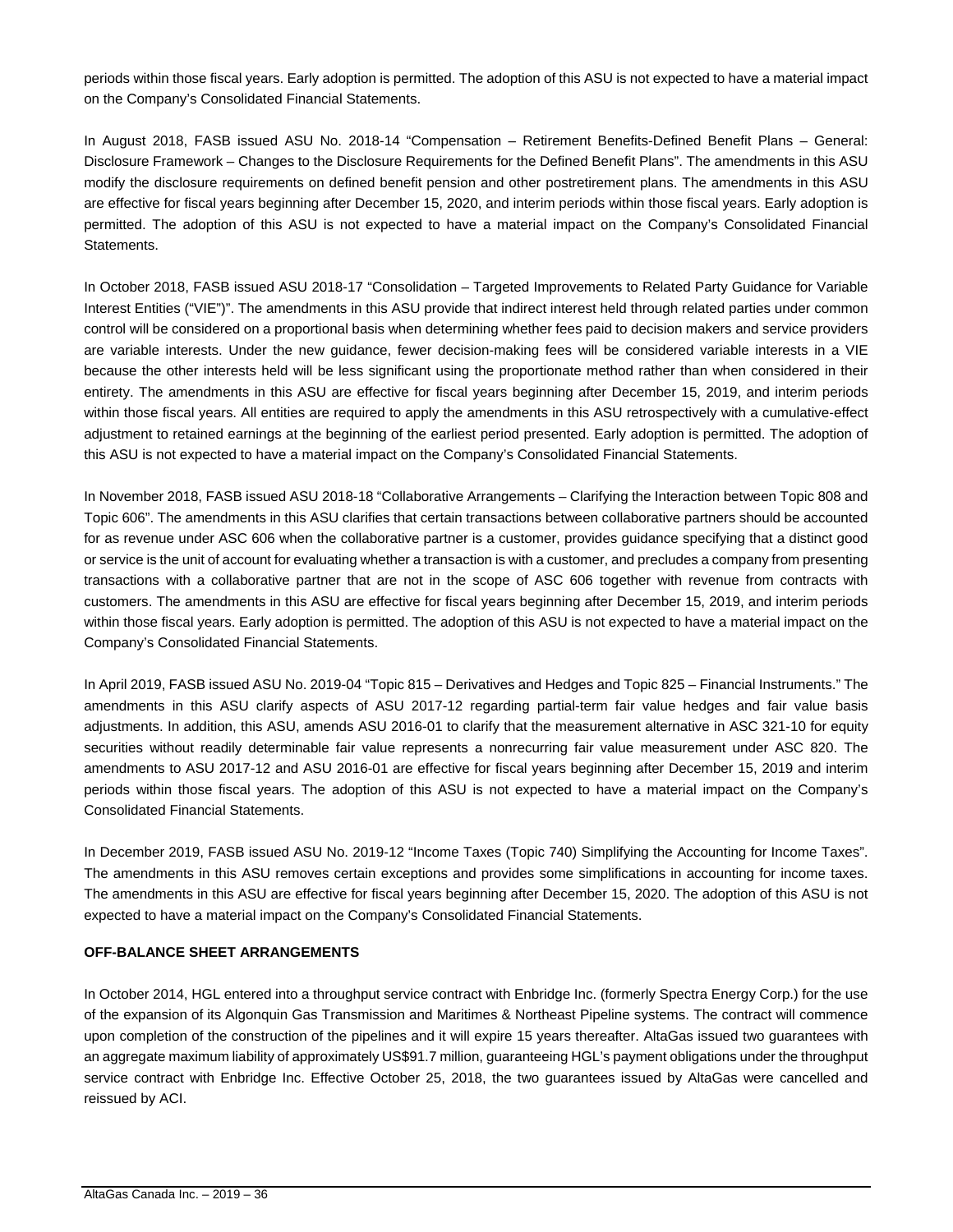On October 22, 2018, the Company issued a guarantee with a maximum liability of \$0.3 million related to the right of way for permanent access and power line access at the Bear Mountain Wind Park.

The Company, through HGL has agreements in place with Union Gas Limited ("UGL") to deliver natural gas. In October 25, 2018, the Company issued a guarantee with a maximum liability of \$0.3 million guaranteeing UGL's reasonable costs incurred to enforce obligations created under those agreements.

The Company, through HGL has agreements in place with Maritimes & Northeast Pipeline Limited Partnership ("M&NP") to store or transport natural gas. On December 1, 2019, The Company issued a guarantee with a maximum liability of \$3.0 million guaranteeing M&NP's reasonable costs incurred to enforce obligations created under those agreements.

# **DISCLOSURE CONTROLS AND PROCEDURES ("DC&P") AND INTERNAL CONTROL OVER FINANCIAL REPORTING ("ICFR")**

ACI is required to comply with National Instrument 52-109 – *Certification of Disclosure in Issuers' Annual and Interim Filings*. The objective of this instrument is to improve the quality, reliability and transparency of information that is filed or submitted under securities legislation. ACI's management, including its Chief Executive Officer and Chief Financial Officer certified that they have designed or caused it to be designed under their supervision, DC&P and ICFR to provide reasonable assurance that information required to be disclosed by the Company in its annual flings, interim filings and other reports filed or submitted by it under securities legislation is made known to them, is reported on a timely basis, financial reporting is reliable, and financial statements are prepared in accordance with U.S. GAAP.

There were no material weaknesses in the design of DC&P and ICFR as at December 31, 2019 and no changes in ICFR during the interim period from October 1, 2019 to December 31, 2019 that have materially affected, or are reasonably likely to materially effect, the Company's ICFR.

The ICFR has been designed based on the framework established in the 2013 Internal Control - Integrated Framework issued by the Committee of Sponsoring Organizations of the Treadway Commission (COSO).

Under the supervision of the Chief Executive Officer and the Chief Financial Officer, ACI has evaluated the effectiveness of the Company's DC&P and ICFR as at December 31, 2019 and concluded that as at December 31, 2019, the Company's DC&P and ICFR were effective.

It should be noted that a control system, no matter how well conceived and operated, can provide only reasonable, not absolute, assurance that the objectives of the control system are met. Because of the inherent limitations in all control systems, no evaluation of controls can provide absolute assurance that all control issues, including instances of fraud, if any, have been detected. The design of any system of controls is also based in part on certain assumptions about the likelihood of future events, and there can be no assurances that any design will succeed in achieving its stated goals under all potential conditions.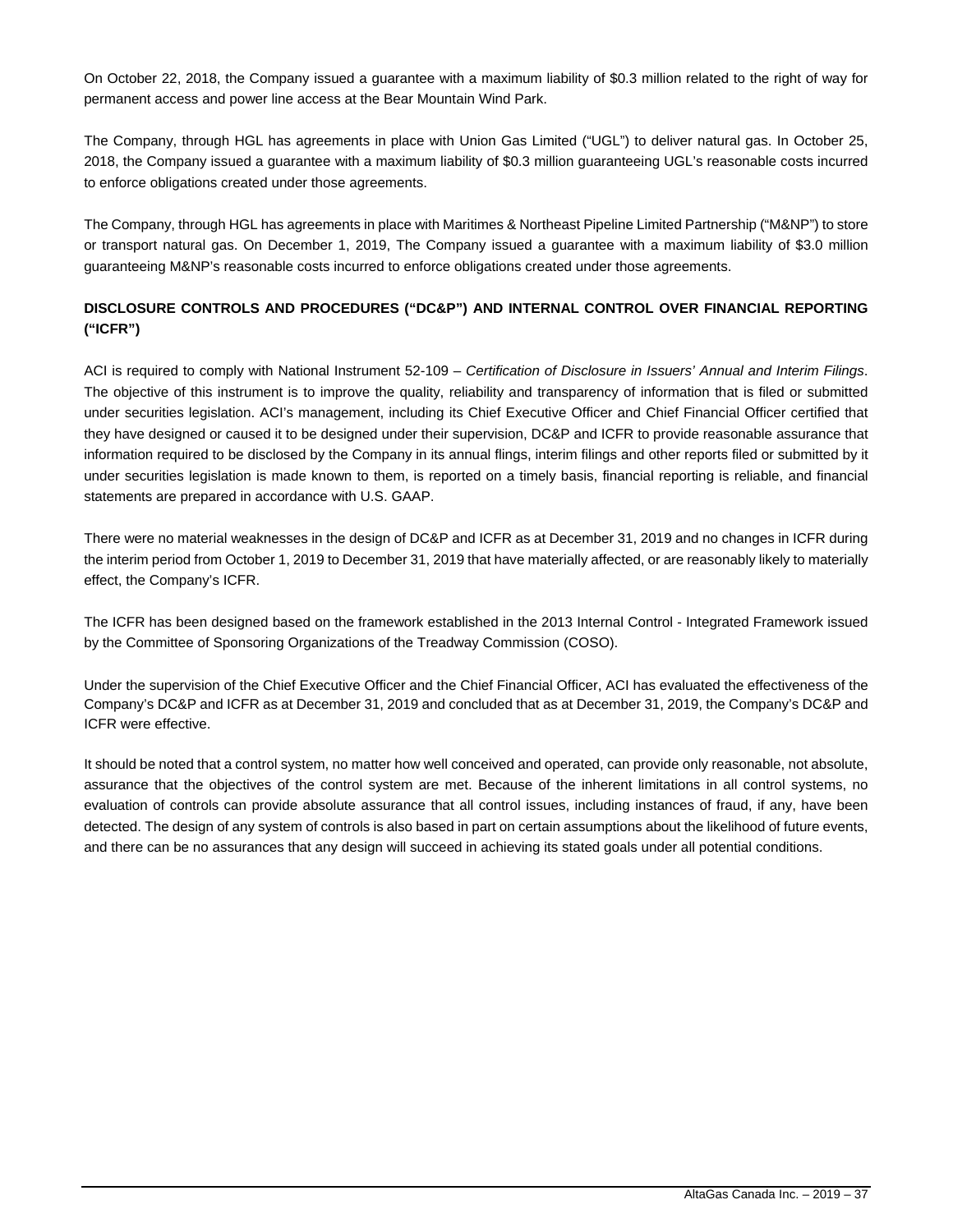#### **SELECTED ANNUAL FINANCIAL INFORMATION**

|                                                                                        |         |         | Year Ended<br>December 31 |
|----------------------------------------------------------------------------------------|---------|---------|---------------------------|
| (\$ millions, except where noted)                                                      | 2019    | 2018    | 2017                      |
| Revenue                                                                                | 326.3   | 309.1   | 309.2                     |
| Net income after taxes                                                                 | 42.1    | 45.3    | 41.7                      |
| Net income after taxes per Common Share - Basic (\$ per Common Share) <sup>(1)</sup>   | 1.40    | 1.51    | 1.39                      |
| Net income after taxes per Common Share - Diluted (\$ per Common Share) <sup>(1)</sup> | 1.40    | 1.51    | 1.39                      |
| Total assets                                                                           | 1,582.3 | 1,515.5 | 1,611.8                   |
| Total long-term financial liabilities <sup>(3)</sup>                                   | 645.9   | 641.3   | 411.2                     |
| Weighted average number of Common Shares outstanding (millions) <sup>(1)</sup>         | 30.0    | 30.0    | 30.0                      |
| Dividends declared per Common Share (\$ per share) <sup>(2)</sup>                      | 0.9950  | 0.1744  |                           |

(1) For comparative purposes, the Common Shares issued under the IPO including the Over-Allotment option, have been assumed to be outstanding as of the beginning of each period, including the periods prior to the Acquisition.

(2) Dividends declared per Common Share after the completion of IPO for the period from October 25, 2018 to December 31, 2018.

(3) Excludes deferred financing costs.

#### **NON-GAAP FINANCIAL MEASURES**

This MD&A contains references to certain financial measures used by the Company that do not have a standardized meaning prescribed by U.S. GAAP and may not be comparable to similar measures presented by other entities. Readers are cautioned that these non-GAAP measures should not be construed as alternatives to other measures of financial performance calculated in accordance with U.S. GAAP. The non-GAAP measures and their reconciliation to U.S. GAAP financial measures are shown below. These non-GAAP measures provide additional information that Management believes is meaningful in describing the Company's operational performance, liquidity and capacity to fund dividends, capital expenditures, and other investing activities. The specific rationale for, and incremental information associated with, each non-GAAP measure is discussed below.

References to normalized EBITDA, normalized net income, normalized funds from operations, net debt and net debt to total capitalization throughout this MD&A have the meanings as set out in this section.

#### **Normalized EBITDA**

|                                                      |    | <b>Three Months Ended</b> |             |              | Year Ended  |
|------------------------------------------------------|----|---------------------------|-------------|--------------|-------------|
|                                                      |    |                           | December 31 |              | December 31 |
| (\$ millions)                                        |    | 2019                      | 2018        | 2019         | 2018        |
| Normalized EBITDA                                    | S  | 40.1<br>\$                | $34.2$ \$   | 113.5<br>\$. | 105.2       |
| Add (deduct):                                        |    |                           |             |              |             |
| Foreign exchange loss                                |    | (0.1)                     |             |              | (0.1)       |
| Unrealized gain (loss) on foreign exchange contracts |    | (0.7)                     | 0.8         | (2.2)        | 1.7         |
| Accretion expense                                    |    |                           |             | (0.1)        | (0.1)       |
| Part VI.1 revenue from AltaGas                       |    |                           |             |              | 1.8         |
| Depreciation and amortization expense                |    | (9.6)                     | (6.9)       | (31.7)       | (28.9)      |
| Accretion and depreciation and amortization expense  |    |                           |             |              |             |
| from equity investment                               |    | (1.0)                     | (0.9)       | (3.8)        | (3.6)       |
| <b>Transaction costs</b>                             |    | (2.3)                     |             | (2.3)        |             |
| Operating income                                     | \$ | \$<br>26.4                | 27.2<br>S   | \$<br>73.4   | 76.0        |

Normalized EBITDA is a measure of the Company's operating profitability prior to how business activities are financed, assets are amortized, or earnings are taxed. Normalized EBITDA is calculated using operating income adjusted for depreciation and amortization expense, accretion expenses, foreign exchange gain (loss), unrealized gain (loss) on foreign exchange contracts, and other typically non-recurring items. Normalized EBITDA is frequently used by analysts and investors in the evaluation of entities within the industry as it excludes items that can vary substantially between entities depending on the accounting policies chosen, the book value of assets and the capital structure.

Normalized EBITDA as presented should not be viewed as an alternative to operating income or other measures of income calculated in accordance with U.S. GAAP as an indicator of performance.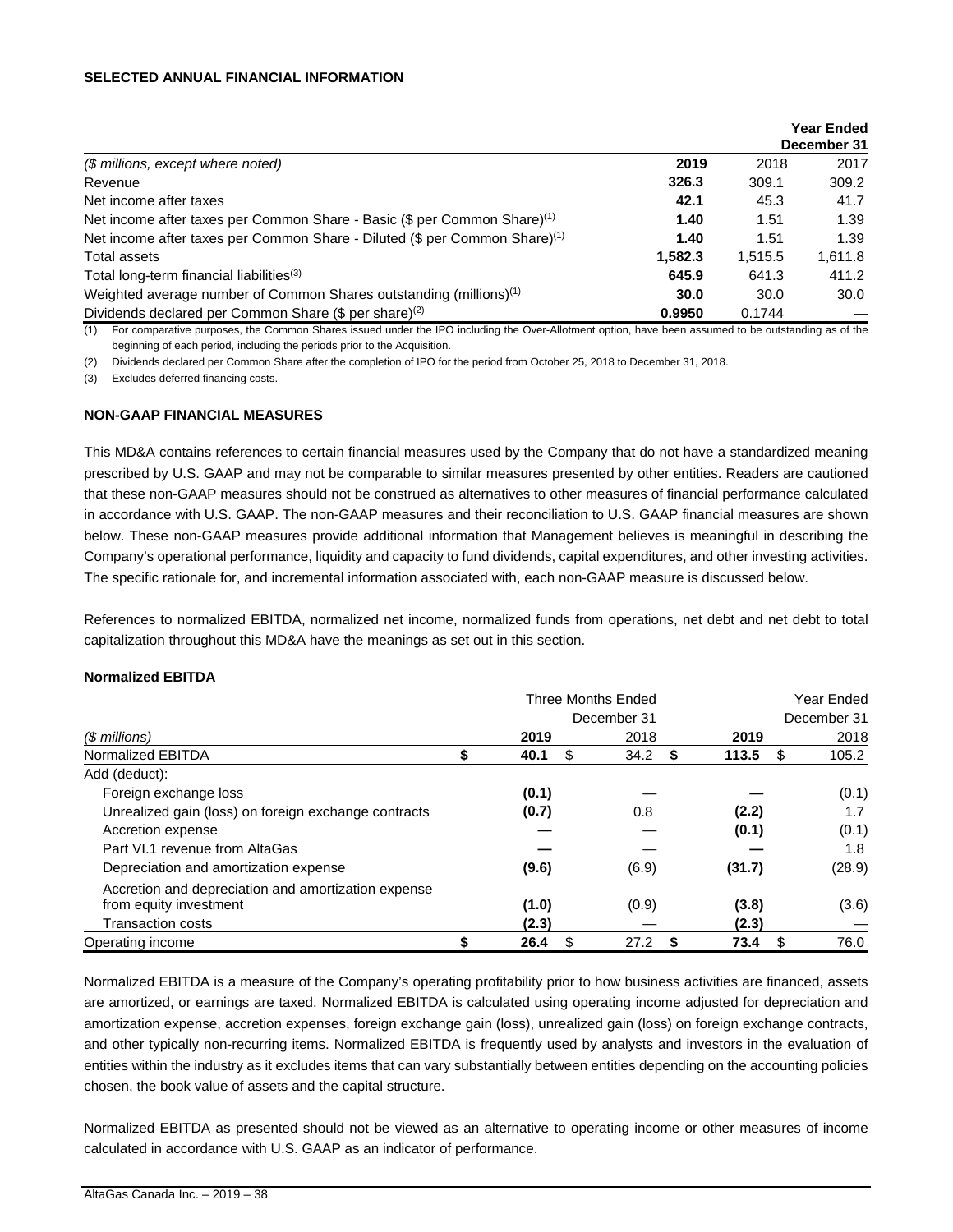#### **Normalized Net Income**

|                                                      |              | Three Months Ended |              | Year Ended   |
|------------------------------------------------------|--------------|--------------------|--------------|--------------|
|                                                      |              | December 31        |              | December 31  |
| (\$ millions)                                        | 2019         | 2018               | 2019         | 2018         |
| Normalized net income                                | 18.6<br>- \$ | 20.0               | 45.3<br>- \$ | 41.8<br>- \$ |
| Add (deduct) after-tax:                              |              |                    |              |              |
| Unrealized gain (loss) on foreign exchange contracts | (0.7)        | 0.8                | (2.2)        | 1.7          |
| Part VI.1 revenue from AltaGas                       |              |                    |              | 1.8          |
| Income tax recovery related to decrease in Alberta   |              |                    |              |              |
| statutory tax rate                                   |              |                    | 0.8          |              |
| <b>Transaction costs</b>                             | (1.8)        |                    | (1.8)        |              |
| Net income after taxes                               | 16.1         | 20.8               | 42.1         | 45.3         |

Normalized net income represents net income after taxes adjusted for after tax impact of unrealized gain (loss) on foreign exchange contracts and other typically non-recurring items. This measure is presented in order to enhance the comparability of results, as it reflects the underlying performance of the Company.

Normalized net income as presented should not be viewed as an alternative to net income after taxes or other measures of income calculated in accordance with U.S. GAAP as an indicator of performance.

# **Normalized Funds from Operations**

|                                             |        | <b>Three Months Ended</b> |       | Year Ended  |
|---------------------------------------------|--------|---------------------------|-------|-------------|
|                                             |        | December 31               |       | December 31 |
| (\$ millions)                               | 2019   | 2018                      | 2019  | 2018        |
| Normalized funds from operations            | 34.7   | 28.6                      | 79.9  | 88.1        |
| Add (deduct):                               |        |                           |       |             |
| Part VI.1 revenue from AltaGas              |        |                           |       | 1.8         |
| Changes in operating assets and liabilities | (15.2) | (2.2)                     | (1.0) |             |
| <b>Transaction costs</b>                    | (2.3)  |                           | (2.3) |             |
| Cash from operations                        | 17.2   | 26.4                      | 76.6  | 89.9        |

Normalized funds from operations is used to assist Management and investors in analyzing the liquidity of the Company without regard to changes in operating assets and liabilities in the period as well as other non-operating related income and expenses. Management uses this measure to understand the ability to generate funds for use in investing and financing activities.

Normalized funds from operations as presented should not be viewed as an alternative to cash from operations or other cash flow measures calculated in accordance with U.S. GAAP as an indicator of liquidity.

# **Net Debt and Net Debt to Total Capitalization**

Net debt and net debt to total capitalization are used by the Company to monitor its capital structure and financing requirements. It is also used as a measure of the Company's overall financial strength. Net debt is defined as short-term debt, plus current and long-term portions of long-term debt, less cash and cash equivalents. Total capitalization is defined as net debt plus shareholders' equity. Additional information regarding these non-GAAP measures can be found under the *Capital Resources* section of this MD&A.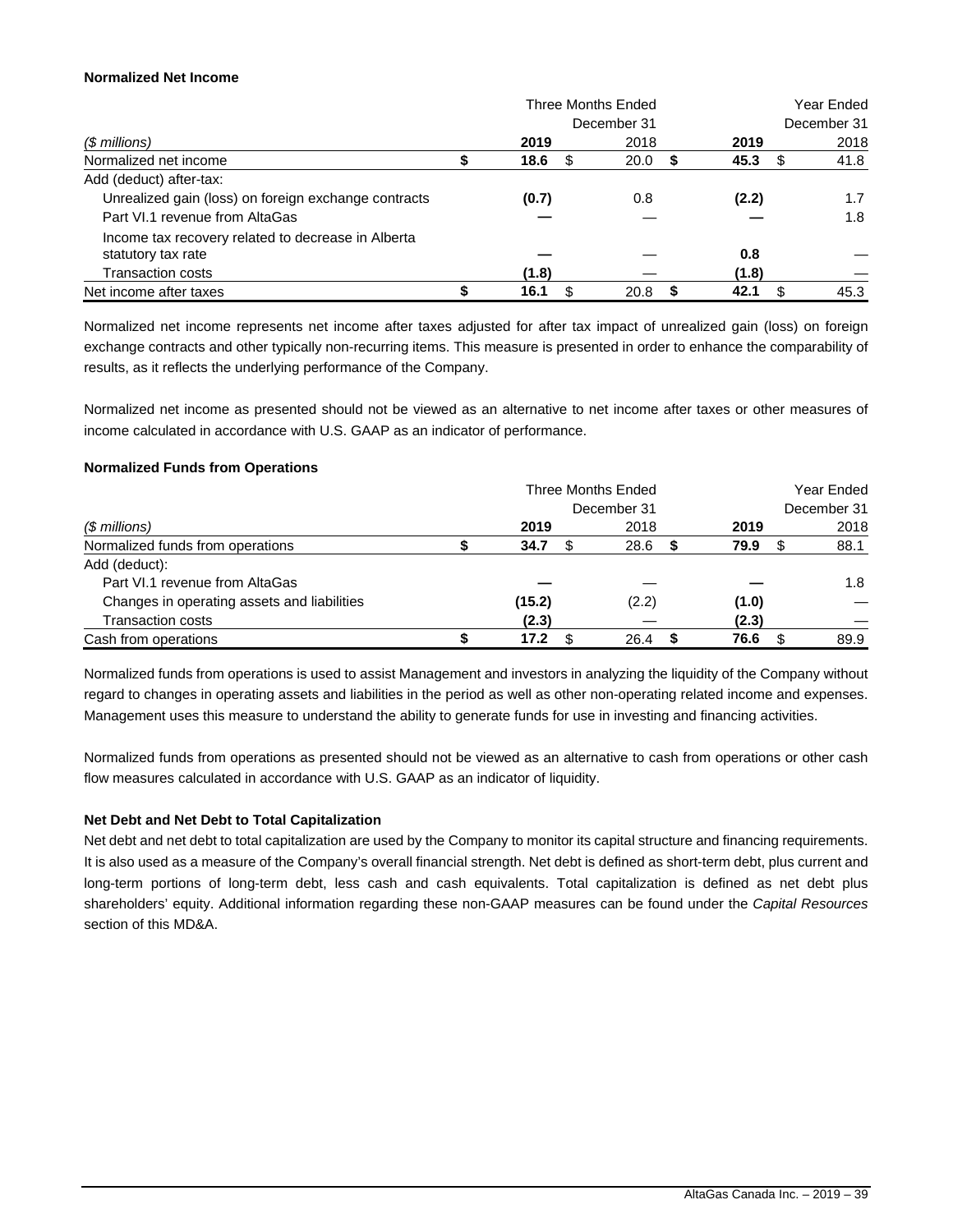# **DEFINITIONS**

CPI means Consumer Price Index GJ means gigajoule GW means gigawatt GWh means gigawatt hour MW means megawatt MWh means megawatt hour PJ means petajoule; one million gigajoules US\$ means United States dollar

# **ABOUT ACI**

ACI is a Canadian company with natural gas distribution utilities and renewable power generation assets. ACI serves approximately 130,000 customers, delivering low carbon energy, safely and reliably. For more information visit: www.altagascanada.ca.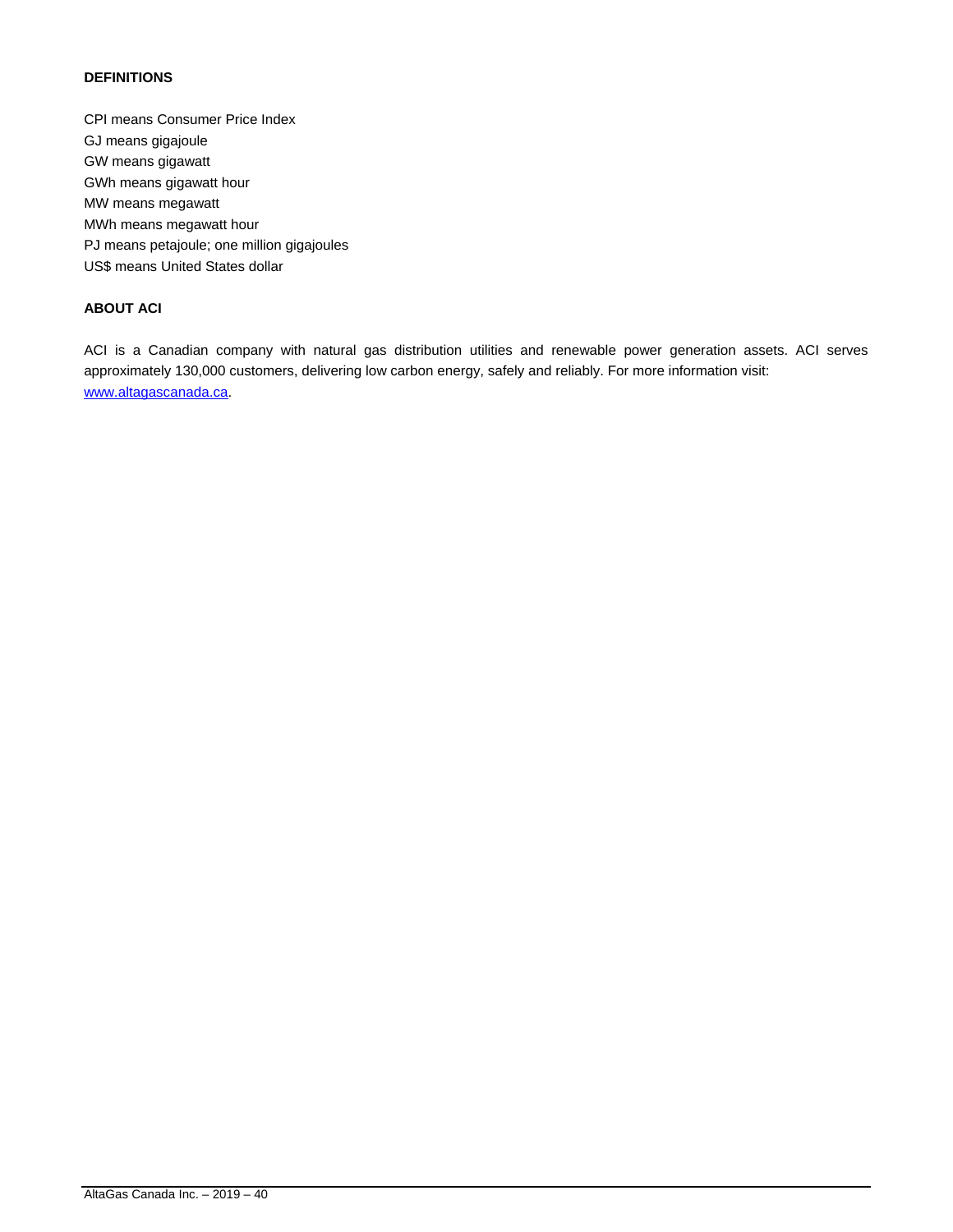# Management's Responsibility for Financial Reporting

The Consolidated Financial Statements and Management's Discussion and Analysis ("MD&A") of AltaGas Canada Inc. (the "Company") are the responsibility of Management and have been approved by the Board of Directors of the Company. The Consolidated Financial Statements have been prepared by Management in accordance with United States Generally Accepted Accounting Principles ("U.S. GAAP") and include amounts that are based on Management's best estimates and judgments.

Management is responsible for establishing and maintaining adequate internal controls over financial reporting for the Company. Management has designed and maintains a system of internal controls over financial reporting, including a program of internal audits to carry out its responsibility. Management believes these controls provide reasonable assurance that financial records are reliable and accurate, and that the Company's assets are safeguarded and that transactions are properly executed in accordance with Management's authorization. Management undertakes communication to employees of policies that govern ethical business conduct.

The Consolidated Financial Statements and MD&A are approved by the Board of Directors after considering the recommendation of the Audit Committee. The Audit Committee of the Board of Directors is composed of independent non-management directors.

The Audit Committee meets with Management regularly and meets independently with internal and external auditors and as a group to review any significant accounting, internal controls and auditing matters in accordance with the terms of the Charter of the Audit Committee, which is set out in the Annual Information Form. The Audit Committee's responsibilities include overseeing Management's performance in carrying out its financial reporting responsibilities and reviewing the Consolidated Financial Statements and MD&A, before these documents are submitted to the Board of Directors for approval. The internal and independent external auditors have access to the Audit Committee without obtaining prior Management approval.

The Audit Committee approves the terms of engagement of the independent external auditors and reviews the annual audit plan, the Auditors' Report and the results of the audit. It also recommends to the Board of Directors the firm of external auditors to be appointed by the shareholders.

The shareholders have appointed Ernst & Young LLP as independent external auditors to express an opinion as to whether the Consolidated Financial Statements present fairly, in all material respects, the Company's consolidated financial position, results of operations and cash flows in accordance with U.S. GAAP. The report of Ernst & Young LLP outlines the scope of its examination and its opinion on the Consolidated Financial Statements.

\_\_\_\_\_\_\_\_\_\_\_\_\_\_\_\_\_\_\_\_\_\_\_\_\_\_\_\_\_\_\_\_\_\_\_\_\_\_\_\_\_\_\_\_\_\_\_\_\_\_\_\_\_\_\_\_\_\_\_\_\_\_\_\_\_\_\_\_\_\_\_\_\_\_\_\_\_\_\_\_\_\_\_\_\_\_\_\_\_\_\_\_\_\_\_\_\_\_\_\_\_\_\_\_\_\_\_\_\_\_\_\_\_

(signed) "Jared Green" (signed) "Shaun Toivanen"

**JARED GREEN SHAUN TOIVANEN** Chief Executive Officer Chief Financial Officer AltaGas Canada Inc. AltaGas Canada Inc.

March 4, 2020

President and Executive Vice President and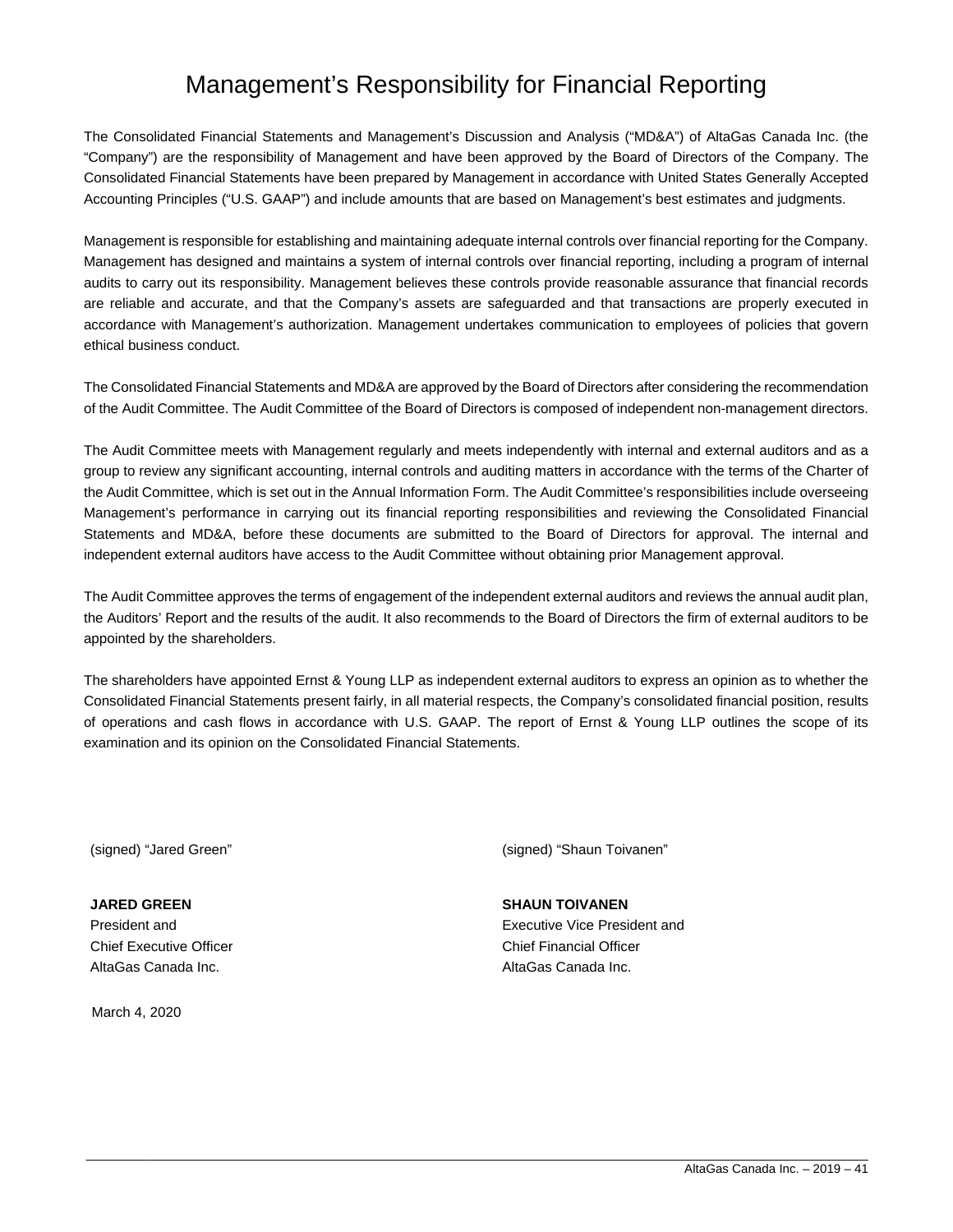# Independent Auditor's Report

#### **To the Shareholders of AltaGas Canada Inc.**

#### **Opinion**

We have audited the consolidated financial statements of AltaGas Canada Inc. and its subsidiaries (the Group), which comprise the consolidated balance sheets as at December 31, 2019 and 2018, and the consolidated statements of income and comprehensive income, changes in equity and cash flows for the years then ended, and notes to the consolidated financial statements, including a summary of significant accounting policies.

In our opinion, the accompanying consolidated financial statements present fairly, in all material respects, the consolidated financial position of the Group as at December 31, 2019 and 2018, and its consolidated financial performance and its consolidated cash flows for the years then ended in accordance with United States Generally Accepted Accounting Principles (US GAAP).

#### **Basis for Opinion**

We conducted our audit in accordance with Canadian generally accepted auditing standards. Our responsibilities under those standards are further described in the Auditor's Responsibilities for the Audit of the Consolidated Financial Statements section of our report. We are independent of the Group in accordance with the ethical requirements that are relevant to our audit of the consolidated financial statements in Canada, and we have fulfilled our other ethical responsibilities in accordance with these requirements. We believe that the audit evidence we have obtained is sufficient and appropriate to provide a basis for our opinion.

#### **Other Information**

Management is responsible for the other information. The other information comprises:

Management's Discussion and Analysis

Our opinion on the consolidated financial statements does not cover the other information and we do not express any form of assurance conclusion thereon.

In connection with our audit of the consolidated financial statements, our responsibility is to read the other information, and in doing so, consider whether the other information is materially inconsistent with the consolidated financial statements or our knowledge obtained in the audit or otherwise appears to be materially misstated.

We obtained Management's Discussion & Analysis prior to the date of this auditor's report. If, based on the work we have performed, we conclude that there is a material misstatement of this other information, we are required to report that fact. We have nothing to report in this regard.

#### **Responsibilities of Management and Those Charged with Governance for the Consolidated Financial Statements**

Management is responsible for the preparation and fair presentation of the consolidated financial statements in accordance with US GAAP, and for such internal control as management determines is necessary to enable the preparation of consolidated financial statements that are free from material misstatement, whether due to fraud or error.

In preparing the consolidated financial statements, management is responsible for assessing the Group's ability to continue as a going concern, disclosing, as applicable, matters related to going concern and using the going concern basis of accounting unless management either intends to liquidate the Group or to cease operations, or has no realistic alternative but to do so.

Those charged with governance are responsible for overseeing the Group's financial reporting process.

#### **Auditor's Responsibilities for the Audit of the Consolidated Financial Statements**

Our objectives are to obtain reasonable assurance about whether the consolidated financial statements as a whole are free from material misstatement, whether due to fraud or error, and to issue an auditor's report that includes our opinion. Reasonable assurance is a high level of assurance, but is not a guarantee that an audit conducted in accordance with Canadian generally accepted auditing standards will always detect a material misstatement when it exists. Misstatements can arise from fraud or error and are considered material if, individually or in the aggregate, they could reasonably be expected to influence the economic decisions of users taken on the basis of these consolidated financial statements.

As part of an audit in accordance with Canadian generally accepted auditing standards, we exercise professional judgment and maintain professional skepticism throughout the audit. We also: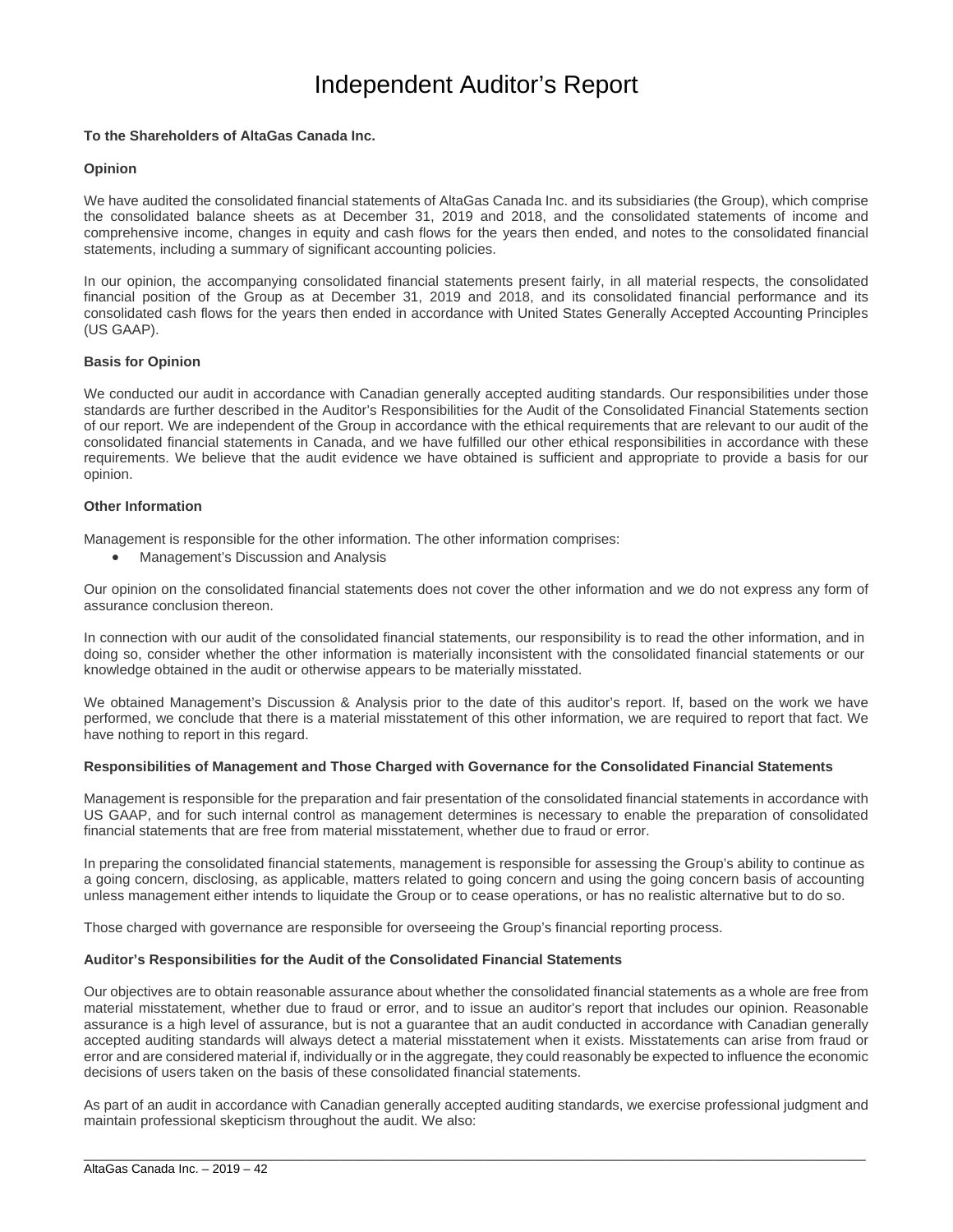- Identify and assess the risks of material misstatement of the consolidated financial statements, whether due to fraud or error, design and perform audit procedures responsive to those risks, and obtain audit evidence that is sufficient and appropriate to provide a basis for our opinion. The risk of not detecting a material misstatement resulting from fraud is higher than for one resulting from error, as fraud may involve collusion, forgery, intentional omissions, misrepresentations, or the override of internal control.
- Obtain an understanding of internal control relevant to the audit in order to design audit procedures that are appropriate in the circumstances, but not for the purpose of expressing an opinion on the effectiveness of the Group's internal control.
- Evaluate the appropriateness of accounting policies used and the reasonableness of accounting estimates and related disclosures made by management.
- Conclude on the appropriateness of management's use of the going concern basis of accounting and, based on the audit evidence obtained, whether a material uncertainty exists related to events or conditions that may cast significant doubt on the Group's ability to continue as a going concern. If we conclude that a material uncertainty exists, we are required to draw attention in our auditor's report to the related disclosures in the consolidated financial statements or, if such disclosures are inadequate, to modify our opinion. Our conclusions are based on the audit evidence obtained up to the date of our auditor's report. However, future events or conditions may cause the Group to cease to continue as a going concern.
- Evaluate the overall presentation, structure and content of the consolidated financial statements, including the disclosures, and whether the consolidated financial statements represent the underlying transactions and events in a manner that achieves fair presentation.
- Obtain sufficient appropriate audit evidence regarding the financial information of the entities or business activities within the Group to express an opinion on the consolidated financial statements. We are responsible for the direction, supervision and performance of the group audit. We remain solely responsible for our audit opinion.

We communicate with those charged with governance regarding, among other matters, the planned scope and timing of the audit and significant audit findings, including any significant deficiencies in internal control that we identify during our audit.

We also provide those charged with governance with a statement that we have complied with relevant ethical requirements regarding independence, and to communicate with them all relationships and other matters that may reasonably be thought to bear on our independence, and where applicable, related safeguards.

\_\_\_\_\_\_\_\_\_\_\_\_\_\_\_\_\_\_\_\_\_\_\_\_\_\_\_\_\_\_\_\_\_\_\_\_\_\_\_\_\_\_\_\_\_\_\_\_\_\_\_\_\_\_\_\_\_\_\_\_\_\_\_\_\_\_\_\_\_\_\_\_\_\_\_\_\_\_\_\_\_\_\_\_\_\_\_\_\_\_\_\_\_\_\_\_\_\_\_\_\_\_\_\_\_\_\_\_\_\_\_\_\_

The engagement partner on the audit resulting in this independent auditor's report is Gord M. Graham.

Ernst + Young LLP

**Chartered Professional Accountants** Calgary, Alberta March 4, 2020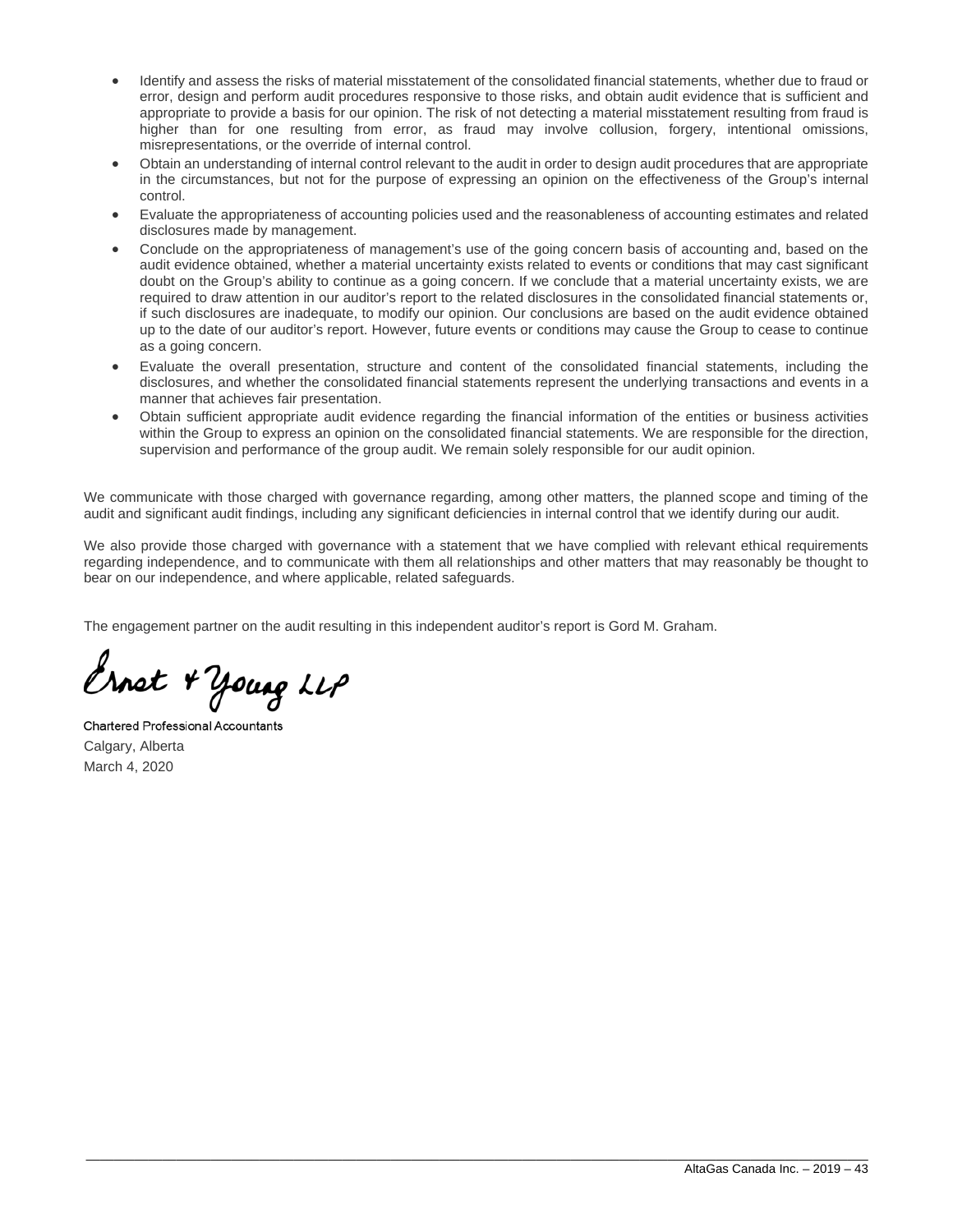# Consolidated Balance Sheets

|                                                         |               |                         | December 31, December 31, |  |
|---------------------------------------------------------|---------------|-------------------------|---------------------------|--|
| As at $(\$$ millions)                                   | 2019          |                         | 2018                      |  |
| <b>ASSETS</b>                                           |               |                         |                           |  |
| <b>Current assets</b>                                   |               |                         |                           |  |
| Cash and cash equivalents                               | \$<br>0.2     | \$                      | 1.8                       |  |
| Accounts receivable, net of allowances (note 16)        | 64.6          |                         | 64.4                      |  |
| Inventory (note 4)                                      | 1.4           |                         | 1.4                       |  |
| Regulatory assets (note 7)                              | 1.6           |                         | 0.6                       |  |
| Foreign exchange contracts asset (note 16)              |               |                         | 1.4                       |  |
| Prepaid expenses and other current assets               | 3.9           |                         | 5.1                       |  |
|                                                         | 71.7          |                         | 74.7                      |  |
| Property, plant and equipment (note 5)                  | 1,003.8       |                         | 968.6                     |  |
| Intangible assets (note 6)                              | 21.9          |                         | 17.5                      |  |
| Goodwill                                                | 119.1         |                         | 119.1                     |  |
| Regulatory assets (note 7)                              | 235.0         |                         | 215.8                     |  |
| Other long-term assets (notes 8 and 19)                 | 12.4          |                         | 0.9                       |  |
| Investments accounted for by the equity method (note 9) | 118.4         |                         | 118.9                     |  |
|                                                         | \$<br>1,582.3 | \$                      | 1,515.5                   |  |
| <b>LIABILITIES AND SHAREHOLDERS' EQUITY</b>             |               |                         |                           |  |
| <b>Current liabilities</b>                              |               |                         |                           |  |
| Accounts payable and accrued liabilities (note 16)      | \$<br>62.1    | \$                      | 64.9                      |  |
| Short-term debt (notes 10 and 16)                       | 12.1          |                         | 5.8                       |  |
| Current portion of long-term debt (notes 8 and 11)      | 14.8          |                         | 1.0                       |  |
| Customer deposits                                       | 10.1          |                         | 10.9                      |  |
| Regulatory liabilities (note 7)                         | 7.1           |                         | 8.9                       |  |
| Foreign exchange contracts liability (note 16)          | 0.8           |                         |                           |  |
| Other current liabilities (note 8)                      | 2.3           |                         |                           |  |
|                                                         | 109.3         |                         | 91.5                      |  |
| Long-term debt (notes 8, 11 and 16)                     | 642.8         |                         | 638.8                     |  |
| Asset retirement obligations (note 12)                  | 3.1           |                         | 1.8                       |  |
| Deferred income taxes (note 15)                         | 136.3         |                         | 122.6                     |  |
| Regulatory liabilities (note 7)                         | 26.6          |                         | 22.1                      |  |
| Lease liabilities (note 8)                              | 7.0           |                         |                           |  |
| Future employee obligations (note 19)                   | 36.6          |                         | 30.1                      |  |
|                                                         | \$<br>961.7   | $\overline{\mathbf{S}}$ | 906.9                     |  |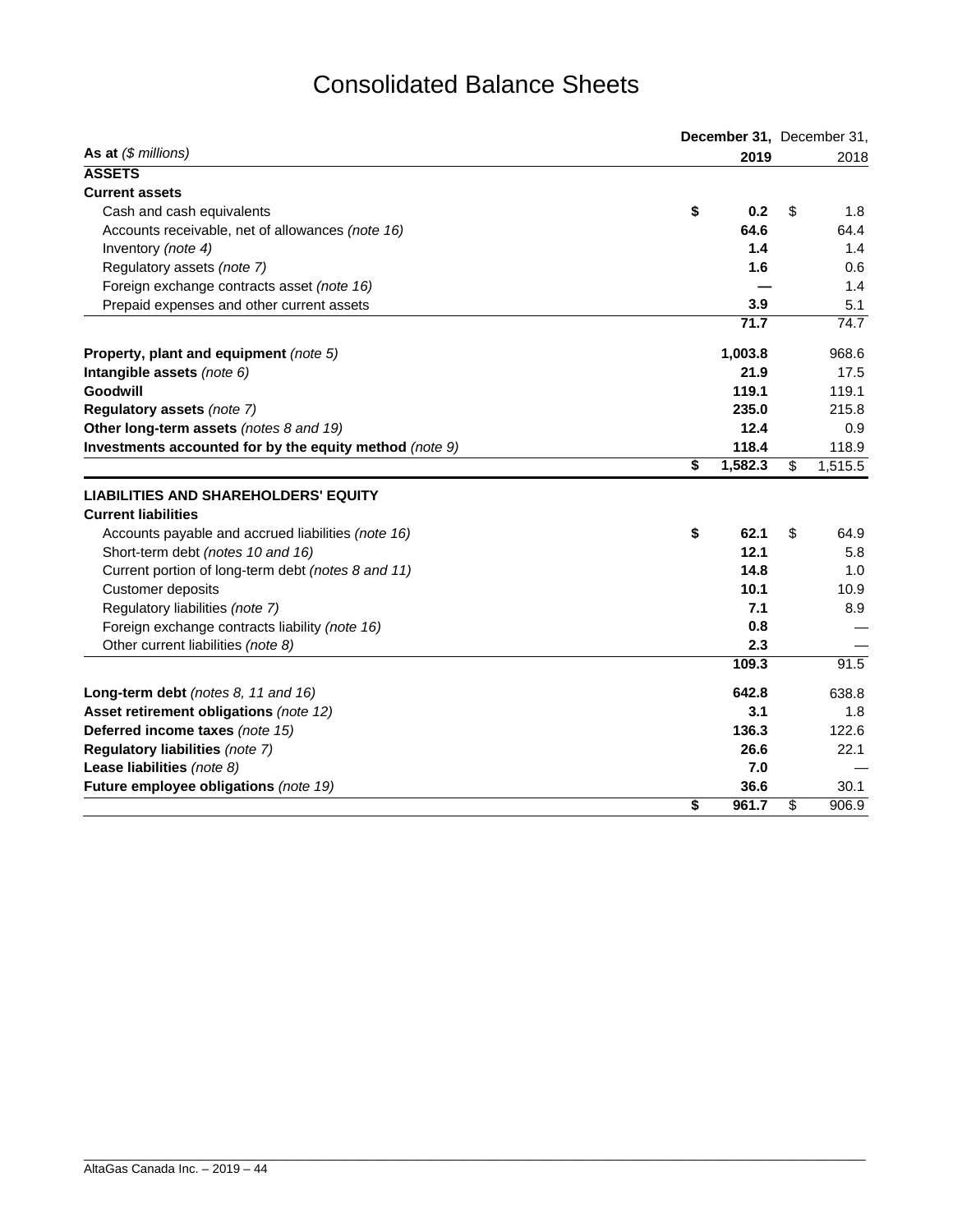|                                                           |              | December 31, December 31, |
|-----------------------------------------------------------|--------------|---------------------------|
| As at $(\$$ millions)                                     | 2019         | 2018                      |
| <b>Shareholders' equity</b>                               |              |                           |
| Common shares, no par value, unlimited shares authorized; |              |                           |
| December 31, 2019 and 2018 - 30 million shares            | 321.0        | 321.0                     |
| issued and outstanding (note 17)                          |              |                           |
| Contributed surplus                                       | 100.5        | 100.0                     |
| Retained earnings                                         | 200.2        | 188.0                     |
| Accumulated other comprehensive loss (notes 13 and 19)    | (1.1)        | (0.4)                     |
|                                                           | 620.6        | 608.6                     |
|                                                           | 1.582.3<br>S | 1.515.5                   |

Commitments and contingencies *(note 20)*  Subsequent events *(note 24)* 

*See accompanying notes to the Consolidated Financial Statements.* 

Approved by the Board of Directors of AltaGas Canada Inc.

(signed) "David W. Cornhill" (signed) "William J. Demcoe"

**DAVID W. CORNHILL WILLIAM J. DEMCOE** Director **Director** Director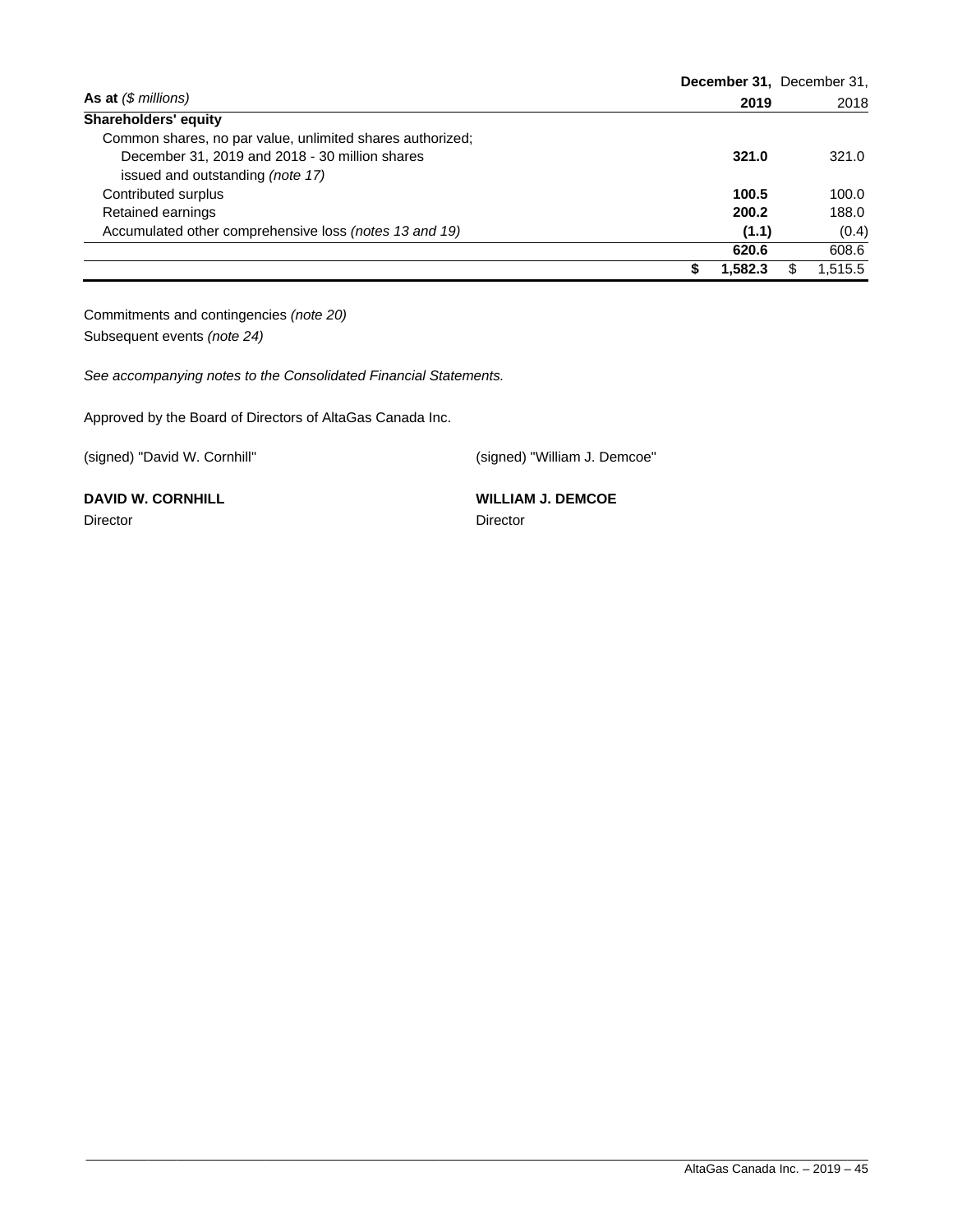| <b>Consolidated Statements of Income</b> |  |
|------------------------------------------|--|
|------------------------------------------|--|

|                                                                |             |             | Year ended |
|----------------------------------------------------------------|-------------|-------------|------------|
|                                                                |             | December 31 |            |
| (\$ millions except per share amounts)                         | 2019        |             | 2018       |
| REVENUE (note 14)                                              | \$<br>326.3 | \$          | 309.1      |
| <b>EXPENSES</b>                                                |             |             |            |
| Cost of sales, exclusive of items shown separately             | 125.8       |             | 117.3      |
| Operating and administrative                                   | 100.4       |             | 92.5       |
| Accretion (note 12)                                            | 0.1         |             | 0.1        |
| Depreciation and amortization (notes 5 and 6)                  | 31.7        |             | 28.9       |
|                                                                | 258.0       |             | 238.8      |
| Income from equity investments (note 9)                        | 7.4         |             | 4.2        |
| Unrealized gain (loss) on foreign exchange contracts (note 16) | (2.2)       |             | 1.7        |
| <b>Other loss</b>                                              | (0.1)       |             | (0.1)      |
| Foreign exchange loss                                          |             |             | (0.1)      |
| <b>Operating income</b>                                        | 73.4        |             | 76.0       |
| Interest expense                                               |             |             |            |
| Short-term debt                                                | (0.5)       |             | (3.3)      |
| Long-term debt                                                 | (26.4)      |             | (25.2)     |
| Income before income taxes                                     | 46.5        |             | 47.5       |
| Income tax expense (recovery) (note 15)                        |             |             |            |
| Current                                                        | 2.2         |             | 3.5        |
| Deferred                                                       | 2.2         |             | (1.3)      |
| Net income after taxes                                         | \$<br>42.1  | \$          | 45.3       |
| Net income per common share (note 18)                          |             |             |            |
| <b>Basic</b>                                                   | \$<br>1.40  | \$          | 1.51       |
| <b>Diluted</b>                                                 | \$<br>1.40  | \$          | 1.51       |

*See accompanying notes to the consolidated financial statements.* 

# Consolidated Statements of Comprehensive Income

|                                                                                      |  |       |     | Year ended  |
|--------------------------------------------------------------------------------------|--|-------|-----|-------------|
|                                                                                      |  |       |     | December 31 |
| (\$ millions)                                                                        |  | 2019  |     | 2018        |
| Net income after taxes                                                               |  | 42.1  | -S  | 45.3        |
| Other comprehensive income (loss) (OCI), net of taxes                                |  |       |     |             |
| Actuarial gain (loss) on pension and post-retirement benefit plans (notes 13 and 19) |  | (0.7) |     | 0.2         |
| Other comprehensive income (loss), net of taxes                                      |  | (0.7) |     | 0.2         |
| Comprehensive income, net of taxes                                                   |  | 41.4  | -SS | 45.5        |

\_\_\_\_\_\_\_\_\_\_\_\_\_\_\_\_\_\_\_\_\_\_\_\_\_\_\_\_\_\_\_\_\_\_\_\_\_\_\_\_\_\_\_\_\_\_\_\_\_\_\_\_\_\_\_\_\_\_\_\_\_\_\_\_\_\_\_\_\_\_\_\_\_\_\_\_\_\_\_\_\_\_\_\_\_\_\_\_\_\_\_\_\_\_\_\_\_\_\_\_\_\_\_\_\_\_\_\_\_\_\_\_\_

*See accompanying notes to the consolidated financial statements.*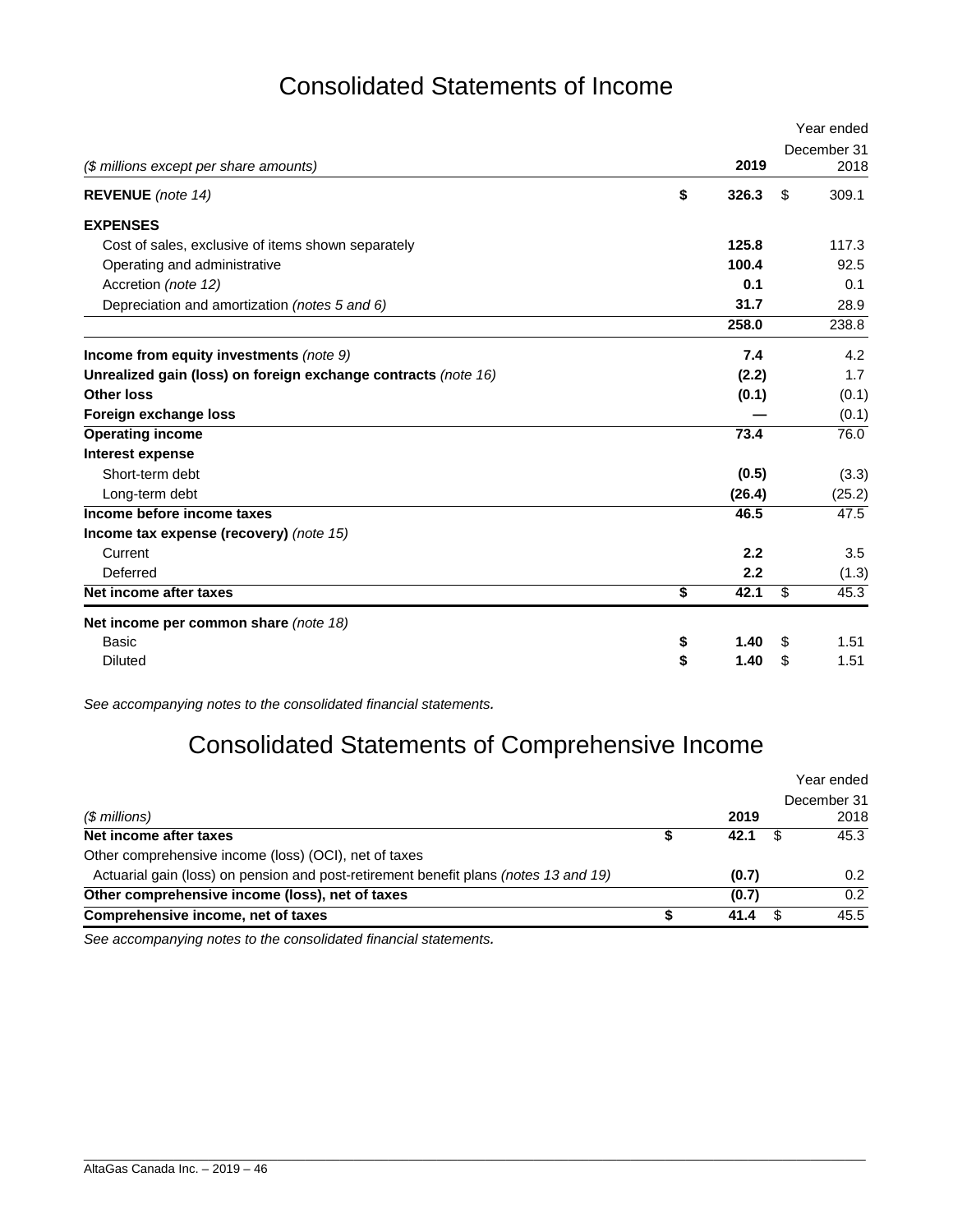# Consolidated Statements of Changes in Equity

|                                                                                    |             |                                  | Year ended  |
|------------------------------------------------------------------------------------|-------------|----------------------------------|-------------|
|                                                                                    |             |                                  | December 31 |
| (\$ millions)                                                                      | 2019        |                                  | 2018        |
| Common shares (note 17)                                                            |             |                                  |             |
| Balance, beginning of year                                                         | \$<br>321.0 | \$                               |             |
| Shares issued to AltaGas Ltd. in connection with the Acquisition                   |             |                                  | 58.4        |
| Shares issued on public offering, net of issuance costs (after tax)                |             |                                  | 228.1       |
| Shares issued pursuant to over-allotment option, net of issuance costs (after tax) |             |                                  | 34.5        |
| Balance, end of year                                                               | \$<br>321.0 | \$                               | 321.0       |
| Net parental investment (note 21)                                                  |             |                                  |             |
| Balance, beginning of year                                                         | \$          | \$                               | 804.7       |
| Net income after taxes                                                             |             |                                  | 28.8        |
| Distributions to AltaGas Ltd. prior to the Acquisition                             |             |                                  | (114.7)     |
| Transactions in connection with the Acquisition                                    |             |                                  | (383.7)     |
| Recapitalization by AltaGas Ltd.                                                   |             |                                  | (335.1)     |
| Balance, end of year                                                               | \$          | $\overline{\boldsymbol{\theta}}$ |             |
| <b>Contributed surplus</b>                                                         |             |                                  |             |
| Balance, beginning of year                                                         | \$<br>100.0 | \$                               |             |
| Share option expense                                                               | 0.5         |                                  | 100.0       |
| Balance, end of year                                                               | \$<br>100.5 | \$                               | 100.0       |
| <b>Retained earnings</b>                                                           |             |                                  |             |
| Balance, beginning of year                                                         | \$<br>188.0 | \$                               |             |
| Recapitalization by AltaGas Ltd.                                                   |             |                                  | 176.7       |
| Net income after taxes                                                             | 42.1        |                                  | 16.5        |
| Common share dividends                                                             | (29.9)      |                                  | (5.2)       |
| Balance, end of year                                                               | \$<br>200.2 | \$                               | 188.0       |
| Accumulated other comprehensive loss (note 13)                                     |             |                                  |             |
| Balance, beginning of year                                                         | \$<br>(0.4) | \$                               | (0.6)       |
| Other comprehensive income (loss)                                                  | (0.7)       |                                  | 0.2         |
| Balance, end of year                                                               | \$<br>(1.1) | \$                               | (0.4)       |
| <b>Total shareholders' equity</b>                                                  | \$<br>620.6 | \$                               | 608.6       |

\_\_\_\_\_\_\_\_\_\_\_\_\_\_\_\_\_\_\_\_\_\_\_\_\_\_\_\_\_\_\_\_\_\_\_\_\_\_\_\_\_\_\_\_\_\_\_\_\_\_\_\_\_\_\_\_\_\_\_\_\_\_\_\_\_\_\_\_\_\_\_\_\_\_\_\_\_\_\_\_\_\_\_\_\_\_\_\_\_\_\_\_\_\_\_\_\_\_\_\_\_\_\_\_\_\_\_\_\_\_\_\_\_

*See accompanying notes to the consolidated financial statements.*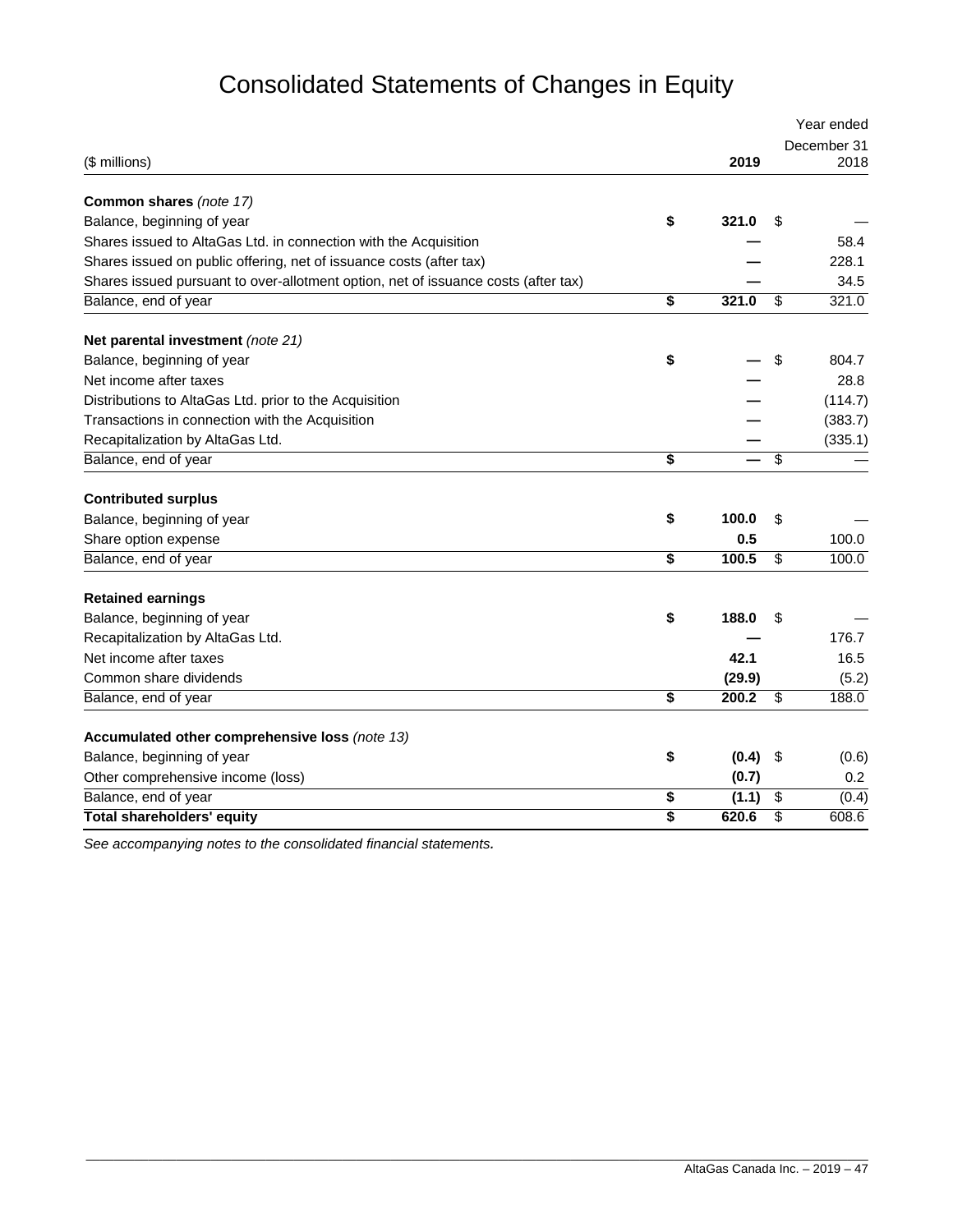|                                                                |                  |     | Year ended          |
|----------------------------------------------------------------|------------------|-----|---------------------|
| (\$ millions)                                                  | 2019             |     | December 31<br>2018 |
| <b>Cash from operations</b>                                    |                  |     |                     |
| Net income after taxes                                         | \$<br>42.1       | \$. | 45.3                |
| Items not involving cash:                                      |                  |     |                     |
| Depreciation and amortization expense (notes 5 and 6)          | 31.7             |     | 28.9                |
| Accretion expense (note 12)                                    | 0.1              |     | 0.1                 |
| Deferred income tax expense (recovery) (note 15)               | 2.2              |     | (1.3)               |
| Income from equity investments (note 9)                        | (7.4)            |     | (4.2)               |
| Unrealized loss (gain) on foreign exchange contracts (note 16) | $2.2\phantom{0}$ |     | (1.7)               |
| Other                                                          | (1.3)            |     | (2.0)               |
| Distributions from equity investment                           | 8.0              |     | 24.8                |
| Changes in operating assets and liabilities (note 22)          | (1.0)            |     |                     |
|                                                                | \$<br>76.6       | \$  | 89.9                |
| <b>Investing activities</b>                                    |                  |     |                     |
| Acquisition of property, plant and equipment                   | (63.7)           |     | (73.2)              |
| Acquisition of intangible assets                               | (6.9)            |     | (3.3)               |
| Proceeds from disposition of assets, net of transaction costs  | 0.2              |     | 0.3                 |
|                                                                | \$<br>(70.4)     | \$  | (76.2)              |
| <b>Financing activities</b>                                    |                  |     |                     |
| Net issuance of advances due to related parties                |                  |     | 134.2               |
| Net issuance (repayment) of short-term debt                    | 6.3              |     | (3.3)               |
| Net issuance (repayment) of bankers' acceptances               | (231.0)          |     | 316.3               |
| Issuance of long-term debt, net of debt issuance costs         | 248.1            |     | 297.7               |
| Repayment of long-term debt due to related parties             |                  |     | (28.4)              |
| Repayment of notes issued to AltaGas Ltd.                      |                  |     | (858.9)             |
| Repayment of long-term debt                                    | (1.0)            |     | (8.0)               |
| Issuance of common shares, net of share issuance costs         | (0.3)            |     | 258.4               |
| Distributions to AltaGas Ltd. prior to the Acquisition         |                  |     | (114.7)             |
| Common share dividends                                         | (29.9)           |     | (5.2)               |
|                                                                | \$<br>(7.8)      | \$  | (11.9)              |
| Change in cash and cash equivalents                            | (1.6)            |     | 1.8                 |
| Cash and cash equivalents, beginning of year                   | 1.8              |     |                     |
| Cash and cash equivalents, end of year                         | \$<br>0.2        | \$  | 1.8                 |

\_\_\_\_\_\_\_\_\_\_\_\_\_\_\_\_\_\_\_\_\_\_\_\_\_\_\_\_\_\_\_\_\_\_\_\_\_\_\_\_\_\_\_\_\_\_\_\_\_\_\_\_\_\_\_\_\_\_\_\_\_\_\_\_\_\_\_\_\_\_\_\_\_\_\_\_\_\_\_\_\_\_\_\_\_\_\_\_\_\_\_\_\_\_\_\_\_\_\_\_\_\_\_\_\_\_\_\_\_\_\_\_\_

# Consolidated Statements of Cash Flows

*See accompanying notes to the consolidated financial statements.*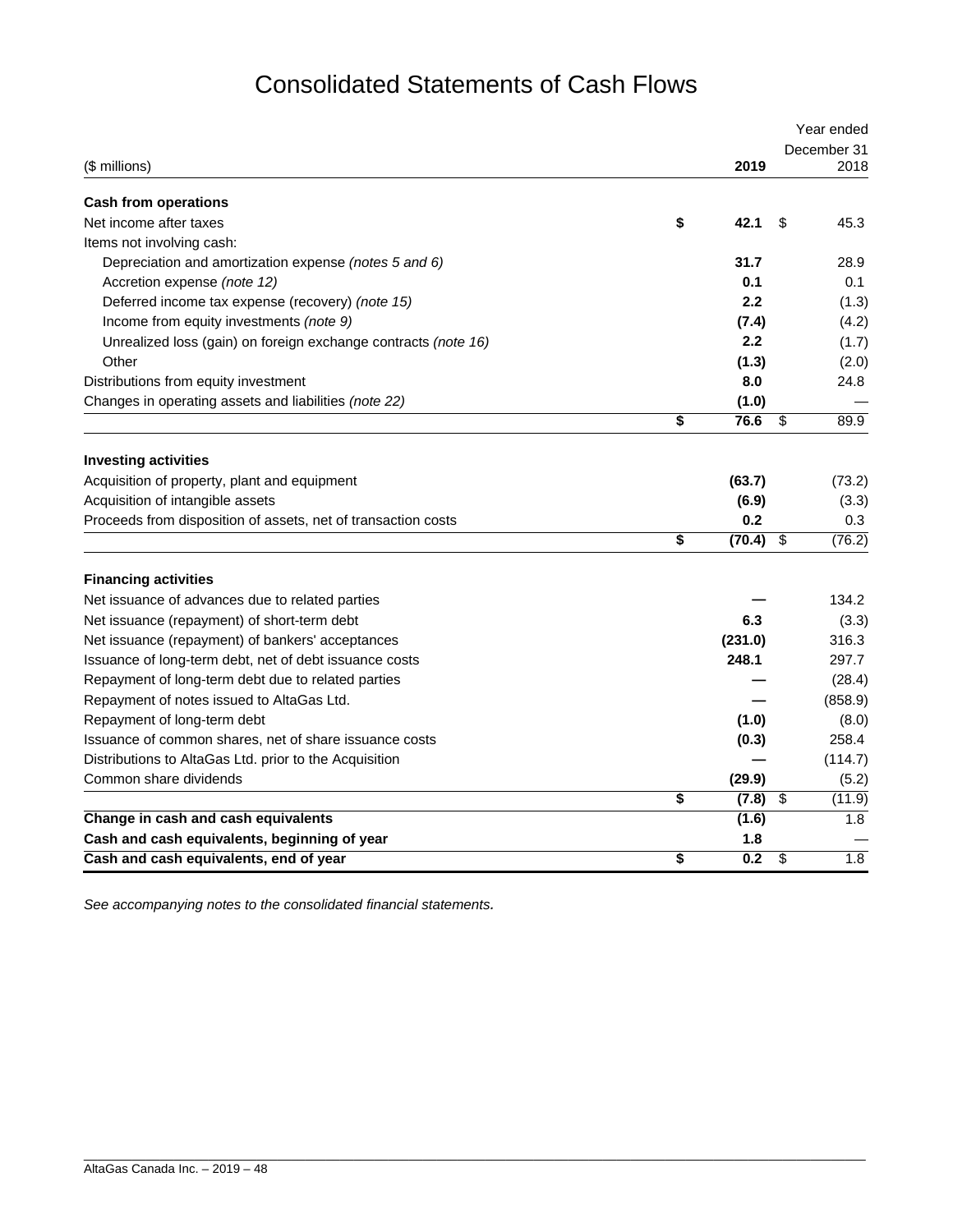# Notes to the Consolidated Financial Statements

*(Tabular amounts and amounts in footnotes to tables are in millions of Canadian dollars, unless otherwise indicated.)* 

# **1. OVERVIEW OF THE COMPANY**

AltaGas Canada Inc. (the "Company") was incorporated under the *Canada Business Corporations Act* ("CBCA") on October 27, 2011 as AltaGas Utility Holdings (Pacific) Inc., a wholly owned subsidiary of AltaGas Ltd. ("AltaGas"). On September 5, 2018, the Company amended its articles to, among other things, facilitate it becoming a public company, change its name to AltaGas Canada Inc., amend its authorized capital and consolidate its outstanding common shares on the basis of one post-consolidation common share for every 28 pre-consolidation common shares. Prior to the acquisition of assets from AltaGas (the "Acquisition"), as further described below, the Company owned rate-regulated natural gas distribution and transmission utility assets in British Columbia through its subsidiaries, Pacific Northern Gas Ltd. ("PNG") and Pacific Northern Gas (N.E.) Ltd. ("PNG(N.E.)"). Subsequent to the Acquisition, the Company owns rate-regulated natural gas distribution and transmission utility businesses in Alberta, British Columbia, Nova Scotia and the Northwest Territories, wind power assets located near Dawson Creek, British Columbia and an approximately 10 percent indirect interest hydroelectric power generation assets in northwest British Columbia. The Company is a reporting issuer listed on the Toronto Stock Exchange.

#### **Pending Acquisition of ACI**

On October 21, 2019, ACI announced it had entered into a definitive arrangement agreement (the "Arrangement Agreement") pursuant to which the Public Sector Pension Investment Board and the Alberta Teachers' Retirement Fund Board (together, the "Consortium") will indirectly acquire through PSPIB Cycle Investments Inc. (the "Purchaser"), all of the issued and outstanding common shares of ACI for \$33.50 in cash per common share pursuant to a plan of arrangement under the CBCA (the "Arrangement"). The Board of Directors, after receiving the unanimous recommendation of an independent committee of the Board of Directors formed to review and consider various strategic and financial options available to ACI and in consultation with its financial and legal advisors, unanimously determined that the Arrangement is in the best interests of ACI and fair to the holders of common shares and therefore unanimously recommended that holders of common shares vote in favour of the Arrangement.

On December 19, 2019, the holders of the common shares voted to approve the Arrangement and on December 20, 2019, ACI received the Final Order from the Court of Queen's Bench of Alberta approving the transaction.

ACI has received a "no-action letter" from the Canadian Competition Bureau confirming that the Commissioner of Competition does not intend to challenge the proposed acquisition, as well as approval of the transaction from the Alberta Utilities Commission ("AUC").

Closing of the Arrangement remains subject to approval of the transaction from the British Columbia Utilities Commission ("BCUC") and the satisfaction or waiver of other customary closing conditions. The Arrangement is expected to close in the first half of 2020.

The Company is expected to incur certain customary closing costs but the closing of the Arrangement is not expected to have a material impact on the financial condition, financial performance and future cash flows of the Company.

# **Acquisition of Assets from AltaGas (the "Acquisition")**

On October 18, 2018, pursuant to the Purchase and Sale Agreement, the Company acquired the following assets from AltaGas for approximately \$889.1 million (the "Acquired Assets"), through the acquisition of (a) all of the issued and outstanding common shares of AltaGas Utility Group Inc. ("AUGI"); (b) all of the issued and outstanding common shares of Bear Mountain Wind Power Corporation ("BMWPC"); (c) AltaGas' 99.99 percent partnership interest in Bear Mountain Wind Limited Partnership ("BMWLP") as a limited partner; (d) AltaGas' 99.99 percent partnership interest in AltaGas Canadian Energy Holdings Limited Partnership as a limited partner; (e) all of the issued and outstanding common shares of AltaGas Canadian Energy Holdings Ltd.; and (f) 10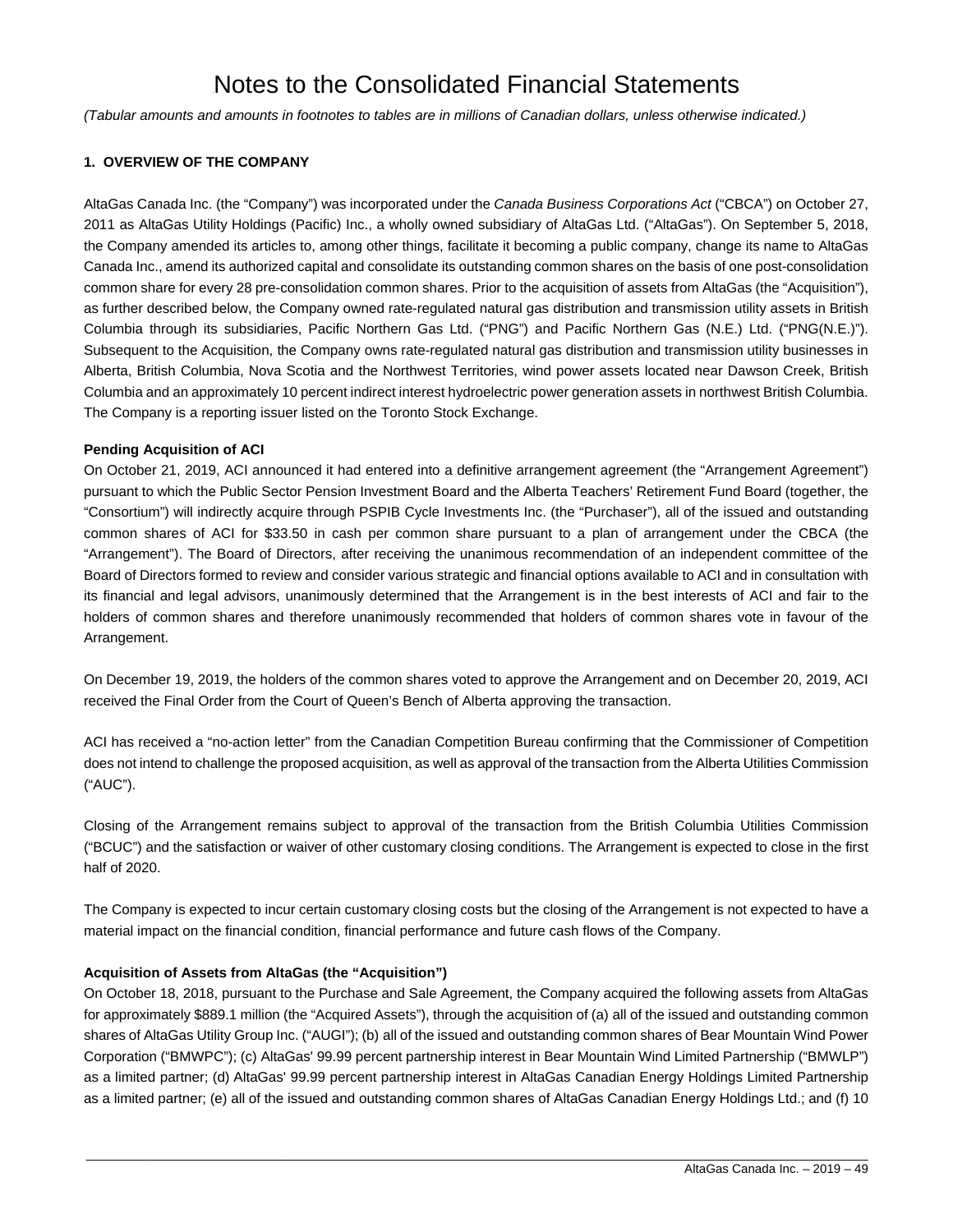common shares in the capital of Northwest Hydro GP Inc. ("Coast GP"), the general partner of Northwest Hydro Limited Partnership ("Coast LP"):

- Rate-regulated natural gas distribution utility assets in Alberta and Nova Scotia owned by AUGI via its operating subsidiaries, AltaGas Utilities Inc. ("AUI") and Heritage Gas Limited ("HGL");
- Minority interests in entities (Inuvik Gas and Ikhil Joint Venture) providing natural gas to the Town of Inuvik, Northwest Territories;
- Fully contracted 102 MW Bear Mountain Wind Park located near Dawson Creek, British Columbia (the "Bear Mountain Wind Park") owned by BMWLP and BMWPC; and
- Approximately 10 percent indirect equity interest in the capital of Coast LP and Coast GP which indirectly own three fully contracted 303 MW run of river hydroelectric power generation assets in northwest British Columbia (the "Northwest Hydro Facilities") by way of the CMH Group.

Pursuant to the Purchase and Sale Agreement, the Company also acquired on October 18, 2018, the indebtedness that AUGI and PNG owed to AltaGas and certain of its subsidiaries in the aggregate amount of approximately \$481.6 million (the "Acquired Indebtedness")

The Company satisfied the purchase price of \$889.1 million for the Acquired Assets and Acquired Indebtedness by issuing to AltaGas the following:

- 5,912,857 common shares;
- An unsecured promissory note dated October 18, 2018 bearing interest at 4.5 percent per annum in the principal amount of approximately \$316.3 million (the "Purchase Price Short-Term Note") which was to be repaid upon closing of the initial public offering by the Company of its common shares completed on October 25, 2018 (the "IPO");
- An unsecured promissory note dated October 18, 2018 bearing interest at 3.3 percent per annum in the principal amount of \$35.9 million (adjustable to approximately \$34.0 million in the event the over-allotment option is exercised in full) (the "Over-Allotment Note") which was to be repaid no later than 30 days after closing of the IPO; and
- An unsecured promissory note dated October 18, 2018 bearing interest at 4.5 percent per annum in the principal amount of \$351.2 million (the "Purchase Price Long-Term Note") with a term of 30 months, the interest to be increased by 0.25 percent on the 18 and 24 month anniversaries of the issuance date.

The Purchase Price Short-Term Note, the Over-Allotment Note, and the Purchase Price Long-Term Note have been fully repaid as at December 31, 2018.

Immediately prior to the Acquisition:

- The Company paid an eligible dividend of \$31.0 million to AltaGas;
- BMWLP distributed cash of \$64.6 million to AltaGas; and
- AUGI repaid indebtedness of \$28.4 million to AltaGas.

# **Initial Public Offering of Common Shares**

On October 25, 2018, the Company completed its IPO, issuing 16,500,000 common shares at a price of \$14.50 per common share for gross proceeds of \$239.3 million.

In connection with the IPO, the Company granted to the underwriters of the IPO an over-allotment option (the "Over-Allotment Option"), exercisable at the underwriters' discretion at any time, in whole or in part, until 30 days following the closing of the IPO, to purchase at \$14.50 per common share up to an additional 2,475,000 common shares (representing 15 percent of the common shares offered under the IPO) to cover over-allotments, if any, and for market stabilization purposes. On November 21, 2018, the Over-Allotment Option was exercised in full for additional gross proceeds of \$35.9 million.

Upon closing of the IPO and the exercise of the Over-Allotment Option, 30,000,000 common shares were issued and outstanding, of which AltaGas owned approximately 36.8 percent. The Company ceased to be a wholly-owned subsidiary of AltaGas upon completion of the IPO on October 25, 2018.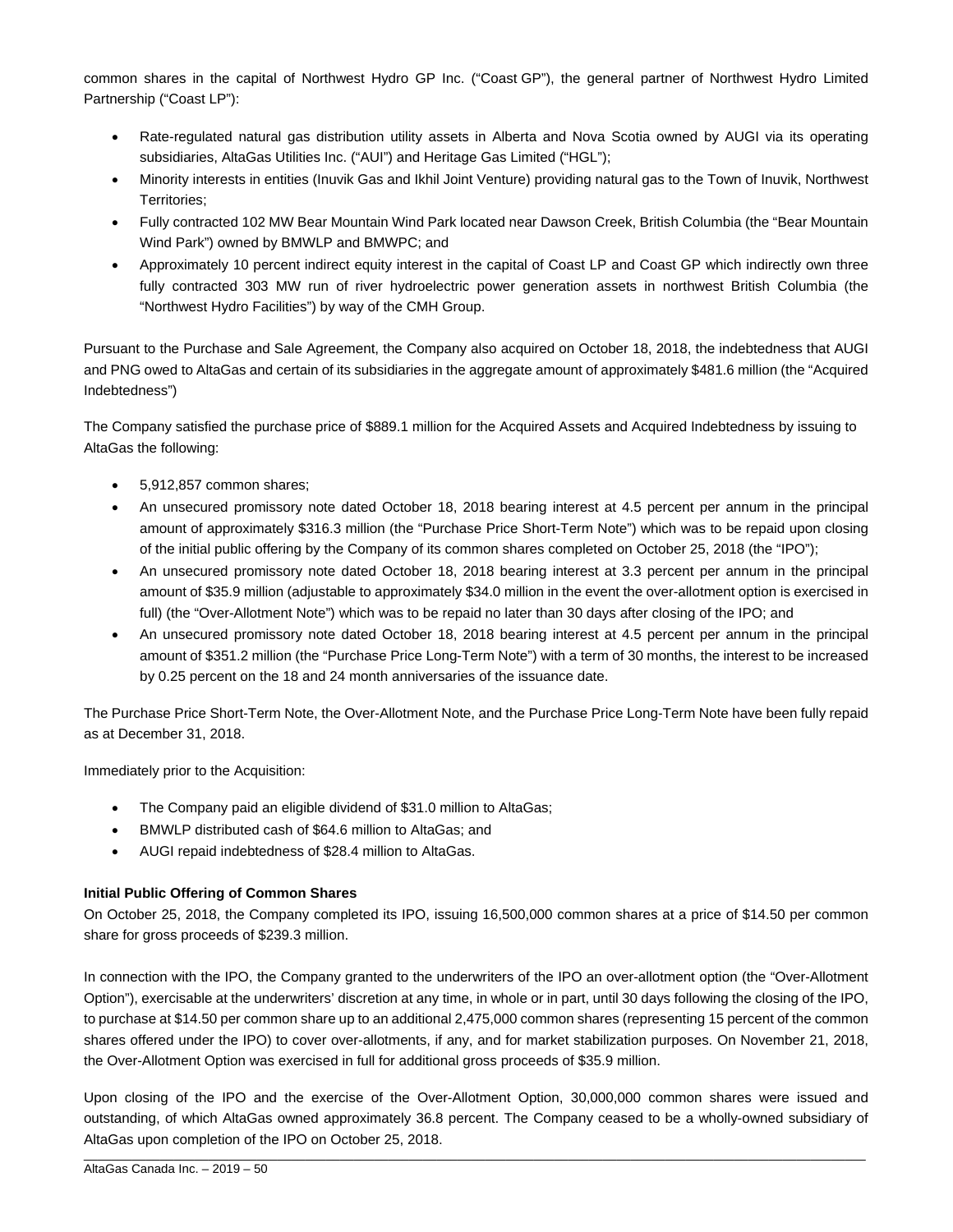The net proceeds of the IPO were \$223.7 million after deducting the underwriters' fee of \$12.6 million and approximately \$3.0 million in other expenses. The net proceeds from the exercise of the Over-Allotment Option were \$34.0 million after deducting the underwriters' fee of \$1.8 million and other expenses of \$0.1 million. In accordance with the Purchase and Sale Agreement, the Company used the net proceeds of the IPO and including the proceeds from the exercise of the Over-Allotment Option, to:

- Repay in full a note issued by the Company to AltaGas bearing interest at 5.0 percent per annum in the principal amount of \$157.4 million issued in connection with a return on capital on the Company's common shares immediately prior to the Acquisition;
- Repay a portion of the Purchase Price Short-Term Note with the remaining portion of the Purchase Price Short-Term Note being repaid with the proceeds of the syndicated term loan; and
- Repay in full the Over-Allotment Note. Per the terms of the Over-Allotment Note, if the Over-Allotment Option was exercised, the principal amount would be reduced by the amount of the underwriters' fee and other expenses of approximately \$1.9 million. On November 21, 2018, the Company repaid the Over-Allotment Note in full.

# **2. BASIS OF PRESENTATION**

# **Basis of Preparation**

These consolidated financial statements have been prepared by management in accordance with United States Generally Accepted Accounting Principles ("U.S. GAAP").

Pursuant to National Instrument 52-107, "Acceptable Accounting Principles and Auditing Standards" ("NI 52-107"), U.S. GAAP reporting is permitted by Canadian securities laws for companies subject to reporting obligations under U.S. securities laws. However, given that the Company is not subject to such reporting obligations and could not therefore rely on the provisions of NI 52-107 to that effect, the Company sought and obtained exemptive relief from the securities regulators in Alberta and Ontario to permit it to prepare its financial statements in accordance with U.S. GAAP. The exemption will terminate on or after the earlier of January 1, 2024, the date upon which the Company ceases to have activities subject to rate regulation, or the effective date prescribed for the mandatory application of a standard within International Financial Reporting Standards specific to entities with activities subject to rate regulation.

As all of the businesses acquired from AltaGas were transferred in contemplation of and immediately prior to the IPO, the acquisitions are considered a common control transaction with the consolidated financial statements being prepared on a continuity of interest basis. The financial information prior to October 18, 2018 included in these consolidated financial statements has been derived from the accounting records of AltaGas using the historical results of operations and historical basis of the assets and liabilities acquired from AltaGas as though the Company and the acquired businesses had been one consolidated entity for all periods presented.

Since the Company operated as part of AltaGas and was not a stand-alone entity prior to October 18, 2018, the historical consolidated financial statements include allocations of certain AltaGas revenue, expenses, assets and liabilities.

Transactions with AltaGas and its affiliates have been identified as related party transactions. It is possible that the terms of the transactions with AltaGas and its affiliates are not the same as those that would result from transactions among unrelated parties. In the opinion of the Company's management, all adjustments have been reflected that are necessary for a fair presentation in the consolidated financial statements. Also, the Company's management believes that expenses related to shared assets and liabilities have been allocated by AltaGas to the Company on a reasonable basis, as described in note 21, and have been applied consistently for each period presented.

# **Principles of Consolidation**

The consolidated financial statements include the accounts of the Company and its direct and indirect subsidiaries, including, without limitation: AUGI, BMWLP, AltaGas Canadian Energy Holdings Ltd., PNG, AUI, and HGL. The consolidated financial statements also include investments in Inuvik Gas Ltd. and Coast LP, which are accounted for by the equity method. Intercompany transactions and balances are eliminated. Investments in unconsolidated companies that the Company has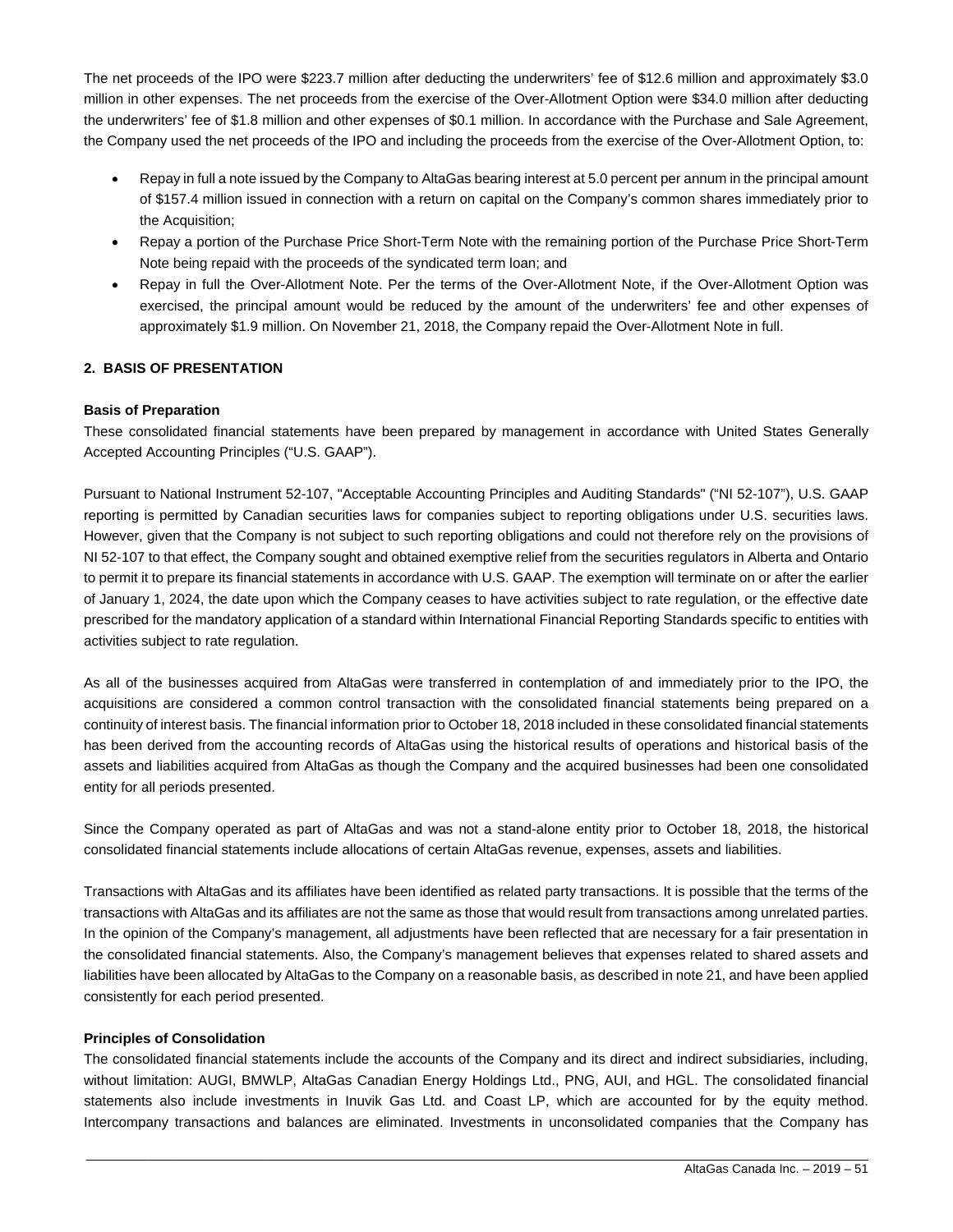significant influence over, but not control, are accounted for using the equity method. In addition, the Company uses the equity method of accounting for investments in limited partnership interests in which it has more than a minor interest or influence over the partnership's operating and financial policies.

# **3. SUMMARY OF SIGNIFICANT ACCOUNTING POLICIES**

#### **SIGNIFICANT ACCOUNTING POLICIES**

#### **Revenue Recognition**

#### *Renewable Energy segment*

The majority of the revenues are earned through power purchase agreements whereby the Company is the lessor in these operating lease arrangements. Variable lease payments are recorded as revenue in the period in which the changes in facts and circumstances on which the variable lease payments are based on occur, such as when actual electricity is generated and delivered.

#### *Utilities segment*

Customers are billed monthly based on regular meter readings. Customer billings are based on two components: (i) a fixed service fee; and (ii) a variable fee based on usage. Revenue is recognized over time when the gas has been delivered or as the service has been performed. As meter readings occur on a cycle basis, the Company recognizes accrued revenue for any services rendered to its customers but not billed at month-end. Although the majority of these contracts have a term of onemonth, certain contracts have terms of one year or longer. For these long-term contracts, there is generally a contract demand specified in the contract whereby the customer has to pay regardless of whether or not gas has been delivered. These contracts generally do not contain any make up rights and revenue is recognized monthly as service is performed.

#### **Rate-Regulated Operations**

AUI, PNG and HGL, (collectively "the Utilities") engage in the delivery and sale of natural gas and are regulated by the AUC, the BCUC, and the Nova Scotia Utility and Review Board ("NSUARB"), respectively.

The AUC, BCUC, and NSUARB exercise statutory authority over matters such as tariffs, rates, construction, operations, financing, returns, accounting and certain contracts with customers. In order to recognize the economic effects of the actions and decisions of the AUC, BCUC, and NSUARB, the timing of recognition of certain assets, liabilities, revenues and expenses as a result of regulation may differ from that otherwise expected using U.S. GAAP for entities not subject to rate regulation.

Regulatory assets represent future revenues associated with certain costs incurred in the current period or in prior periods that are expected to be recovered from customers in future periods through the rate setting process. Regulatory liabilities represent future reductions or limitations of increases in revenue associated with amounts that are expected to be refunded to customers through the rate setting process. See note 7 for a description of the principal financial statements effects of rate regulation.

#### **Cash and cash equivalents**

Cash and cash equivalents include cash on deposit with banks and interest-bearing short term investments with a maturity of three months or less when purchased. Cash and cash equivalents are stated at cost, which approximates market value.

#### **Accounts Receivable**

Receivables are recorded net of the allowance for doubtful accounts in the Consolidated Balance Sheet. The Company regularly analyzes and evaluates the collectability of the accounts receivable based on a combination of factors. If circumstances related to the collectability change, the allowance for doubtful accounts is further adjusted. Accounts are written off when collection efforts are complete and future recovery is unlikely.

#### **Inventory**

Inventory consists of materials, supplies, and natural gas, which are valued at the lower of cost or net realizable value. Cost of inventory is determined using a weighted average cost formula.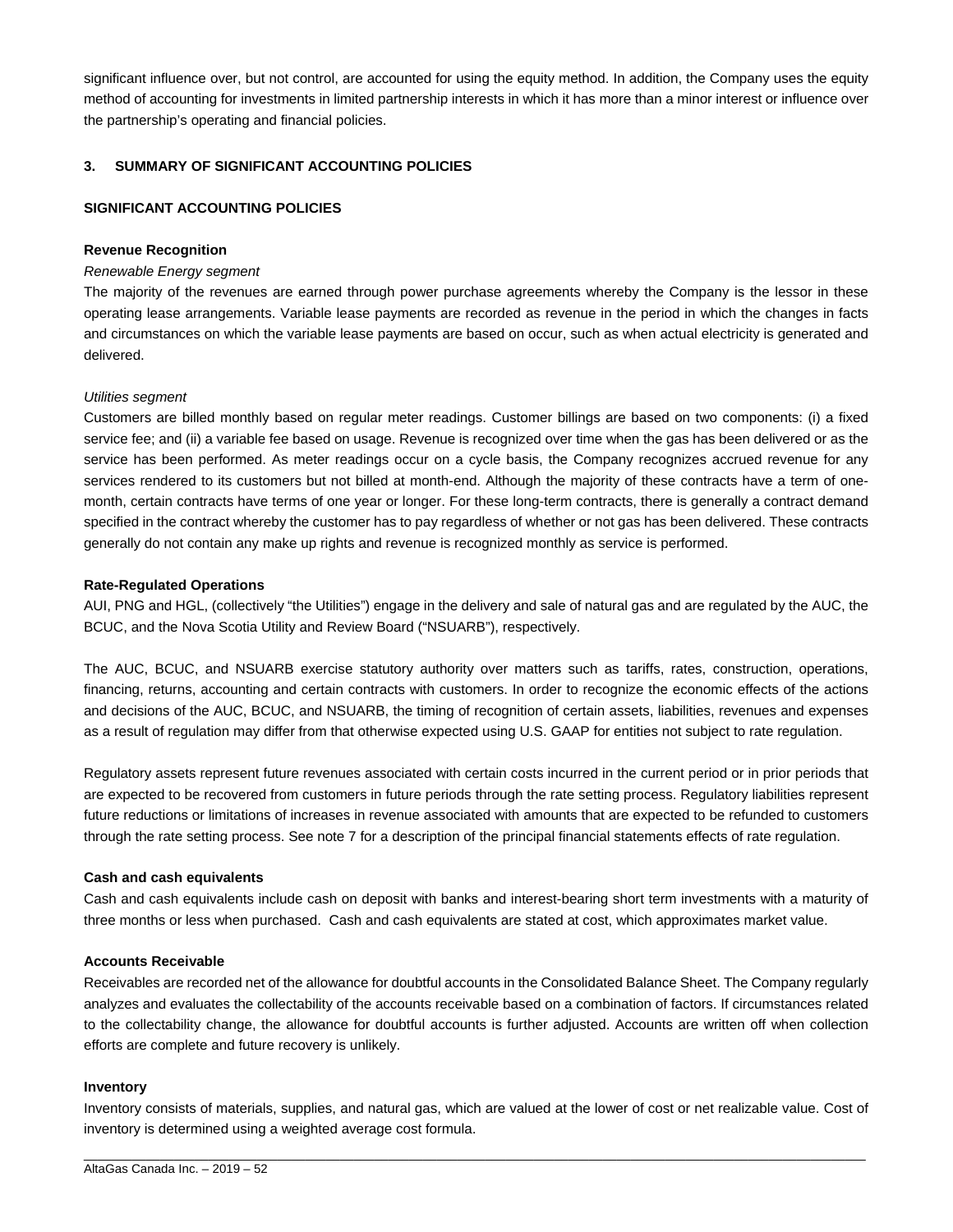# **Property, Plant, and Equipment ("PP&E") and Depreciation**

PP&E are carried at cost. The Company depreciates the cost of PP&E, net of salvage value, on a straight-line basis over the estimated useful life of the assets, with the exception of rate regulated utilities assets, where depreciation is calculated on a straight-line basis or over the contract term of a specific agreement at rates approved by the regulatory authorities.

Interest costs are capitalized on major additions to PP&E until the asset is ready for its intended use. The interest rate used for calculating the interest costs to be capitalized is based on the prior quarter actual borrowing long-term interest rate.

Utilities capitalize an imputed carrying cost on assets during construction as authorized by regulatory authorities and the amount so capitalized is an allowance for funds used during construction ("AFUDC"). AFUDC is the amount that a rate regulated enterprise is allowed to recover for its cost of financing assets under construction. Capitalized overhead, administrative expenses and AFUDC are included in the cost of the related assets and are recovered in rates charged to customers through depreciation expense, as allowed by the regulators.

Certain additions to PP&E are made with the assistance of contributions in aid of construction, which are offset against the corresponding asset balances and amortized at the same rate as the corresponding asset.

The range of useful lives for the Company's PP&E is as follows:

| Renewable Energy assets | 30 years       |
|-------------------------|----------------|
| Utilities assets        | $3 - 75$ years |
| Corporate assets        | $2 - 3$ years  |

As required by the respective regulatory authorities, net additions to utility assets at HGL and PNG are not depreciated until the year after they are brought into active service and net additions to utility assets at AUI are depreciated commencing in the year in which the assets are brought into active service.

Generally, when a regulated asset is retired or disposed of, there is no gain or loss recorded in the Consolidated Statement of Income. Any difference between the cost and accumulated depreciation of the asset, net of salvage proceeds, is charged to accumulated depreciation or another regulatory asset or liability account. It is expected that any gain or loss that is charged to accumulated depreciation or another regulatory account will be reflected in future depreciation expense when it is refunded or collected in rates. When a non-regulated asset is retired or disposed of from PP&E, the original cost and related accumulated depreciation and amortization are derecognized and any gain or loss is recorded in the Consolidated Statement of Income.

#### **Leases - Lessee**

Under Accounting Standards Codification ("ASC") Topic 842, Leases, an arrangement contains a lease when such arrangement conveys the right to control the use of an identified asset. ACI recognizes a right-of-use asset and a lease liability at the lease commencement date. The right-of-use asset is initially measured at cost, which consists of the amount of the initial measurement of the lease liability, any lease payments made to the lessor at or before the commencement date, less any lease incentives received and any initial direct costs incurred by the lessee. The lease liability is initially measured at the present value of the lease payments that are not yet paid at the commencement date, discounted using the interest rate implicit in the lease or if that cannot be readily determined, ACI's incremental borrowing rate. Lease payments include: fixed payments (including in substance fixed payments), variable lease payments that are based on an index or a rate, the exercise price of a purchase option if the lessee is reasonably certain to exercise that option, payments for penalties for terminating the lease if the lease term reflects the lessee exercising that option, and amounts probable of being payable by the lessee under residual value guarantees. The Company has elected the practical expedient to not separate lease and non-lease components for its office and equipment leases. Subsequent measurement of the right-of-use asset and lease liability depend on whether the lease is classified as an operating lease or financing lease. Lease payments for leases with a term of twelve months or less are expensed on a straightline basis over the lease term.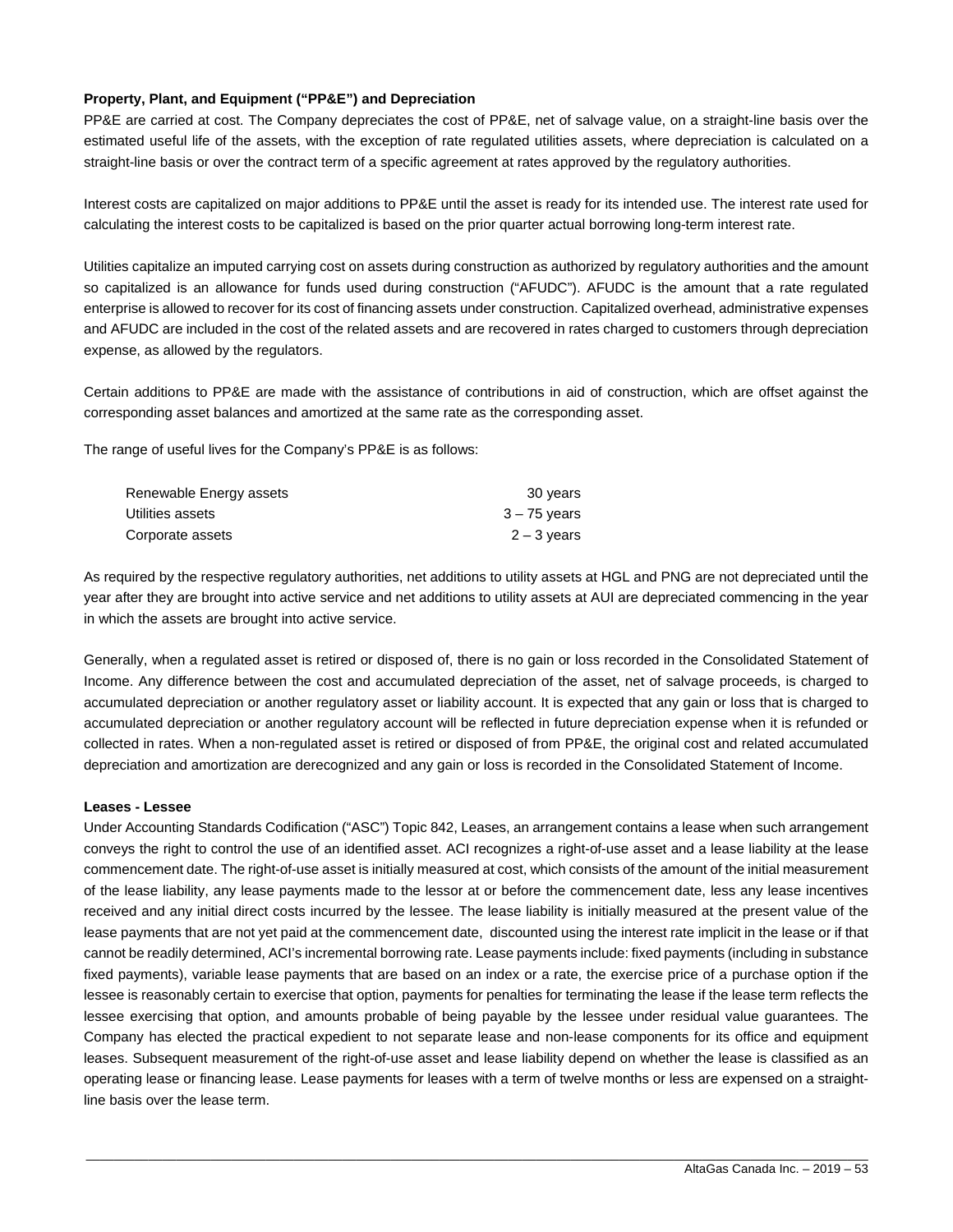# **Intangible Assets**

Intangible assets which have a finite life are recorded at cost and are amortized on a straight-line basis over their term or estimated useful life. The range of useful lives for intangible assets with a finite life is as follows:

| Software                | 3 - 10 years |
|-------------------------|--------------|
| Land rights             | 5 - 75 years |
| Franchises and consents | 9 - 25 years |

#### **Impairment of Assets**

If facts and circumstances suggest that a long-lived asset or an intangible asset may be impaired, the carrying value is reviewed. If this review indicates that the value of the asset is not recoverable, as determined by the projected undiscounted cash flows related to the asset over its remaining life, then the carrying value of the asset is reduced to its estimated fair value and an impairment loss is recognized.

Goodwill is not subject to amortization, but assessed at least annually for impairment, or more often when events or changes in circumstances indicate that goodwill may be impaired. The annual assessment of goodwill is performed at the reporting unit level, which is an operating segment or one level below. The Company has the option to first assess qualitative factors to determine whether events or changes in circumstances indicate that the goodwill may be impaired. If a quantitative impairment test is performed, the fair value of each reporting unit is compared to its carrying value. The fair value of each reporting unit is determined using either the income approach or the market approach. If the carrying value of the reporting unit exceeds the fair value, an impairment loss would be recorded in the Consolidated Statement of Income.

#### **Development Costs**

The Company expenses development costs as incurred unless such development costs meet certain criteria related to technical, market, regulatory and financial feasibility for capitalization. Development costs are examined annually to ensure capitalization criteria continue to be met. When the criteria that previously justified the deferral of costs are no longer met, the unamortized balance is taken as a charge to income in the period when this determination is made. Development costs are amortized based on the expected period of benefit, beginning at the commencement of commercial operations.

#### **Investments Accounted for by the Equity Method**

The equity method of accounting is used for investments in which the Company has the ability to exercise significant influence, but does not have a controlling interest. In addition, the Company uses the equity method of accounting for investments in limited partnership interests in which it has more than a minor interest or influence over the partnership's operating and financial policies. Equity investments are initially measured at cost and are adjusted for the Company's proportionate share of earnings or losses. Equity investments are increased for contributions made and decreased for distributions received. To the extent an investee undertakes activities necessary to commence its planned principal operations, the Company will capitalize interest costs associated with its investment during such period.

An equity method investment is reviewed for impairment whenever events or changes in circumstances indicate that the carrying amount of the investment may not be recoverable. When such condition is deemed other than temporary, the carrying value of the investment is written down to its fair value, and an impairment charge is recorded in the Consolidated Statement of Income.

#### **Financial Instruments**

Financial instruments are initially recorded at fair value unless they qualify for, and are designated under a normal purchase and normal sale ("NPNS") exemption. Subsequent measurement of the financial instruments is based on their classification.

A physical contract generally qualifies for the NPNS exemption if the transaction is reasonable in relation to the Company's business needs and the Company has the ability, and intent, to deliver or take delivery of the underlying item. The Company continually assesses the contracts designated under the NPNS exemption and will discontinue the treatment of these contracts under this exemption where the criteria are no longer met.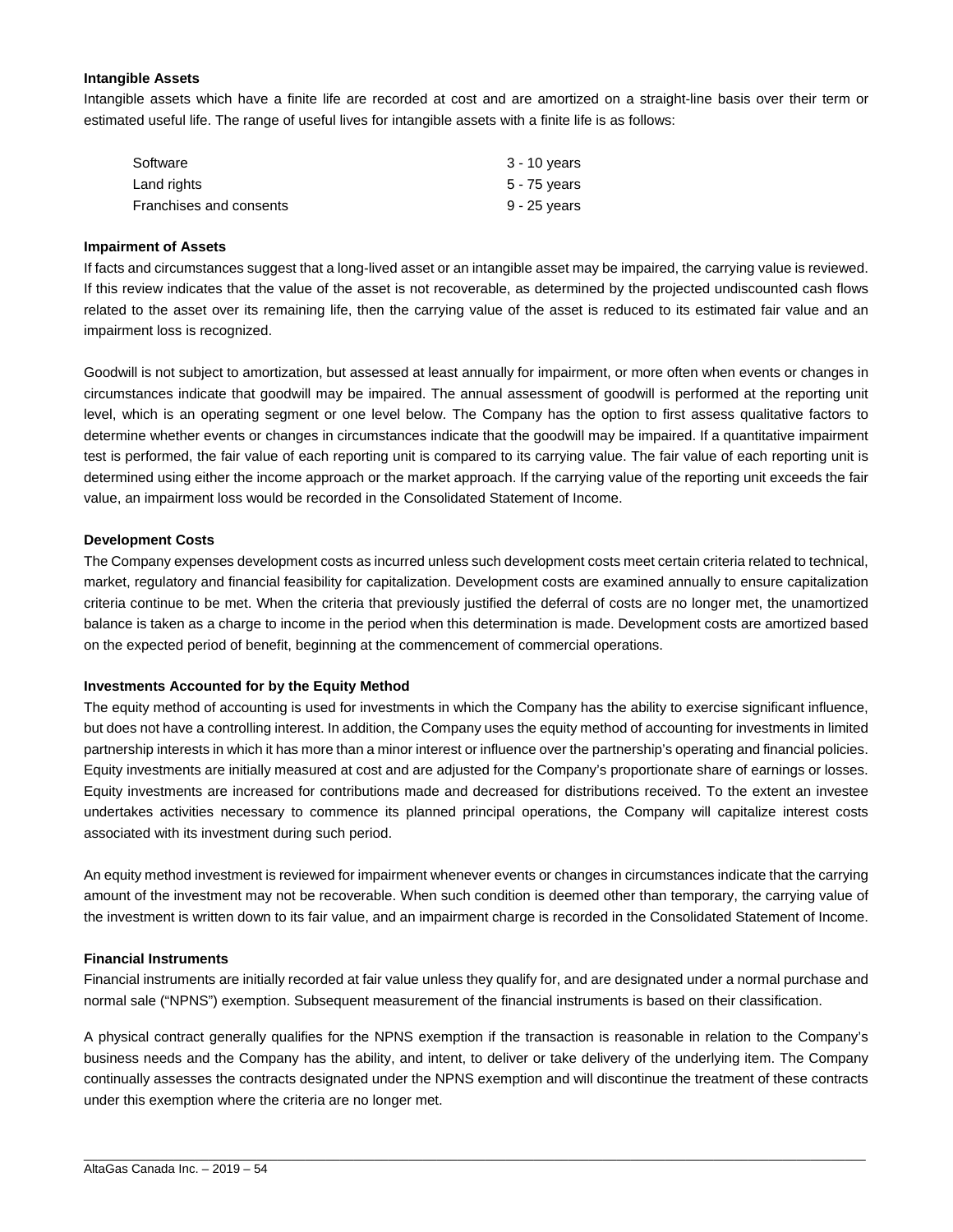Held-for-trading financial assets and liabilities consist of foreign exchange forward contracts. These financial instruments are initially recorded at their fair value, with subsequent changes in fair value recorded in net income under "unrealized gain and loss from foreign exchange contracts". Held-to-maturity, loans and receivables, and other financial liabilities are recognized at amortized cost using the effective interest method.

Derivatives embedded in other financial instruments or contracts (the host instrument) are recorded separately and are measured at fair value if the economic characteristics of the embedded derivative are not closely related to the host instrument, the terms of the embedded derivative are the same as those of a standalone derivative and the entire contract is not held-for-trading or accounted for at fair value. Changes in fair value are included in earnings.

Transaction costs related to the acquisition of held-for-trading financial assets and liabilities are expensed as incurred.

Transaction costs for obtaining debt financing other than line-of-credit arrangements are recognized as a direct deduction from the related debt liability on the Consolidated Balance Sheet. Premiums and discounts are netted against long-term debt on the Consolidated Balance Sheet. The deferred charges are amortized over the life of the related debt on an effective interest basis and included in "Interest expense" on the Consolidated Statement of Income.

# **Asset Retirement Obligations**

The Company recognizes asset retirement obligations in the period in which the legal obligation is incurred and a reasonable estimate of fair value can be determined. The associated asset retirement costs are capitalized as part of the carrying amount of the asset and are depreciated over the estimated useful life of the asset. The liability is increased due to the passage of time over the estimated period until the settlement of the obligation, with a corresponding charge to accretion expense for asset retirement obligations.

Certain utility assets will have future legal obligations on retirement, but an asset retirement obligation has not been recorded due to their indeterminate life and corresponding indeterminable timing and scope of these asset retirement obligations.

# **Foreign Currency Translation**

These consolidated financial statements are presented in Canadian dollars. Monetary assets and liabilities denominated in a foreign currency are converted to the functional currency (Canadian dollars) using the exchange rate in effect at the balance sheet date. Adjustments resulting from the conversion are recorded in the Consolidated Statement of Income. Non-monetary assets and liabilities are converted at the historical exchange rate in effect at the transaction date. Revenues and expenses are converted at the exchange rate applicable at the transaction date.

# **Pension Plans and Post-Retirement Benefits**

The Company maintains defined benefit pension plans, defined contribution plans, and other post-retirement benefit plans for eligible employees. Contributions made by the Company to the defined contribution plans are expensed in the period in which the contribution occurs. The cost of defined benefit pension plans and post-retirement benefits is actuarially determined using the projected benefit method prorated based on service and management's best estimate of expected plan investment performance, salary escalation, retirement ages of employees and expected health care costs. Pension plan assets are measured at fair value. The expected return on plan assets is based on historical and projected rates of return for each asset class in the plan portfolio. The projected benefit obligation is discounted using the market interest rate on high-quality debt instruments with cash flows matching the timing and amount of benefit payments.

Pension expense for the defined benefit and post-retirement benefit plans includes the cost of pension benefits earned during the year, the interest cost on pension obligations, the expected return on pension plan assets, the amortization of adjustments arising from pension plan amendments, the amortization of prior service costs, and the amortization of cumulative unrecognized net actuarial gains and losses in excess of 10 percent of the greater of the accrued benefit obligation or the fair value of plan assets. Amortizations are calculated on a straight-line basis over the expected average remaining service life of active employees. The expected average remaining service period of the active members covered by the defined benefit pension plans and the post-retirement benefit plans is 15.0 years and 14.7 years, respectively.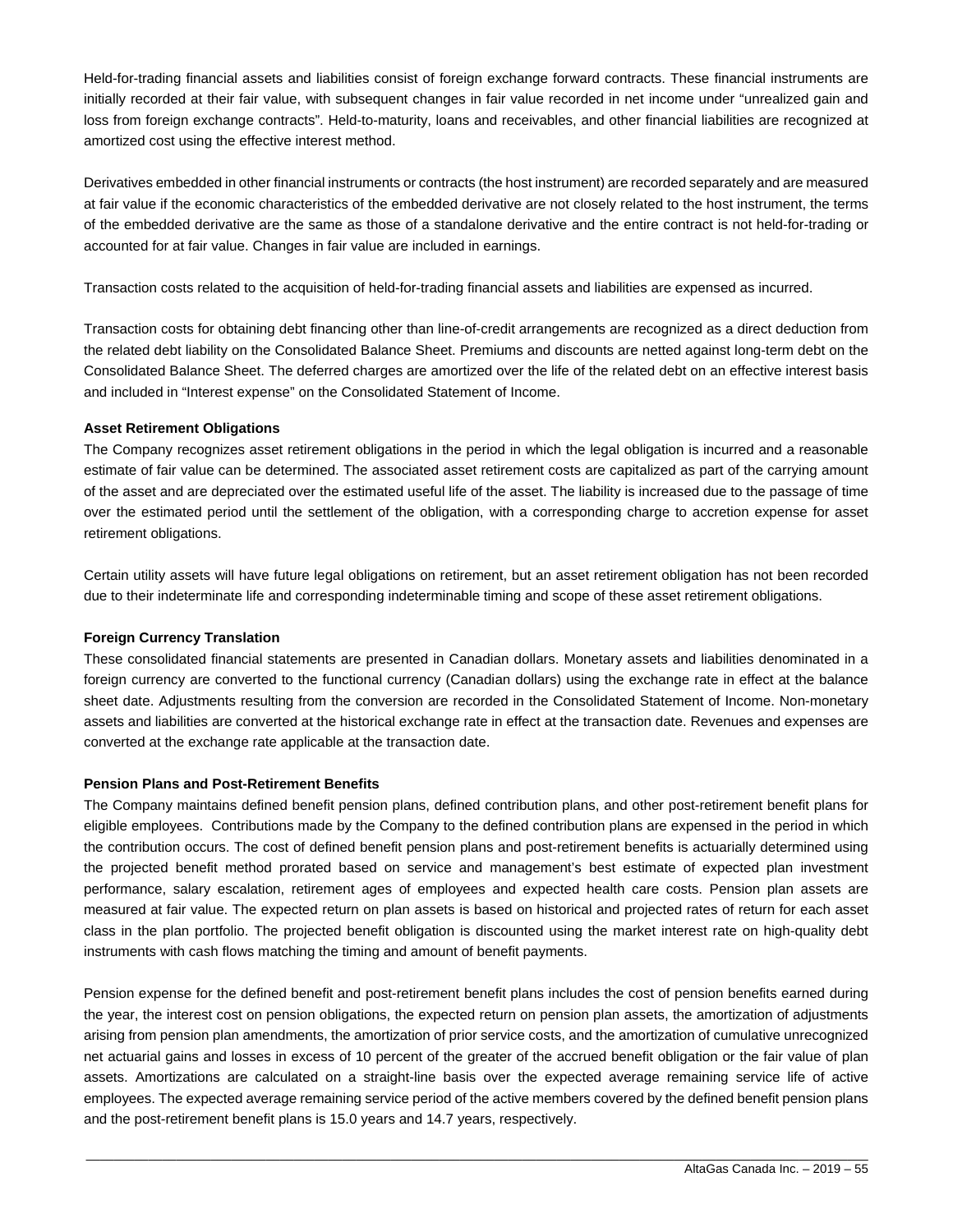The Company recognizes the overfunded or underfunded status of its pension and post-retirement benefit plans as either assets or liabilities in the Consolidated Balance Sheet. Unrecognized actuarial gains and losses and past service costs and credits that arise during the period are recognized in OCI.

For certain regulated Utilities, the Company expects to recover pension expense in future rates and therefore records actuarial gains and losses as either regulatory assets or liabilities. The regulatory assets or liabilities are amortized on a straight-line basis over the expected average remaining service life of active employees or the benefit period for employees, or a specific recovery period as approved by the respective regulator.

# **Stock-Based Compensation**

Share options granted are recorded using fair value. Compensation expense is measured at the date of the grant using the Black-Scholes-Merton model and is recognized over the vesting period of the options. Consideration received by the Company on exercise of the share options is credited to shareholders' equity.

The Company has a medium-term incentive plan ("MTIP") for directors, officers and employees which includes two types of awards: restricted share units ("RSUs") and performance share units ("PSUs"). Both RSUs and PSUs are valued based on the dividends declared during the vesting period and the weighted average share price of the Company's common shares multiplied by the units outstanding at the end of the vesting period. Upon vesting, the RSUs and PSUs are paid in cash or, at the election of the Company, its equivalent in common shares issued from treasury or purchased from the market. The PSUs are also subject to a performance multiplier. Compensation expense is recognized using the liability method and is recorded as operating and administrative expense over the vesting period. A change in value of the RSUs or PSUs is recognized in the period the change occurs.

In addition, the Company has a deferred share unit plan ("DSUP") for directors, officers and employees as an additional form of long-term variable compensation incentive. Although the DSUP is available to directors, officers and employees, the Company currently only intends to grant deferred share units ("DSUs") under the DSUP as a form of director compensation. The DSUs granted are fully vested upon grant and immediately credited to a participant's account. Payment of the value of DSUs granted occurs on or following the participant's termination date, and payment is not subject to satisfaction of any requirements as to any minimum period of membership or employment or other conditions. Such payment may be satisfied in cash or in common shares purchased from the market. DSUs are accounted for at fair value. Compensation expense is determined based on the fair value of the DSUs on the date of the grant and fluctuations in fair value are recognized in the period the change occurs.

# **Earnings per Share**

Basic earnings per share is computed by dividing net income after tax by the weighted average number of common shares outstanding during the period. Diluted earnings per share is computed giving effect to the potential dilution that would occur if stock options were exercised. The method the Company uses to determine the dilutive impact of stock options assumes that any proceeds from the exercise of in-the-money stock options would be used to purchase common shares at the average market price during the period.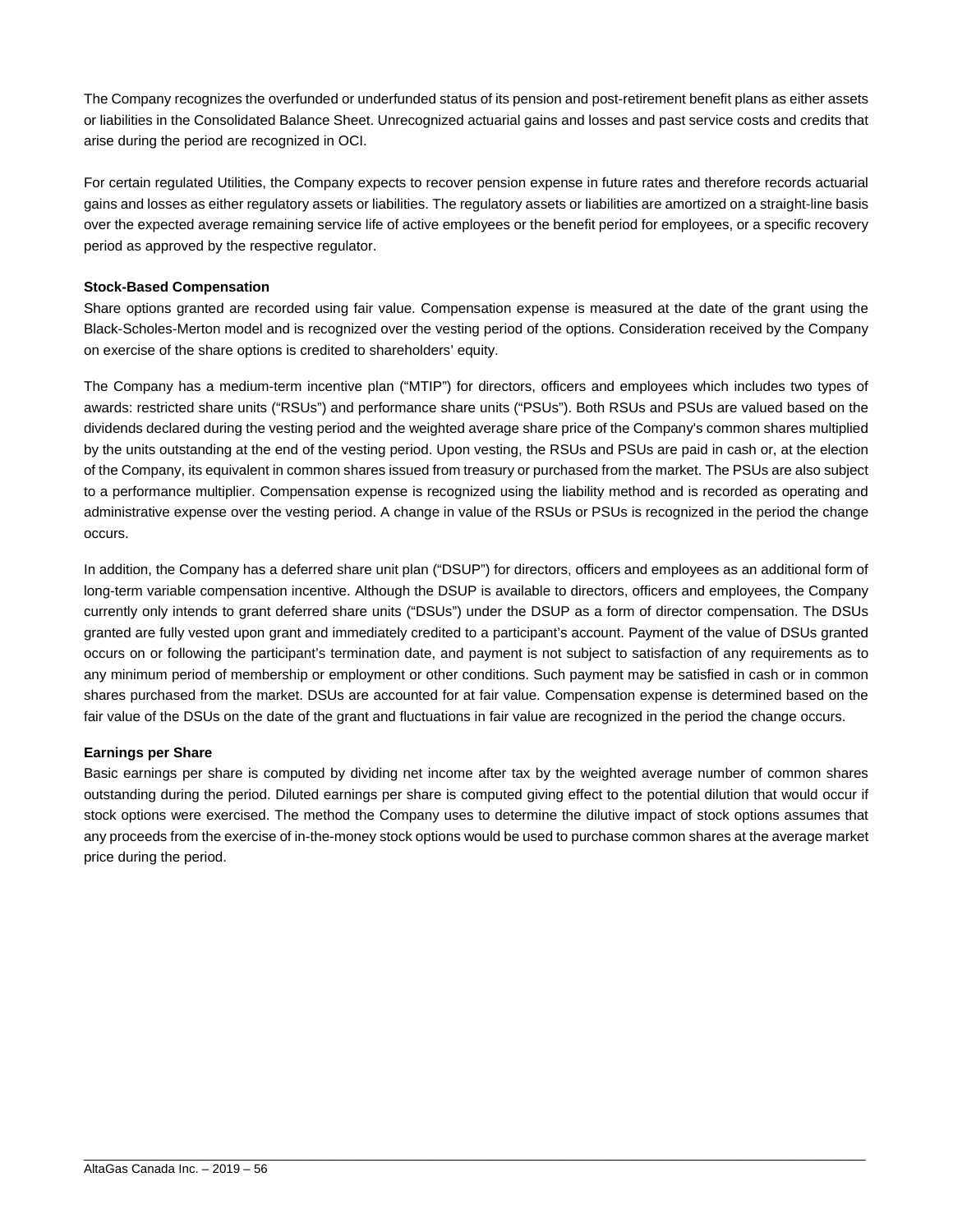# **Income Taxes**

The Company follows the liability method of accounting for income taxes. Under this method, deferred income tax assets and liabilities are determined based on differences between the carrying value and the tax basis of assets and liabilities and are measured using the enacted tax rates and laws that are in effect in the periods in which the differences are expected to be settled or realized. Deferred income tax assets are routinely reviewed and a valuation allowance is recorded to reduce the deferred tax assets if it is more likely than not that deferred tax assets will not be realized.

The financial statement effects of an uncertain tax position are recognized when it is more likely than not, based on technical merits, that the position will be sustained upon examination by a taxing authority. The current and deferred tax impact is equal to the largest amount, considering possible settlement outcomes, that is greater than 50 percent likely of being realized upon settlement with the taxing authorities.

Investment tax credits, if any, are deferred and amortized over the estimated service lives of the related assets.

Interest and penalties assessed by taxing authorities on any underpayment of income tax are accrued and classified as a component of interest expense in the Consolidated Statement of Income.

The rate-regulated natural gas distribution subsidiaries recognize a separate regulatory asset or liability for the amount of deferred income taxes expected to be recovered from, or paid to, customers in the future.

#### **Contingencies**

Liabilities for loss contingencies arising from claims, assessments, litigation and other sources are recorded when it is probable that a liability has been incurred and the amount can be reasonably estimated. Any such accruals are adjusted thereafter as additional information becomes available or circumstances change.

#### **USE OF ESTIMATES AND MEASUREMENT UNCERTAINTY**

The preparation of consolidated financial statements in accordance with U.S. GAAP requires management to make estimates and assumptions that affect the reported amounts of assets and liabilities and the reported amounts of revenue and expenses during the period. Key areas where management has made complex or subjective judgments, when matters are inherently uncertain, include but are not limited to: revenue recognition, depreciation and amortization rates, determination of the classification, term and discount rate for leases, fair value of asset retirement obligations, fair value of property, plant and equipment and goodwill for impairment assessments, fair value of financial instruments, provisions for income taxes, assumptions used to measure employee future benefits, provisions for contingencies, and carrying value of regulatory assets and liabilities. Certain estimates are necessary for the regulatory environment in which the Company operates, which often require amounts to be recorded at estimated values until these amounts are finalized pursuant to regulatory decisions or other regulatory proceedings. By their nature, these estimates are subject to measurement uncertainty and may impact the consolidated financial statements of future periods.

#### **ADOPTION OF NEW ACCOUNTING STANDARDS**

Effective January 1, 2019, the Company adopted the following Financial Accounting Standards Board ("FASB") issued Accounting Standards Updates ("ASU"):

 ASU No. 2016-02 "Leases" and all related amendments (collectively "ASC 842"). ACI has applied ASC 842 using the modified retrospective approach as of the effective date of the new standard. Comparative information has not been restated and continues to be reported under the previous lease guidance ASC 840. The Company has applied the package of transition practical expedients which permitted the Company to not reassess (a) whether any expired or existing contracts contain leases, (b) lease classifications for any expired or existing leases, and (c) initial direct costs for any existing leases. In addition, the Company applied the transition practical expedient that permitted the Company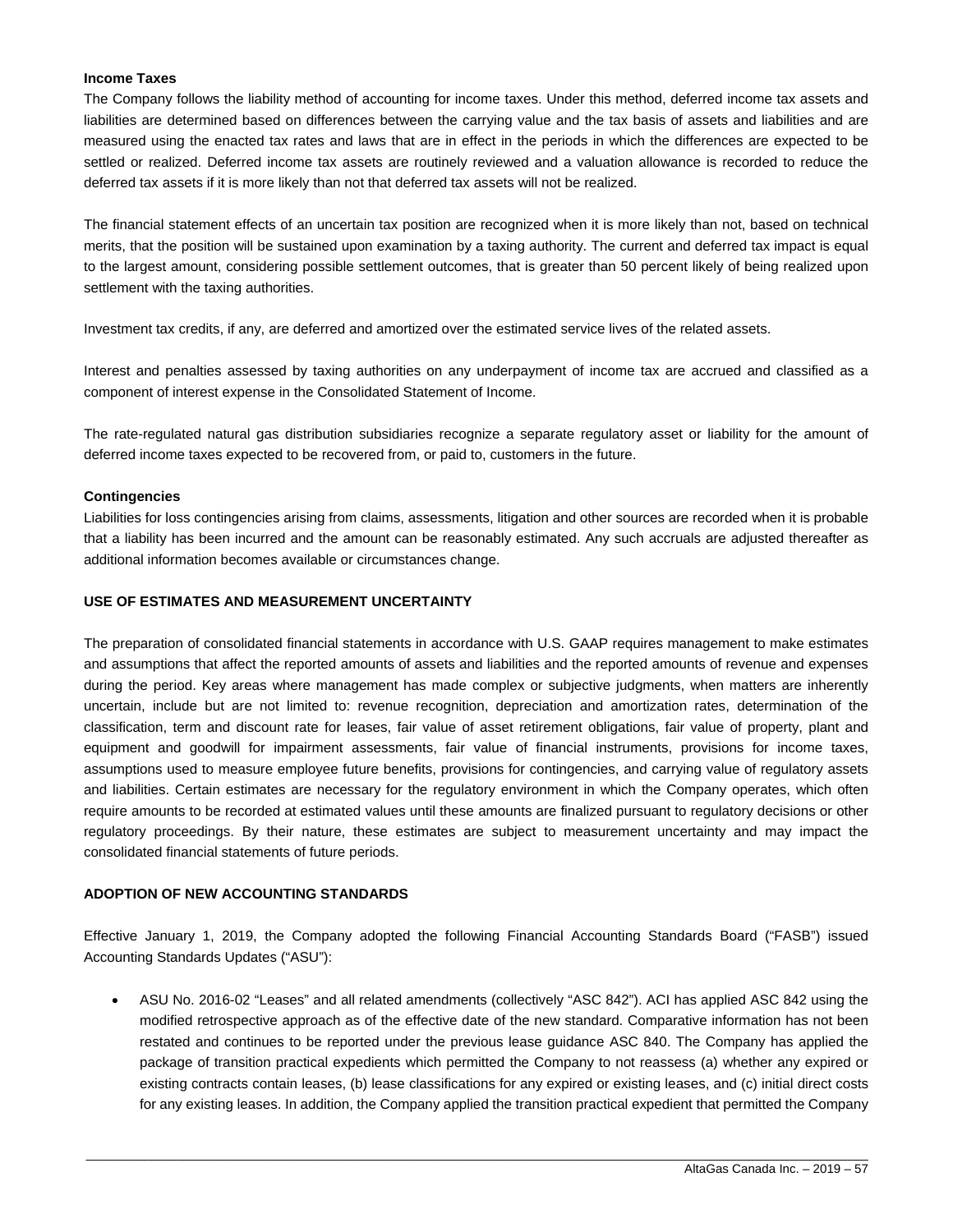to grandfather its accounting policy for land easements that existed as of, or expired, before January 1, 2019. On adoption of ASC 842, all operating leases were recognized on the balance sheet with an increase to other long-term assets of approximately \$5.3 million and an increase to lease liabilities of approximately \$4.2 million (net of the current portion which was recorded under other current liabilities of approximately \$1.1 million). The lease liabilities were measured using the present value of the remaining minimum lease payments for existing operating leases discounted using the Company's incremental borrowing rate as of January 1, 2019. The associated right-of-use assets were measured at the amount equal to the lease liabilities on January 1, 2019, adjusted for any prepaid or accrued lease payments. The adoption of ASC 842 did not impact lessor accounting, the consolidated statement of income, or the consolidated statement of cash flow. Please also refer to note 8 for further details.

- ASU No. 2018-07 "Compensation Stock Compensation: Improvements to Nonemployee Share-Based Payment Accounting". The amendments in this ASU expand the scope of Topic 718 to include share-based payment transactions for acquiring goods and services from nonemployees, with the objective of making the measurement consistent with employee share based payment awards. The adoption of this ASU did not have a material impact on the Company's consolidated financial statements;
- ASU No. 2018-15 "Intangibles-Goodwill and Other Internal-Use Software: Customer's Accounting for Implementation Costs Incurred in a Cloud Computing Arrangement that is a Service Contract". The amendments in this ASU align the requirements for capitalizing implementation costs incurred in a hosting arrangement that is a service contract with the requirements for capitalizing implementation costs incurred to develop or obtain internal-use software (and hosting arrangements that include an internal use software license). The amendments in this ASU are effective for fiscal years beginning after December 15, 2019, and interim periods within those fiscal years, however, the Company has chosen to early adopt this ASU. The adoption of this ASU did not have a material impact on the Company's consolidated financial statements; and
- ASU No. 2019-08 "Compensation Stock Compensation (Topic 718) and Revenue from Contracts with Customers (Topic 606)". The amendments in this ASU align the measurement of share based sales incentives in accordance with ASC 718 to measure and classify using a fair-value based measure to calculate the incentive on grant data and reflect the result as a reduction of revenue in accordance with ASC 606. The adoption of this ASU did not have a material impact on the Company's consolidated financial statements.

# **FUTURE CHANGES IN ACCOUNTING PRINCIPLES**

In June 2016, FASB issued ASU No. 2016-13 "Financial Instruments – Credit Losses: Measurement of Credit Losses on Financial Instruments". The amendments in this ASU replace the current "incurred loss" impairment methodology with an "expected loss" model for financial assets measured at amortized cost. In November 2019, FASB issued ASU No. 2019-10 "Financial Instruments – Credit Losses (Topic 326), Derivatives and Hedging (Topic 815) and Leases (Topic 842): Effective Dates" which deferred the effective date of ASU No. 2016-13 to January 1, 2023. Early adoption is permitted. The Company is currently completing its assessment of the impact of these ASUs on its consolidated financial statements.

In August 2018, FASB issued ASU No. 2018-13 "Fair Value Measurement – Disclosure Framework: Changes to the Disclosure Requirements for Fair Value Measurement". The amendments in this ASU modify the disclosure requirements on fair value measurements. The amendments in this update are effective for fiscal years beginning after December 15, 2019, and interim periods within those fiscal years. Early adoption is permitted. The adoption of this ASU is not expected to have a material impact on the Company's consolidated financial statements.

In August 2018, FASB issued ASU No. 2018-14 "Compensation – Retirement Benefits-Defined Benefit Plans – General: Disclosure Framework – Changes to the Disclosure Requirements for the Defined Benefit Plans". The amendments in this ASU modify the disclosure requirements on defined benefit pension and other postretirement plans. The amendments in this ASU are effective for fiscal years beginning after December 15, 2020, and interim periods within those fiscal years. Early adoption is permitted. The adoption of this ASU is not expected to have a material impact on the Company's consolidated financial statements.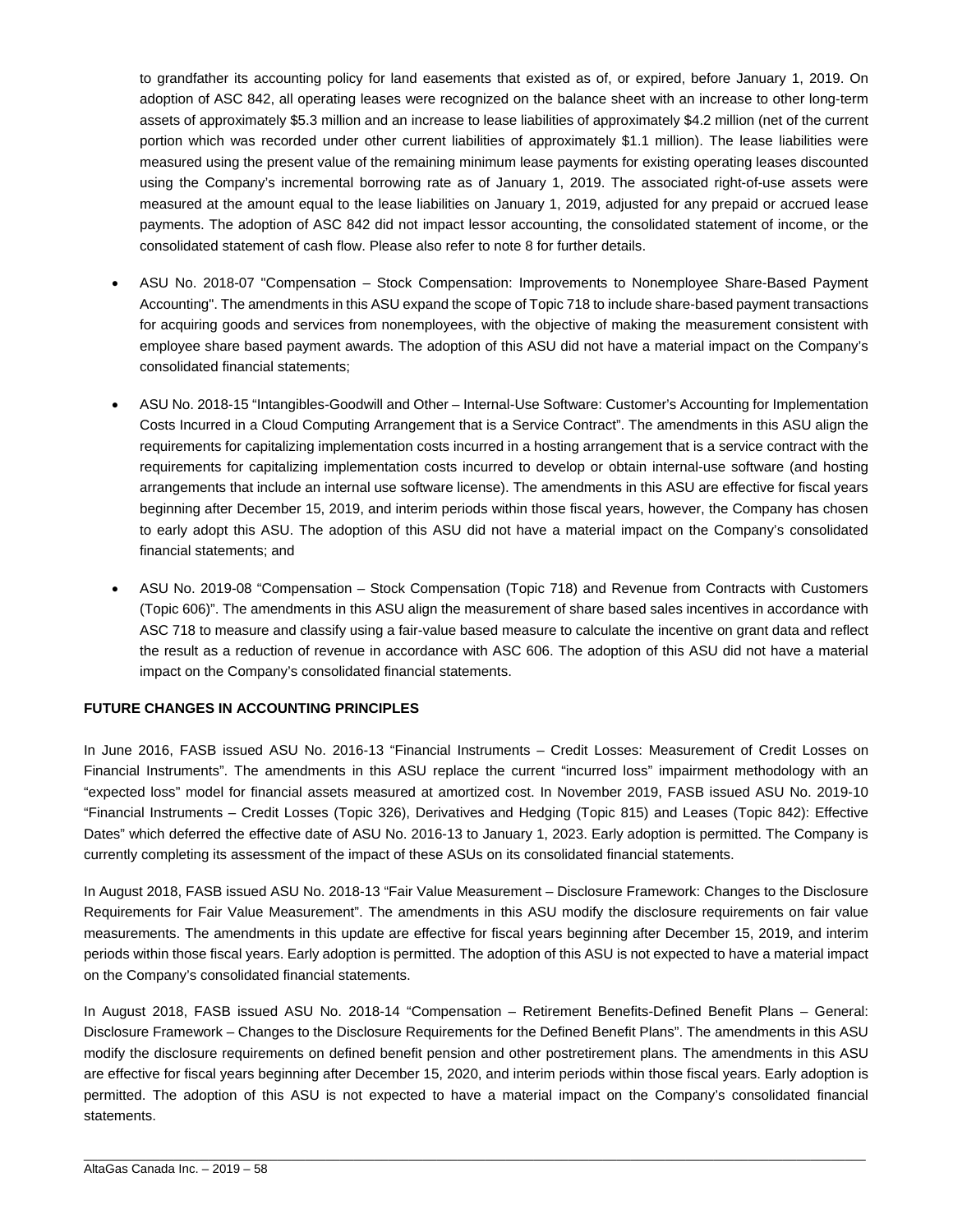In October 2018, FASB issued ASU 2018-17 "Consolidation – Targeted Improvements to Related Party Guidance for Variable Interest Entities ("VIE")". The amendments in this ASU provide that indirect interest held through related parties under common control will be considered on a proportional basis when determining whether fees paid to decision makers and service providers are variable interests. Under the new guidance, fewer decision-making fees will be considered variable interests in a VIE because the other interests held will be less significant using the proportionate method rather than when considered in their entirety. The amendments in this ASU are effective for fiscal years beginning after December 15, 2019, and interim periods within those fiscal years. All entities are required to apply the amendments in this ASU retrospectively with a cumulative-effect adjustment to retained earnings at the beginning of the earliest period presented. Early adoption is permitted. The adoption of this ASU is not expected to have a material impact on the Company's consolidated financial statements.

In November 2018, FASB issued ASU 2018-18 "Collaborative Arrangements – Clarifying the Interaction between Topic 808 and Topic 606". The amendments in this ASU clarifies that certain transactions between collaborative partners should be accounted for as revenue under ASC 606 when the collaborative partner is a customer, provides guidance specifying that a distinct good or service is the unit of account for evaluating whether a transaction is with a customer, and precludes a company from presenting transactions with a collaborative partner that are not in the scope of ASC 606 together with revenue from contracts with customers. The amendments in this ASU are effective for fiscal years beginning after December 15, 2019, and interim periods within those fiscal years. Early adoption is permitted. The adoption of this ASU is not expected to have a material impact on the Company's consolidated financial statements.

In April 2019, FASB issued ASU No. 2019-04 "Topic 815 – Derivatives and Hedges and Topic 825 – Financial Instruments." The amendments in this ASU clarify aspects of ASU 2017-12 regarding partial-term fair value hedges and fair value basis adjustments. In addition, this ASU, amends ASU 2016-01 to clarify that the measurement alternative in ASC 321-10 for equity securities without readily determinable fair value represents a nonrecurring fair value measurement under ASC 820. The amendments to ASU 2017-12 and ASU 2016-01 are effective for fiscal years beginning after December 15, 2019 and interim periods within those fiscal years. The adoption of this ASU is not expected to have a material impact on the Company's consolidated financial statements.

In December 2019, FASB issued ASU No. 2019-12 "Income Taxes (Topic 740) - Simplifying the Accounting for Income Taxes". The amendments in this ASU removes certain exceptions and provides some simplifications in accounting for income taxes. The amendments in this ASU are effective for fiscal years beginning after December 15, 2020. The adoption of this ASU is not expected to have a material impact on the Company's consolidated financial statements.

# **4. INVENTORY**

|                 | December 31, |    | December 31,    |
|-----------------|--------------|----|-----------------|
| As at           | 2019         |    | 2018            |
| Natural gas     | 0.7          | ъD | 0.8             |
| Other inventory | 0.7          |    | 0.6             |
|                 | 1.4          |    | $\mathsf{I}$ .4 |

# **5. PROPERTY, PLANT AND EQUIPMENT**

| As at            |  | December 31, 2019 |  |                    |  |                  | December 31, 2018         |      |              |  |          |
|------------------|--|-------------------|--|--------------------|--|------------------|---------------------------|------|--------------|--|----------|
|                  |  |                   |  | <b>Accumulated</b> |  | Net book         |                           |      | Accumulated  |  | Net book |
|                  |  | Cost              |  | amortization       |  | value            | Cost                      |      | amortization |  | value    |
| Renewable Energy |  | $212.5$ \$        |  | $(71.2)$ \$        |  | $141.3 \quad$ \$ | 211.0                     | - \$ | $(63.9)$ \$  |  | 147.1    |
| <b>Utilities</b> |  | 1,003.6           |  | (141.4)            |  | 862.2            | 941.3                     |      | (119.8)      |  | 821.5    |
| Corporate        |  | 0.3               |  |                    |  | 0.3              |                           |      |              |  |          |
|                  |  | 1.216.4           |  | $(212.6)$ \$       |  |                  | <b>1,003.8</b> \$ 1,152.3 |      | $(183.7)$ \$ |  | 968.6    |

Interest capitalized on long-term capital construction projects for the year ended December 31, 2019 was \$0.1 million (2018 - \$nil).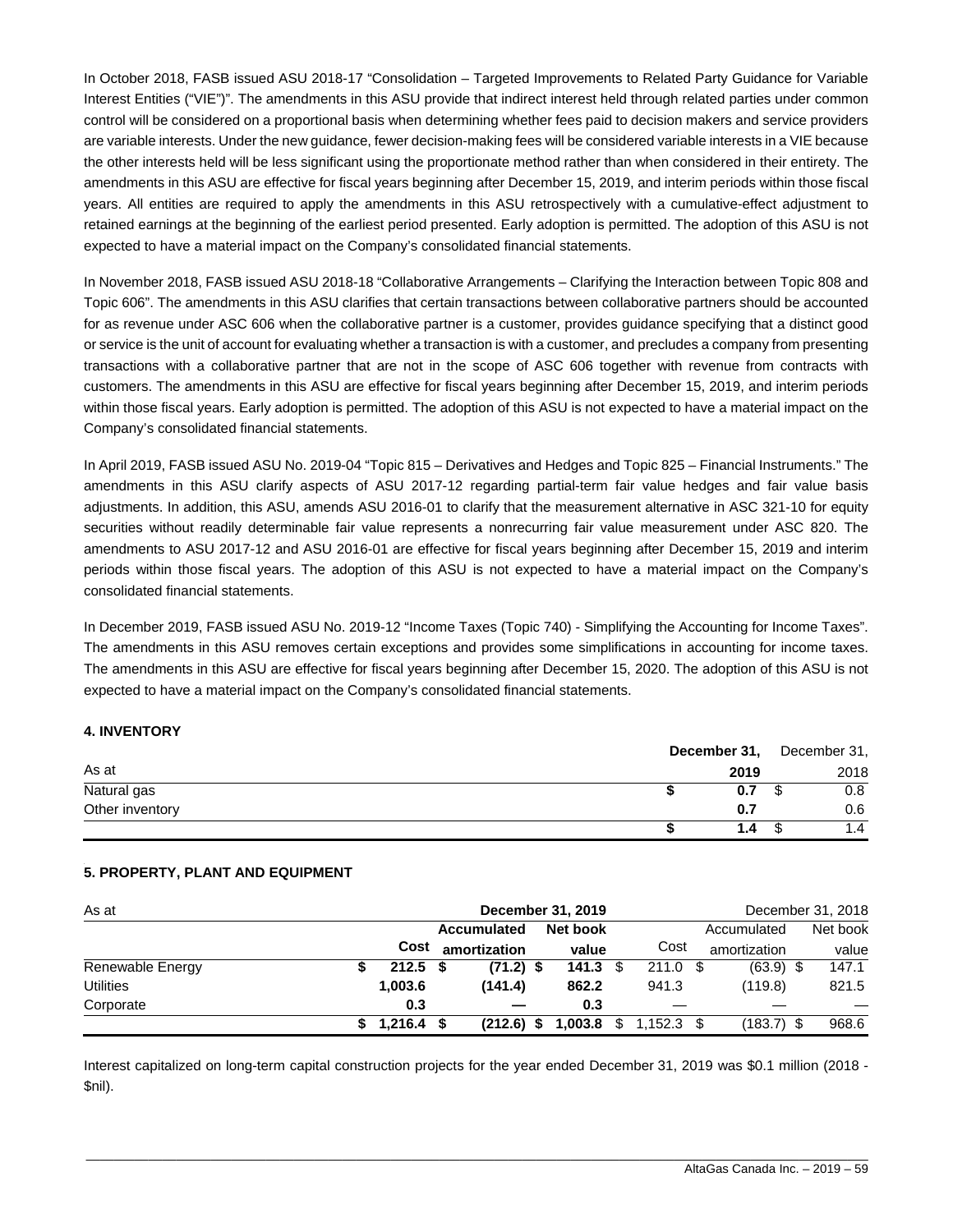Contributions in aid of construction of \$3.5 million (2018 - \$4.3 million) were recorded as a reduction of cost during the year.

Depreciation expense related to property, plant and equipment for the year ended December 31, 2019 was \$27.6 million (2018 - \$25.7 million). As at December 31, 2019, the Company had approximately \$20.2 million (December 31, 2018 - \$13.3 million) of capital projects under construction that were not yet subject to amortization. In addition, as at December 31, 2019, \$2.6 million of land costs (December 31, 2018 - \$9.2 million) were not subject to amortization.

# **6. INTANGIBLE ASSETS**

| As at                   | December 31, 2019  |  |                              |  | December 31, 2018 |             |                   |          |              |  |       |
|-------------------------|--------------------|--|------------------------------|--|-------------------|-------------|-------------------|----------|--------------|--|-------|
|                         | <b>Accumulated</b> |  | Net book                     |  |                   | Accumulated |                   | Net book |              |  |       |
|                         |                    |  | Cost <sub>amortization</sub> |  | value             |             | Cost              |          | amortization |  | value |
| Software                | 26.2               |  | $(12.4)$ \$                  |  | 13.8 <sup>°</sup> |             | 29.0 <sup>5</sup> |          | (19.7) \$    |  | 9.3   |
| Land rights             | 9.4                |  | (2.5)                        |  | 6.9               |             | 9.2               |          | (2.3)        |  | 6.9   |
| Franchises and consents | 3.6                |  | (2.4)                        |  | 1.2               |             | 3.6               |          | (2.3)        |  | 1.3   |
|                         | 39.2               |  | $(17.3)$ \$                  |  | 21.9              | - \$        | 41.8              | - \$     | $(24.3)$ \$  |  | 17.5  |

Amortization expense related to intangible assets for the year ended December 31, 2019 was \$3.0 million (2018 - \$2.6 million).

As at December 31, 2019, the Company excluded \$1.9 million (December 31, 2018 - \$1.9 million) of assets with an indefinite life from the asset base subject to amortization.

The following table sets forth the estimated amortization expense of intangible assets, excluding any amortization of assets not yet subject to amortization as well as assets with indefinite life, for the years ended December 31:

| 2020       | ◡      | 3.4 |
|------------|--------|-----|
| 2021       | D      | 3.6 |
| 2022       | ง      | 2.8 |
| 2023       | ጦ<br>J | 2.1 |
| 2024       | S      | 0.8 |
| Thereafter | Ф      | 7.3 |

# **7. REGULATORY ASSETS AND LIABILITIES**

The Company accounts for certain transactions in accordance with ASC 980, Regulated Operations. The Company refers to this accounting guidance for regulated entities as "regulatory accounting". Under regulatory accounting, utilities are permitted to defer expenses and income as regulatory assets and liabilities, respectively, in the Consolidated Balance Sheet when it is probable that those expenses and income will be allowed in the rate-setting process in a period different from the period in which they would have been reflected in the Consolidated Statement of Income by a non-rate-regulated entity. These deferred regulatory assets and liabilities are included in the Consolidated Statement of Income in future periods when the amounts are reflected in customer rates. Management's assessment of the probability of recovery or pass-through of regulatory assets and liabilities requires judgment and interpretation of laws and regulatory agency orders, rules, and rate-making conventions. The relevant regulatory bodies are the AUC, BCUC and NSUARB.

If, for any reason, the Company ceases to meet the criteria for application of regulatory accounting for all or part of its utility operations, regulatory assets and liabilities related to those portions ceasing to meet the criteria would be de-recognized from the Consolidated Balance Sheet and included in the Consolidated Statement of Income for the period in which discontinuance of regulatory accounting occurs. Factors that give rise to the discontinuance of regulatory accounting include: (i) increasing competition that restricts the Company's ability to charge prices sufficient to recover specific costs, and (ii) a significant change in the manner in which rates are set by regulatory agencies from cost-based regulation to another form of regulation. The Company's review of these criteria currently supports continued application of regulatory accounting for the Utilities.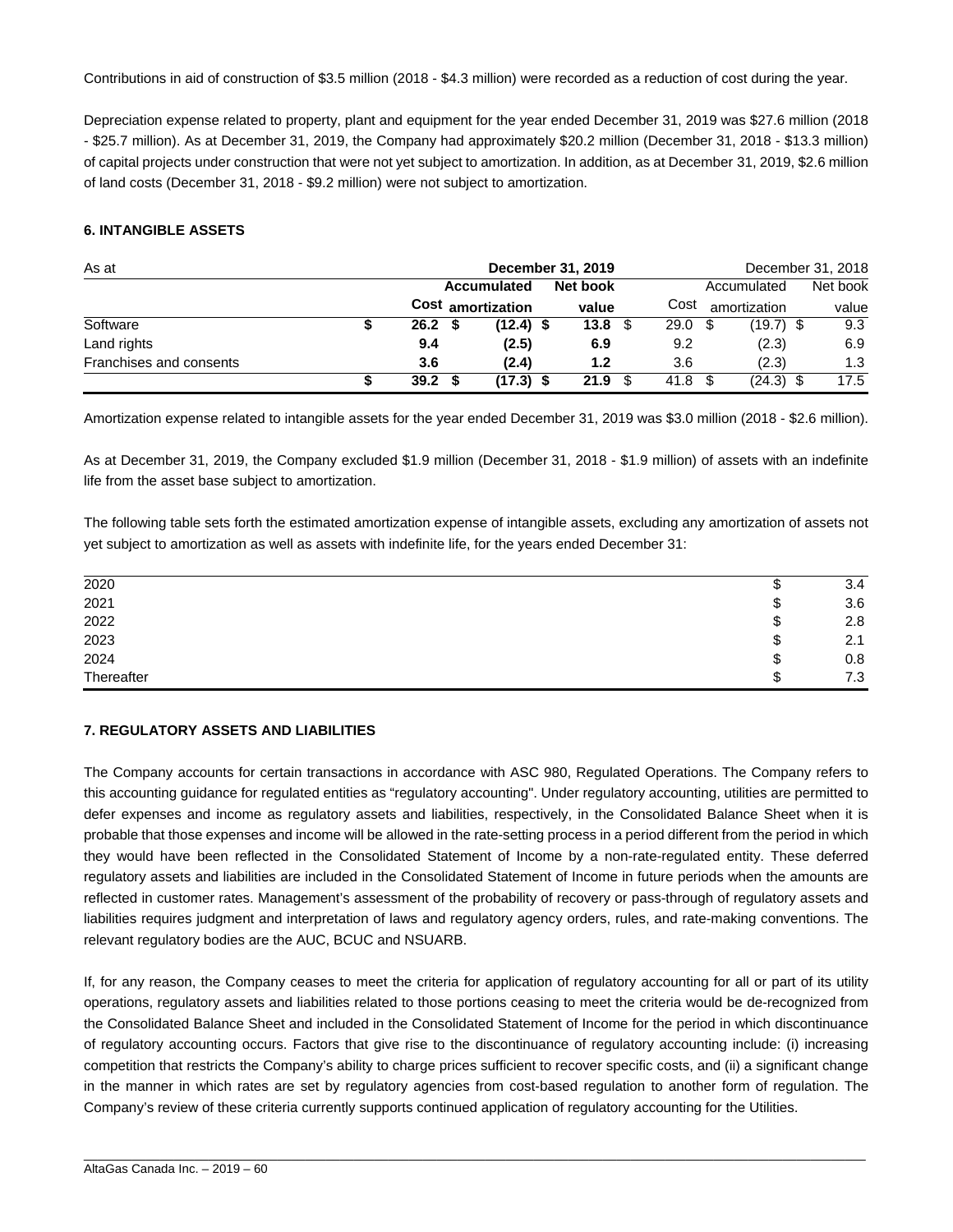The table below summarizes the regulatory assets and liabilities recorded in the Consolidated Balance Sheets as at December 31, 2019 and 2018 and the remaining period over which the Company expects to realize the assets or settle the liabilities:

|                                                              | December 31, |     | December 31, | Recovery           |
|--------------------------------------------------------------|--------------|-----|--------------|--------------------|
| As at                                                        | 2019         |     | 2018         | Period             |
| Regulatory assets - current                                  |              |     |              |                    |
| Deferred cost of gas                                         | \$<br>1.0    | \$  | 0.1          | Less than one year |
| Deferred property taxes                                      | 0.6          |     | 0.5          | Less than one year |
|                                                              | \$<br>1.6    | \$  | 0.6          |                    |
| Regulatory assets - non-current                              |              |     |              |                    |
| Deferred regulatory costs and rate stabilization adjustment  | \$<br>4.5    | \$  | 2.5          | Various            |
| Future recovery of pension and other retirement benefits (a) | 33.6         |     | 30.2         | Various            |
| Deferred depreciation and amortization (b)                   | 22.0         |     | 22.6         | Various            |
| Deferred future income taxes (c)                             | 115.6        |     | 103.9        | Various            |
| Deferred customer retention program amortization (d)         | 36.2         |     | 26.2         | Various            |
| Revenue deficiency account (e)                               | 21.2         |     | 28.0         | Various            |
| Other                                                        | 1.9          |     | 2.4          | Various            |
|                                                              | \$<br>235.0  | \$  | 215.8        |                    |
| Regulatory liabilities - current                             |              |     |              |                    |
| Deferred cost of gas                                         | \$<br>6.7    | \$  | 7.3          | Less than one year |
| Deferred regulatory costs                                    |              |     | 1.4          | Less than one year |
| Other                                                        | 0.4          |     | 0.2          | Less than one year |
|                                                              | \$<br>7.1    | \$  | 8.9          |                    |
| Regulatory liabilities - non-current                         |              |     |              |                    |
| Option fees deferral (f)                                     | \$<br>4.6    | \$. | 4.5          | Various            |
| Future removal and site restoration costs (g)                | 22.0         |     | 17.5         | Various            |
| Other                                                        |              |     | 0.1          | Various            |
|                                                              | \$<br>26.6   | \$  | 22.1         |                    |

*(a) Certain utilities have recovered pension costs related to regulated operations in rates, and as such the Company has recorded a regulatory asset for the*  pension funding deficiency. Depending on the method utilized by the utility the recovery period can be either the expected service life of the employees or the *benefit period for employees or a specific recovery period as approved by the respective regulator.* 

*(b) Pursuant to the NSUARB decisions in 2009 and 2011, HGL was ordered to suspend amortization of property, plant and equipment and intangible assets for regulatory purposes for the fiscal periods from 2009 to 2013. The NSUARB, in its decision dated November 24, 2011, directed amortization to be phased in over a four year period at the following rates: 2014 at 25 percent of the authorized rates; 2015 at 50 percent of the authorized rates; 2016 at 75 percent of the authorized rates; and 2017 at 100 percent of the authorized rates. As a result of this order, HGL recognized a regulatory asset equal to the amortization that would have otherwise been included in rates.* 

*(c) Remaining amortization period varies depending on the timing of underlying transactions.* 

*(d) In 2016, the NSUARB approved HGL's Customer Retention Program application to decrease distribution rates for commercial customers with consumption between 500 and 4,999 gigajoule per year, suspend depreciation and to increase the capitalization rate for operating, maintenance and administrative expenses effective March 22, 2016.* 

*(e) HGL has an approval from the NSUARB to use a revenue deficiency account ("RDA") until it is fully recovered, subject to a maximum of \$50 million, imposed*  in 2010, which may be increased subject to approval by the NSUARB. The RDA is the cumulative difference between the revenue requirements and the actual *amounts billed to customers.* 

*(f) Pursuant to BCUC approved negotiated settlement agreement.* 

(g) This amount and timing of draw down is dependent upon the cost of removal of underlying utility property, plant and equipment and the life of property, plant *and equipment*.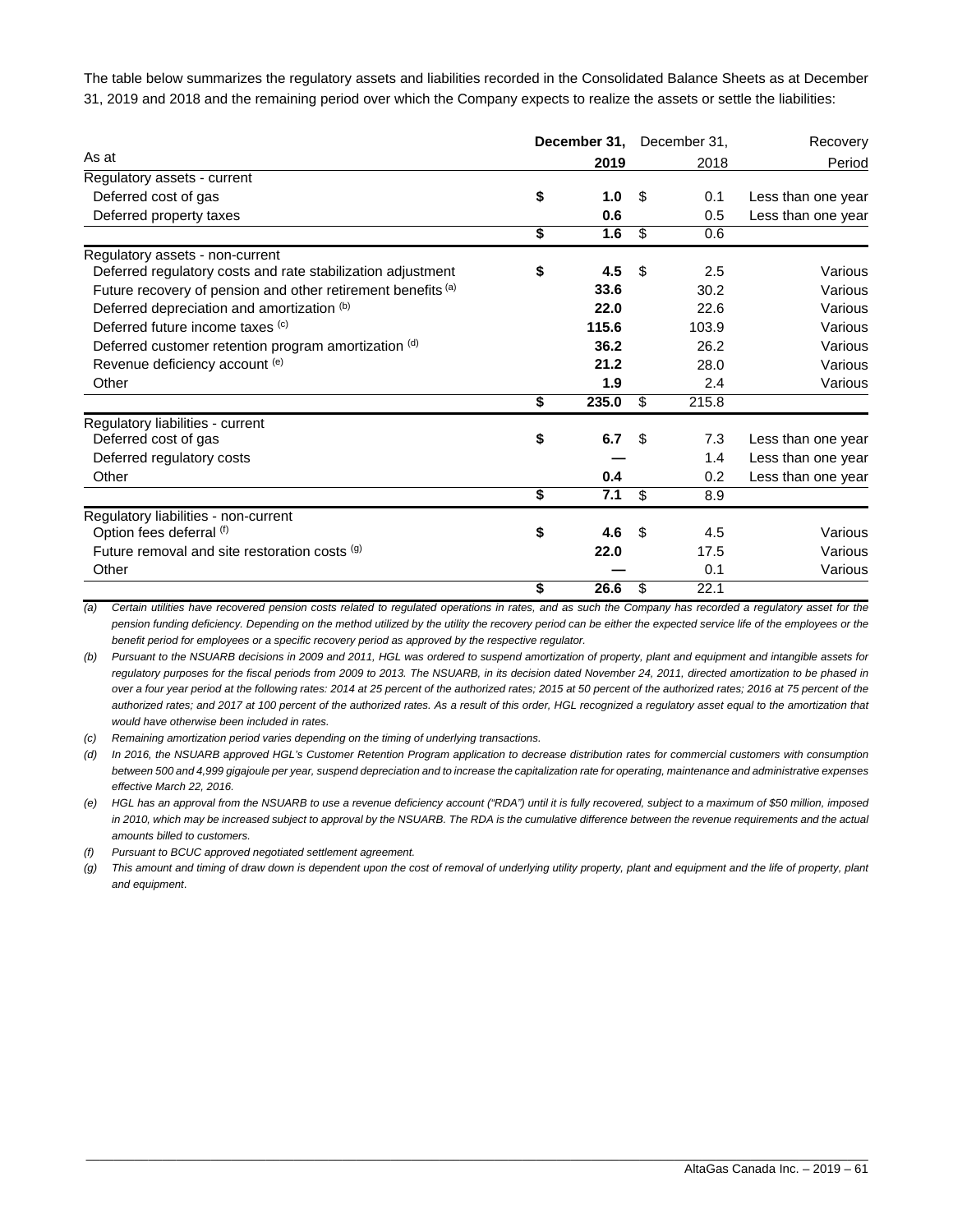# **8. LEASES**

The Company's leases include: land, buildings, and office and field equipment.

|                                                       | December 31, | January 1, |
|-------------------------------------------------------|--------------|------------|
| As at                                                 | 2019         | 2019       |
| Weighted average remaining lease term (years)         |              |            |
| Operating leases                                      | 19.6         | 27.8       |
| Finance leases                                        | 14.9         | n/a        |
| Weighted average discount rate (%)                    |              |            |
| Operating leases                                      | 3.5          | 4.1        |
| Finance leases                                        | 2.9          | n/a        |
|                                                       | December 31, | January 1, |
| As at                                                 | 2019         | 2019       |
| <b>Operating Leases</b>                               |              |            |
| Operating lease right of use assets <sup>(a)</sup>    | \$<br>8.3    | \$<br>5.3  |
| Current <sup>(b)</sup>                                | \$<br>1.3    | \$<br>1.1  |
| Long-term                                             | 7.0          | 4.2        |
| Total operating lease liabilities                     | \$<br>8.3    | \$<br>5.3  |
| <b>Finance Leases</b>                                 |              |            |
| Finance lease right of use assets, net <sup>(c)</sup> | \$<br>0.5    | \$         |
| Current portion of long-term debt                     | \$           | \$         |
| Long-term debt                                        | 0.5          |            |
| Total finance lease liabilities                       | \$<br>0.5    | \$         |

*(a) Included under the line item "Other long-term assets" on the Consolidated Balance Sheet.* 

*(b) Included under the line item "Other current liabilities" on the Consolidated Balance Sheet.* 

*(c) Included under the line item "Property, plant and equipment" on the Consolidated Balance Sheet.* 

Maturity analysis of lease liabilities during the next five years and thereafter is as follows:

|                         | Operating     | <b>Finance</b> |  |
|-------------------------|---------------|----------------|--|
| As at December 31, 2019 | <b>Leases</b> | <b>Leases</b>  |  |
| 2020                    | 1.7           |                |  |
| 2021                    | 1.6           |                |  |
| 2022                    | 1.0           |                |  |
| 2023                    | 0.7           |                |  |
| 2024                    | 0.7           |                |  |
| Thereafter              | 7.6           | 0.6            |  |
| Total lease payments    | 13.3          | 0.6            |  |
| Less: imputed interest  | (5.0)         | (0.1)          |  |
| Total                   | 8.3           | 0.5            |  |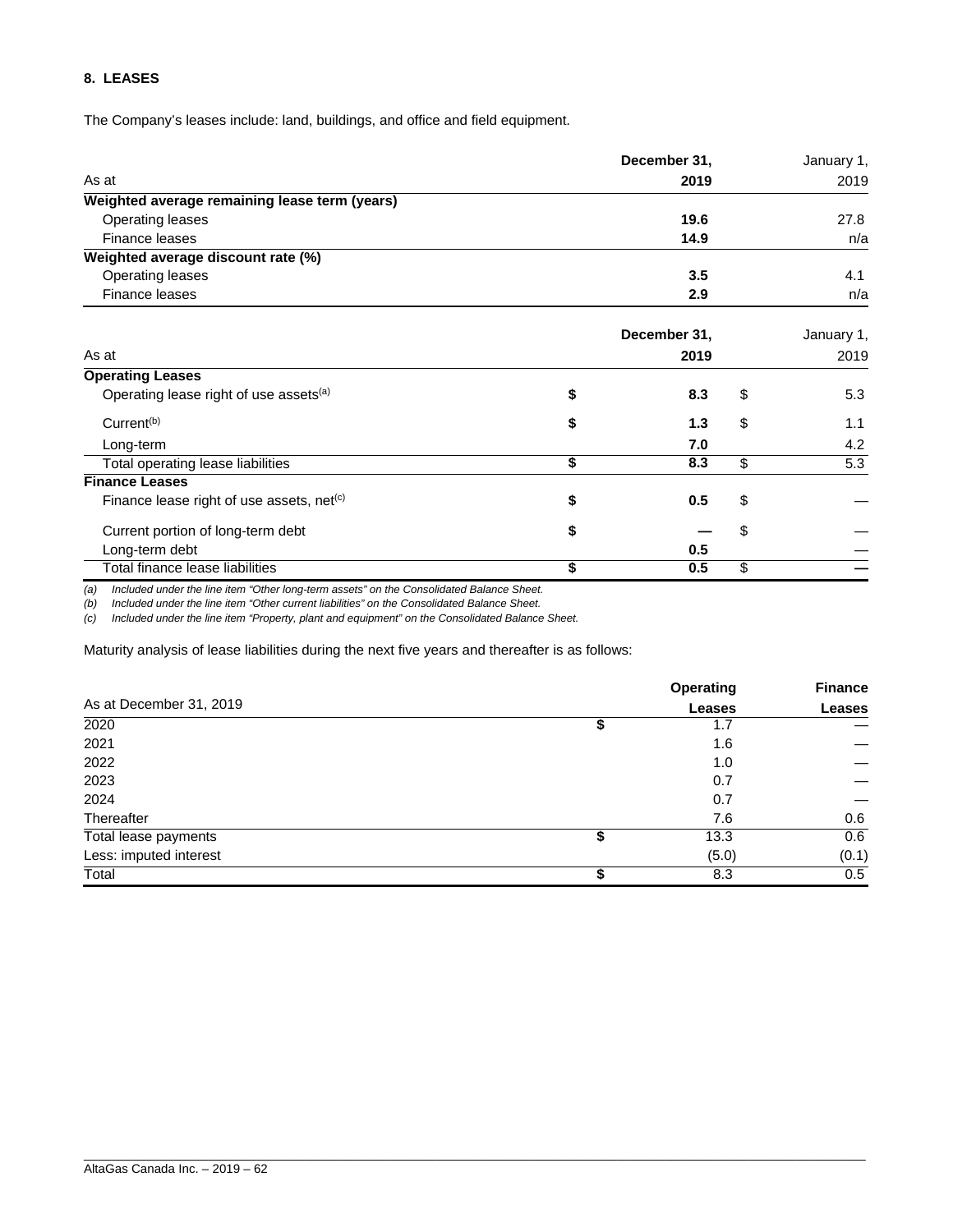The following table summarizes the lease expense recognized in the Consolidated Statement of Income:

|                                                                                | Year ended  |
|--------------------------------------------------------------------------------|-------------|
|                                                                                | December 31 |
|                                                                                | 2019        |
| <b>Operating lease cost</b>                                                    |             |
| Operating leases                                                               | \$<br>1.3   |
| Short-term leases                                                              | 0.2         |
| Variable lease payments not included in the determination of lease liabilities | 0.3         |
| Total operating lease cost(a)                                                  | 1.8         |
| <b>Finance lease cost</b>                                                      |             |
| Amortization of right-of-use assets                                            |             |
| Interest on lease liabilities                                                  |             |
| Total finance lease cost                                                       |             |
| Total lease cost                                                               | 1.8         |

*(a) Included under the line item "Operating and administrative" on the Consolidated Statement of Income.*

The following table provides supplemental information related to leases:

|                                                                         | Year ended  |
|-------------------------------------------------------------------------|-------------|
|                                                                         | December 31 |
|                                                                         | 2019        |
| Cash paid for amounts included in the measurement of lease liabilities: |             |
| Operating cash flows used for operating leases                          | 1.3         |
| Operating cash flows used for finance leases                            |             |
| Financing cash flows used for finance leases                            |             |
| Right of use assets obtained in exchange for new lease liabilities:     |             |
| <b>Operating leases</b>                                                 | 4.0         |
| Finance leases                                                          | 0.5         |

# **9. INVESTMENTS ACCOUNTED FOR BY THE EQUITY METHOD**

|                    |          | Ownership  | December 31, | December 31,             |
|--------------------|----------|------------|--------------|--------------------------|
| <b>Description</b> | Location | Percentage | 2019         | 2018                     |
| Inuvik Gas Ltd.    | Canada   | 33.333     | $-$ s        | $\overline{\phantom{m}}$ |
| Coast LP           | Canada   | 10         | 118.4        | 118.9                    |
|                    |          |            | 118.4        | 118.9                    |

Summarized financial information, assuming a 100% ownership interest in the equity investments listed above, is as follows:

|          |        |        | Year ended  |
|----------|--------|--------|-------------|
|          |        |        | December 31 |
|          | 2019   |        | 2018        |
| Revenues | 148.7  | \$     | 111.4       |
| Expenses | (74.6) |        | (68.4)      |
|          | 74.1   | ጥ<br>D | 43.0        |

|                               |  | December 31, |     | December 31, |  |  |
|-------------------------------|--|--------------|-----|--------------|--|--|
| As at                         |  | 2019         |     | 2018         |  |  |
| Current assets                |  | 29.6         | \$. | 15.1         |  |  |
| Property, plant and equipment |  | 1.068.1      | S   | 1,089.8      |  |  |
| Intangible assets             |  | 243.5        | \$. | 246.3        |  |  |
| <b>Current liabilities</b>    |  | (26.4)       |     | (24.7)       |  |  |
| Other long-term liabilities   |  | (131.6)      |     | (137.4)      |  |  |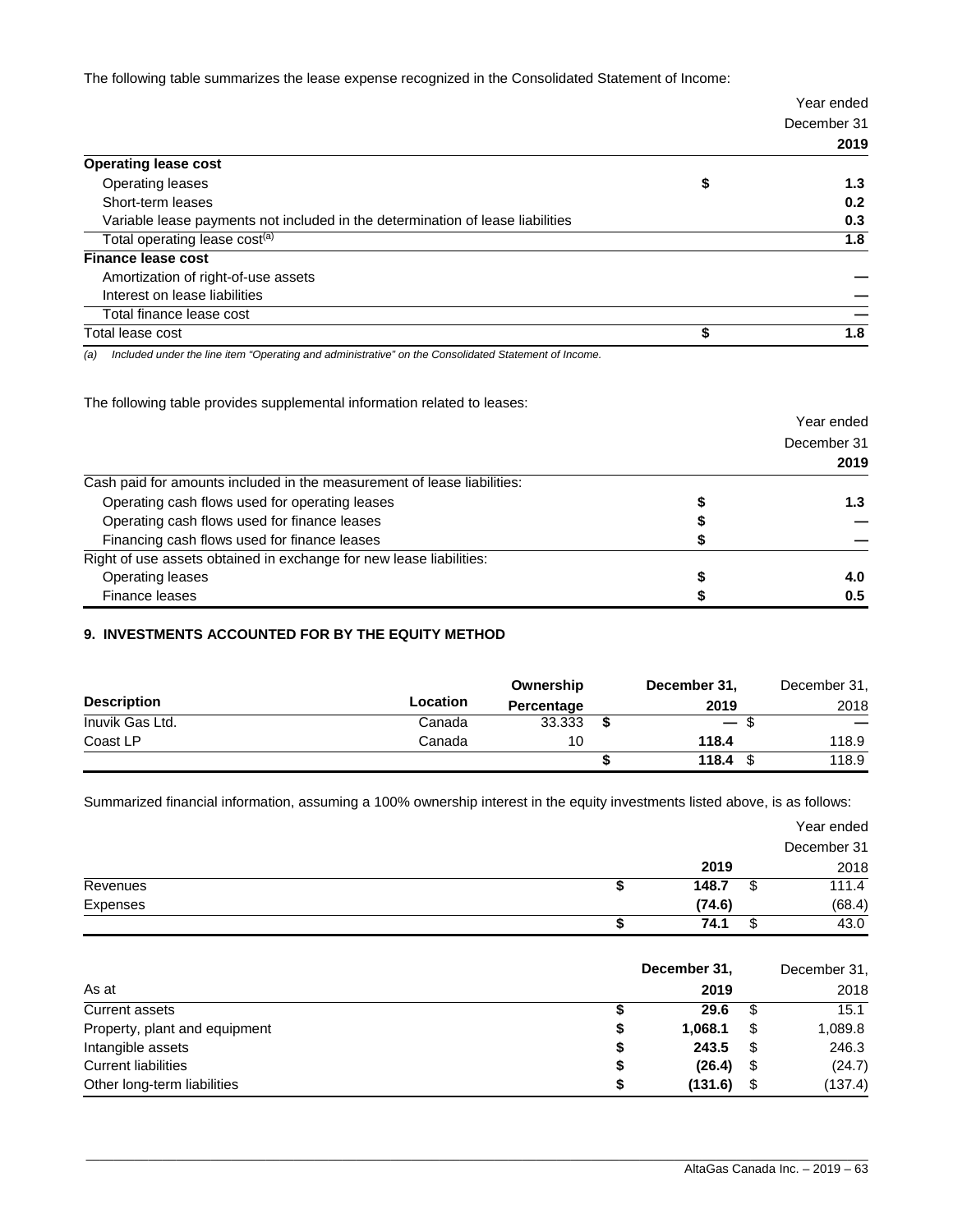During the year ended December 31, 2019, a distribution of \$8.0 million was received from Coast LP while during the year ended December 31, 2018, a distribution of \$24.8 million was received from Coast LP. Of the \$24.8 million received in 2018, \$20.3 million was related to a special distribution due to a change in ownership in Coast LP and was redistributed to AltaGas prior to the Acquisition.

# **10. SHORT-TERM DEBT**

As at December 31, 2019, the Company held a \$35.0 million (December 31, 2018 - \$35.0 million) revolving operating credit facility with a Canadian chartered bank. Borrowings under this facility are due on demand. Draws on this facility are by way of overdraft, Canadian prime rate loans, U.S. base-rate loans, letters of credit, bankers' acceptances and LIBOR loans. As at December 31, 2019, outstanding overdraft under this facility were \$0.9 million (December 31, 2018 - \$nil). Letters of credit outstanding under this facility as at December 31, 2019 were \$3.8 million (December 31, 2018 - \$4.0 million).

As at December 31, 2019, the Company held a \$25.0 million (December 31, 2018 - \$25.0 million) bank operating facility which is available for PNG's working capital purposes and expires on May 4, 2021. Draws on this facility are by way of prime-rate advances, bankers' acceptances or letters of credit at the bank's prime rate or for a fee. As at December 31, 2019, prime-rate advances under the operating facility were \$11.2 million (December 31, 2018 - \$5.8 million). Letters of credit outstanding under this facility as at December 31, 2019 were \$3.9 million (December 31, 2018 - \$3.7 million).

# **11. LONG-TERM DEBT**

|                                                                     |               | December 31, | December 31, |
|---------------------------------------------------------------------|---------------|--------------|--------------|
| As at                                                               | Maturity date | 2019         | 2018         |
| Credit facilities                                                   |               |              |              |
| \$200 million unsecured revolving credit facility <sup>(a)(c)</sup> | 31-Dec-2023   | \$<br>46.4   | \$<br>47.9   |
| \$25 million PNG committed credit facility <sup>(a)</sup>           | 4-May-2023    | 25.0         | 19.0         |
| Debenture notes                                                     |               |              |              |
| PNG 2025 series debenture - 9.30 percent <sup>(b)</sup>             | 18-Jul-2025   | 12.0         | 12.5         |
| PNG 2027 series debenture - 6.90 percent <sup>(b)</sup>             | 2-Dec-2027    | 13.0         | 13.5         |
| Unsecured term loan                                                 | 25-Oct-2020   | 14.0         | 249.4        |
| Medium term notes                                                   |               |              |              |
| \$300 million senior unsecured - 4.26 percent                       | 5-Dec-2028    | 300.0        | 300.0        |
| \$250 million senior unsecured - 3.15 percent                       | 6-Apr-2026    | 250.0        |              |
| Finance lease liabilities (note 8)                                  |               | 0.5          |              |
|                                                                     |               | \$<br>660.9  | \$<br>642.3  |
| Less debt issuance costs and discount                               |               | (3.3)        | (2.5)        |
|                                                                     |               | \$<br>657.6  | \$<br>639.8  |
| Less current portion                                                |               | (14.8)       | (1.0)        |
|                                                                     |               | \$<br>642.8  | \$<br>638.8  |

*(a) Borrowings on the credit facility can be by way of Canadian prime rate-based loans, U.S. base rate loans, bankers' acceptances and LIBOR loans.* 

*(b) Collateral for the Secured Debentures consists of a specific first mortgage on substantially all of PNG's PP&E and gas purchase and gas sales contracts, and a first floating charge on other property, assets and undertakings.* 

*(c) On February 13, 2020, the maturity date of the \$200 million unsecured revolving credit facility was extended to December 31, 2023.* 

Principal repayments of long-term debt during the next five years and thereafter are as follows:

| As at                      |    |       |
|----------------------------|----|-------|
| 2020                       |    | 15.0  |
| 2021                       | ۰D | 1.0   |
| 2022<br>2023<br>Thereafter |    | 1.0   |
|                            | ъ  | 72.4  |
|                            | ъ  | 571.5 |
|                            |    | 660.9 |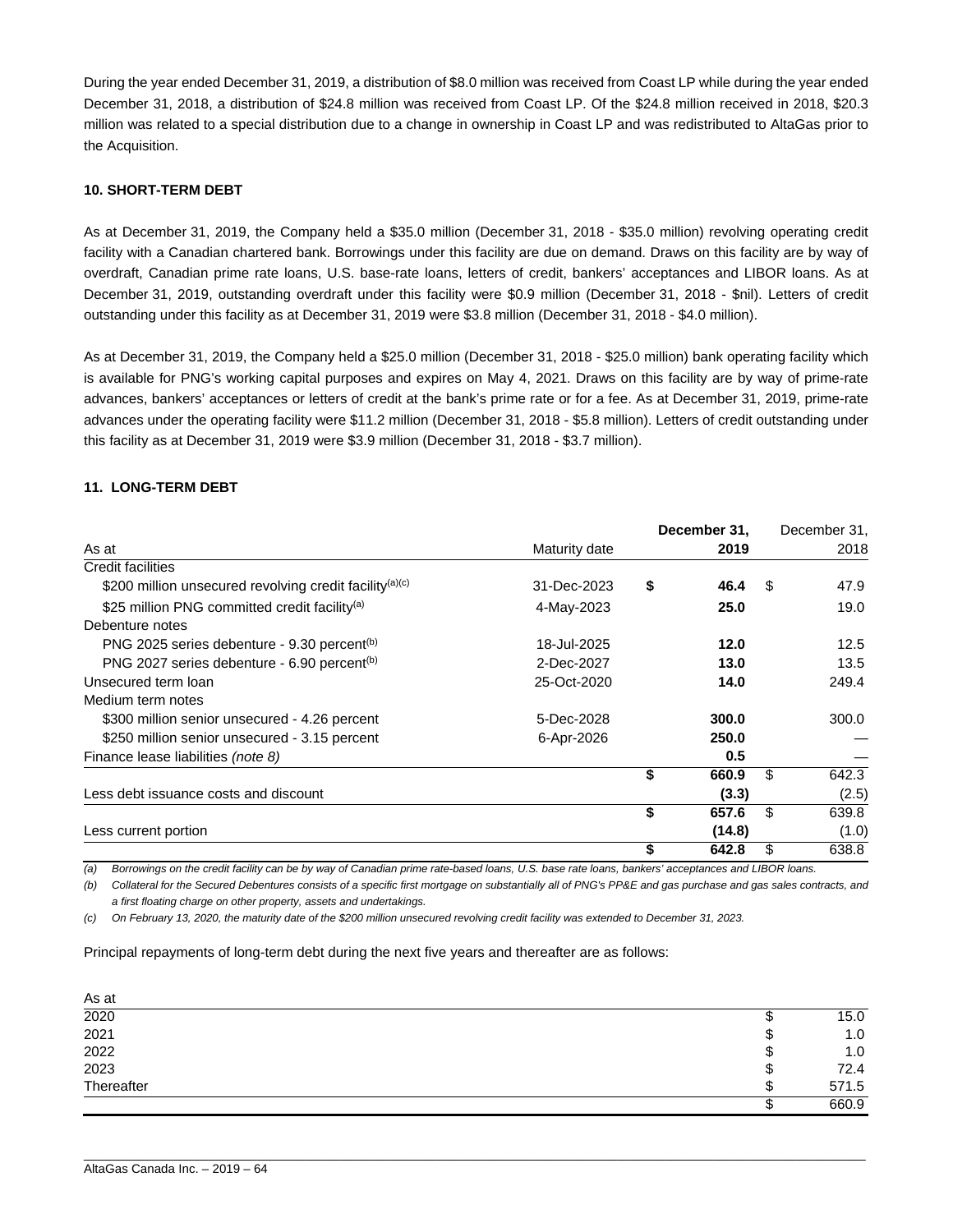# **12. ASSET RETIREMENT OBLIGATIONS**

|                                 | December 31, | December 31, |                  |  |
|---------------------------------|--------------|--------------|------------------|--|
| As at                           | 2019         |              | 2018             |  |
| Balance, beginning of year      | 1.8          |              | 1.2 <sub>1</sub> |  |
| Revision in estimated cash flow | 1.2          |              | 0.5              |  |
| Accretion expense               | 0.1          |              | 0.1              |  |
| Balance, end of year            |              |              | 1.8              |  |

The Company estimates the undiscounted cash required to settle the asset retirement obligations, excluding growth for inflation, at December 31, 2019 was \$8.1 million (December 31, 2018 - \$7.9 million).

Asset retirement obligations have been recorded in the consolidated financial statements at estimated values discounted at rates between 2.4 and 7.5 percent and are expected to be incurred between 2024 and 2044. No assets have been legally restricted for settlement of the estimated liability.

# **13. ACCUMULATED OTHER COMPREHENSIVE LOSS**

|                                        | Defined benefit pension and           |       |
|----------------------------------------|---------------------------------------|-------|
| (\$ millions)                          | <b>Post-Retirement Benefits plans</b> |       |
| Opening balance, January 1, 2019       | S                                     | (0.4) |
| OCI before reclassification            |                                       | (0.9) |
| Current period OCI (pre-tax)           |                                       | (0.9) |
| Income tax on amounts retained in AOCI |                                       | 0.2   |
| Net current period OCI                 |                                       | (0.7) |
| Ending balance, December 31, 2019      |                                       | (1.1) |
| Opening balance, January 1, 2018       | \$                                    | (0.6) |
| OCI before reclassification            |                                       | 0.3   |
| Current period OCI (pre-tax)           |                                       | 0.3   |
| Income tax on amounts retained in AOCI |                                       | (0.1) |
| Net current period OCI                 |                                       | 0.2   |
| Ending balance, December 31, 2018      |                                       | (0.4) |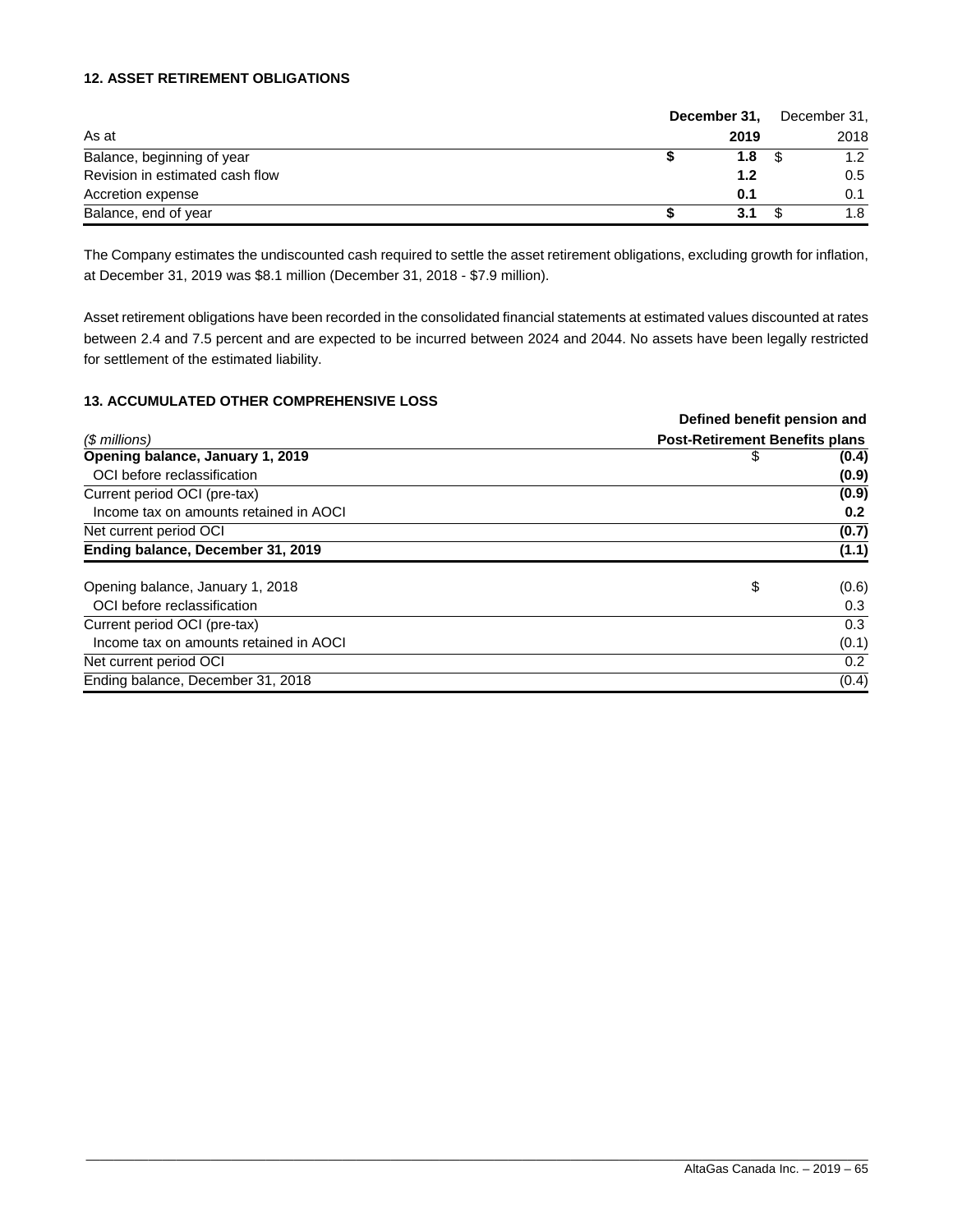# **14. REVENUE**

The following table disaggregates revenue by major sources:

|                                               |               | Renewable |                  |       |           |       |             |
|-----------------------------------------------|---------------|-----------|------------------|-------|-----------|-------|-------------|
|                                               | <b>Energy</b> |           | <b>Utilities</b> |       | Corporate | Total |             |
| Revenue from contracts with customers         |               |           |                  |       |           |       |             |
| Gas sales and transportation services         | \$            |           |                  | 309.4 | \$        |       | \$<br>309.4 |
| Other                                         |               |           |                  | 1.6   |           |       | 1.6         |
| Total revenue from contracts with customers   | \$            |           |                  | 311.0 | \$        |       | 311.0       |
| Other sources of revenue                      |               |           |                  |       |           |       |             |
| Revenue from alternative revenue programs (a) | \$            |           | S                | (5.7) | - \$      |       | \$<br>(5.7) |
| Leasing revenue (b)                           |               | 14.8      |                  |       |           |       | 14.8        |
| Other                                         |               |           |                  | 6.2   |           |       | 6.2         |
| Total revenue from other sources              | \$            | 14.8      | \$               | 0.5   | \$        |       | \$<br>15.3  |
| <b>Total revenue</b>                          | S             | 14.8      | S                | 311.5 |           |       | 326.3       |

*(a) A large portion of revenue generated from the Utilities segment is subject to rate regulation and accordingly there are circumstances where the revenue recognized is mandated by the applicable regulators in accordance with ASC 980.* 

*(b) Relates to power sold to BC Hydro under the power purchase agreement for the Bear Mountain Wind Park, which is accounted for as an operating lease. The lease revenue earned are from variable lease payments which are recorded when actual electricity is generated and delivered.*

#### Year ended December 31, 2018

**Year ended December 31, 2019** 

|                                               | Renewable  |     |                  |           |    |       |
|-----------------------------------------------|------------|-----|------------------|-----------|----|-------|
|                                               | Energy     |     | <b>Utilities</b> | Corporate |    | Total |
| Revenue from contracts with customers         |            |     |                  |           |    |       |
| Gas sales and transportation services         | \$         |     | 289.3            | \$        | \$ | 289.3 |
| Other                                         |            |     | 1.8              |           |    | 1.8   |
| Total revenue from contracts with customers   | \$         |     | 291.1            | \$        |    | 291.1 |
| Other sources of revenue                      |            |     |                  |           |    |       |
| Revenue from alternative revenue programs (a) | \$         | S   | (1.1)            | \$        | \$ | (1.1) |
| Leasing revenue (b)                           | 15.2       |     |                  |           |    | 15.2  |
| Other                                         |            |     | 3.9              |           |    | 3.9   |
| Total revenue from other sources              | \$<br>15.2 | \$. | 2.8              | \$        | S  | 18.0  |
| Total revenue                                 | \$<br>15.2 | \$  | 293.9            | \$        | S  | 309.1 |

*(a) A large portion of revenue generated from the Utilities segment is subject to rate regulation and accordingly there are circumstances where the revenue recognized is mandated by the applicable regulators in accordance with ASC 980.* 

*(b) Relates to power sold to BC Hydro under the power purchase agreement for the Bear Mountain Wind Park, which is accounted for as an operating lease. The lease revenue earned are from variable lease payments which are recorded when actual electricity is generated and delivered.*

The carrying value of PP&E associated with leasing revenue was \$139.8 million as at December 31, 2019 (December 31, 2018 - \$147.1 million).

Accounts receivable as at December 31, 2019 include unbilled receivables of \$17.7 million (December 31, 2018 - \$15.7 million) related to gas sales and transportation services rendered to customers but not billed at period end.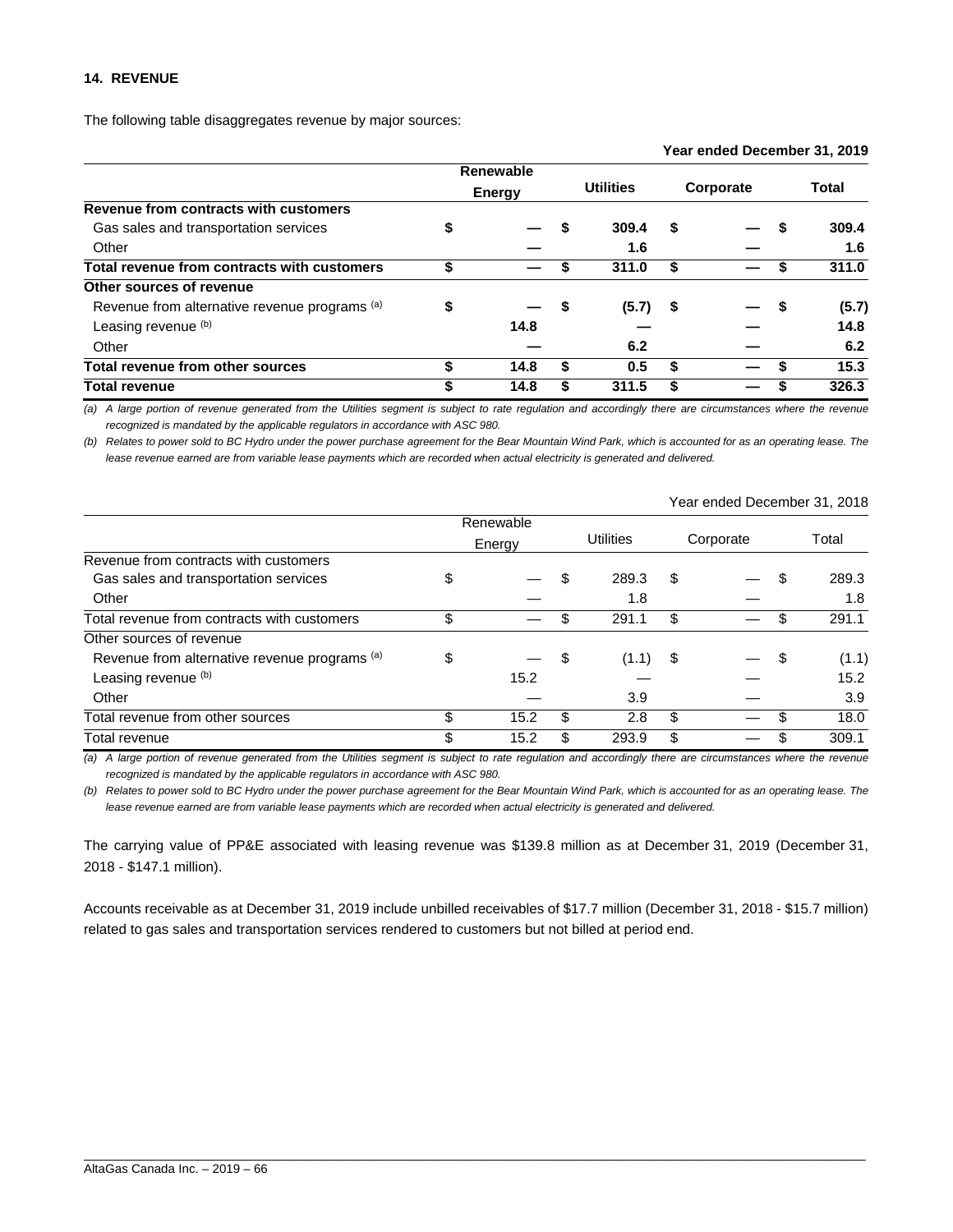# **Transaction price allocated to the remaining obligations**

The following table includes estimated revenue expected to be recognized in the future related to performance obligations that are unsatisfied as at December 31, 2019:

|                                       |   | 2020 | 2021         | 2022       | 2023 | 2024 | 2024 | Total |
|---------------------------------------|---|------|--------------|------------|------|------|------|-------|
| Gas sales and transportation services | ѡ | 34.0 | 29.9<br>- 13 | 18.6<br>٠D | Œ    | 15.8 | 197  | 313.1 |

The Company applies the practical expedient available under ASC 606 and does not disclose information about the remaining performance obligations for (i) contracts with an original expected length of one year or less, (ii) contracts for which revenue is recognized at the amount to which the Company has the right to invoice for performance completed, and (iii) contracts with variable consideration that is allocated entirely to a wholly unsatisfied performance obligation or to a wholly unsatisfied promise to transfer a distinct good or service that forms part of a single performance obligation. In addition, the table above does not include any estimated amounts of variable consideration that are constrained. The majority of gas sales and transportation service contracts contain variable consideration whereby uncertainty related to the associated variable consideration will be resolved (usually on a daily basis) as gas is delivered or as service is provided.

# **15. INCOME TAXES**

|                                                                                  |                        | Year ended          |
|----------------------------------------------------------------------------------|------------------------|---------------------|
|                                                                                  |                        | December 31         |
|                                                                                  | 2019                   | 2018                |
| Income before income taxes                                                       | \$<br>46.5             | \$<br>47.5          |
| Statutory income tax rate (%)                                                    | 26.5                   | 27.0                |
| Expected taxes at statutory rates                                                | \$<br>12.3             | \$<br>12.8          |
| Add (deduct) the tax effect of:                                                  |                        |                     |
| Permanent differences between accounting and tax basis of assets and liabilities | 0.5                    | (3.7)               |
| Rate adjustments to enacted Canadian rates                                       | 0.8                    | 0.5                 |
| Change in tax basis of investments                                               | (15.1)                 |                     |
| Change in valuation allowance                                                    | 13.4                   | 1.2 <sub>1</sub>    |
| Other                                                                            | (0.2)                  | (0.3)               |
| Deferred income tax recovery on regulated assets                                 | (7.3)                  | (8.3)               |
| Income tax provision                                                             | \$<br>4.4              | \$<br>$2.2^{\circ}$ |
| Current                                                                          | \$<br>2.2 <sub>2</sub> | \$<br>3.5           |
| Deferred                                                                         | $2.2\phantom{0}$       | (1.3)               |
|                                                                                  | \$<br>4.4              | \$<br>2.2           |
| Effective income tax rate (%)                                                    | 9.5                    | 4.6                 |

Net deferred income tax liabilities comprise of the following:

|                            | December 31, | December 31,     |  |
|----------------------------|--------------|------------------|--|
| As at                      | 2019         | 2018             |  |
| PP&E and intangible assets | 75.6<br>\$   | \$<br>72.8       |  |
| Investments                | 19.1         | 36.2             |  |
| Regulatory assets          | 53.2         | 44.6             |  |
| Deferred compensation      | (4.1)        | (7.8)            |  |
| Non-capital losses         | (22.0)       | (24.2)           |  |
| Tax pools                  | (2.6)        | (3.0)            |  |
| Valuation allowance        | 17.2         | 3.8 <sub>2</sub> |  |
| Other                      | (0.1)        | 0.2              |  |
|                            | 136.3        | \$<br>122.6      |  |

The amount shown on the Consolidated Balance Sheets as deferred income tax liabilities represents the net differences between the tax basis and book carrying values on the Company's balance sheets at enacted tax rates.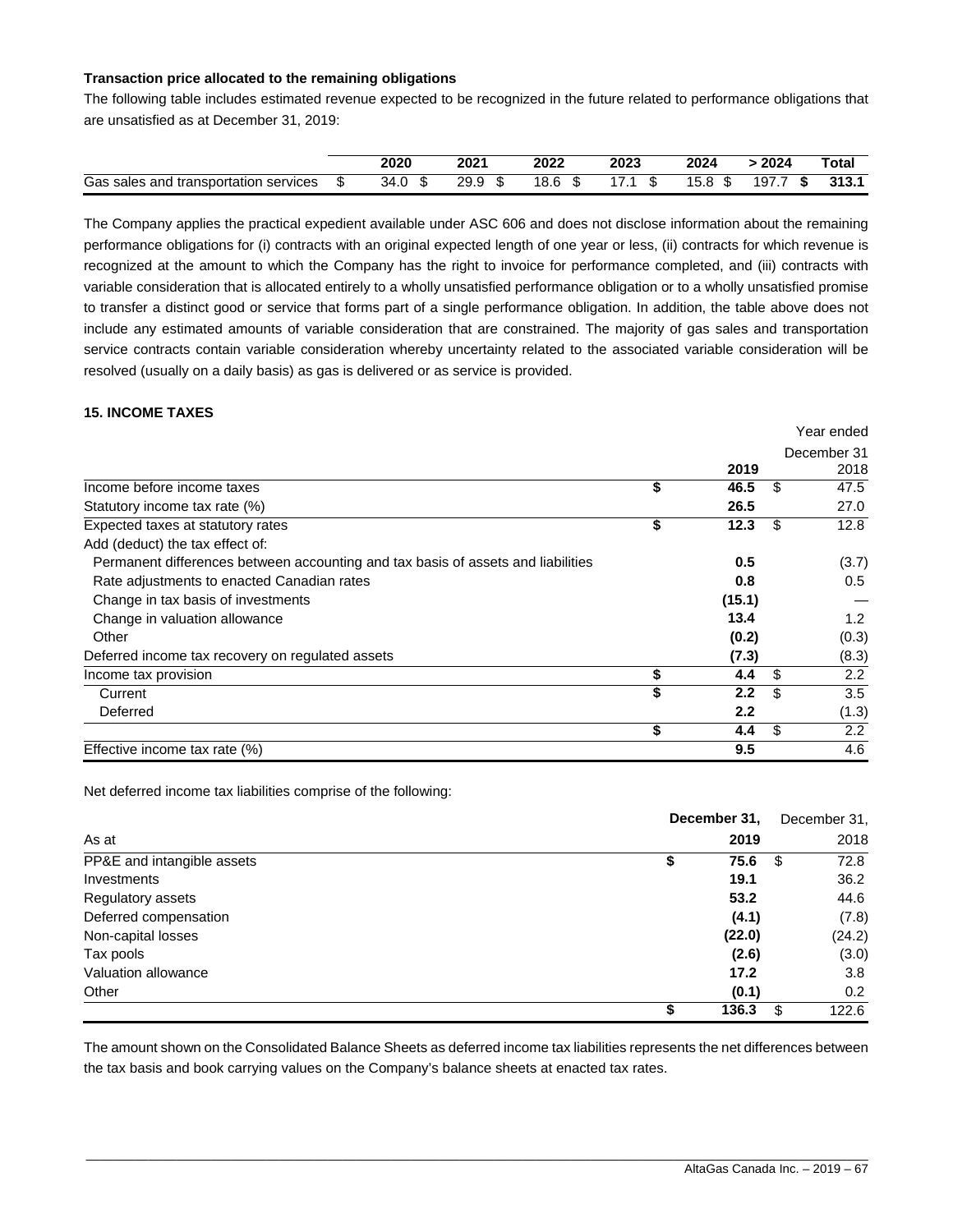As at December 31, 2019, the Company had non-capital losses of approximately \$78.9 million (December 31, 2018 - \$84.6 million), which expire between 2035 and 2039.

As at December 31, 2019 and 2018, the Company had no provision for uncertain tax positions.

# **16. FINANCIAL INSTRUMENTS AND FINANCIAL RISK MANAGEMENT**

The Company's financial instruments consist of accounts receivable, foreign exchange contracts, accounts payable and accrued liabilities, short-term debt, current portion of long-term debt, and long-term debt.

#### **Fair Value Hierarchy**

The Company categorizes its financial assets and financial liabilities into one of three levels based on fair value measurements and inputs used to determine the fair value.

*Level 1* - fair values are based on unadjusted quoted prices in active markets for identical assets or liabilities. Fair values are based on direct observations of transactions involving the same assets or liabilities and no assumptions are used.

*Level 2* - fair values are determined based on valuation models and techniques where inputs other than quoted prices included within level 1 are observable for the asset or liability either directly or indirectly. The Company uses derivative instruments to manage fluctuations in foreign exchange rates. The Company estimates forward prices based on published sources.

*Level 3* - fair values are based on inputs for the asset or liability that are not based on observable market data. The Company uses valuation techniques when observable market data is not available.

Accounts receivable, accounts payable and accrued liabilities, and short-term debt - the carrying amounts approximate fair value because of the short maturity of these instruments.

|                                       |                         |   |         |                   |    |         |   | December 31, 2019 |
|---------------------------------------|-------------------------|---|---------|-------------------|----|---------|---|-------------------|
|                                       | Carrying                |   |         |                   |    |         |   | <b>Total</b>      |
|                                       | Amount                  |   | Level 1 | Level 2           |    | Level 3 |   | <b>Fair Value</b> |
| <b>Financial liabilities</b>          |                         |   |         |                   |    |         |   |                   |
| Fair value through net income         |                         |   |         |                   |    |         |   |                   |
| Foreign exchange contracts liability  | \$<br>0.8 <sup>5</sup>  |   | — S     | 0.8 <sup>5</sup>  |    |         | S | 0.8               |
| Amortized cost                        |                         |   |         |                   |    |         |   |                   |
| Current portion of long-term debt (a) | \$<br>15.0 <sup>5</sup> |   | — S     | 15.0 <sup>5</sup> |    |         | S | 15.0              |
| Long-term debt (a)                    | 645.9                   |   |         | 686.8             |    |         |   | 686.8             |
|                                       | \$<br>661.7             | S | S<br>—  | 702.6             | S. |         |   | 702.6             |

\_\_\_\_\_\_\_\_\_\_\_\_\_\_\_\_\_\_\_\_\_\_\_\_\_\_\_\_\_\_\_\_\_\_\_\_\_\_\_\_\_\_\_\_\_\_\_\_\_\_\_\_\_\_\_\_\_\_\_\_\_\_\_\_\_\_\_\_\_\_\_\_\_\_\_\_\_\_\_\_\_\_\_\_\_\_\_\_\_\_\_\_\_\_\_\_\_\_\_\_\_\_\_\_\_\_\_\_\_\_\_\_\_

*(a) Excludes deferred financing costs and debt discount.*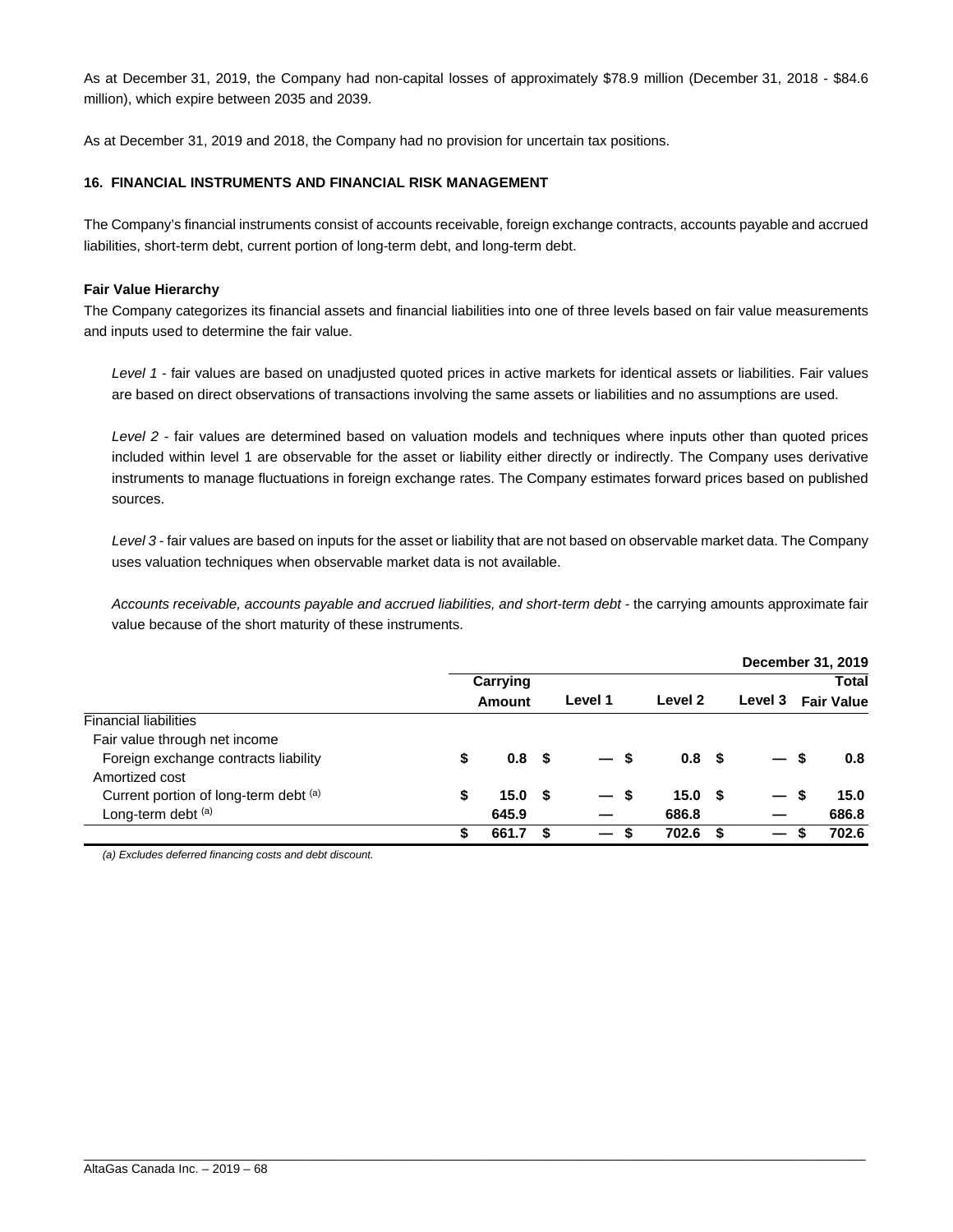|                                                |             |      |         |                  |         |     | December 31, 2018 |
|------------------------------------------------|-------------|------|---------|------------------|---------|-----|-------------------|
|                                                | Carrying    |      |         |                  |         |     | Total             |
|                                                | Amount      |      | Level 1 | Level 2          | Level 3 |     | Fair Value        |
| <b>Financial assets</b>                        |             |      |         |                  |         |     |                   |
| Fair value through net income                  |             |      |         |                  |         |     |                   |
| Foreign exchange contracts asset               | \$<br>1.4   | \$   | - \$    | 1.4 $\sqrt{3}$   | — \$    |     | 1.4               |
|                                                | \$<br>1.4   | \$   | S       | 1.4              | \$      | \$  | 1.4               |
| <b>Financial liabilities</b><br>Amortized cost |             |      |         |                  |         |     |                   |
| Current portion of long-term debt (a)          | \$<br>1.0   | - \$ | - \$    | 1.1 <sup>5</sup> |         | \$. | 1.1               |
| Long-term debt (a)                             | 641.3       |      |         | 650.7            |         |     | 650.7             |
|                                                | \$<br>642.3 | \$   | \$      | 651.8            | \$      | S   | 651.8             |

*(a) Excludes deferred financing costs and debt discount.* 

#### **Risks associated with financial instruments**

The Company is exposed to various financial risks in the normal course of operations such as market risks resulting from fluctuations in currency exchange rates and interest rates as well as credit risk and liquidity risk.

#### **Foreign Exchange Risk**

A vast majority of HGL's natural gas supply costs are denominated in U.S. dollars. Although all natural gas procurement costs, including any realized foreign exchange gains or losses are passed through to its customers, the Company has entered into foreign exchange forward contracts to manage the risk of fluctuations in gas costs for customers as a result of changes in foreign exchange rates. As at December 31, 2019, the Company had outstanding foreign exchange forward contracts for US\$31.5 million at an average rate of \$1.32 Canadian per U.S. dollar. As at December 31, 2018, the Company had outstanding foreign exchange forward contracts for US\$23.6 million at an average rate of \$1.30 Canadian per U.S. dollar.

#### **Interest Rate Risk**

The Company is exposed to interest rate risk as changes in interest rates may impact future cash flows and the fair value of its financial instruments. The Company manages interest rate risk by holding a mix of both fixed and floating interest rate debt. In addition, the Company's strategy is to optimize financing plans to maintain credit ratings to minimize interest costs. The Company proactively monitors and manages its debt maturity profile and debt covenants and maintains financial flexibility through access to multiple credit facilities.

#### **Credit Risk**

Credit risk results from the possibility that a counterparty to a financial instrument fails to fulfill its obligations in accordance with the terms of the contract. The Company's maximum credit exposure consists primarily of the carrying value of accounts receivable and the fair value of derivative financial assets. The Company's utilities business generally has a large and diversified customer base, which minimizes the concentration of credit risk. To minimize credit risk, the utilities business will request for a security deposit which is eligible for refund after an observable period of compliance with payment terms. A credit report may also be requested. For the Company's renewable generation assets, all power generated are sold under the electricity purchase agreement with BC Hydro, an investment grade counterparty.

#### **Accounts Receivable Past Due or Impaired**

The Company had the following past due or impaired accounts receivable (AR):

|                             |       |          | <b>AR Receivables</b> | Less than | 31 to   | 61 to   | Over    |
|-----------------------------|-------|----------|-----------------------|-----------|---------|---------|---------|
| As at December 31, 2019     | Total | accruals | impaired              | 30 davs   | 60 davs | 90 davs | 90 days |
| Trade receivable            | 62.0  | 17.7     | 1.0                   | 40.7      | 1.8     | 0.3     | 0.5     |
| Other                       | 3.6   | 0.8      |                       | 2.8       |         |         |         |
| Allowance for credit losses | (1.0) |          | (1.0)                 |           |         |         |         |
|                             | 64.6  | 18.5     | — s                   | 43.5      | 1.8     | 0.3     | 0.5     |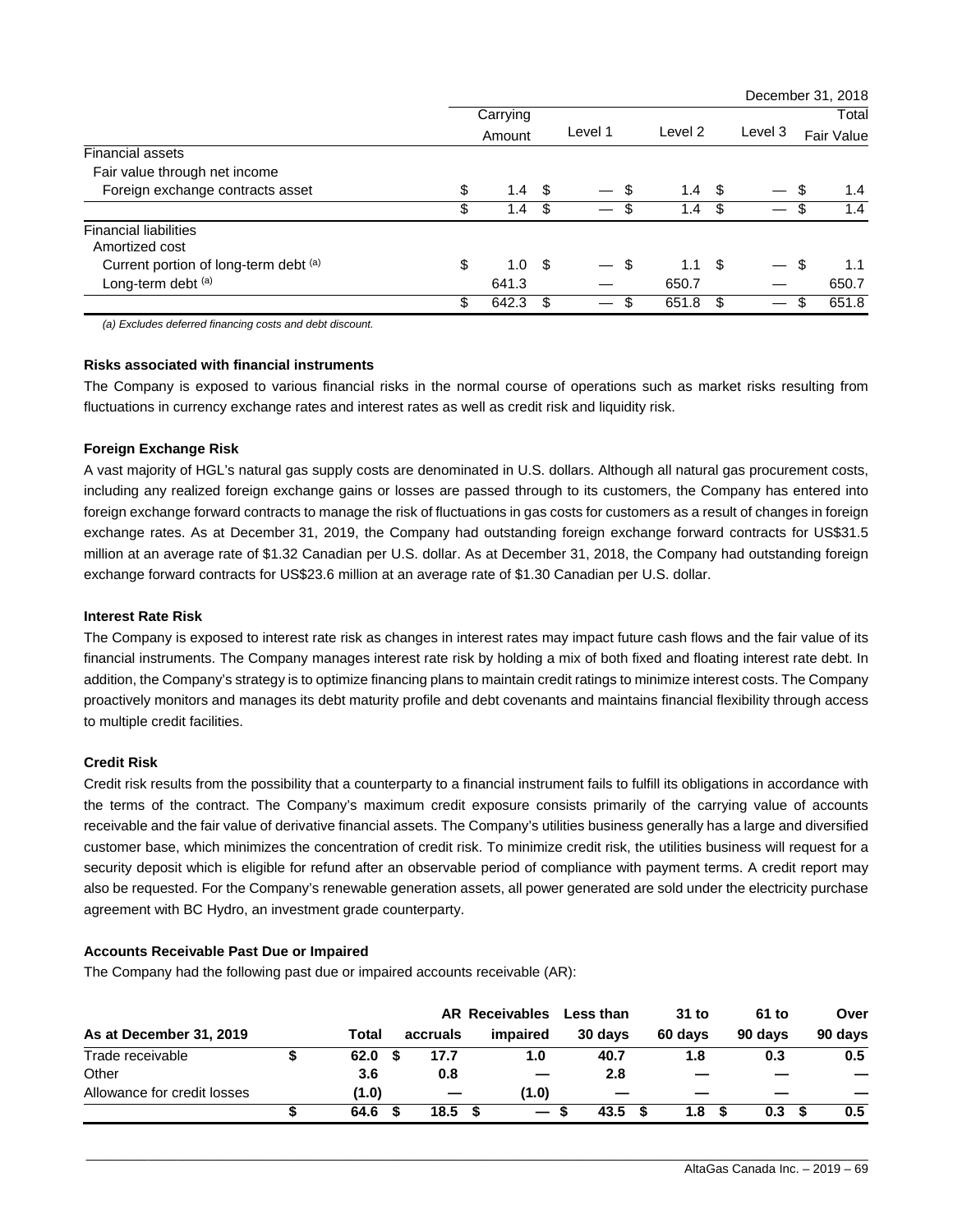|                             |       | AR       | Receivables |      | Less than | $31$ to | 61 to   | Over    |
|-----------------------------|-------|----------|-------------|------|-----------|---------|---------|---------|
| As at December 31, 2018     | Total | accruals | impaired    |      | 30 days   | 60 days | 90 days | 90 days |
| Trade receivable            | 60.4  | 15.7     | 1.1         | - \$ | 41.1      | .6      | 0.5     | 0.4     |
| Other                       | 5.1   | 3.3      |             |      | 1.8       |         |         |         |
| Allowance for credit losses | (1.1) |          | (1.1)       |      |           |         |         |         |
|                             | 64.4  | 19.0     | $-$ .       |      | 42.9      | . 6.    | 0.5     | 0.4     |

|                                                      |       | Year ended  |
|------------------------------------------------------|-------|-------------|
|                                                      |       | December 31 |
| Allowance for credit losses                          | 2019  | 2018        |
| Balance, beginning of year                           | 1.1   | 1.0         |
| New allowance                                        | 0.4   | 0.4         |
| Recovery of allowance                                | 0.2   | 0.2         |
| Allowance applied to uncollectible customer accounts | (0.7) | (0.5)       |
| Balance, end of year                                 | 1.0   |             |

# **Liquidity Risk**

Liquidity risk is the risk that the Company will not be able to meet its financial obligations as they come due. The Company manages this risk through its extensive budgeting and monitoring process to ensure it has sufficient cash and credit facilities to meet its obligations. The Company's objective is to ensure it has access to debt and equity funding as required. The Company's strategy is to maintain and comply with debt covenants to minimize financing costs.

The Company had the following contractual maturities with respect to financial liabilities:

|                                          |       |      |           |                          | Payments due by period |         |
|------------------------------------------|-------|------|-----------|--------------------------|------------------------|---------|
|                                          |       |      | Less than |                          |                        | After   |
| As at December 31, 2019                  | Total |      | vear      | 1-3 years                | 4-5 years              | 5 years |
| Accounts payable and accrued liabilities | 62.1  | - 55 | 62.1      | $\overline{\phantom{0}}$ | $\qquad \qquad -$      |         |
| Short-term debt                          | 12.1  |      | 12.1      |                          |                        |         |
| Current portion of long-term debt (a)    | 15.0  |      | 15.0      |                          |                        |         |
| Long-term debt (a)                       | 645.9 |      |           | 2.0                      | 72.4                   | 571.5   |
|                                          | 735.1 |      | 89.2      | 2.0                      | 72.4                   | 571.5   |

\_\_\_\_\_\_\_\_\_\_\_\_\_\_\_\_\_\_\_\_\_\_\_\_\_\_\_\_\_\_\_\_\_\_\_\_\_\_\_\_\_\_\_\_\_\_\_\_\_\_\_\_\_\_\_\_\_\_\_\_\_\_\_\_\_\_\_\_\_\_\_\_\_\_\_\_\_\_\_\_\_\_\_\_\_\_\_\_\_\_\_\_\_\_\_\_\_\_\_\_\_\_\_\_\_\_\_\_\_\_\_\_\_

*(a) Excludes deferred financing costs*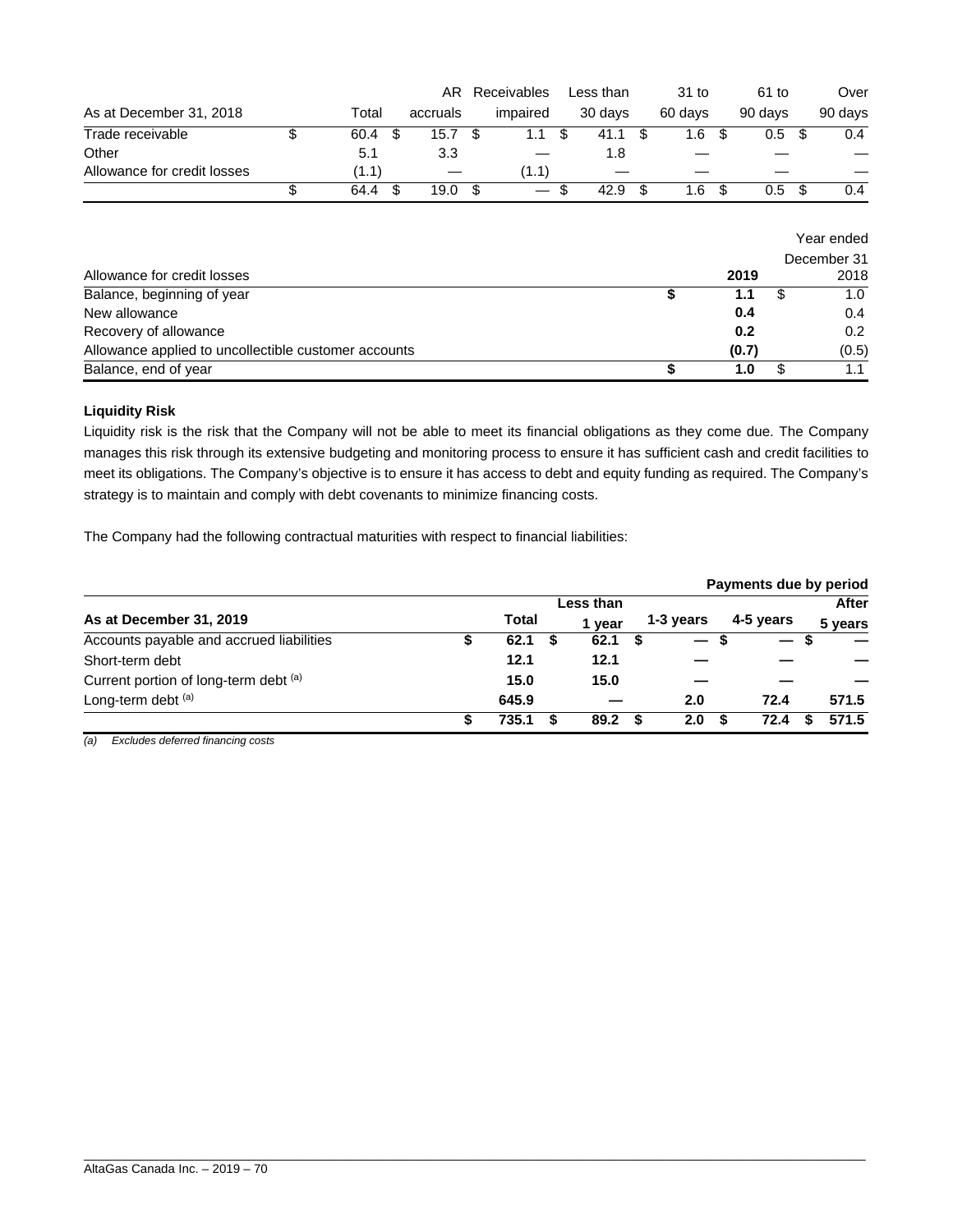|                                          |            |  |      |      |           |      |           | . .     |
|------------------------------------------|------------|--|------|------|-----------|------|-----------|---------|
|                                          | Less than  |  |      |      |           |      |           | After   |
| As at December 31, 2018                  | Total      |  | vear |      | 1-3 years |      | 4-5 years | 5 years |
| Accounts payable and accrued liabilities | \$<br>64.9 |  | 64.9 | - \$ |           |      |           |         |
| Short-term debt                          | 5.8        |  | 5.8  |      |           |      |           |         |
| Current portion of long-term debt (a)    | 1.0        |  | 1.0  |      |           |      |           |         |
| Long-term debt (a)                       | 641.3      |  |      |      | 251.4     |      | 68.9      | 321.0   |
|                                          | 713.0      |  | 71.7 |      | 251.4     | - \$ | 68.9      | 321.0   |
|                                          |            |  |      |      |           |      |           |         |

*(a) Excludes deferred financing costs* 

# **17. SHAREHOLDERS' EQUITY**

#### **Authorized share capital**

The Company is authorized to issue an unlimited number of voting common shares. The Company is also authorized to issue preferred shares not to exceed 50 percent share of the voting rights attached to the issued and outstanding common shares.

#### **Common shares issued and outstanding**

|                                                                     | Number of       |    |        |
|---------------------------------------------------------------------|-----------------|----|--------|
|                                                                     | shares          |    | Amount |
| As at January 1, 2018                                               | 143.140.001     | \$ |        |
| Consolidation of common shares on a 28:1 basis                      | (138, 027, 858) |    |        |
| Shares issued to AltaGas in connection with the Acquisition         | 5,912,857       |    | 58.4   |
| Shares issued on public offering, net of issuance costs (after tax) | 16,500,000      |    | 228.1  |
| Shares issued pursuant to the Over-Allotment Option (after tax)     | 2,475,000       |    | 34.5   |
| As at December 31, 2018                                             | 30,000,000      |    | 321.0  |
| As at December 31, 2019                                             | 30,000,000      |    | 321.0  |

On September 5, 2018, the Company consolidated its shares on a 28:1 basis.

On October 18, 2018, 5,912,857 shares were issued to AltaGas in connection with the Acquisition described under note 1. By resolution of the Board of Directors, the stated capital was increased by \$58.4 million.

On October 25, 2018, the Company completed the IPO and issued 16,500,000 common shares at the IPO price of \$14.50 per share for gross proceeds of \$239.3 million (net proceeds of \$228.1 million, after share issuance costs and tax of \$11.2 million).

On November 21, 2018, a further 2,475,000 shares were issued pursuant to the Over-Allotment Option at the IPO price of \$14.50 per share for gross proceeds of \$35.9 million (net proceeds of \$34.5 million, after share issuance costs and tax of \$1.4 million).

#### **Share Option Plan**

Effective October 24, 2018, the Company has a Share Option Plan under which directors, officers and employees are eligible to receive grants. As at December 31, 2019, 965,234 shares were reserved for issuance under the plan. Options granted under the plan have a term between 6 years until expiry and vest no longer than over a 4 year period.

As at December 31, 2019, the unexpensed fair value of share option compensation cost associated with future periods was \$0.9 million (December 31, 2018 - \$0.3 million).

\_\_\_\_\_\_\_\_\_\_\_\_\_\_\_\_\_\_\_\_\_\_\_\_\_\_\_\_\_\_\_\_\_\_\_\_\_\_\_\_\_\_\_\_\_\_\_\_\_\_\_\_\_\_\_\_\_\_\_\_\_\_\_\_\_\_\_\_\_\_\_\_\_\_\_\_\_\_\_\_\_\_\_\_\_\_\_\_\_\_\_\_\_\_\_\_\_\_\_\_\_\_\_\_\_\_\_\_\_\_\_\_\_

Payments due by period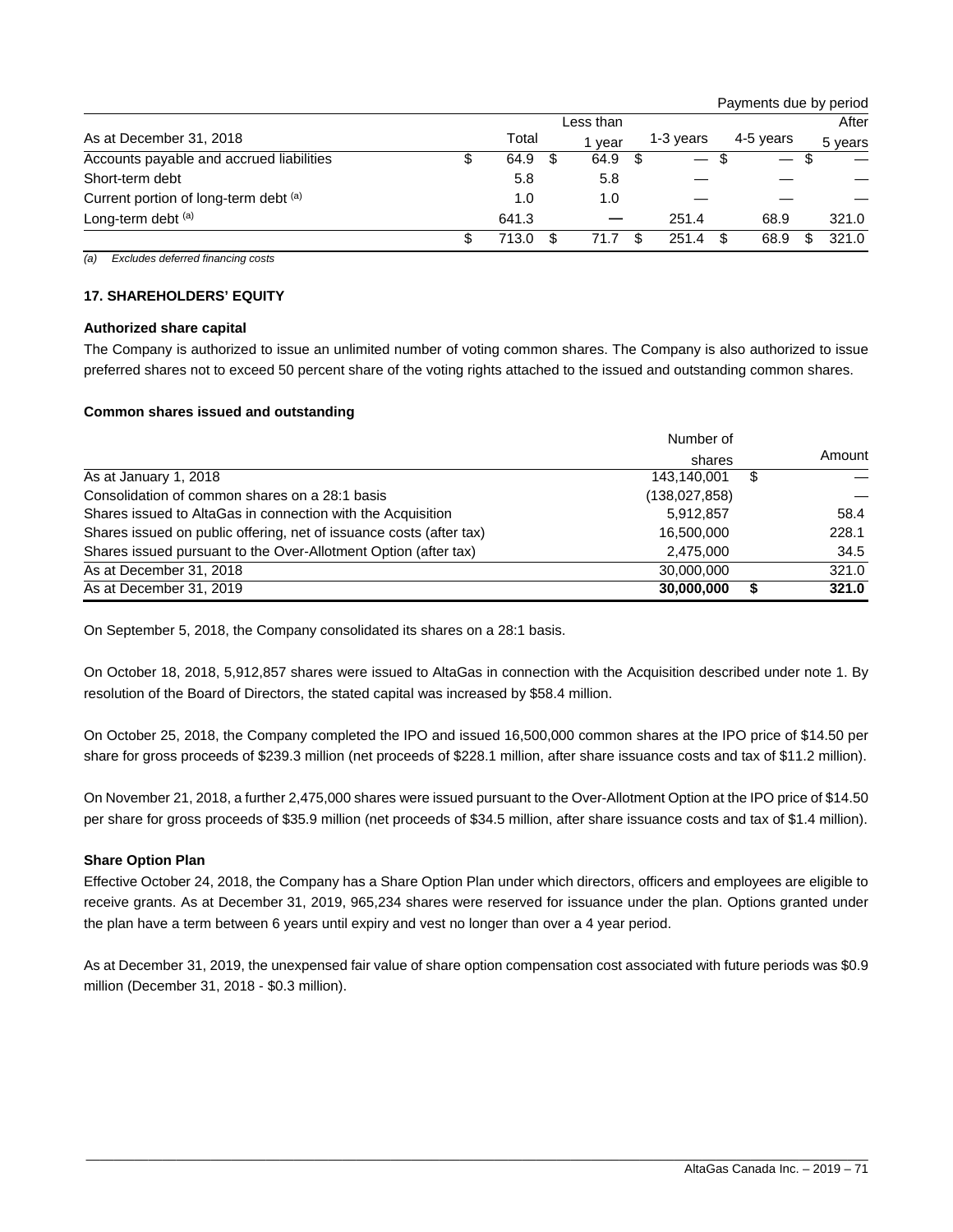The following table summarizes information about the Company's share options:

| As at                                          | December 31, 2019 |                 | December 31, 2018 |         |          |           |
|------------------------------------------------|-------------------|-----------------|-------------------|---------|----------|-----------|
|                                                | Number of         | <b>Exercise</b> | Number of         |         | Exercise |           |
|                                                | options           |                 | price (a)         | options |          | price (a) |
| Share options outstanding, beginning of period | 200.375           |                 | 14.65             |         |          |           |
| Granted                                        | 334.391           |                 | 20.90             | 200.375 |          | 14.65     |
| Share options outstanding, end of period       | 534.766           |                 | 18.56             | 200.375 | S        | 14.65     |
| Share options exercisable, end of period       | 50.095            |                 | 14.65             |         |          |           |

As at December 31, 2019, the aggregate intrinsic value of the total options exercisable was \$0.9 million (December 31, 2018 - \$nil), the total intrinsic value of options outstanding was \$7.9 million (December 31, 2018 - \$0.3 million) and the total intrinsic value of options exercised was \$nil (December 31, 2018 - \$nil).

The following table summarizes employee share options outstanding and exercisable as at December 31, 2019:

|         |             |    |                         | Options outstanding |                  |     |                         | Options exercisable |  |
|---------|-------------|----|-------------------------|---------------------|------------------|-----|-------------------------|---------------------|--|
|         |             |    |                         | Weighted average    | Weighted average |     |                         |                     |  |
|         |             |    | Number Weighted average | remaining           |                  |     | Number Weighted average | remaining           |  |
|         | outstanding |    | exercise price          | contractual life    | exercisable      |     | exercise price          | contractual life    |  |
| \$14.65 | 200,375     | -S | 14.65                   | 4.9                 | 50.095           | \$. | 14.65                   | 4.9                 |  |
| \$15.73 | 11,888      |    | 15.73                   | 5.0                 |                  |     |                         |                     |  |
| \$21.09 | 322,503     |    | 21.09                   | 5.4                 |                  |     |                         |                     |  |
|         | 534,766     |    | 18.56                   | 5.2                 | 50,095           |     | 14.65                   | 4.9                 |  |

The fair value of each option granted is estimated on the date of grant using the Black-Scholes-Merton option pricing model. The weighted average grant date fair value and assumptions are as follows:

| Year ended December 31      | 2019 |
|-----------------------------|------|
| Fair value per option (\$)  | 3.18 |
| Risk-free interest rate (%) | 1.6  |
| Expected life (years)       | 6.0  |
| Expected volatility (%)     | 25.9 |
| Annual dividend yield (%)   | 4.6  |
| Forfeiture rate (%)         | n/a  |

# **MTIP and DSUP**

The Company has a MTIP for employees and executive officers, which includes RSUs and PSUs with vesting periods of 36 months from the grant date. In addition, the Company has a DSUP, which allows granting of DSUs to directors. DSUs granted under the DSUP vests immediately but settlement of the DSUs occur when the individual ceases to be a director.

| <b>PSUs, RSUs, and DSUs</b>  | 2019    | 2018   |
|------------------------------|---------|--------|
| (number of units)            |         |        |
| Balance, beginning of period | 92.502  |        |
| Granted                      | 126.123 | 92.502 |
| Units in lieu of dividends   | 7.307   |        |
| Outstanding, end of period   | 225.932 | 92.502 |

For the year ended December 31, 2019, the compensation expense recorded for the MTIP and DSUP was \$2.4 million (2018 - \$0.1 million). As at December 31, 2019, the unrecognized compensation expense relating to the remaining vesting period for the MTIP was \$5.0 million (December 31, 2018 - \$1.4 million). All RSUs and PSUs will vest immediately upon the occurrence of a change of control transaction.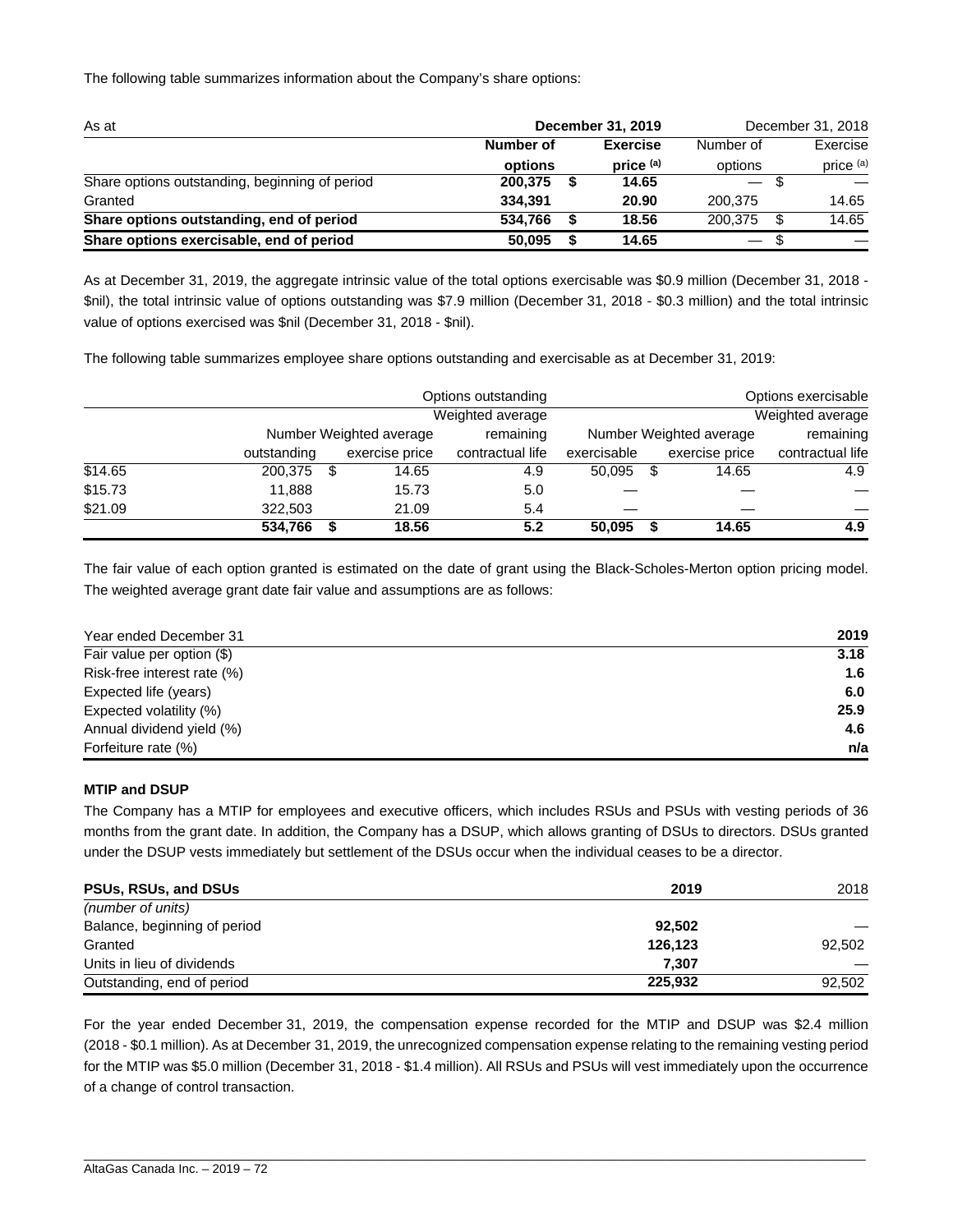#### **18. NET INCOME PER COMMON SHARE**

Basic net income per common share is based on net income after taxes and is calculated using the weighted average number of common shares outstanding during the periods presented. For comparative purposes, the consolidation of common shares on a 28:1 basis and the common shares issued pursuant to the IPO, including the Over-Allotment Option, have been assumed to have occurred as of the beginning of 2018.

The following table summarizes the computation of net income per common share:

|                                                                |      |             | Year ended |
|----------------------------------------------------------------|------|-------------|------------|
|                                                                |      | December 31 |            |
|                                                                | 2019 |             | 2018       |
| Numerator:                                                     |      |             |            |
| Net income after taxes                                         | 42.1 | S           | 45.3       |
| Denominator (millions):                                        |      |             |            |
| Weighted average number of common shares outstanding - basic   | 30.0 |             | 30.0       |
| Dilutive equity instruments                                    | 0.1  |             |            |
| Weighted average number of common shares outstanding - diluted | 30.1 |             | 30.0       |
| Basic net income per common share                              | 1.40 | S           | 1.51       |
| Diluted net income per common share                            | 1.40 | S           | 1.51       |

For the year ended December 31, 2019, 0.3 million of share options (2018 – nil) were excluded from the diluted net income per share calculation as their effects were anti-dilutive.

## **19. PENSION PLANS AND RETIREE BENEFITS**

## **Defined Contribution Plan**

The Company has a defined contribution ("DC") pension plan for substantially all employees who are not members of defined benefit plans. The pension cost recorded for the DC plan was \$0.5 million for the year ended December 31, 2019 (2018 - \$0.4 million).

#### **Defined Benefit Plans and Post-Retirement Benefits**

The Company has several defined benefit plans and post-retirement benefit plans for unionized and non-unionized employees. All defined benefit plans are funded. The post-retirement benefit plans are not funded except for one plan. Benefits provided to retired employees are limited to the payment of life insurance and health insurance premiums.

The costs of the defined benefit and post-retirement benefit plans are based on management's estimate of the future rate of return on the fair value of pension plan assets, salary escalations, mortality rates and other factors affecting the payment of future benefits.

#### **Supplemental Executive Retirement Plan (SERP)**

The Company has non-registered, defined benefit pension plans that provide defined benefit pension benefits to eligible executives based on average earnings, years of service and age at retirement. The SERP benefits will be paid from the general revenue of the Company as payments come due. Security will be provided for the SERP benefits through a letter of credit within a retirement compensation arrangement trust account.

#### **Actuarial valuation**

The Company's most recent actuarial valuation of its defined benefit plans for funding purposes was completed as at December 31, 2016. The Company is required to file an actuarial valuation of its Canadian defined benefit plans with the pension regulators at least every three years. The next actuarial valuation for funding purposes is being completed as at December 31, 2019 and is expected to be filed with the pension regulators in 2020. The following table summarizes details of the Company's defined benefit plans, including the SERP and post-retirement plans: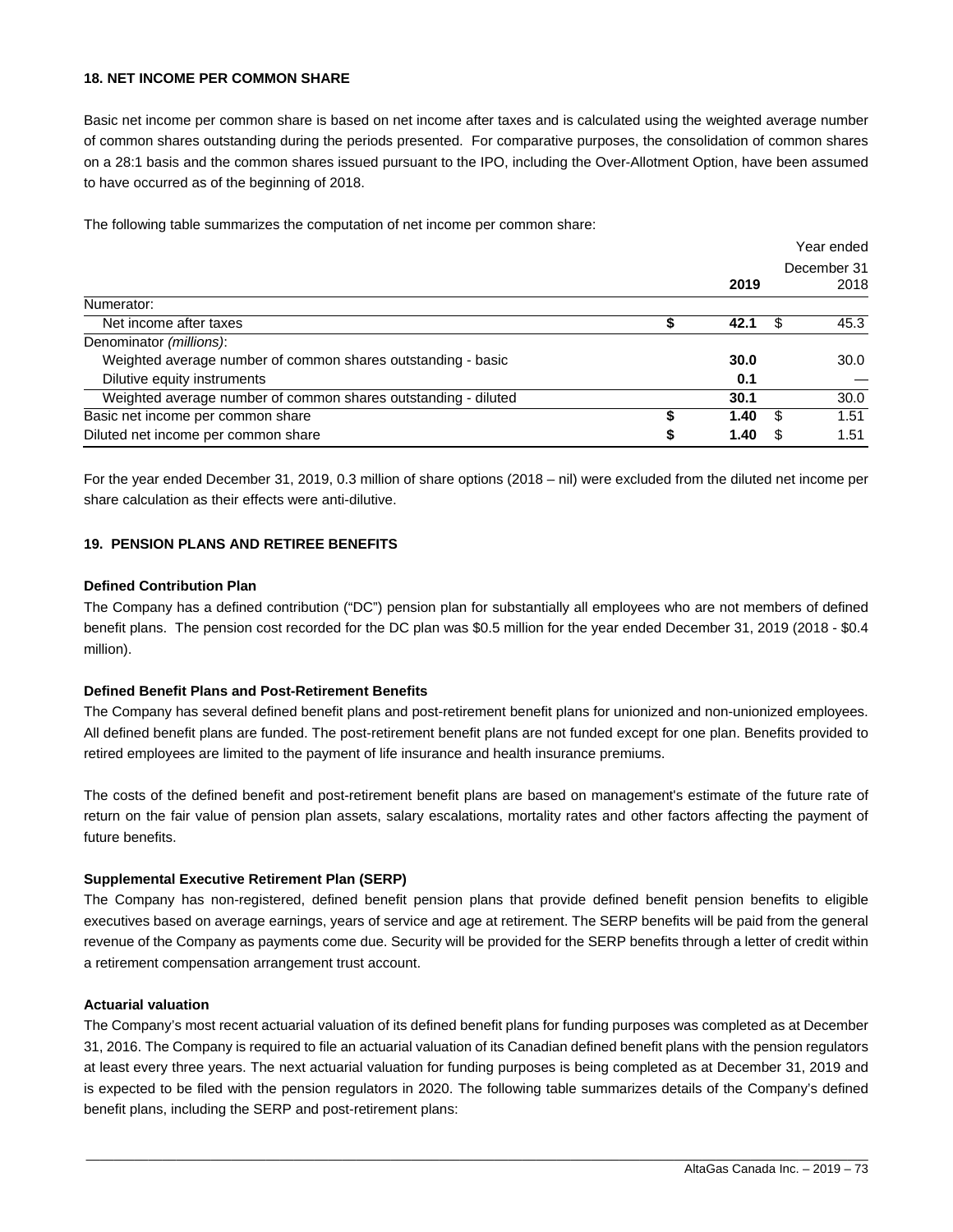|                                   |                         |    | Post-             |             |
|-----------------------------------|-------------------------|----|-------------------|-------------|
|                                   | <b>Defined</b>          |    | <b>Retirement</b> |             |
| Year ended December 31, 2019      | <b>Benefit</b>          |    | <b>Benefits</b>   | Total       |
| <b>Accrued benefit obligation</b> |                         |    |                   |             |
| Balance, beginning of year        | \$<br>$117.2$ \$        |    | 13.2 <sup>5</sup> | 130.4       |
| Actuarial (gain) loss             | 12.5                    |    | (1.2)             | 11.3        |
| Current service cost              | 6.3                     |    | 0.6               | 6.9         |
| Member contributions              | 0.1                     |    |                   | 0.1         |
| Interest cost                     | 4.5                     |    | 0.5               | 5.0         |
| Benefits paid                     | (4.4)                   |    | (0.3)             | (4.7)       |
| Expenses paid                     | (0.2)                   |    |                   | (0.2)       |
| Balance, end of year              | \$<br>136.0             | \$ | 12.8              | \$<br>148.8 |
| <b>Plan assets</b>                |                         |    |                   |             |
| Fair value, beginning of year     | \$<br>91.9 <sup>5</sup> |    | 8.8 <sup>5</sup>  | 100.7       |
| Actual return on plan assets      | 11.1                    |    | 0.4               | 11.5        |
| <b>Employer contributions</b>     | 6.8                     |    | 0.5               | 7.3         |
| Member contributions              | 0.1                     |    |                   | 0.1         |
| Benefits paid                     | (4.4)                   |    | (0.3)             | (4.7)       |
| Expenses paid                     | (0.2)                   |    |                   | (0.2)       |
| Fair value, end of year           | \$<br>105.3             | S. | 9.4               | \$<br>114.7 |
| Net amount recognized             | \$<br>(30.7) \$         |    | $(3.4)$ \$        | (34.1)      |

|                                   |                 |      | Post-             |     |        |
|-----------------------------------|-----------------|------|-------------------|-----|--------|
|                                   | Defined         |      | Retirement        |     |        |
| Year ended December 31, 2018      | <b>Benefit</b>  |      | <b>Benefits</b>   |     | Total  |
| <b>Accrued benefit obligation</b> |                 |      |                   |     |        |
| Balance, beginning of year        | \$<br>117.2     | \$   | $13.2 \text{ } $$ |     | 130.4  |
| Actuarial gain                    | (6.3)           |      | (0.9)             |     | (7.2)  |
| Current service cost              | 6.5             |      | 0.7               |     | 7.2    |
| Member contributions              | 0.1             |      |                   |     | 0.1    |
| Interest cost                     | 4.1             |      | 0.5               |     | 4.6    |
| Benefits paid                     | (4.2)           |      | (0.3)             |     | (4.5)  |
| Expenses paid                     | (0.2)           |      |                   |     | (0.2)  |
| Balance, end of year              | \$<br>117.2     | -\$  | $13.2 \text{ } $$ |     | 130.4  |
| <b>Plan assets</b>                |                 |      |                   |     |        |
| Fair value, beginning of year     | \$<br>$92.5$ \$ |      | 8.3 <sup>5</sup>  |     | 100.8  |
| Actual return on plan assets      | (1.8)           |      | (0.2)             |     | (2.0)  |
| <b>Employer contributions</b>     | 5.5             |      | 1.0               |     | 6.5    |
| Member contributions              | 0.1             |      |                   |     | 0.1    |
| Benefits paid                     | (4.2)           |      | (0.3)             |     | (4.5)  |
| Expenses paid                     | (0.2)           |      |                   |     | (0.2)  |
| Fair value, end of year           | \$<br>91.9      | \$   | 8.8               | -\$ | 100.7  |
| Net amount recognized             | \$<br>(25.3)    | - \$ | $(4.4)$ \$        |     | (29.7) |

The following amounts were included in the Consolidated Balance Sheet:

|                             |                |                   |      | December 31, 2019 |         |                 | December 31, 2018 |
|-----------------------------|----------------|-------------------|------|-------------------|---------|-----------------|-------------------|
|                             |                | Post-             |      |                   |         | Post-           |                   |
|                             | <b>Defined</b> | <b>Retirement</b> |      |                   | Defined | Retirement      |                   |
|                             | <b>Benefit</b> | <b>Benefits</b>   |      | Total             | Benefit | <b>Benefits</b> | Total             |
| Other long-term assets      | $-s$           | 2.5               | - \$ | 2.5 <sup>5</sup>  | $-$ \$  | 0.4             | 0.4               |
| Future employee obligations | (30.7)         | (5.9)             |      | (36.6)            | (25.3)  | (4.8)           | (30.1)            |
|                             | $(30.7)$ \$    | $(3.4)$ \$        |      | $(34.1)$ \$       | (25.3)  | $(4.4)$ \$      | (29.7)            |

\_\_\_\_\_\_\_\_\_\_\_\_\_\_\_\_\_\_\_\_\_\_\_\_\_\_\_\_\_\_\_\_\_\_\_\_\_\_\_\_\_\_\_\_\_\_\_\_\_\_\_\_\_\_\_\_\_\_\_\_\_\_\_\_\_\_\_\_\_\_\_\_\_\_\_\_\_\_\_\_\_\_\_\_\_\_\_\_\_\_\_\_\_\_\_\_\_\_\_\_\_\_\_\_\_\_\_\_\_\_\_\_\_

The funded status based on the accumulated benefit obligation for all defined benefit plans were: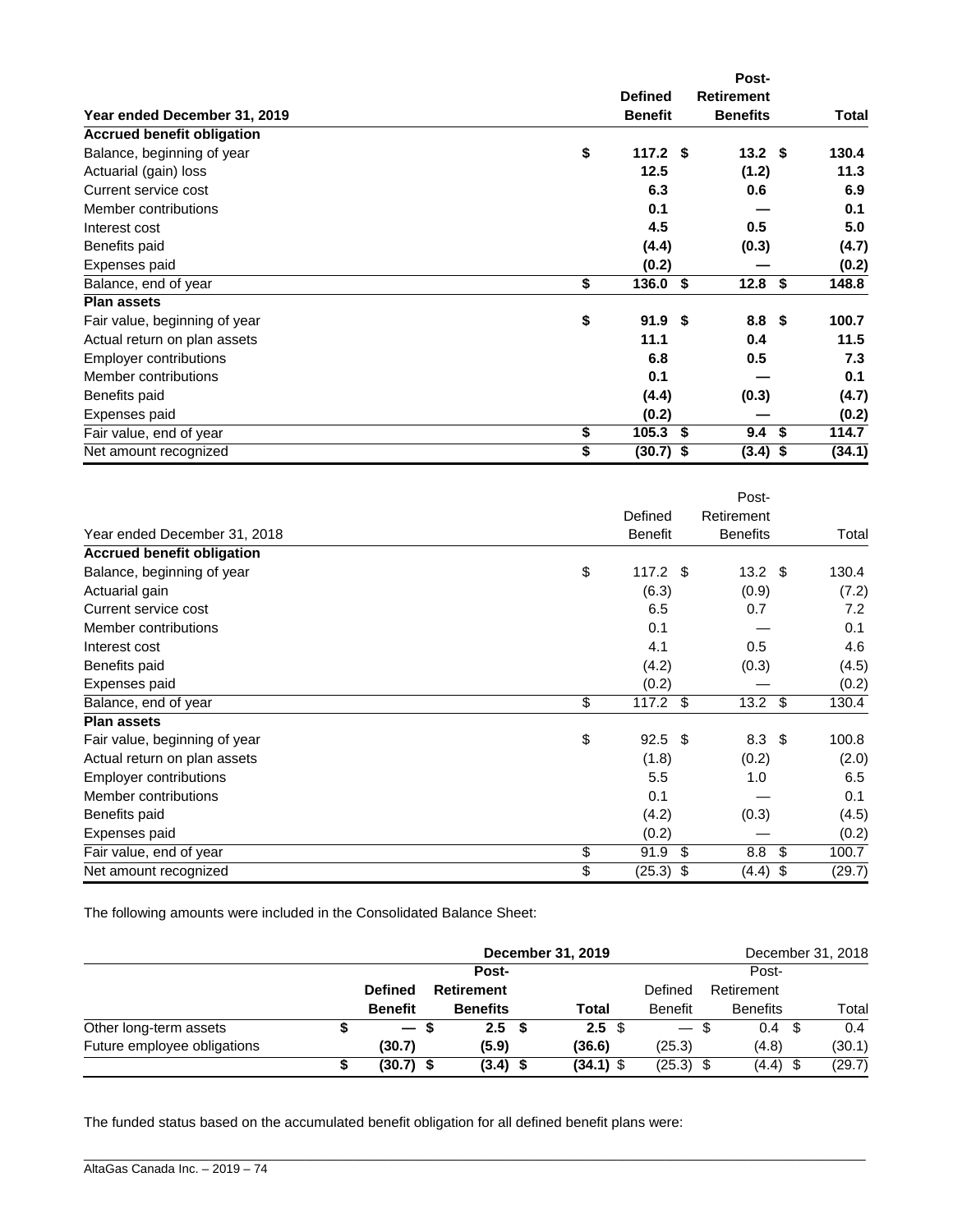|                                    | December 31, | December 31, |  |  |
|------------------------------------|--------------|--------------|--|--|
| As at                              | 2019         | 2018         |  |  |
| Accumulated benefit obligation (a) | (119.8)      | (101.5)      |  |  |
| Fair value of plan assets          | 105.3        | 91.9         |  |  |
| <b>Funded status</b>               | (14.5)       | (9.6)        |  |  |

(a) Accumulated benefit obligation differs from future employee obligations accrued on the balance sheet in that it does not include an assumption with respect to future compensation levels.

The following amounts were not recognized in the net periodic benefit cost and recorded in other comprehensive losses:

|                                                             |                | Post-             |       |
|-------------------------------------------------------------|----------------|-------------------|-------|
|                                                             | <b>Defined</b> | <b>Retirement</b> |       |
| Year ended December 31, 2019                                | <b>Benefit</b> | <b>Benefits</b>   | Total |
| Net actuarial loss                                          | $(0.4)$ \$     | $(1.1)$ \$        | (1.5) |
| Recognized in AOCI pre-tax                                  | $(0.4)$ \$     | $(1.1)$ \$        | (1.5) |
| Increase by the amount included in deferred tax liabilities | 0.1            | 0.3               | 0.4   |
| Net amount in AOCI after-tax                                | (0.3)          | $(0.8)$ \$        | (1.1) |

|                                                             |                | Post-           |                  |
|-------------------------------------------------------------|----------------|-----------------|------------------|
|                                                             | Defined        | Retirement      |                  |
| Year ended December 31, 2018                                | <b>Benefit</b> | <b>Benefits</b> | Total            |
| Net actuarial loss                                          | $(0.3)$ \$     | $(0.3)$ \$      | (0.6)            |
| Recognized in AOCI pre-tax                                  | $(0.3)$ \$     | $(0.3)$ \$      | (0.6)            |
| Increase by the amount included in deferred tax liabilities | 0.1            | 0.1             | 0.2 <sub>0</sub> |
| Net amount in AOCI after-tax                                | $(0.2)$ \$     | $(0.2)$ \$      | (0.4)            |

The costs of the defined benefit and post-retirement benefit plans are based on management's estimate of the future rate of return on the fair value of pension plan assets, salary escalations, mortality rates and other factors affecting the payment of future benefits.

The net pension expense by plan for the period was as follows:

|                                      |                | Post-            |       |
|--------------------------------------|----------------|------------------|-------|
|                                      | <b>Defined</b> | Retirement       |       |
| Year ended December 31, 2019         | <b>Benefit</b> | <b>Benefits</b>  | Total |
| Current service cost (a)             | 6.3            | 0.6 <sup>5</sup> | 6.9   |
| Interest cost <sup>(b)</sup>         | 4.5            | 0.5              | 5.0   |
| Expected return on plan assets (b)   | (5.7)          | (0.3)            | (6.0) |
| Amortization of regulatory asset (b) | 1.2            |                  | 1.2   |
| Net benefit cost recognized          | 6.3            | 0.8              |       |

*(a) Recorded under the line item "Operating and administrative" expenses on the Consolidated Statement of Income* 

(b) *Recorded under the line item "Other loss" on the Consolidated Statement of Income.*

|                                      |   | Post-          |                 |      |       |  |
|--------------------------------------|---|----------------|-----------------|------|-------|--|
|                                      |   | Defined        | Retirement      |      |       |  |
| Year ended December 31, 2018         |   | <b>Benefit</b> | <b>Benefits</b> |      | Total |  |
| Current service cost <sup>(a)</sup>  | S | 6.5<br>- \$    | 0.7             | - \$ | 7.2   |  |
| Interest cost <sup>(b)</sup>         |   | 4.1            | 0.5             |      | 4.6   |  |
| Expected return on plan assets (b)   |   | (5.7)          | (0.3)           |      | (6.0) |  |
| Amortization of regulatory asset (b) |   | 1.5            |                 |      | 1.5   |  |
| Net benefit cost recognized          |   | 6.4<br>.S      | 0.9             | - \$ | 7.3   |  |

*(a) Recorded under the line item "Operating and administrative" expenses on the Consolidated Statement of Income* 

*(b) Recorded under the line item "Other loss" on the Consolidated Statement of Income.* 

The objective of the Company's investment policy is to maximize long-term total return while protecting the capital value of the fund from major market fluctuations through diversification and selection of investments.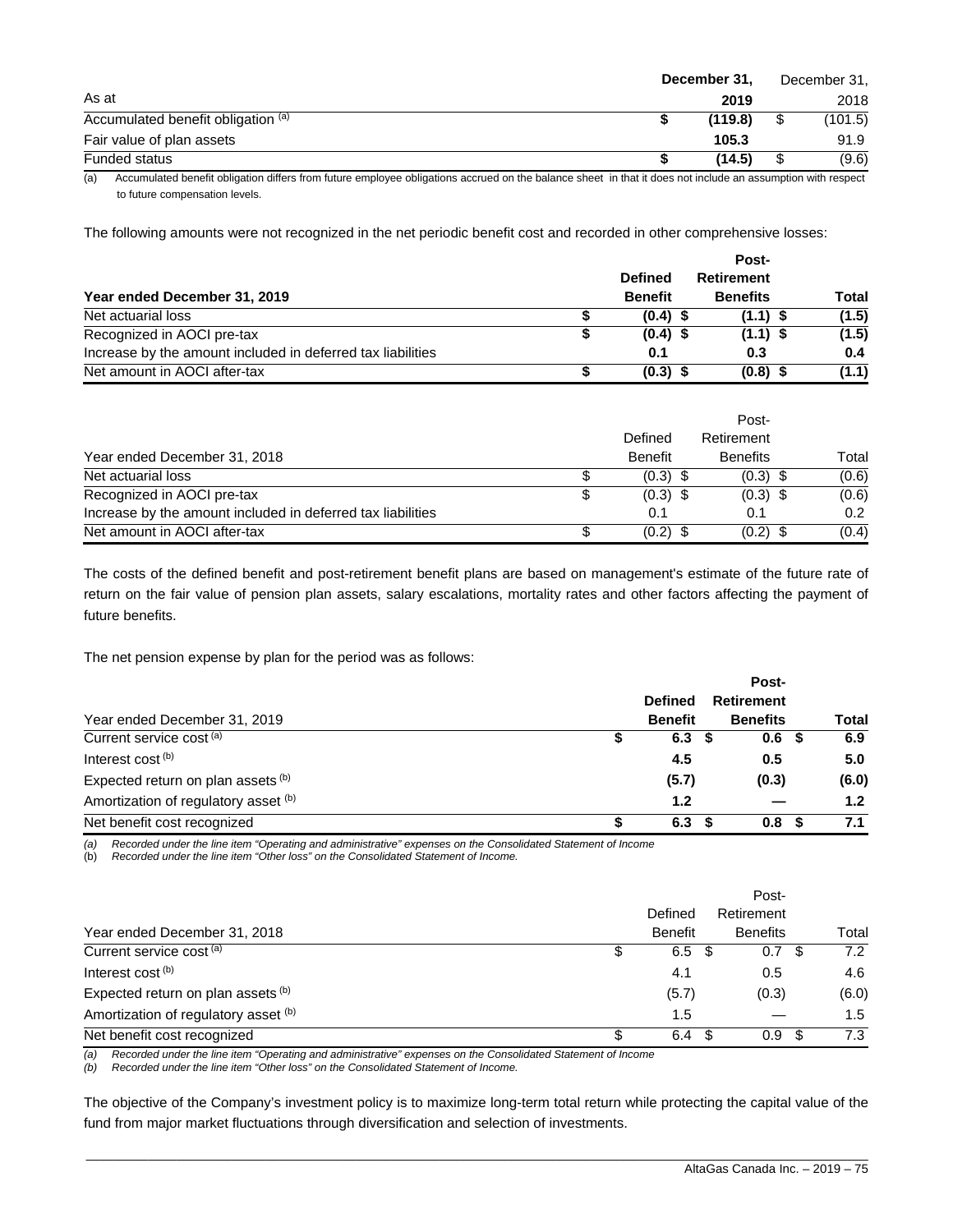The objective for fund returns, over three to five-year periods, is the sum of two components - a passive component, which is the benchmark index market returns for the asset mix in effect, plus the added value expected from active management. It is the Company's belief that the potential additional returns justify the additional risk associated with active management. The risk inherent in the investment strategy over a market cycle (a three-to five-year period) is two-fold. There is a risk that the market returns, as measured by the benchmark returns, will not be in line with expectations. The other risk is that the expected added value of active management over passive management will not be realized over the time period prescribed in each fund manager's mandate. There is also the risk of annual volatility in returns, which means that in any one year the actual return may be very different from the expected return.

Cash and money market investments may be held from time to time as short-term investment decisions at the discretion of the fund manager(s) within the constraints prescribed by their mandate(s).

The Company has a target asset mix of 45 percent to 55 percent fixed income assets. These objectives take into account the nature of the liabilities and the risk-reward tolerance of the Company.

The collective investment mixes for the plans are as follows as at December 31, 2019:

|                                 |                   |      |         |      |            |         | Percentage of      |
|---------------------------------|-------------------|------|---------|------|------------|---------|--------------------|
|                                 |                   |      |         |      |            |         |                    |
|                                 |                   |      |         |      |            |         | <b>Plan Assets</b> |
|                                 | <b>Fair value</b> |      | Level 1 |      | Level 2    | Level 3 | (%)                |
| Cash and short-term equivalents | \$<br>5.1         | - \$ | 5.1     | - \$ |            | \$      | 4.4                |
| Canadian equities               | 38.7              |      | 38.7    |      |            |         | 33.7               |
| Foreign equities                | 18.2              |      | 18.2    |      |            |         | 15.9               |
| Fixed income                    | 46.2              |      | 46.2    |      |            |         | 40.3               |
| Real estate                     | 6.5               |      |         |      | 6.5        |         | 5.7                |
|                                 | \$<br>114.7       | S    | 108.2   | - \$ | $6.5\quad$ |         | 100.0              |

|                                                            |                | Post-             |                | Post-           |
|------------------------------------------------------------|----------------|-------------------|----------------|-----------------|
| Significant actuarial assumptions used in measuring        | <b>Defined</b> | <b>Retirement</b> | Defined        | Retirement      |
| net benefit plan costs                                     | <b>Benefit</b> | <b>Benefits</b>   | <b>Benefit</b> | <b>Benefits</b> |
| Year ended December 31                                     | 2019           |                   | 2018           |                 |
| Discount rate (%)                                          | $3.10 - 4.10$  | 3.90              | $2.80 - 3.60$  | 3.60            |
| Expected long-term rate of return on plan assets (%) (a)   | $0.00 - 6.08$  | 3.10              | $0.00 - 6.20$  | 3.10            |
| Rate of compensation increase (%)                          | $0.00 - 3.50$  | 3.25              | $0.00 - 3.25$  | 3.25            |
| Average remaining service life of active employees (years) | 15.0           | 14.7              | 14.7           | 14.7            |
| (a) Only applicable for funded plans                       |                |                   |                |                 |

|                                                     |                | Post-             |                | Post-           |  |
|-----------------------------------------------------|----------------|-------------------|----------------|-----------------|--|
| Significant actuarial assumptions used in measuring | <b>Defined</b> | <b>Retirement</b> | Defined        | Retirement      |  |
| benefit obligations                                 | <b>Benefit</b> | <b>Benefits</b>   | <b>Benefit</b> | <b>Benefits</b> |  |
| As at December 31                                   | 2019           |                   | 2018           |                 |  |
| Discount rate (%)                                   | $2.50 - 3.20$  | $3.16 - 3.17$     | $3.10 - 4.10$  | 3.90            |  |
| Rate of compensation increase (%)                   | $0.00 - 3.50$  | 3.00              | $0.00 - 3.50$  | 3.25            |  |

The expected rate of return on assets is based on the current level of expected returns on risk free investments, the historical level of risk premium associated with other asset classes in which the portfolio is invested, and the expectations for future returns of each asset class. The expected return for each asset class was then weighted based on the target asset allocation to develop the expected rate of return on assets assumption for the portfolio.

The discount rate is based on high-quality long-term corporate bonds, with maturities matching the estimated timing and amount of expected benefit payments.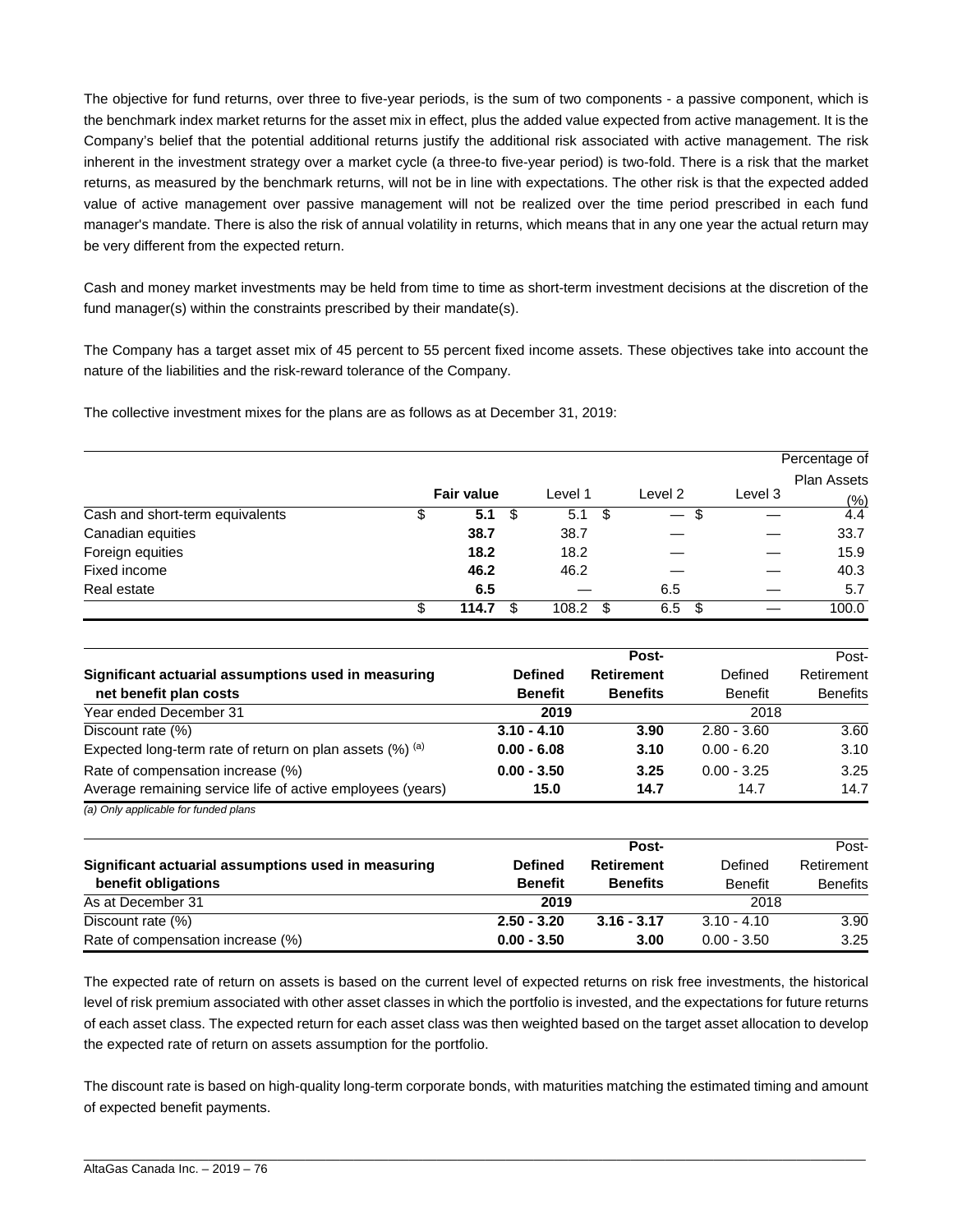The estimates for health care benefits take into consideration increased health care benefits due to aging and cost increases in the future. The assumed initial health care cost trend rate used to measure the expected cost of benefits is 6.2 percent and the ultimate trend rate is 4.00 percent, which is expected to be achieved by 2040.

The assumed health care cost trend rates have a significant effect on the amounts reported for health care plans. A one percentage point change in the assumed health care trend rates would have the following effects for 2019:

|                            | Increase | Decrease |
|----------------------------|----------|----------|
| Service and interest costs | 0.3      | (0.2)    |
| Accrued benefit obligation |          | 1.6)     |

The following table shows the expected cash flows for defined benefit pension and other-post retirement plans:

|                                         |            | Post-           |  |
|-----------------------------------------|------------|-----------------|--|
|                                         | Defined    | Retirement      |  |
|                                         | Benefit    | <b>Benefits</b> |  |
| <b>Expected employer contributions:</b> |            |                 |  |
| 2020                                    | \$<br>6.7  | \$<br>0.1       |  |
| <b>Expected benefit payments:</b>       |            |                 |  |
| 2020                                    | \$<br>4.3  | \$<br>0.3       |  |
| 2021                                    | 4.5        | 0.3             |  |
| 2022                                    | 4.7        | 0.4             |  |
| 2023                                    | 4.9        | 0.4             |  |
| 2024                                    | 5.2        | 0.4             |  |
| 2025-2029                               | \$<br>29.0 | \$<br>$2.4\,$   |  |

#### **20. COMMITMENTS, CONTINGENCIES AND GUARANTEES**

#### **Commitments**

The Company has long-term natural gas purchase and transportation arrangements, service agreements and operating and finance leases, all of which are transacted at market prices and in the normal course of business.

Future payments of these commitments at December 31, 2019 are estimated as follows:

|                                     |    |            |              |                    |              |                   | 2025 and |       |  |  |
|-------------------------------------|----|------------|--------------|--------------------|--------------|-------------------|----------|-------|--|--|
|                                     |    | 2020       | 2021         | 2022               | 2023         | 2024              | bevond   | Total |  |  |
| Gas purchase and transportation (a) | \$ | 40.5<br>-S | 36.1<br>- \$ | $24.3 \text{ } $s$ | 20.1<br>- \$ | 18.8 <sup>5</sup> | 200.8    | 340.6 |  |  |
| Service agreement (b)               |    | 7.0        | 4.8          | 1.2                | 1.3          | 1.3               | 10.1     | 25.7  |  |  |
| Operating and finance leases (c)    |    | 1.7        | 1.6          | 1.0                | 0.7          | 0.7               | 8.2      | 13.9  |  |  |
|                                     | S  | 49.2       | 42.5         | $26.5 \text{ } $$  | 22.1<br>S    | 20.8              | 219.1    | 380.2 |  |  |

*(a) The Company enters into contracts to purchase natural gas and natural gas transportation services from various suppliers for its utilities. These contracts, which have expiration dates that range from 2020 to 2040, are used to ensure that there is an adequate supply of natural gas to meet the needs of customers and to minimize exposure to market price fluctuations.* 

*(b) In 2007, the Company entered into a service and maintenance agreement with Enercon GmbH for the wind turbines for Bear Mountain Wind Park. The Company has an obligation to pay a minimum of \$4 million over the next two years. In 2019, the Company entered into a long-term agreement for software implementation, hosting and maintenance. The Company is obligated to pay approximately US\$17.0 million over the 12 year term of the contract.* 

\_\_\_\_\_\_\_\_\_\_\_\_\_\_\_\_\_\_\_\_\_\_\_\_\_\_\_\_\_\_\_\_\_\_\_\_\_\_\_\_\_\_\_\_\_\_\_\_\_\_\_\_\_\_\_\_\_\_\_\_\_\_\_\_\_\_\_\_\_\_\_\_\_\_\_\_\_\_\_\_\_\_\_\_\_\_\_\_\_\_\_\_\_\_\_\_\_\_\_\_\_\_\_\_\_\_\_\_\_\_\_\_\_

*(c) Operating and finance leases include lease arrangements for office spaces, land, and office and other equipment.*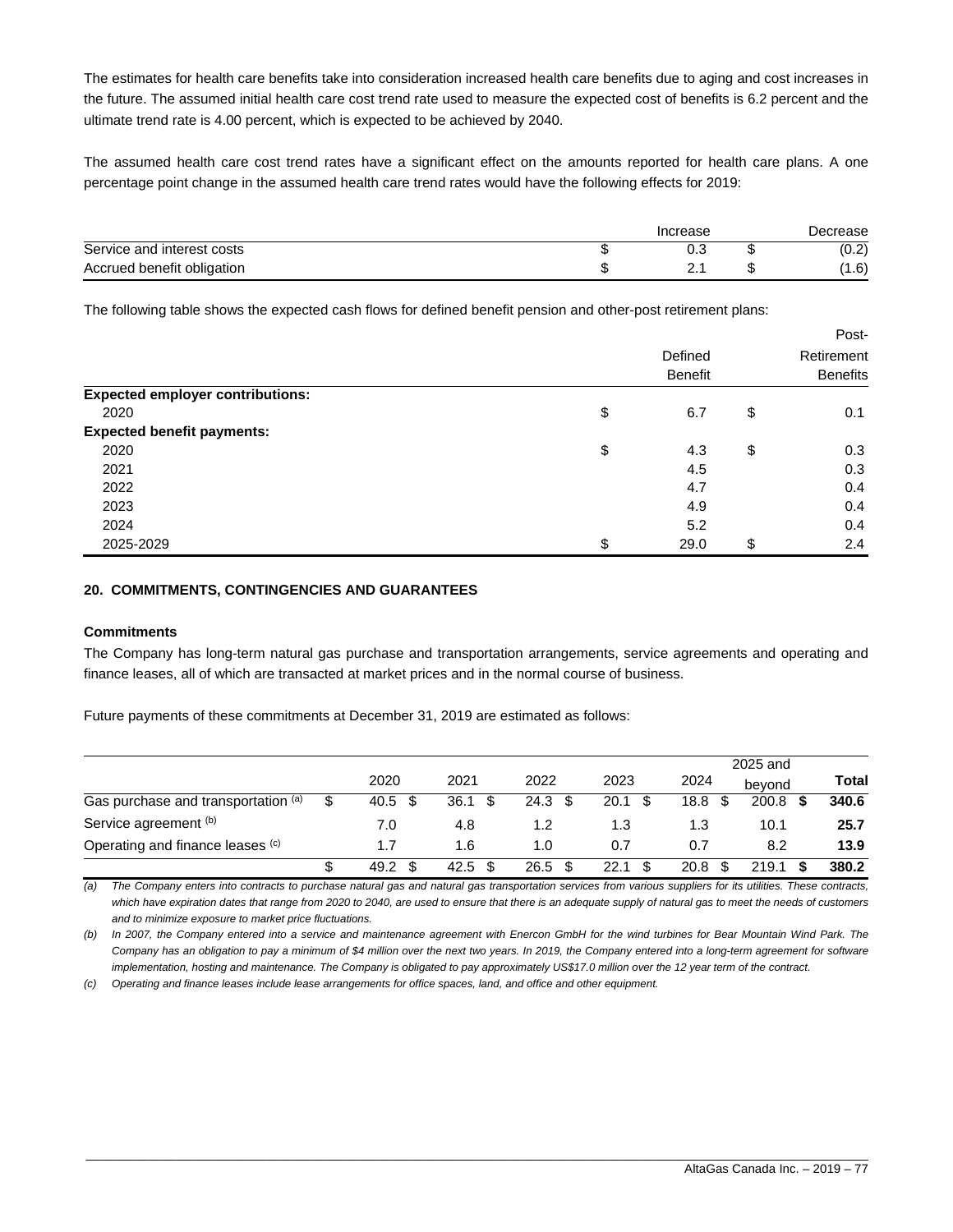## **Guarantees**

In October 2014, HGL entered into a throughput service contract with Enbridge Inc. (formerly Spectra Energy Corp.) for the use of the expansion of its Algonquin Gas Transmission and Maritimes & Northeast Pipeline systems (the Atlantic Bridge Project). The contract will commence upon completion of the construction of the pipelines and it will expire 15 years thereafter. AltaGas issued two guarantees with an aggregate maximum liability of US\$91.7 million, guaranteeing HGL's payment obligations under the throughput service contract with Enbridge Inc. Effective October 25, 2018, the two guarantees issued by AltaGas were cancelled and reissued by the Company.

On October 22, 2018, the Company issued a guarantee with a maximum liability of \$0.3 million related to the right of way for permanent access and power line access at Bear Mountain Wind Park.

The Company, through HGL has agreements in place with Union Gas Limited ("UGL") to deliver natural gas. In October 25, 2018, the Company issued a guarantee with a maximum liability of \$0.3 million guaranteeing UGL's reasonable costs incurred to enforce obligations created under those agreements.

The Company, through HGL has agreements in place with Maritimes & Northeast Pipeline Limited Partnership ("M&NP") to store or transport natural gas. On December 1, 2019, the Company issued a guarantee with a maximum liability of \$3.0 million guaranteeing M&NP's reasonable costs incurred to enforce obligations created under those agreements.

#### **Contingencies**

The Company is subject to various legal claims and actions arising in the normal course of the Company. While the final outcome of such legal claims and actions cannot be predicted with certainty, the Company does not believe that the resolution of such claims and actions will have a material impact on the Company's consolidated financial position or results of operations.

## **21. RELATED PARTY TRANSACTIONS AND BALANCES**

#### **Pre-Acquisition Relationship with AltaGas**

Prior to the Acquisition, the Company has historically been managed and operated in the normal course of business by AltaGas along with other AltaGas affiliates. Accordingly, certain shared costs have been allocated to the Company and reflected as expenses in the consolidated financial statements. Management of AltaGas and the Company consider the allocation methodologies used to be reasonable and appropriate reflections of the related expenses attributable to the Company for purposes of the consolidated financial statements; however, the expenses reflected may not be indicative of the actual expenses that would have been incurred during the year ended December 31, 2018 as presented if the Company historically operated as a separate entity.

#### **Net Parental Investment**

AltaGas' net investment in the Company pre-acquisition is presented as "Net Parental Investment". In lieu of shareholder's equity in the consolidated financial statements as there was no share ownership between AltaGas and the Acquired Assets (as the Acquired Assets were not a separate legal entity).

#### **Pension and Other Post-Employment Benefit Plans**

The Company sponsors several pension and post-employment plans. In addition, the Company's employees also participate in certain pension plans and post-employment benefit plans sponsored by AltaGas prior to the IPO. There is no contractual agreement or stated policy between the Company and AltaGas for charging the costs of these plans.

All obligations pursuant to these plans were obligations of AltaGas. AltaGas allocated to the Company, the net periodic benefit costs associated with employees that are beneficiaries of pensions and other employment benefit costs. These costs are included in operating and administrative expenses and other loss in the consolidated statement of income for the year ended December 31, 2018. AltaGas contributes to these plans. The amount contributed to certain of these plans by AltaGas on the Company's behalf cannot be determined.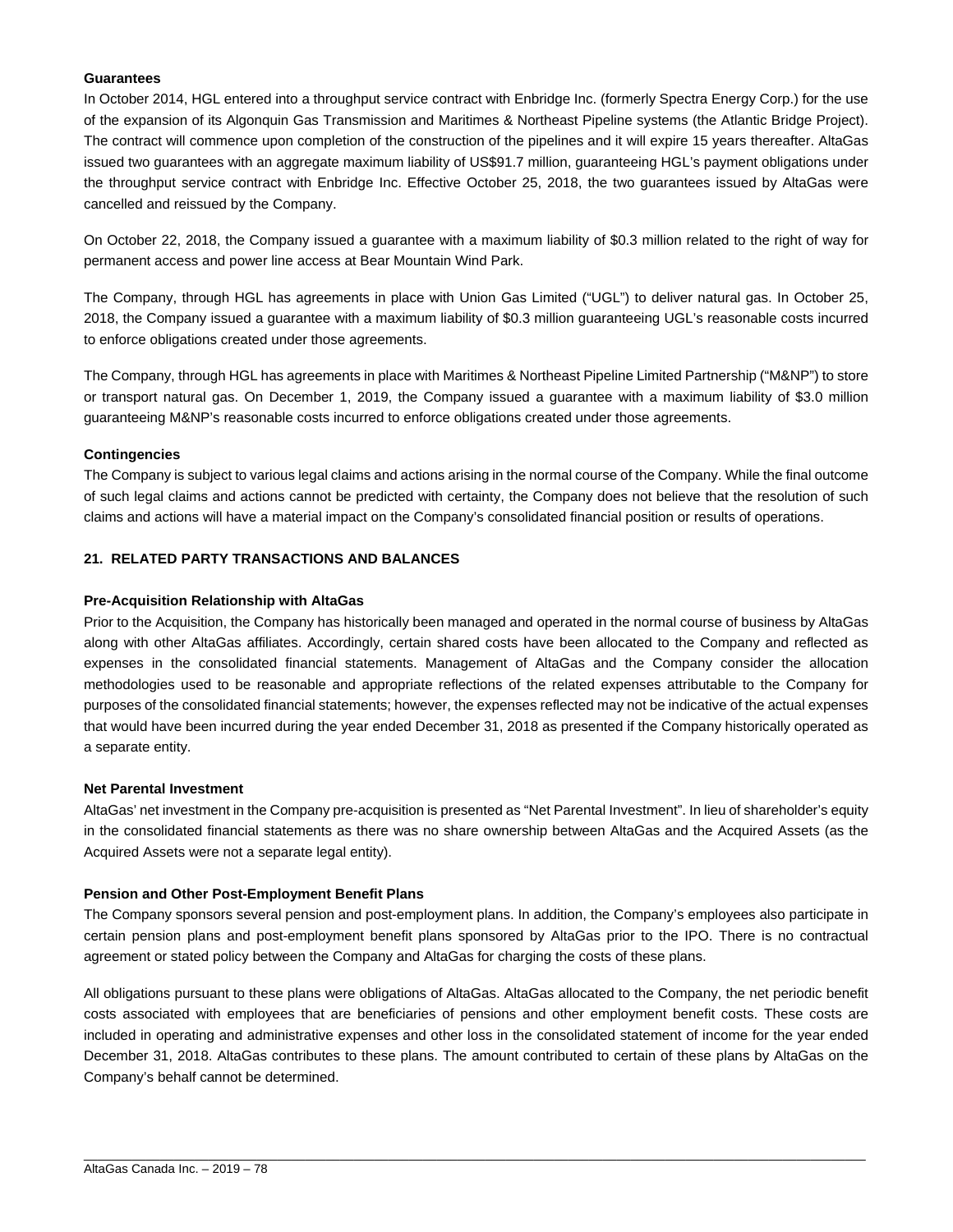## **Derivatives**

Some of the derivatives held that relate to the Company are entered into on behalf of the Company by an AltaGas entity during the year ended December 31, 2018.

#### **Allocated Corporate Costs**

Allocated costs include AltaGas charges including, but not limited to: board of directors, executive management, finance, accounting and tax, legal and compliance, office services and corporate resources, information technology and procurement. These costs are included in operating and administrative expenses in the consolidated statement of income for the year ended December 31, 2018 have a pre-tax total of \$7.5 million. The costs were allocated to the Company based on similar methodology used to allocate costs within AltaGas, which is a combination of asset values, payroll expenses and earnings. Note that these expenses may have been different had the Company been a separate entity during the periods presented.

## **Transition Services Agreement**

Concurrent with the Acquisition on October 18, 2018, the Company entered into a Transition Services Agreement with AltaGas pursuant to which AltaGas provides certain general administrative and corporate services required by the Company, which include: accounting, tax, finance, legal and regulatory, payroll, corporate human resources and pension management, environmental, health and safety administration, procurement, enterprise resource planning and information technology. AltaGas provides the services on a cost recovery basis only. The Transition Services Agreement will operate until June 30, 2020, subject to earlier termination in certain circumstances, and is extendable by mutual agreement of the parties.

## **Related party balances**

Amounts due to or from related parties on the Consolidated Balance Sheets, arising from transactions with joint ventures and AltaGas and its affiliates, are measured at the exchange amount and are as follows:

| As at                                          | December 31, | 2019                     |      | December 31,<br>2018 |
|------------------------------------------------|--------------|--------------------------|------|----------------------|
| Due from related parties                       |              |                          |      |                      |
| Foreign exchange contracts asset - current (a) | — S          |                          | 0.9  |                      |
|                                                |              | $\overline{\phantom{0}}$ | - \$ | 0.9                  |
| Due to related parties                         |              |                          |      |                      |
| Accounts payable (b)                           | S            | 14.3                     | - \$ | 16.4                 |
|                                                |              | 14.3                     | - \$ | 16.4                 |
|                                                |              |                          |      |                      |

\_\_\_\_\_\_\_\_\_\_\_\_\_\_\_\_\_\_\_\_\_\_\_\_\_\_\_\_\_\_\_\_\_\_\_\_\_\_\_\_\_\_\_\_\_\_\_\_\_\_\_\_\_\_\_\_\_\_\_\_\_\_\_\_\_\_\_\_\_\_\_\_\_\_\_\_\_\_\_\_\_\_\_\_\_\_\_\_\_\_\_\_\_\_\_\_\_\_\_\_\_\_\_\_\_\_\_\_\_\_\_\_\_

*(a) Foreign exchange hedges with AltaGas.* 

*(b) Payables to AltaGas and affiliates of AltaGas.*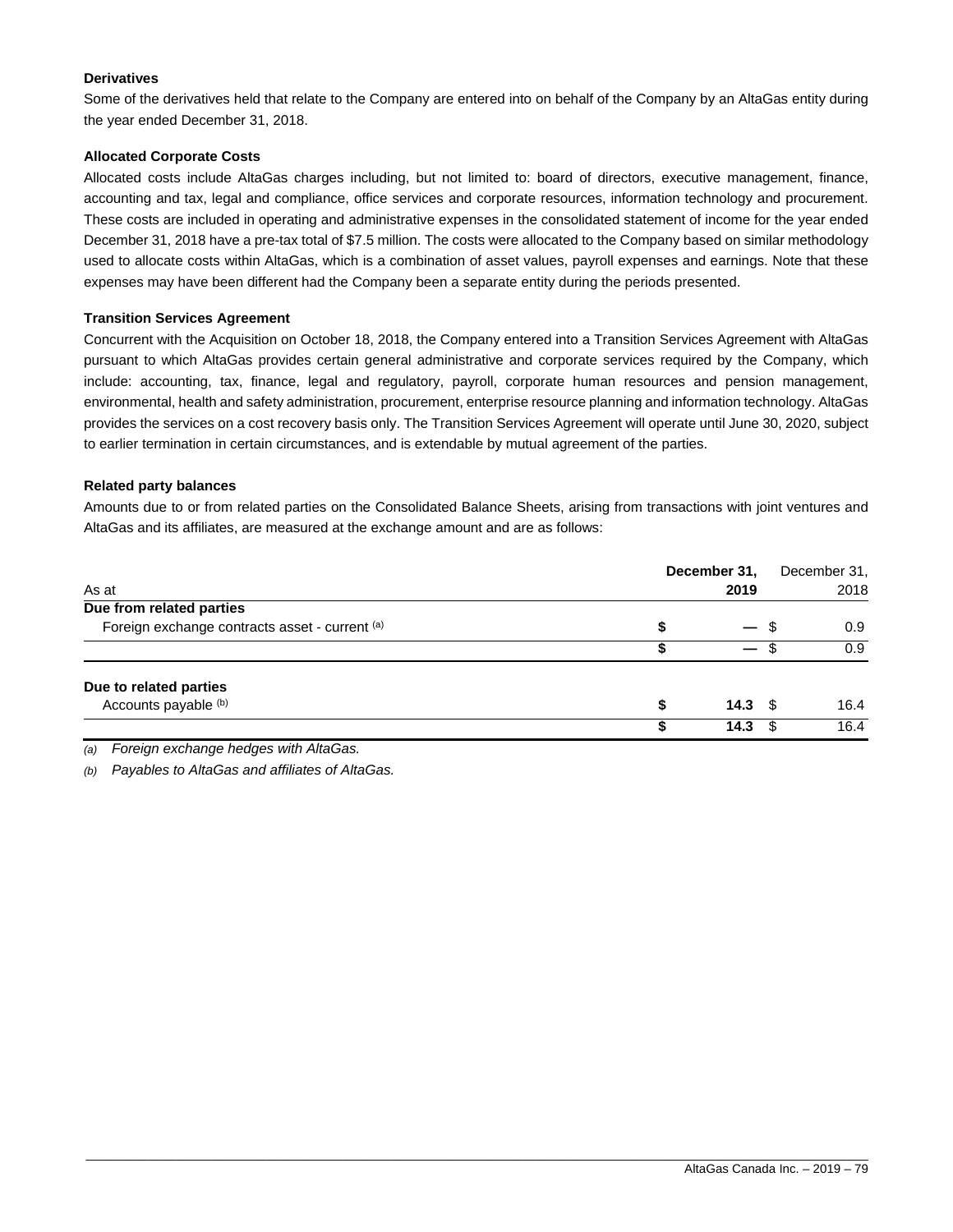#### **Related party transactions**

The following transactions with joint ventures and AltaGas and its affiliates are measured at the exchange amount and have been recorded on the Consolidated Statements of Income:

|                                                                   |    |               |      | Year ended  |  |  |
|-------------------------------------------------------------------|----|---------------|------|-------------|--|--|
|                                                                   |    |               |      | December 31 |  |  |
|                                                                   |    | 2019          |      | 2018        |  |  |
| Revenue <sup>(a)</sup>                                            |    | $2.4^{\circ}$ | - \$ | 3.9         |  |  |
| Unrealized gain (loss) on foreign exchange contracts with AltaGas |    | $(0.9)$ \$    |      | 1.2         |  |  |
| Cost of sales $(b)$                                               |    | $(100.8)$ \$  |      | (93.2)      |  |  |
| Operating and administrative expenses (c)                         | \$ | $(1.9)$ \$    |      | (8.6)       |  |  |
| Interest expense (d)                                              |    | $-$ \$        |      | (22.1)      |  |  |

*(a) In the normal course of business, the Company provided gas sales and transportation services to related parties.* 

*(b) In the normal course of business, the Company purchased natural gas from a related party.* 

*(c) Operating and administrative expenses include the allocation of corporate costs for the year ended December 31, 2018 from AltaGas, fees paid to AltaGas for transition services, and administrative costs recovered from affiliates.* 

*(d) Interest expense on debt due to related parties.*

#### **22. SUPPLEMENTAL CASH FLOW INFORMATION**

The following table details the changes in operating assets and liabilities:

|                                                                            |                  | Year ended  |
|----------------------------------------------------------------------------|------------------|-------------|
|                                                                            |                  | December 31 |
|                                                                            | 2019             | 2018        |
| Source (use) of cash:                                                      |                  |             |
| Accounts receivable                                                        | \$<br>$(2.7)$ \$ | 0.6         |
| Inventory                                                                  |                  | 0.3         |
| Other current assets                                                       | 1.1              | (2.8)       |
| Regulatory assets (current)                                                | (1.0)            | 0.2         |
| Accounts payable and accrued liabilities                                   | (3.4)            | (4.5)       |
| Customer deposits                                                          | (0.8)            | 1.1         |
| Regulatory liabilities (current)                                           | (1.8)            | 4.6         |
| Other current liabilities                                                  | 0.9              |             |
| Net change in regulatory assets and liabilities (long-term) <sup>(a)</sup> | 7.9              | 0.5         |
| Other long-term assets                                                     | (1.2)            |             |
| Changes in operating assets and liabilities                                | \$<br>(1.0)      | \$          |

*(a)* Inclusive of a decrease in the revenue deficiency account (source of cash) of \$6.8 million during the year ended December 31, 2019 (year ended December *31, 2018 – a decrease in the revenue deficiency account (source of cash) of \$3.0 million).* 

The following cash payments have been included in the determination of net income after taxes:

|                                    |      |    | Year ended  |
|------------------------------------|------|----|-------------|
|                                    |      |    | December 31 |
|                                    | 2019 |    | 2018        |
| Interest paid                      | 28.1 | -S | 23.6        |
| Income taxes paid (net of refunds) |      |    | 1.4         |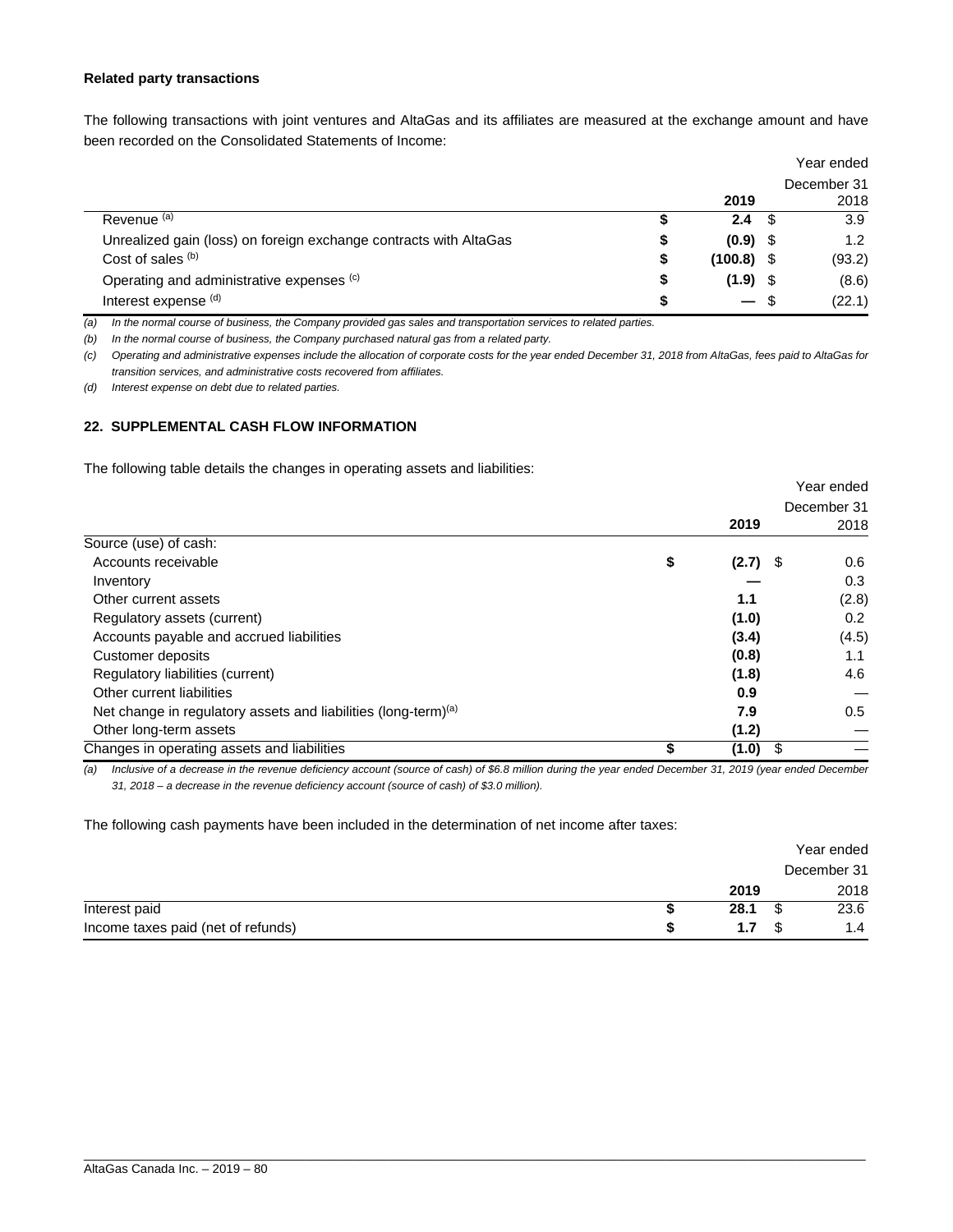## **23. SEGMENTED INFORMATION**

The following describes the Company's three reporting segments:

| <b>Renewable Energy</b> | Includes the 102 MW Bear Mountain Wind Park, and an approximately 10 percent indirect equity<br>$-$ |
|-------------------------|-----------------------------------------------------------------------------------------------------|
|                         | investment in Coast LP, which indirectly owns and operates three run-of-river hydroelectric         |
|                         | power generation assets in northwest British Columbia.                                              |
| <b>Utilities</b>        | - Includes the rate-regulated natural gas distribution assets in Alberta, British Columbia and Nova |
|                         | Scotia as well as an approximately 33.3 percent equity investment in Inuvik Gas Ltd.                |
| Corporate               | - Includes the cost of providing shared services, financial and general corporate support and       |
|                         | corporate assets.                                                                                   |

The following tables show the composition by segment:

|                                               |                  |                  |      |               |    |              |  | Year ended December 31, 2019 |    |         |
|-----------------------------------------------|------------------|------------------|------|---------------|----|--------------|--|------------------------------|----|---------|
|                                               | <b>Renewable</b> |                  |      |               |    | Intersegment |  |                              |    |         |
|                                               |                  | <b>Utilities</b> |      | <b>Energy</b> |    | Corporate    |  | <b>Elimination</b>           |    | Total   |
| Revenue                                       |                  | 311.5            | S    | 14.8          | S  |              |  |                              | S  | 326.3   |
| Cost of sales                                 |                  | (125.6)          |      | (0.2)         |    |              |  |                              |    | (125.8) |
| Operating and administrative                  |                  | (90.7)           |      | (4.7)         |    | (5.0)        |  |                              |    | (100.4) |
| Accretion expenses                            |                  | (0.1)            |      |               |    |              |  |                              |    | (0.1)   |
| Depreciation and amortization                 |                  | (24.5)           |      | (7.2)         |    |              |  |                              |    | (31.7)  |
| Income from equity investments                |                  |                  |      | 7.4           |    |              |  |                              |    | 7.4     |
| Unrealized loss on foreign exchange contracts |                  | (2.2)            |      |               |    |              |  |                              |    | (2.2)   |
| Other loss                                    |                  | (0.1)            |      |               |    |              |  |                              |    | (0.1)   |
| Operating income (loss)                       | \$               | 68.3             | \$   | 10.1          | S  | $(5.0)$ \$   |  |                              |    | 73.4    |
| Interest expense                              |                  | (3.8)            |      |               |    | (23.1)       |  |                              |    | (26.9)  |
| Income (loss) before income taxes             | \$               | 64.5             | \$   | 10.1          | \$ | $(28.1)$ \$  |  | $\overline{\phantom{0}}$     | \$ | 46.5    |
| Net additions (reductions) to:                |                  |                  |      |               |    |              |  |                              |    |         |
| Property, plant and equipment <sup>(a)</sup>  |                  | 69.4             |      |               |    | 0.3          |  |                              |    | 69.7    |
| Intangible assets                             | \$               | 6.8              | - \$ |               |    | 0.1          |  |                              |    | 6.9     |

*(a) Net additions to property, plant, and equipment, and intangible assets may not agree to changes reflected in the Consolidated Statement of Cash Flows due to classification differences.* 

|                                               |                  |    |           |                    | Year ended December 31, 2018 |     |         |
|-----------------------------------------------|------------------|----|-----------|--------------------|------------------------------|-----|---------|
|                                               |                  |    | Renewable |                    | Intersegment                 |     |         |
|                                               | <b>Utilities</b> |    | Energy    | Corporate          | Elimination                  |     | Total   |
| Revenue                                       | \$<br>294.0      | \$ | 15.2      | \$<br>\$           | $(0.1)$ \$                   |     | 309.1   |
| Cost of sales                                 | (117.1)          |    | (0.2)     |                    |                              |     | (117.3) |
| Operating and administrative                  | (87.1)           |    | (5.2)     | (0.3)              | 0.1                          |     | (92.5)  |
| Accretion expenses                            | (0.1)            |    |           |                    |                              |     | (0.1)   |
| Depreciation and amortization                 | (21.7)           |    | (7.2)     |                    |                              |     | (28.9)  |
| Income from equity investments                |                  |    | 4.2       |                    |                              |     | 4.2     |
| Unrealized gain on foreign exchange contracts | 1.7              |    |           |                    |                              |     | 1.7     |
| Other income (loss)                           | (0.2)            |    |           | 0.1                |                              |     | (0.1)   |
| Foreign exchange loss                         |                  |    |           | (0.1)              |                              |     | (0.1)   |
| Operating income (loss)                       | \$<br>69.5       | \$ | 6.8       | \$<br>-\$<br>(0.3) |                              |     | 76.0    |
| Interest expense                              | (23.7)           |    |           | (4.8)              |                              |     | (28.5)  |
| Income (loss) before income taxes             | \$<br>45.8       | \$ | 6.8       | \$<br>-\$<br>(5.1) |                              | \$. | 47.5    |
| Net additions (reductions) to:                |                  |    |           |                    |                              |     |         |
| Property, plant and equipment <sup>(a)</sup>  | \$<br>68.2       |    |           |                    |                              |     | 68.2    |
| Intangible assets                             | \$<br>3.2        | S  |           |                    |                              |     | 3.2     |

*(a) Net additions to property, plant, and equipment, and intangible assets may not agree to changes reflected in the Consolidated Statement of Cash Flows due to classification differences*